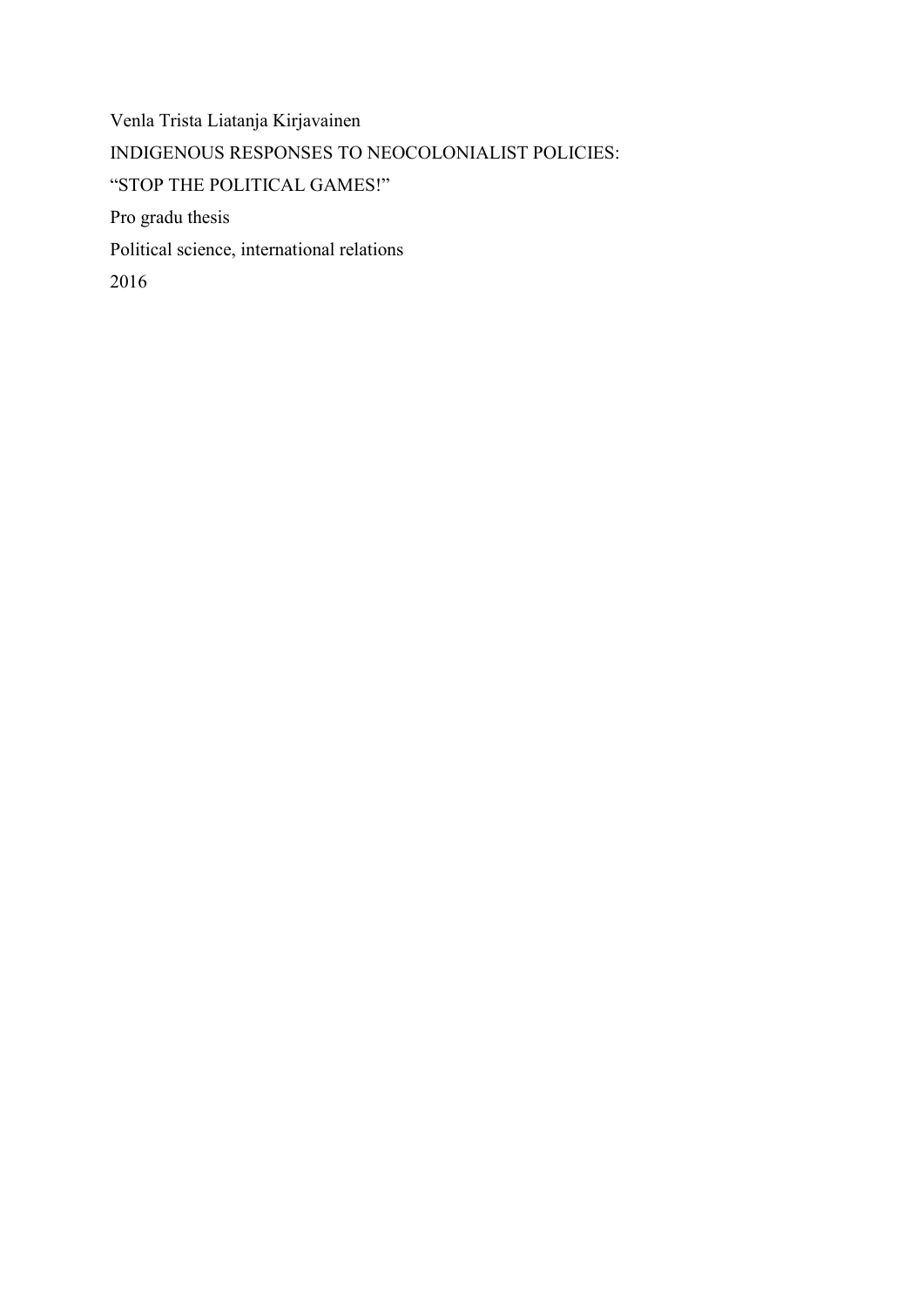# **Abstract**

University of Lapland, Faculty of Social Sciences The title of the pro gradu thesis: Indigenous Responses to Neocolonialist Policies: "Stop the Political Games!" Author: Trista Kirjavainen Degree programme/subject: Political science/international relations Type of work: Master's thesis Number of pages: 88 + 1 appendix Year: 2016

# Summary:

The subject of this study focuses on the idea of indigenous peoples' empowerment through neocolonial development. The research question of how the Ngada tribe responds regarding their experiences of neocolonialist administrative policies related to the development discourse is answered by applying postcolonial theory and the Foucauldian idea of critique to ethnographic material I collected in Indonesia. I analyzed this material by using narrative inquiry. The thesis statement is that empowerment-oriented programmes which focus on education and tourism cause vulnerability and segregation in the Ngada community.

According to the material, education as a means of development separates the Ngada people from one another in three distinctive ways. It separates couples from each other, children from their homes and families and new graduates from their villages and ancestors. This has had a profound impact on the local economy. Furthermore, although education is very expensive for the locals, it rarely changes their opportunities in the future. Also, the idea of an indigenized curriculum has received a negative response, since such a curriculum could threaten the Ngada people's cultural continuity.

When it comes to the tourism industry, an unequal relationship between the tourist and the destination community has compounded people's experience of their own marginality. Contacts between tourists and destination communities have been based on cultural violence, which raises criticism of the tourism industry among the Ngada people. Government support which is keen on developing tourism has made the situation worse, as it has created unnatural hierarchies in the Ngada community. Furthermore, unequal distribution of tourism revenues is a source of concern to many people as it creates conflicts.

The people often respond to development-related policies as a whole by criticizing the government and politics. Corruption and an atmosphere of fear further increase the negative effects. Altogether, the political situation in the Ngada regency is pushing people to rely on their own indigenous cosmology, through which they seek and find their own empowerment.

Subject words: indigenous peoples, postcolonialism, development, empowerment, education, tourism, ethnography, narrative analysis, narrativity

Research method(s): ethnography, narrative analysis

Further information:

I give permission for this pro gradu thesis to be made available in the Library\_X\_ I give permission for this pro gradu thesis to be made available in the Regional Library of Lapland<sub>X</sub>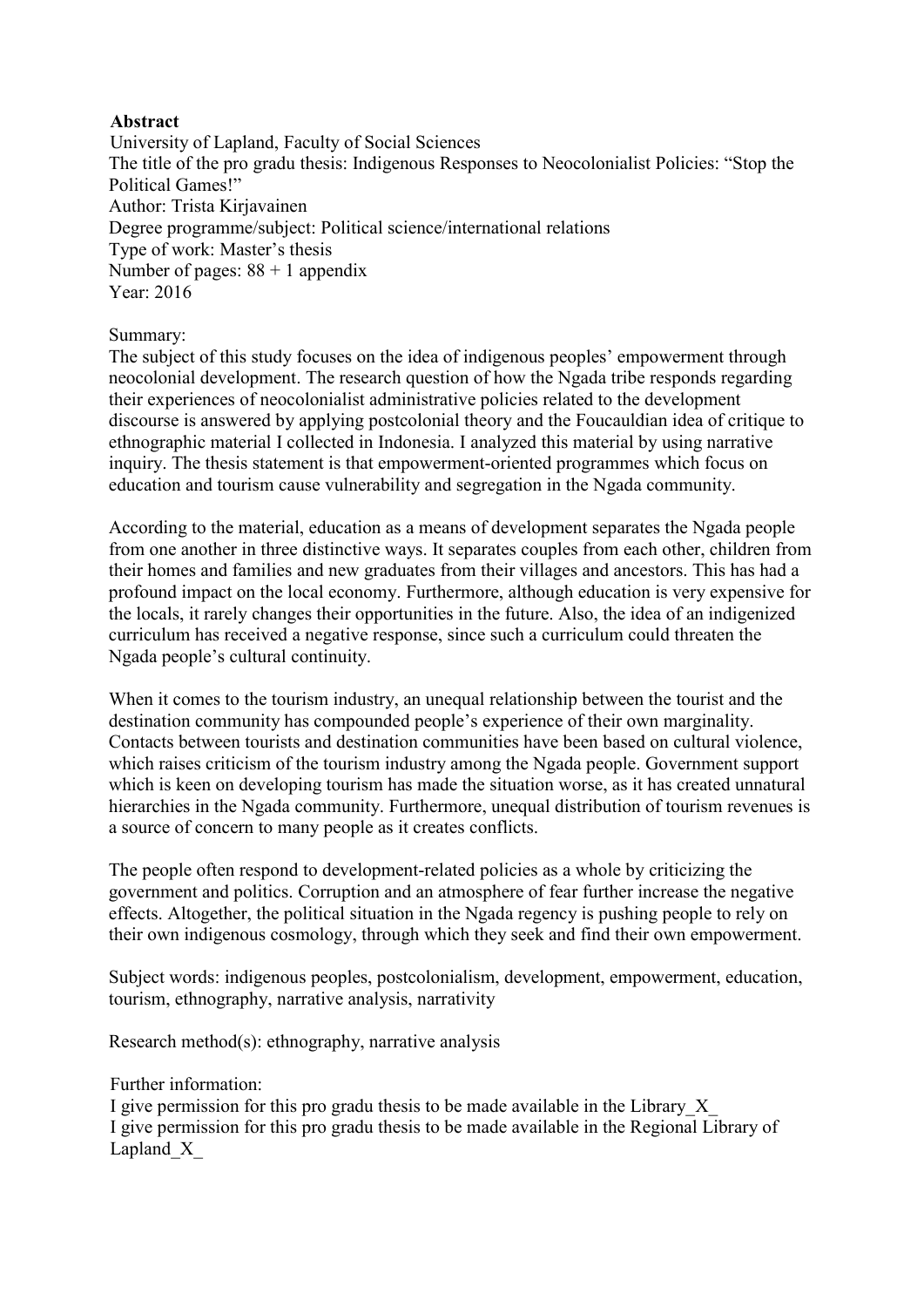# **Table of Contents**

| 3 Towards a Critical Approach: Postcolonial Theory and Critical Tourism Research 5     |  |
|----------------------------------------------------------------------------------------|--|
|                                                                                        |  |
|                                                                                        |  |
| 4 Creating Fair Premises: A Combination of Ethnography and Narrative Analysis  16      |  |
|                                                                                        |  |
|                                                                                        |  |
|                                                                                        |  |
|                                                                                        |  |
|                                                                                        |  |
|                                                                                        |  |
|                                                                                        |  |
| 4.2.2 From Understanding Structures toward Understanding Social Change 30              |  |
|                                                                                        |  |
|                                                                                        |  |
| 5.2 Current Educational Realities and Impacts on Traditional Economy 34                |  |
|                                                                                        |  |
|                                                                                        |  |
|                                                                                        |  |
|                                                                                        |  |
|                                                                                        |  |
|                                                                                        |  |
|                                                                                        |  |
|                                                                                        |  |
|                                                                                        |  |
|                                                                                        |  |
|                                                                                        |  |
|                                                                                        |  |
| Appendix 1. Suggestions given by members of the Ngada tribe on how encounters between  |  |
| tourists and indigenous people could be made mutually respectful and constructive.  89 |  |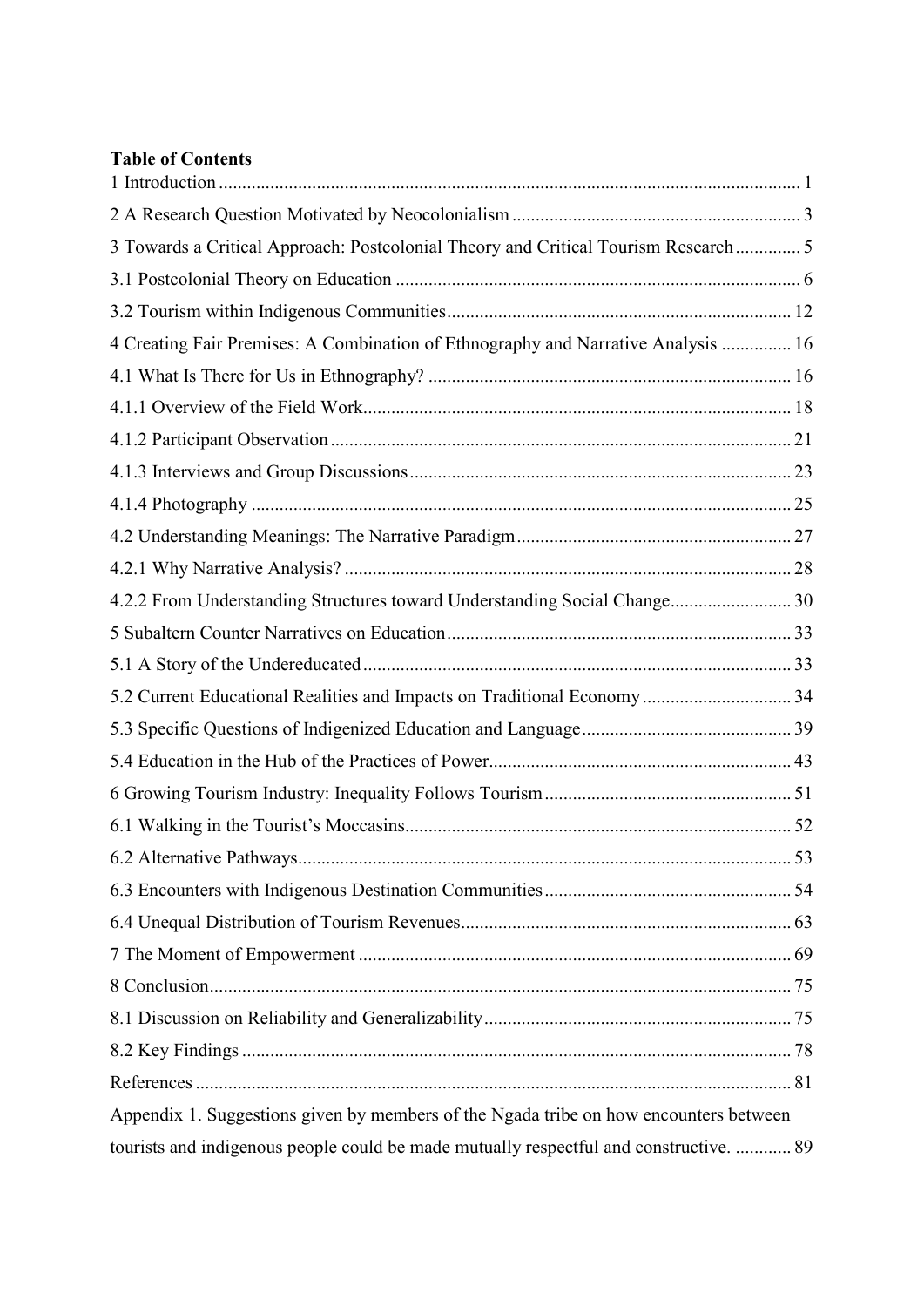### <span id="page-3-0"></span>**1 Introduction**

In this thesis, I will describe how the Ngada tribe is experiencing neocolonialist development policies in Indonesia and how they are responding to them discursively. The thesis statement is that empowerment-oriented programmes focusing on education and tourism cause vulnerability and segregation in the Ngada community. Economic, social and sociocultural development often mean human development that is not based on humaneness or the free autonomy of man, since programmes under this paradigm are implemented despite the will of the people, but due to the will of the people at the same time. Indeed, the development paradigm has involved either/or discussion where man is either developed and enlightened or underdeveloped and medieval. If a community has chosen an alternative way of viewing the world, this also has meant primitiveness in the eyes of the outsider. Therefore, the community has had to be enlightened from the outside because it is unable to accomplish this alone or because it fails to see the empowering potential of development.

Recently, alternatives for ideas of development have surfaced through postcolonialist theory. As a group, these suggested ideas are highly heterogeneous, focusing on variable themes, groups of people and power structures. Nevertheless, a decolonizing standpoint is a common and central means of addressing thematic matters. This involves trying to view things from the perspective of the subaltern. A postcolonialist approach also often includes a critical take on the phenomenon being researched. From a decolonizing standpoint, strategies of resistance are ways in which struggles take place against colonial reproduction of practice (acting or being) and also against colonial reproduction of knowledge. Many writers have engaged themselves in this struggle (see e.g. Cruz 2012; Solano 2014).

This struggle has meant new understanding of the role of indigenous peoples and power relationships. The traditional way of looking at indigenous communities views them as the ones who are without power, not as the ones who are producers of power relationships. Following Foucault (1980, 122, 188), it is as important to see how power is exercised from below the state apparatus. This does not deny state power, but locates power at many different points and levels. This kind of perspective on power enables attention to be focused on less conventional scientific topics.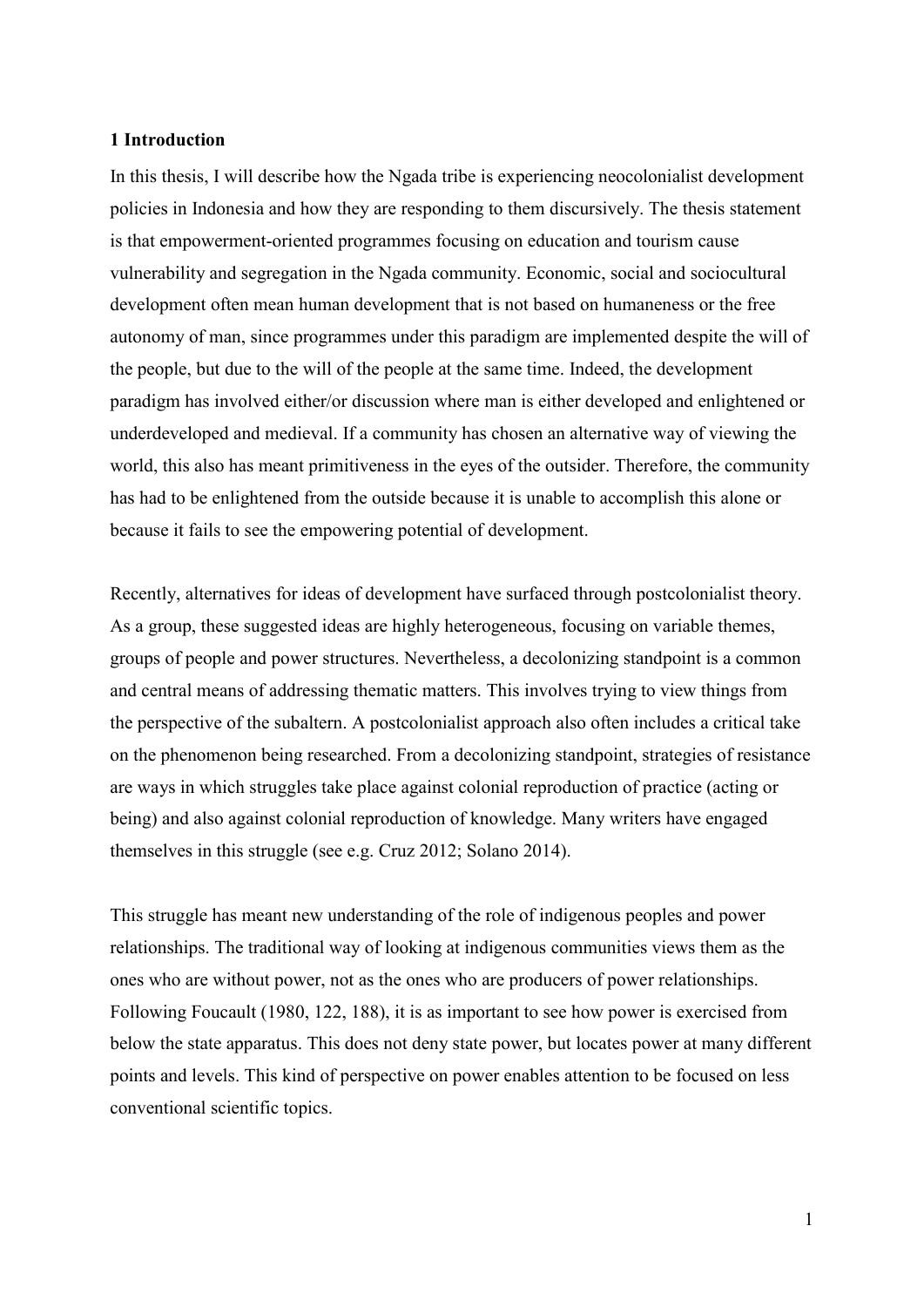There are both methodological and disciplinary justifications for this thesis. Firstly, this study is an example of how ethnography can be used as a means of knowledge production in the field of political science. When ethnography is carried out respectfully and on fair premises, it can be a way of engaging the researched in the research process. This is especially important when trying to give a voice to people in subordinated positions, to silenced resistance and to life narratives. I am aware that this goal cannot be attained fully. Since I am approaching the subject using postmodern language, the words I choose are not the words that a Ngada person would use. Nonetheless, without trying to give a voice to the people themselves, this research would only be a repetitive part of what is already written in histories, reproducing the colonial repertoire deep within Western scientific knowledge production.

There is not only a need for postcolonialist observations in political science, but also for analytical perception of the world in the way I will attempt in this study. In terms of disciplinary knowledge, current political science seems too attached to overtly visible phenomena. With increasing demands on the university for explicit results, analytical attention focuses on phenomena that are socially visible and interesting to the media. Consequently, some phenomena of significance may be left partly without recognition, and some discourses of substantial significance may remain silenced. Without aiming for a truly decolonizing point of view, configurations of power will merely be duplicated.

My personal motivation for this thesis arises from the fact that I have been following the situation in Indonesia for long, and I have been alerted not only to international colonialism there, but regarding internal colonialism as well. As I speak Indonesian, I have been able to follow the Indonesian press, and I have noticed different indigenous groups beginning to call for their rights. Among the outer islands, however, there is an exception to this, namely the island of Flores located next to East Timor. Given the history of the Florenese people, I found their silence interesting and wanted to know how they currently experience their situation. I speculated that although they seem silent, they might share their stories anyway. It crossed my mind that maybe it is not so much that they are silent as that their stories have been silenced.

The structure of this thesis follows the conventional thesis structure. First, I will explain the research question with its background in chapter 2, also describing the material. In chapter 3, I will showcase those postcolonial theoretical discussions which are related to my thesis framework. I will also briefly explain what it means to be critical in postcolonial theory,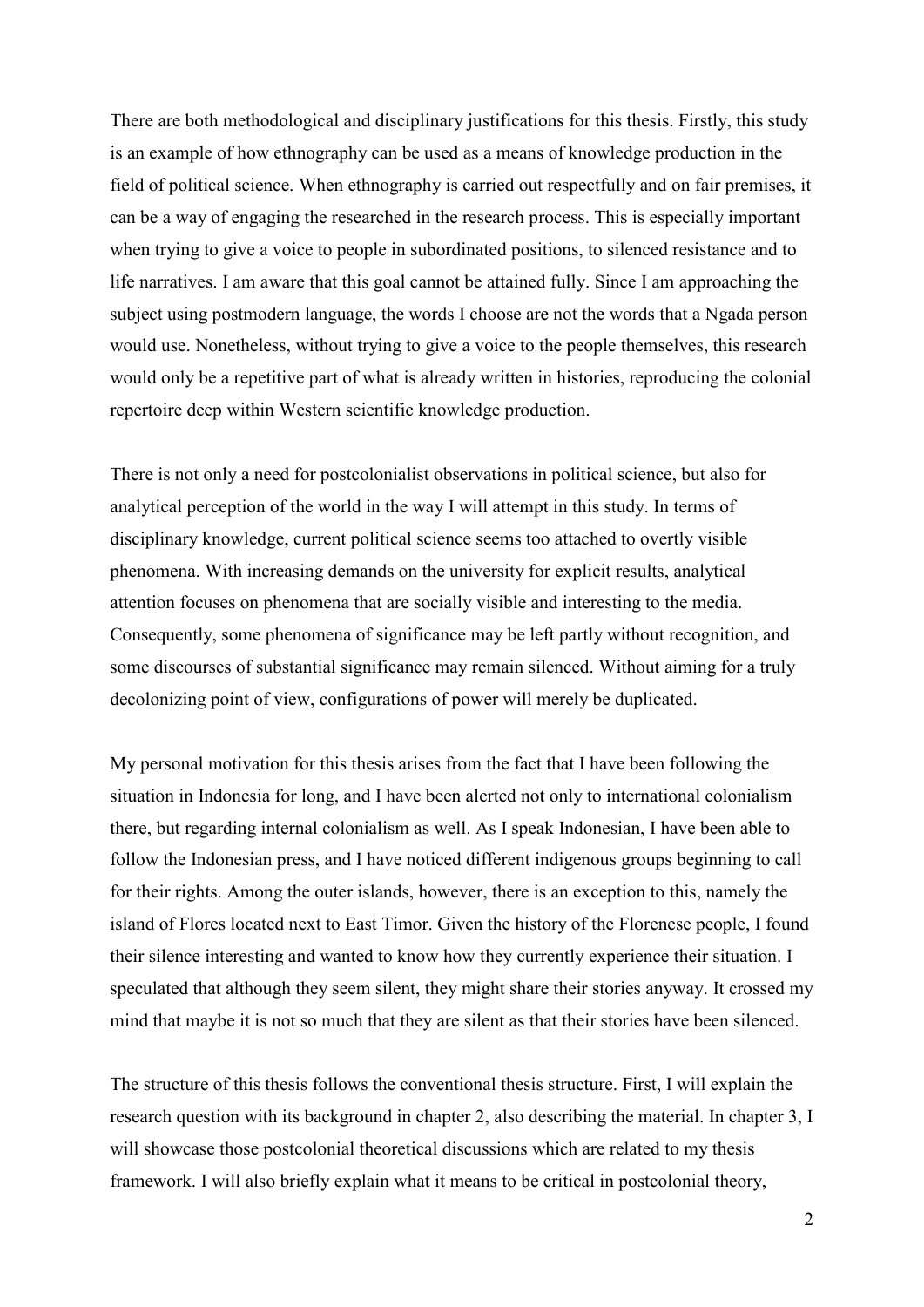basing this especially on Foucault's notion of critique. In chapter 4, I will discuss my methodological strategy and decisions. I will provide a brief overview of ethnography in section 4.1, also presenting the material and giving a detailed description of the fieldwork period. In sections 4.1.1–4.1.4, I will cover the kinds of material that the various parts of my field work produced. After this ethnographic discussion, I will continue by describing the method of analysis in section 4.2. I will focus on narrative analysis, presenting this method on a general level and providing arguments for my choice of method. Finally, I will present the process of analysis from the beginning to the end.

I will present the results in chapters 5–7. I will begin with results in terms of education and the kind of impact it has had on local economies, focusing on the specific questions of indigenized curriculum and school language. In chapter 6, I will present the results in terms of tourism, focusing on two key issues, namely the inequality of encounters between tourists and destination communities and the unequal distribution of tourism revenues. After that, I will provide the last of the results in chapter 7 by means of fabulation. The story will show how the local people respond to political decision makers due to the implementation of neocolonial policies and how they view their own empowerment. I will conclude this thesis in chapter 8 by giving the main conclusions along with a few observations about the limitations of the findings and by providing a few recommendations for future studies.

### <span id="page-5-0"></span>**2 A Research Question Motivated by Neocolonialism**

The research question is this: how does the Ngada tribe respond regarding their experiences of neocolonialist administrative policies related to the development discourse? This question arises from the idea of 'development' and passive resistance. In this chapter, I will explain some of the background behind the research question especially when it comes to the situation of indigenous peoples in Indonesia. Whenever we study indigenous communities in Indonesia, it should be borne in mind that Indonesia as a state was a colonialist invention in the first place (see e.g. Philpott 2000, 1–2). There was no East Indies before the colonizer, and as Kertzer (1989, 179) observed nearly thirty years ago, Indonesia is composed of islands which are habited by "totally unrelated peoples." This national entity, like any other, had to be "endowed with a sacred unity and made seen a natural social unit" (ibid. 178). Among other institutions, education united people together as one nation, and even today, the school curriculum is openly nationalistic (see e.g. Kementerian Pendidikan dan Kebudayaan 2014).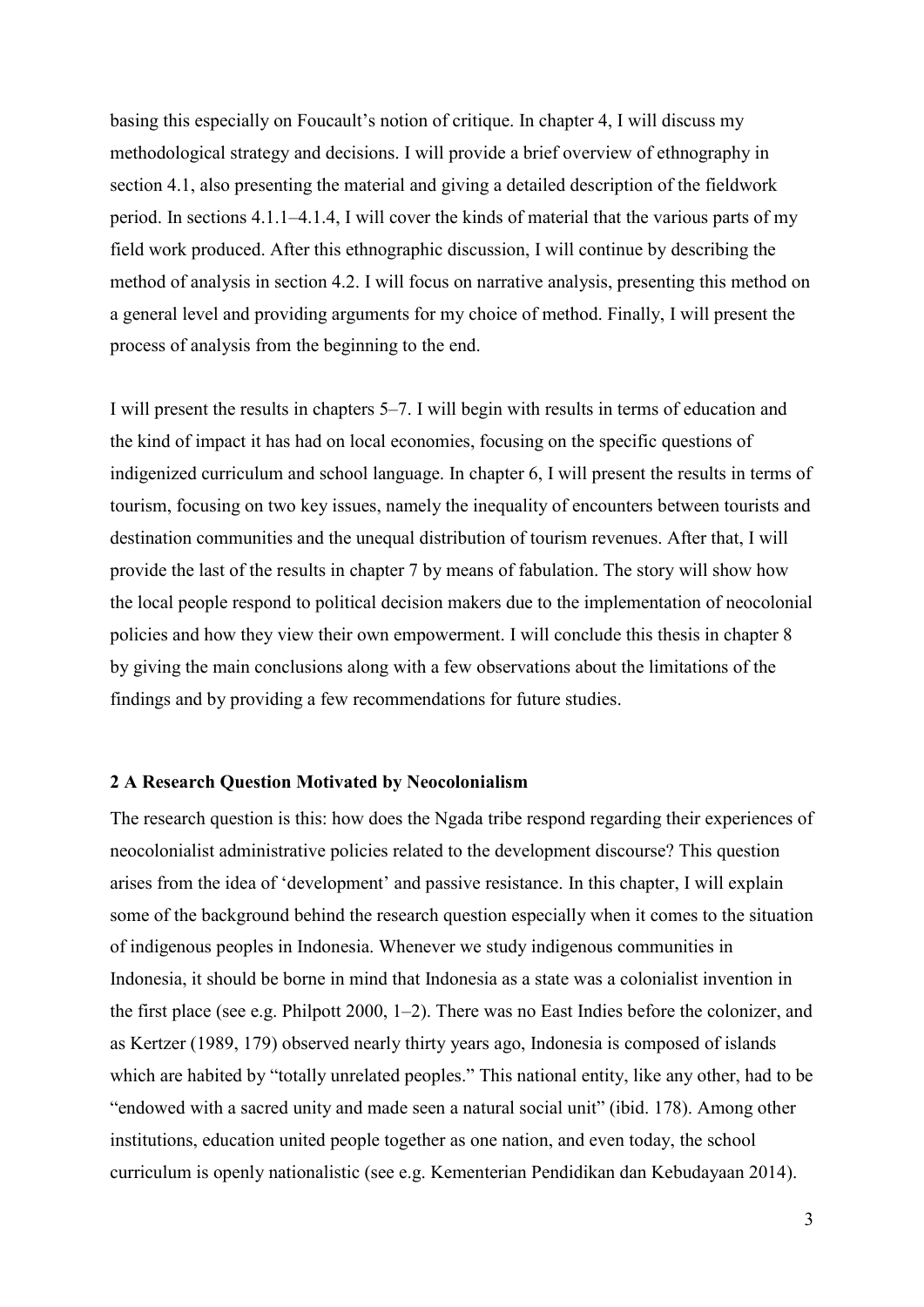As a matter of fact, assimilation pressures became worse after independence. For example, schools since then have served a political agenda that carries a vision of strong nationalism (Butterworth 2008, 224). During Suharto's New Order, indigenous peoples were not only regarded as being in need of development, but their lifestyles were deemed dangerous to the health of the various populations, and indeed, dangerous to the entire Indonesian society. In order to achieve this development, the government required everyone to become Indonesian (Cole 2008, 281), although in some areas, Indonesianization had already happened under Dutch colonialism (Waterson 2009, 113). Actually, one can observe a shift in emphasis here from the time when indigenous peoples were merely exotica, and thus, irrelevant to the national development (Tsing 2007, 36), to the time when modernization of all the peoples was seen as "the key force for nation-building" (ibid. 35).

After the decolonization project, independence war and subsequent elimination of communists,<sup>[1](#page-6-0)</sup> Suharto professed to be the godfather of development. Suharto's New Order had its prime emphasis on development (Waterson 2009, 117), but this nevertheless was not achievable without stability. The army thus became the most important institution and the broadest political organization in the whole archipelago (Vatikiotis 1993, 60). Colonialization was supposed to end there, but on the contrary, the new legislation effectively enabled the continuation of internal colonialism. As a result, indigenous peoples have continued to suffer not only marginalization, but also "discrimination and dispossession over decades" (Hauser-Scäublin 2013, 7). Actually, great similarities can be seen between the Dutch colonial era and Suharto's regime because both "were ultimately based on force, political demobilization, and a technocratic approach towards the modernization of society" Nordholt & Klinken 2007, 4).

After Suharto's resignation in 1998, the outer islands of Indonesia rebelled against the government. The situation on the island of Flores was often given little attention in the national and international news regarding Indonesia, however. While the islands of East Timor and Papua raised their demands for independence, the situation in Flores appeared tranquil specifically in the Ngada regency. However, although the conditions may have appeared peaceful from the outside, the indigenous peoples of Flores lived and continue to live under constant pressure *to develop*, with their way of life being threatened by neocolonial

<u>.</u>

<span id="page-6-0"></span><sup>&</sup>lt;sup>1</sup> With Suharto's rise to the power, possibly close to half a million people were killed (Philpott 2000, xviii; Waterson 2009, 117).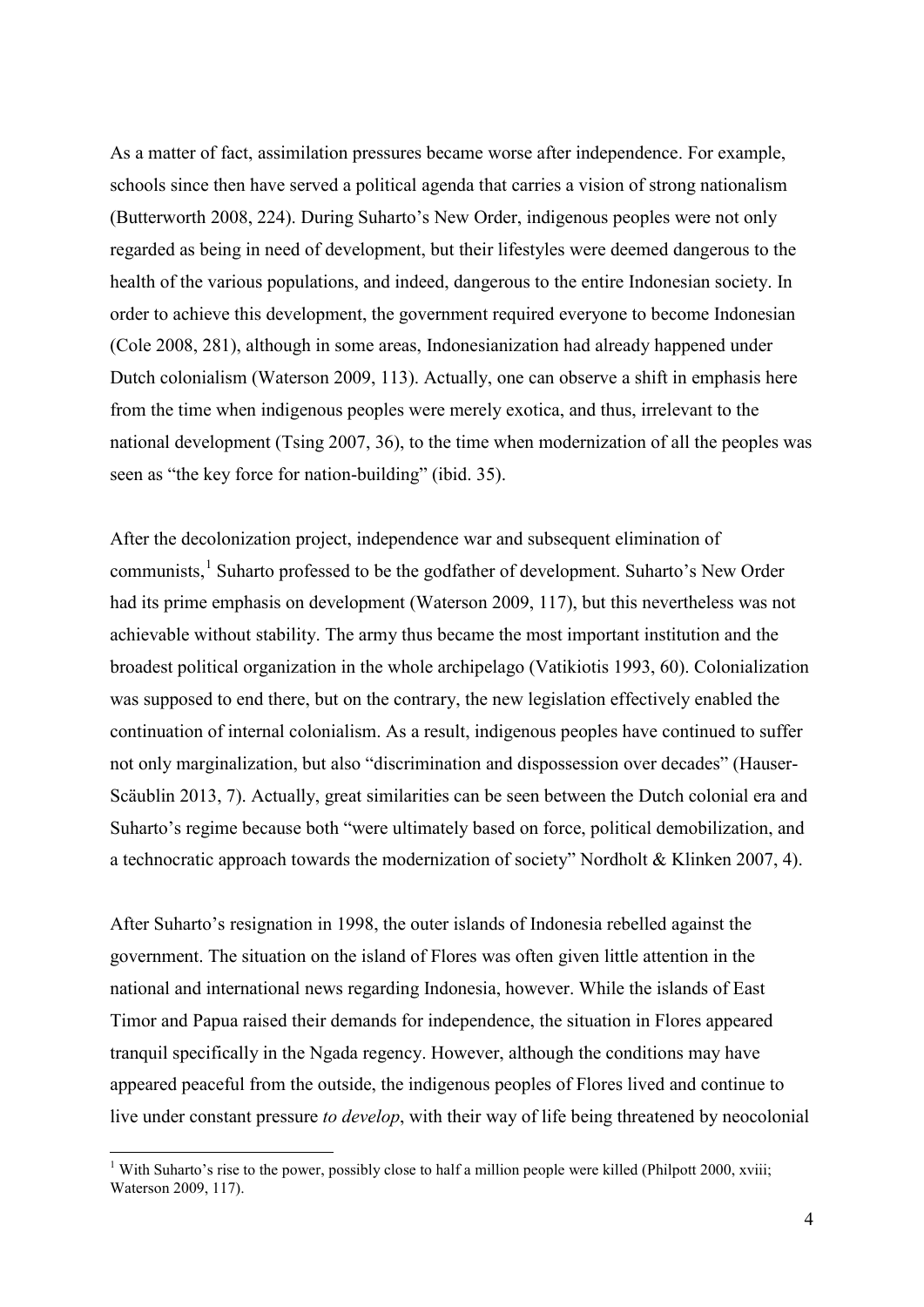policies posed by their own government. Even currently, the indigenous peoples of Indonesia have to struggle in order to maintain their *adat istiadat[2](#page-7-1)* thinking, which essentially is about their culture's survival (Göcke 2013, 20).

This has not been in focus after Suharto resigned, however, because the resignation was thought to bring out not only a positive change, but a thorough change throughout society. Many people were convinced of this after legal reforms were made and *Reformasi* took place (Nordholt & Klinken 2007, 1; see e.g. Cahyat 2005). After the period of 1967–1998, few people spoke about the need of problematizing the development. Now after roughly 20 years, there is new interest in this matter, however. I think that emerging violent struggles between *masyarakat adat<sup>[3](#page-7-2)</sup>* and government/international business elsewhere in Indonesia has contributed much to this change. Among other things, *masyarakat adat* is combating the ongoing robbery of natural resources, pervasive corruption and forced religious conversions.

#### <span id="page-7-0"></span>**3 Towards a Critical Approach: Postcolonial Theory and Critical Tourism Research**

In this chapter, I will explain the theoretical framework of this thesis. Philosophically, my point of view is critical in the sense of the Foucauldian notion of critique. For Foucault, critique is the ability to evade governmentality and governance, which includes the possibility of not being placed blindly inside binary power relationships (Lindroos 2008, 188). Foucault provides tools for critically approaching the systems, truths and models, by which people are governed. Because truth is one of many alternatives within the Foucauldian critical framework, truth is not merely something that is automatically encountered. Truth is not dictated by some authority, but each truth alternative can be argued and evaluated through these criteria (Lindroos 2008, 188).

In this thesis, I would like to offer a reasonable evaluation of the situation in the Ngada regency with regard to development policies. For me, critique does not mean negativity, but an approach where I try to look at the topic from an unconventional point of view and study whether there might be something that has not been fully noticed before and should thus be

-

<span id="page-7-1"></span> $2$  Indonesian, 'customs and traditions.' The expression refers to the cultural codes and codification of the customary law of indigenous peoples, which are applied within a specific ethnic group. *Adat* (Indonesian, 'tradition' or 'indigenous customary law') as indigenous cosmology includes moral, legal and cultural beliefs and practices as well as indigenous knowledge. In this thesis, '*adat istiadat* village' refers to a village where

<span id="page-7-2"></span><sup>&</sup>lt;sup>3</sup> Indonesian, 'Indigenous peoples'. Literally 'customary law societies.'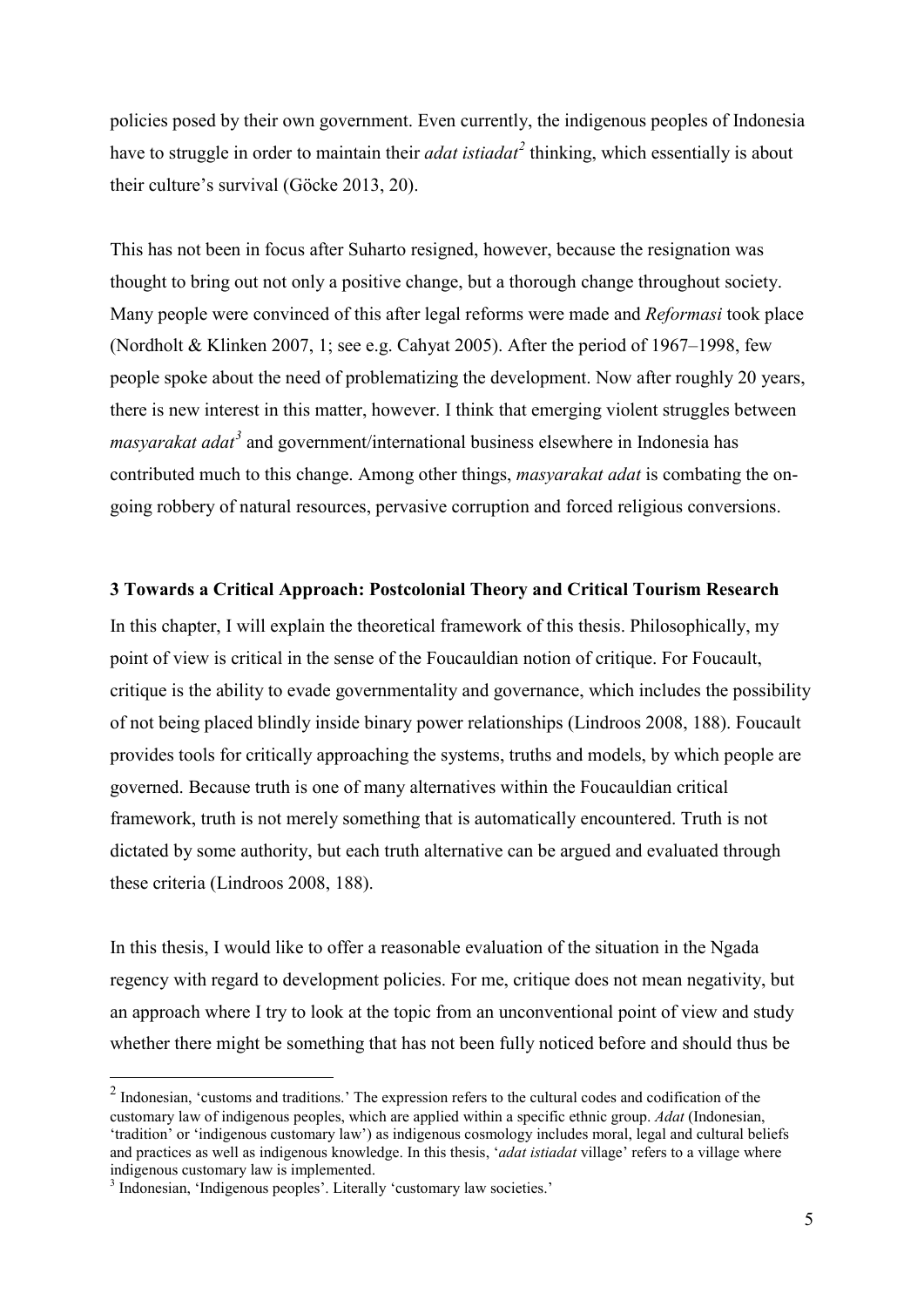discussed. An unconventional point of view means presenting a subaltern understanding of the topic and more particularly, giving a voice to the Ngada people who have previously been regarded as *masyarakat terasing*, or isolated peoples. It is also worth mentioning that historically, development policies have been mainly discussed under the state apparatus.

One should be interested in the subaltern or critical point of view, because the critique is related to the dialogue, in which Western culture is engaged. According to Foucault, the Enlightenment left some factors beyond the realm of reason (i.e. outside proper knowledge) and thereby silenced them. As a result, no room was given for these discourses. Nevertheless, factors that are shut outside society explain the culture as much as those which are accepted within society. (Lindroos 2008, 189.) The Enlightenment gave man the ability to produce objective knowledge, in which the search for truth has led to the creation of 'institutions of truth.' Nevertheless, these created Western truths have been violent towards alternative knowledge. (Deacon 2003, 21, 39.) The violent truths should be revealed so that science can thereby rediscover itself. As Stoler (1995, 1) observes, Foucault "[has] prompted us to explore both the production of colonial discourses and their effects."

In the following section, I will present some postcolonial discussions related to education. The important debate is that of whether education is a road to progress or the deterioration of the local community. The discussion will be related to the idea of development and the interplay between governance and freedom. From this postcolonial theory on education, I will continue in section 3.2 by presenting some concerns related to the tourism industry among indigenous communities. I will also show how education and tourism involve the same kinds of prevailing ideas as modernization and enlightenment.

#### <span id="page-8-0"></span>**3.1 Postcolonial Theory on Education**

In Foucault's work, texts which deal exclusively with education are rather limited. Usually, education is mentioned along with other institutions, as in the third part of the book, *Discipline and Punish* (Foucault 1977b). A brief discussion on education is offered also in *Conversation with Michel Foucault* (Foucault 1971), which is a volume that deals primarily with education in relation to the university and the role of professor. In addition to these works, education and social repression are discussed in *Revolutionary Action: "Until Now"* (Foucault 1977a). This book provides some interesting and useful points for this thesis, but it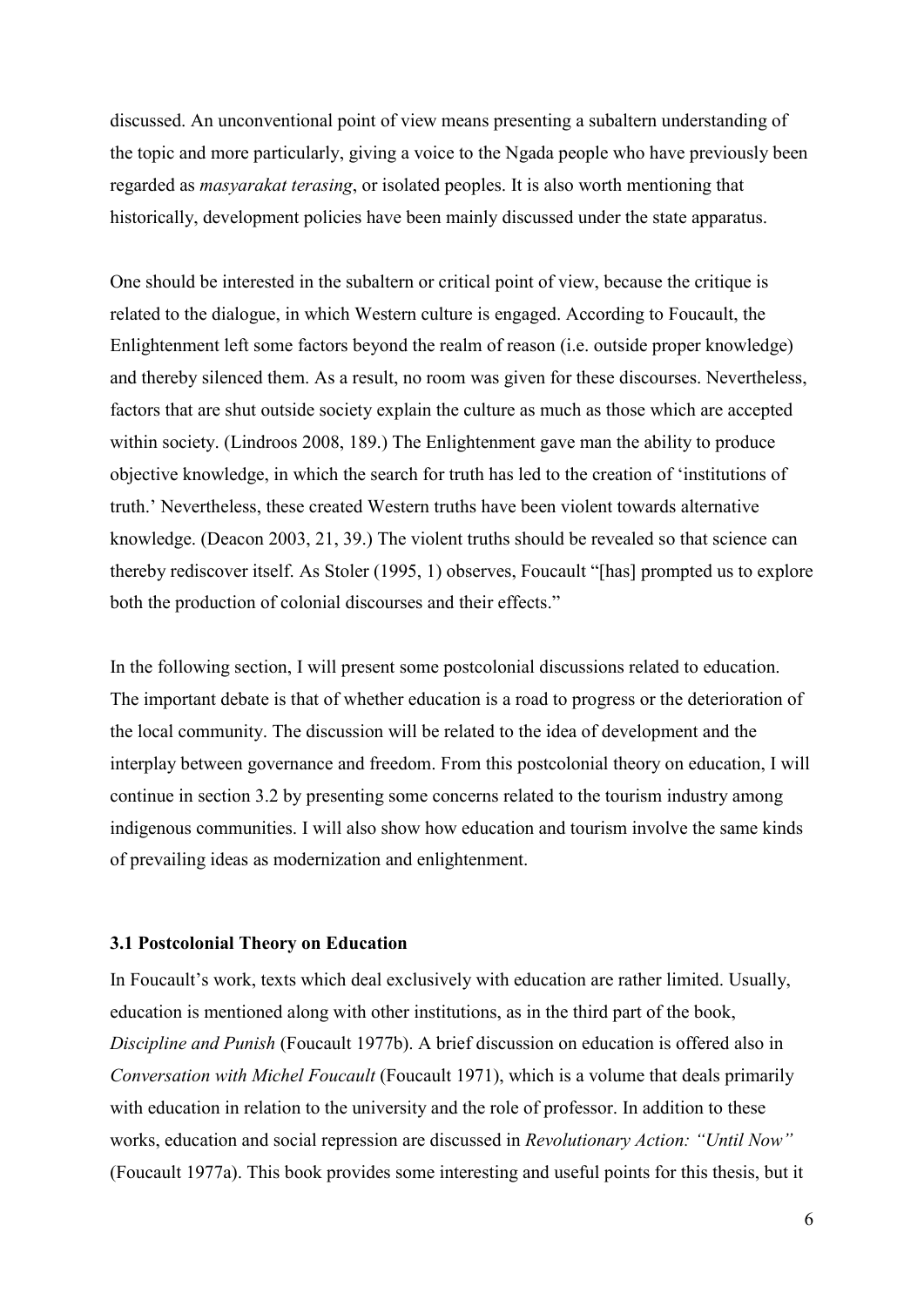is not of altogether central relevance. However, Foucault offers much more extensive and applicable analysis under the topic of 'The History of Sexuality' (1990). What makes this book highly relevant to my thesis is that it shows how state racism works through the devices of sexuality and management of individuals, and schools are a central part of this.

The main debate regarding education research and indigenous communities seems to be between those who argue for indigenizing education and those who call for a perspective outside education. Examples of the first kind of argument include *What is Indigenous Knowledge* (1999), edited by Semali and Kincheloe, and *Culture, Education, and Community: Expressions of the Postcolonial Imagination* (2012), edited by Lavia and Mahlomaholo. An example of the second kind of argument is Prakash's and Esteva's controversial and critical *Escaping Education: Living as Learning within Grassroots Cultures* (1998).

Those who argue that there is a need for indigenized education oppose the binary view, according to which indigenous knowledge and Western education (or science) are opposites (Semali & Kincheloe 1999; Lavia & Mahlomaholo 2012). They argue that there are many common reference points between indigenous knowledge and education as well as between TEK (indigenous ecological knowledge) and Western science. Yet, both sides of the debate argue that we need better understanding of the colonial legacy and of the possibility that our views are violent. Most importantly, they argue that these violent views need to be located and contested. In light of this, I think the debate could be summarized as a question posed by Semali & Kincheloe (1999b, 6): "How can we preserve or promote indigenous knowledge without threatening it to extinction?" The solutions to this basic problem offered by the two diverging views are very different from each other.

Prakash and Esteva (1998) understand education as an inherently colonial practice which inevitably changes non-Western commons into modern, developed societies. Education has profound meaning for the local cosmology, because it destructs the living spaces and cultures of the people. This has meant a continuous struggle for freedom: "Those classified and categorized as uneducated, underdeveloped, poor or undeveloped are struggling for their freedom from those who consider themselves to be educated or developed" (ibid. 2). However, it has also been increasingly acknowledged that education has affected indigenous knowledge and indigenous culture (Keskitalo, Määttä & Uusiautti 2013, 13).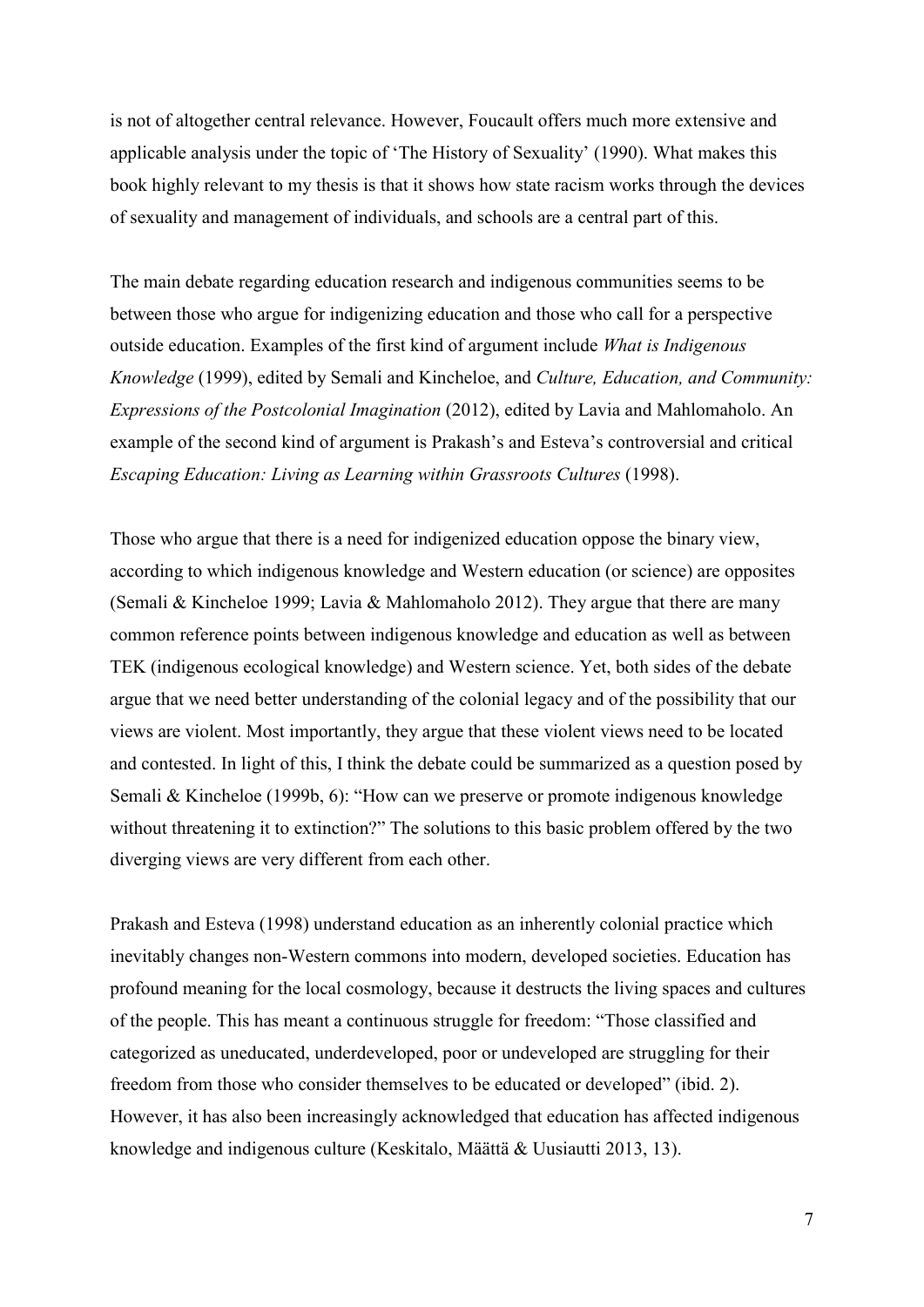In fact, authors such as Aikman (1999), Maurial (1999), June (1999), Semali (1999), Bristol (2012), Mahlomaholo (2012) and Keskitalo et al. (2013) locate the problem inside the schooling system and attempt to develop answers within it. For them, the problem is in the ways that education is carried out and how educational policies are implemented. For example, foreign-educated education planners implement Western curriculums, even though they have little understanding of local life situations (Semali 1999, 113). Western understanding is not helping life in the indigenous communities, since it does not have much regard for their special, holistic relationship with nature (Maurial 1999, 59). Therefore, if a school of greater cultural sensitivity is desired, the curriculum should be holistic and studentcentered (Keskitalo, Määttä & Uusiautti 2013, 43).

Hence, these authors call for dialogical education, participatory education, sustainable education, indigenized education and indigenous oral-aural literacy as remedies for the problem of Western-biased education and as a critical basis for the future (Maurial 1999, 60, 62, 70–72; Semali 1999, 95, 111–114; Mahlomaholo 2012). Their main point is that with reasonable deliberation, indigenous knowledge can and should be integrated into the schooling system.<sup>[4](#page-10-0)</sup> Prakash and Esteva (1998, 16) go further than this curriculum issue. They argue that school as an institution serves the government, and more importantly, that it serves Western values and ideologies, since education has come from the West. Schools are incompatible and unusable for the local community; education serves "the government's economy and the economy's government" (Berry 1990, 164 in Prakash & Esteva 1998, 6).

The idea of literacy has been deeply intertwined with development, since both are ways in which the ideal of modern mind becomes viable (Maurial 1999, 60). The goal of the development discourse is human economic and social development, and indigenous peoples are part of this project. For example, although interest in indigenous ecological knowledge has been growing,<sup>[5](#page-10-1)</sup> the perspective on TEK is still closely tied with this discourse. (Reynar 1999, 287–288.) In fact, TEK has real value and meaning only when it is presented as a part of the discourse (ibid. 288). This is partly because in that context, "cultural factors that do not contribute to economic growth are, in fact, development's nemesis" (ibid. 293).

<u>.</u>

<span id="page-10-0"></span><sup>&</sup>lt;sup>4</sup> As a matter of fact, there already has been some national experimentation with indigenized curriculums. Institutionally, this has meant change in the education system so that school itself has become a mediator between indigenous and non-indigenous communities. (Keskitalo, Määttä & Uusiautti 2013, 10, 13.) <sup>5</sup> This has been related to the environmental discourse (June 1999, 79).

<span id="page-10-1"></span>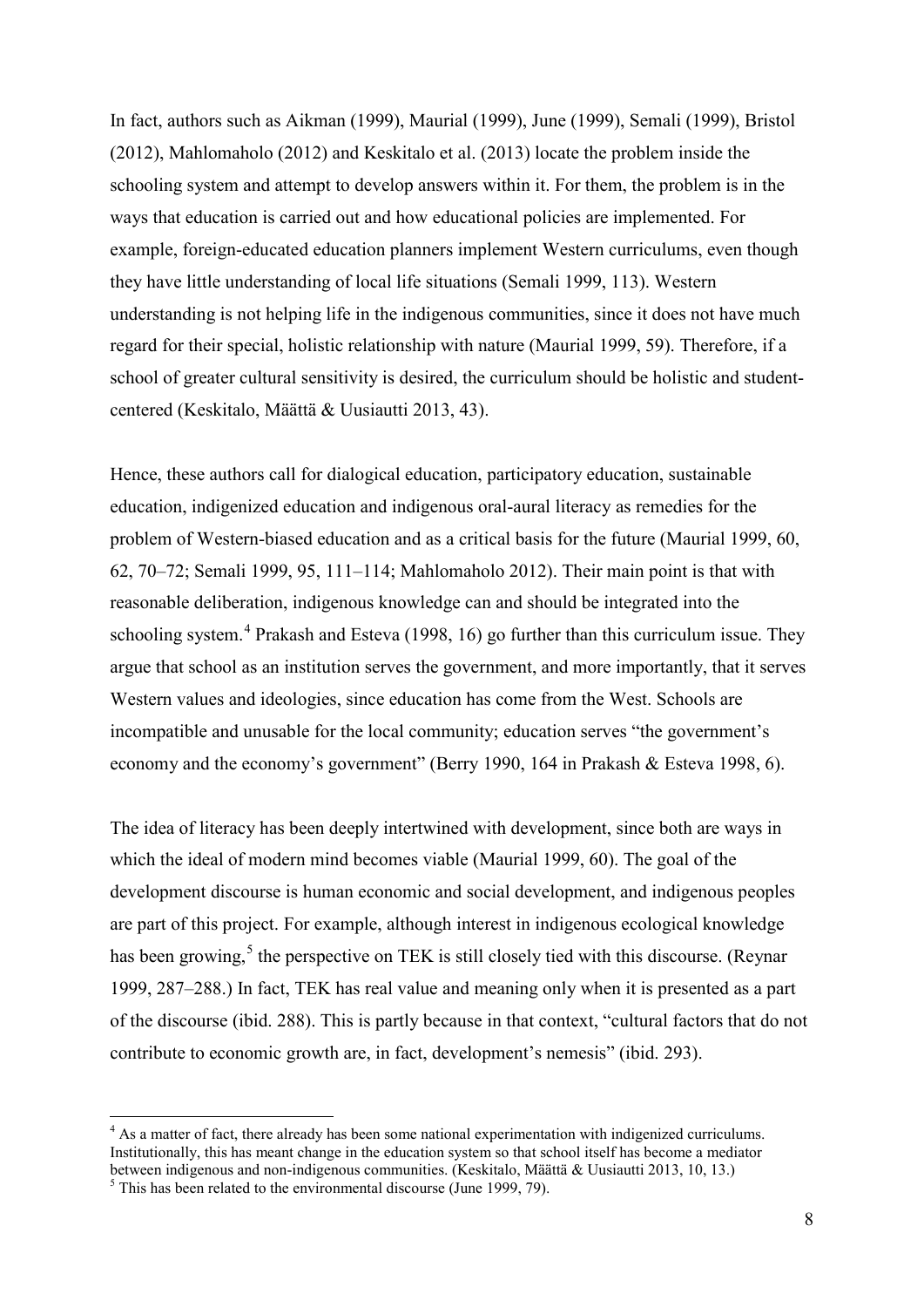If education is seen as an important supporter of TEK (see e.g. Viergever 1999, 340), it could mean that genuine changes in educational perspectives are possible. According to Prakash and Esteva (1998), however, education cannot reflect locality or promote change. It violates family structures and takes children away from their own communities. In this way, it destroys the very foundations of local economy: that is, both home and community. Moreover, traditional knowledge ceases to be important and is forgotten as the languages of commons are left behind. In fact, for Prakash and Esteva, education has become a kind of *Imago Dei* for mankind. It is all empowering and so superior that it is categorized as a human right, i.e. a need that has to be fulfilled for everyone. (Prakash & Esteva 1998, 1–6, 9, 19–20.) Education is, for that matter, an ambassador of justice (ibid. 20).

"Mobile individuals, like their cultures, escape the marginalization of people going nowhere" (Prakash & Esteva 1998, 3). These mobile individuals, or students, are caught in a circuit of exclusion and integration. At first, children are taken away from their families and local communities and placed in educational institutions. Their lives become limited to a small school area, where social interaction is constrained by different kinds of hierarchies. Actually, they are in the middle of an artificial theatre. They gain academic knowledge that has very little to do with real life beyond the educational framework. After various techniques of discipline, surveillance, evaluations and self-evaluations, they are returned to their society where freedom is waiting for individuals exercising self-discipline. They can begin consuming goods produced by their society, while society, in turn, can consume them. (Foucault 1971, 193–194.) Without this kind of imposed management technique, any individual would be very different.

What does it mean to be or become a consumer of markets? The man of needs was only invented when modern humanity took place. Since then, people have been obliged to fulfil needs for their own survival, these needs being goods and services available on the market. (Prakash & Esteva 1998, 22.) Moreover, human beings themselves change into resources: human resources available for exploitation. Also, all the knowledge these people have, which in this context is indigenous knowledge, is merely a resource (Reynar 1999, 293). Roughly, this means that people will eventually lose the ability to determine their own futures (ibid. 294). In the struggle for freedom from this system, people entrust their future to their traditions of history and the traditions of change (Prakash & Esteva 1998, 3, 5).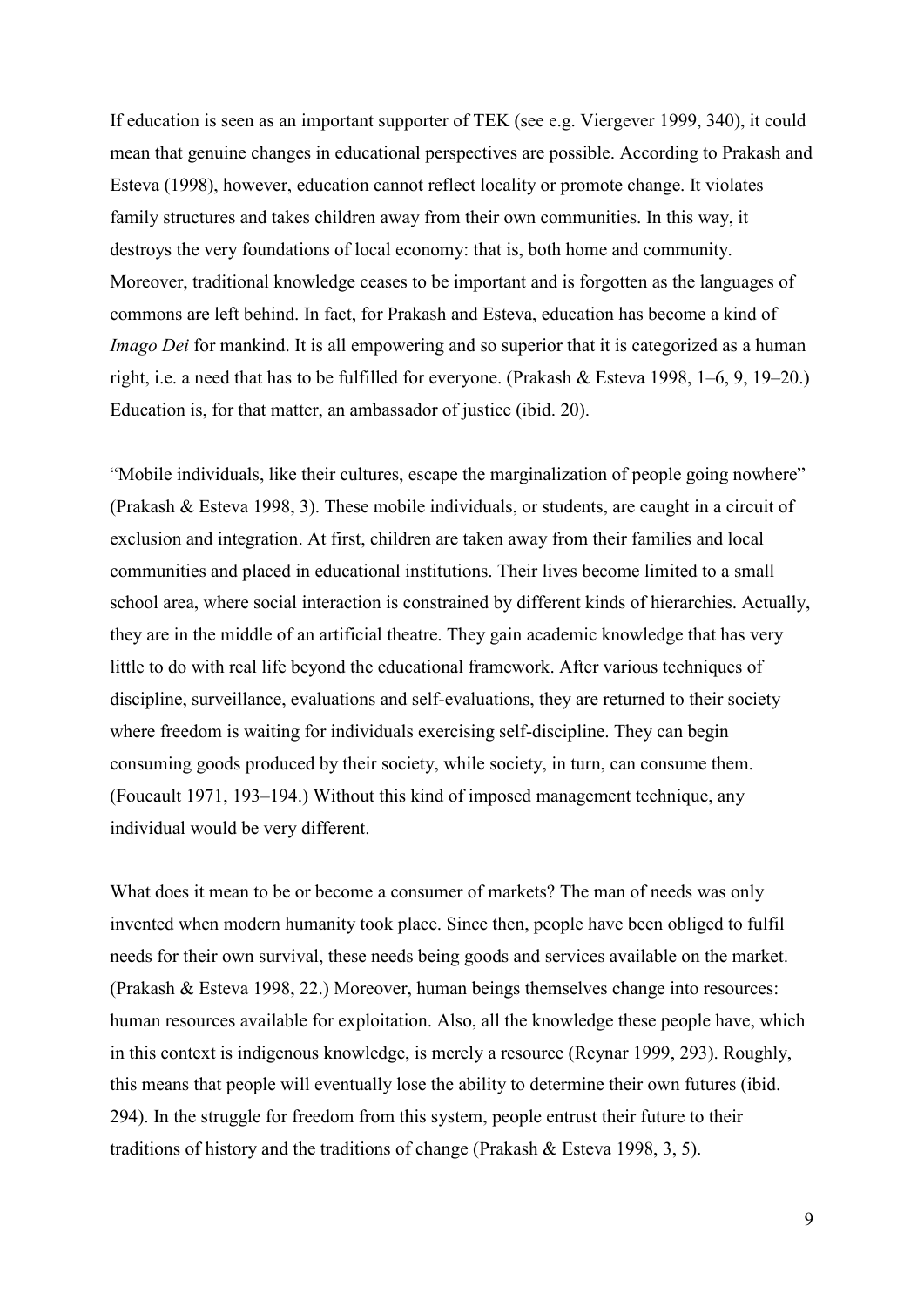There is thus a paradox: education is about the right to liberty, yet it destructs freedom. In fact, it liberates one from traditional relationships and community bonds (Prakash & Esteva 1998, 3, 6, 9). However, June (1999, 84) argues exactly the opposite, basing the view on the prevailing assumption that including indigenous knowledge into school curricula would help indigenous people understand the value of their own communities and the importance of their life style. Through indigenous knowledge, students could compare the utility of community knowledge and school knowledge (ibid. 84), for example. Indigenous knowledge could also contribute to education so that it "could be used to teach language, to explore values" and "to recount history" (ibid. 84).

The issue of freedom is a central theme in the development discourse. Through individual freedom, development becomes possible (Reynar 1999, 292). Yet, if education is about liberty, why does it destroy freedom? Freedom is not for the person; it is not freedom for the sake of freedom. Rather, freedom is for an individual to start functioning as a part of society, and more importantly, for society. In this kind of society, governmental practice consumes freedom and also produces it for that very reason (Foucault 2008, 63, 65). Freedom is then actually the relationship "between governors and governed" (ibid. 63). Institutionally, school is an efficient tool for management in as much as it destroys the autonomy of an individual and oppresses other modes of knowledge (Deacon 2003, 152–153).

What is the purpose of this kind of power? A fully free human being is not foreseeable, which creates a fundamental problem in any union between freedom and governance. The idea of power is to control discourses that are unforeseeable and surprising by nature (Lindroos 2008, 202). The notion of power entails continuous collection of information regarding the individual or phenomenon being controlled (ibid. 201), and the educational system is one of the channels for collecting information. However, understanding education as part of power relationships is difficult due to positive connotations of education. These connotations include concepts like empowerment, freedom, human rights, progress and modernization, all of which are frequently brought out in discussions about education. "The communication of knowledge is always positive," as Foucault observes (1977a, 219). Power relations are hidden underneath discursive practices, nonetheless (Foucault 1980, 95; see also Foucault 1990, 53–55). The rules of right do limit power, but power produces discourses of truth, and subsequently, this discourse reproduces power (Foucault 1980, 93).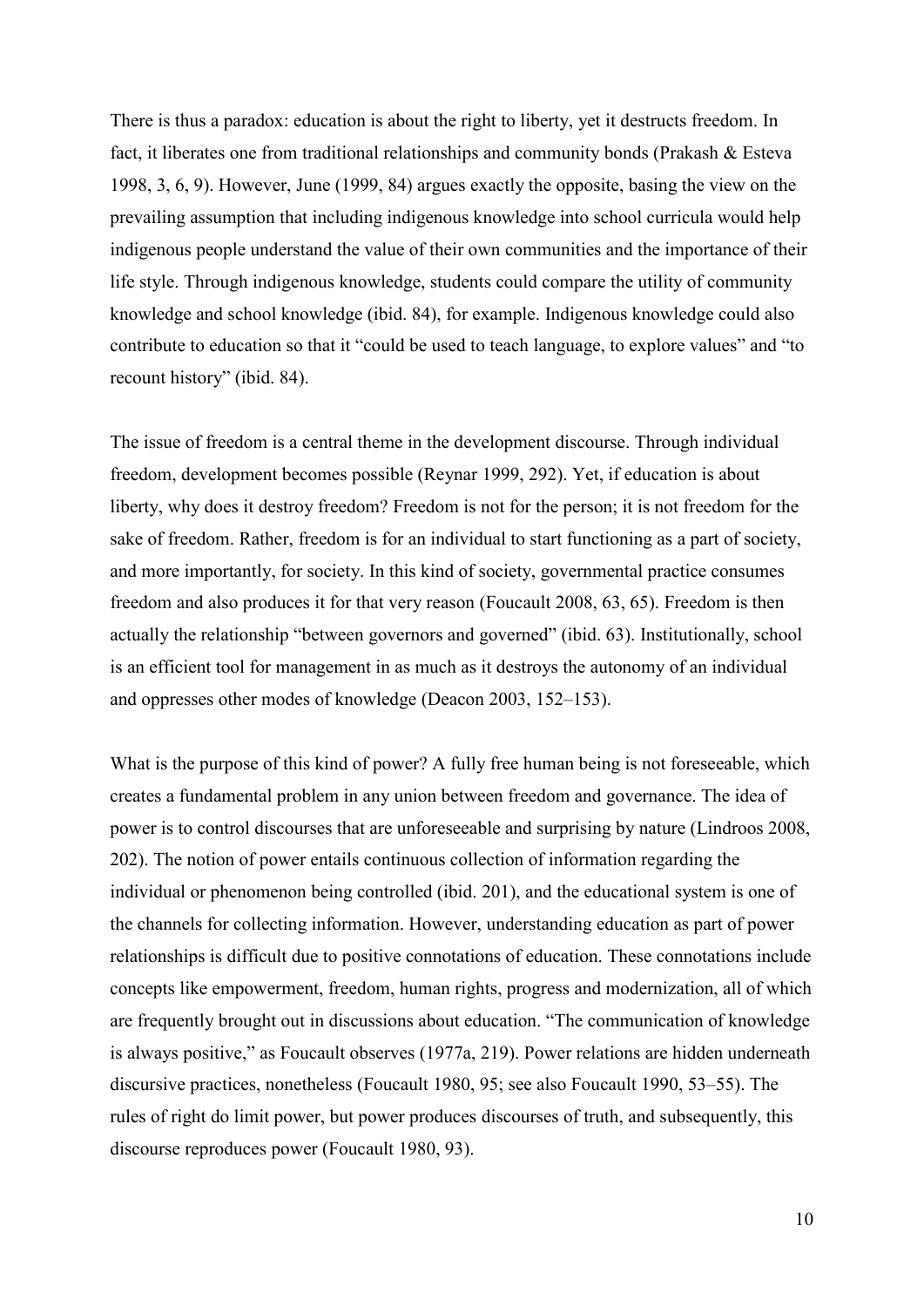It took centuries to change the negative aspects of discipline into positive ones in order to construct the modern school institution and thinking (Deacon 2006, 181). Education thus emerged for reasons that were not limited to the need to give something empowering to the people. In fact, education was not even about development at first. In the beginning, it was a contested institution offering a strategy of managing people that was only one among others. Traditional accounts of the birth of the education system in terms of different interest groups fail to take the colonizers' disciplinary techniques seriously enough. (Ibid. 178–179.) When discourses are not deconstructed, the underlying relations of power also remain untouched.

It has often been pointed out that modern reason tends to solve problems with the problems themselves, which means that no problem is ever solved. For example, educational problems are solved with more education (Prakash & Esteva 1998, 63; Deacon 2003, 196), technological problems are solved with more technology, and medical problems are solved with more medicine. This kind of reasoning is clearly advocated by June (1999, 85–86). Trying to present indigenous knowledge in a manner that is appropriate for education, he aims for an approach where indigenous knowledge could be categorized in the same way that Western knowledge has been categorized and disseminated among different disciplines and sub-disciplines. Prakash and Esteva (1998, 62) disagree, calling for the need to "wake up from the modern 'dream of reason.' "

To summarize, most of the authors contributing to *What is Indigenous Knowledge? Voices from the Academy* (Semali & Kincheloe 1999) and *Culture, Education, and Community: Expressions of the Postcolonial Imagination* (Lavia & Mahlomaholo 2012), argue that an inclusive and democratic educational system is possible. By contrast, Prakash and Esteva (1998) state that such an institution is only a dream, namely the dream of the colonizer. As a matter of fact, education as a means of development has a long history in the Indonesian archipelago and it would not be wrong to say that the history of education goes as far back as that of colonialism. The overall conclusion offered by Prakash and Esteva (1998) is that education is not a need for most peoples; therefore, we should find new ways of getting off the educational treadmill, so to speak. "How to marginalize the educational system?" they ask (ibid. 51). This a radical question, of course, but I think it is also an important one and valid at this stage of our 'progress.'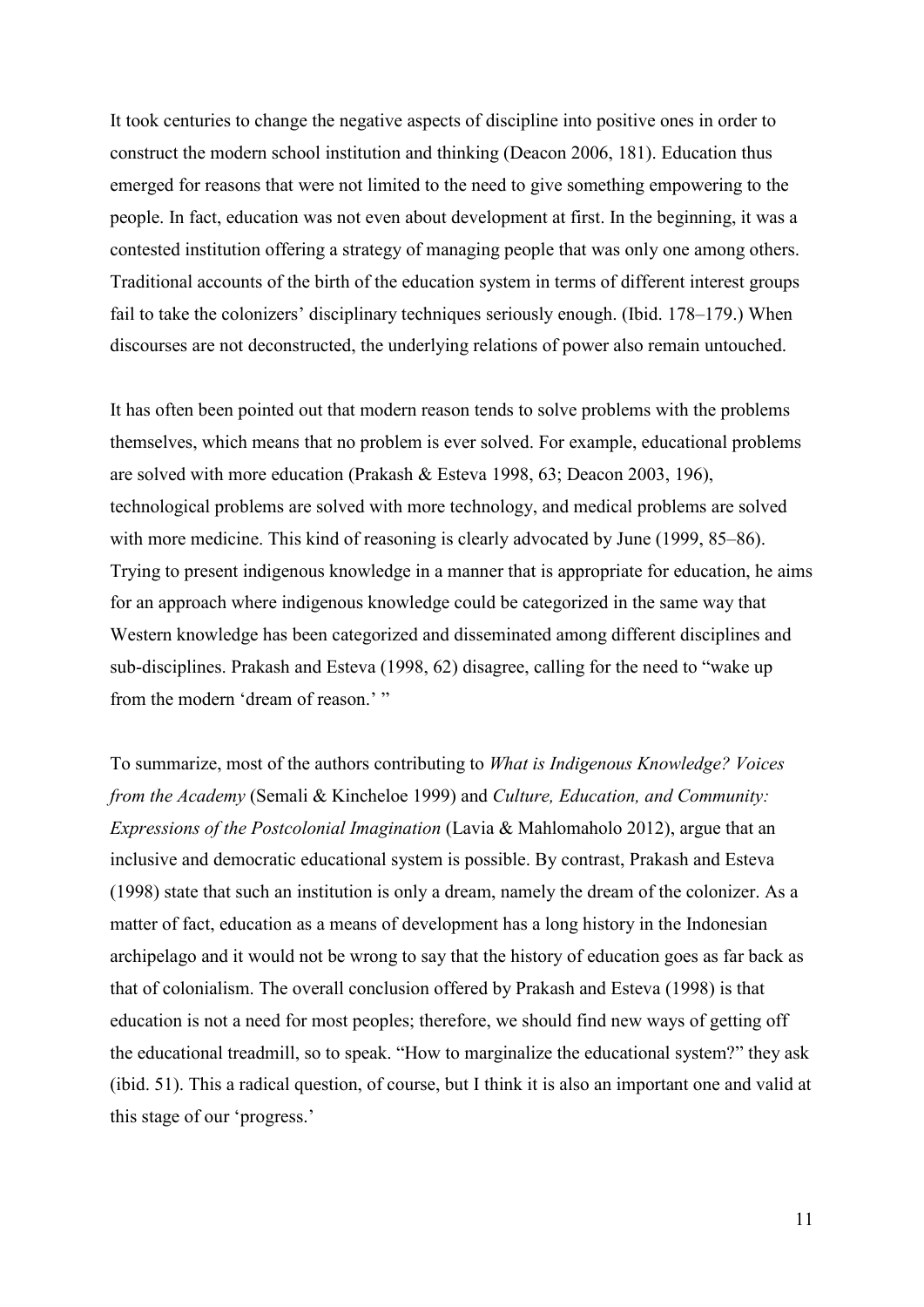### <span id="page-14-0"></span>**3.2 Tourism within Indigenous Communities**

Since interactions between different cultures are an inseparable part of development, the international tourism industry and the development discourse are closely connected. In the neocolonial world, homogenizing tendencies have strengthened. Unifying different peoples from different places is no longer a question of ideology; it is a question of production (Prakash & Esteva 1998, 129–130). I would say that it is also a question of reproduction. Due to globalization, new forms of Orientalism have emerged (Hannam & Knox 2010, 113). Particularly, the East "has been subject to powerful discourses of Orientalism," and this has had far-reaching meaning to the political order of the world (ibid. 120).

There seems to be an underlying commitment to the idea that tourism is a means to Western development and a Western standard of living (see e.g. Cole 2008). There are at least three common interests between education and tourism, namely development, empowerment and escape from marginalization. Firstly, the mindset behind the tourism industry aims for enlightenment and self-actualization, among other things (Singh, Timothy & Dowling 2003, 3). Tourism is regarded as an important aspect of the future survival for isolated communities (Saarinen 2007), and in the Indonesian context, the government has viewed tourism as a way of furthering regional development (Telfer 2002 in Telfer 2003, 158). Secondly and similarly to education, tourism is viewed as an empowering mechanism. If people are educated and if they have the necessary knowledge, it is easier for them to take advantage of the empowering possibilities of tourism (Cole 2008, 274–275, 281). Thirdly, both education and tourism promise an escape from marginalization, since both have placed the Ngada people on the social map and have thus lessened their marginalization (see e.g. ibid. 278).

Although there has been evidence of positive effects brought by the increasing tourism industry, badly managed tourism has caused serious damage to local cultures and their economies as well as to the environment (Cole 2008; Fagence 2003, 55, 61; Johnston 2005; Singh, Timothy & Dowling 2003, 3–4). Social, cultural and environmental problems felt at the local level can be greater than the value of actual money gained by the community from tourism activities (Singh, Timothy & Dowling 2003b). Tourism especially in indigenous territories is therefore "an act of balance between commercial efforts and success on the one side, and effects such as over-commercialization and cultural losses on the other" (Pettersson & Viken 2007, 177). It has been observed that particularly ecotourism over-commercializes culture, thus resulting in great cultural losses within indigenous communities (Johnston 2005).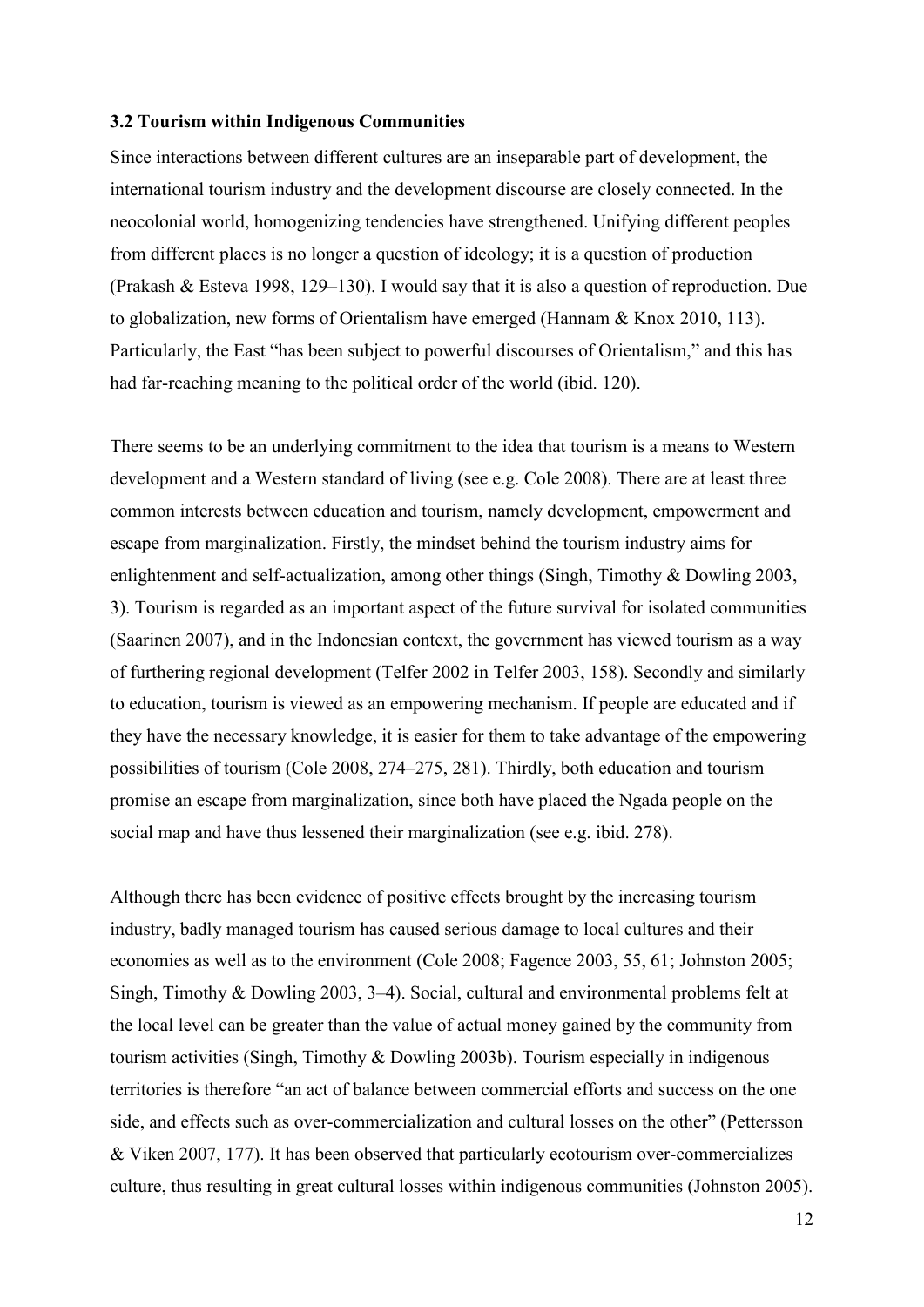In *Understanding Tourism*, Hannam and Knox (2010, 106–123) draw from postcolonial theory to recognize those mechanisms and practices whereby the Other is created. The making of the Other is not a simple process, and it is not created in an instant (ibid. 106). For example, oppressive images of the 'savages' have existed long before actual colonialism (Loomba 1998, 58). Actually, whenever one is talking about exotica, one has to remember that "there are always complicated, and historically based, power relations involved in the attaching of stereotypes to both people and places" (Hannam & Knox 2010, 107).

From the tourist's point of view, tourism focuses on the difference between mundane life and exotica (Hannam & Knox 2010, 106). This is the reason why tourists are so interested in travelling to indigenous communities. However, with increasing numbers of tourists, it becomes more difficult to maintain 'authentic' indigenous culture (Fagence 2093, 61), even though the search for cultural authenticity brought the tourists to these resorts in the first place. This is because tourists come to experience only some of the cultural characteristics, thereby leaving other characteristics out of sight (ibid. 61).

Since tourism is about the representation of cultural spaces, it is performative (Hannam  $\&$ Knox 2010, 73). Sometimes, however, this performative function may lead to oppression. Sissons (2005, 37–60) gives a very powerful reminder of oppressive authenticity in his book, *First Peoples*, by combining the ideas of new culturalism, racism, primitivism and oppressive authenticity. He reminds us that authenticity can be used and is used for racist differentiations between peoples and societies. Tourists come to experience authenticity that factually exists only in the world of images and associations about the Other.

Another thought-provoking aspect of tourism is that being a part of national identity, it creates images of how a state wants to market itself to the outside world (Hampton 2005, 736). Indigenous images have been part of this marketing project, through which Indonesia, for example, is described as tropical paradise. On the official tourism website, the potential future tourist is presented pictures of the Borobudur temple area, tropical islands surrounded by a shimmering, turquoise sea and indigenous peoples in their costumes dancing various kinds of ritualistic dances (Ministry of Tourism 2014). Indigenous images in particular have been "treated as the common property of post-settler nations, field available for use as symbols in the construction of nationhood" (Sissons 2005, 8; see also Allerton 2003, 10). In this process,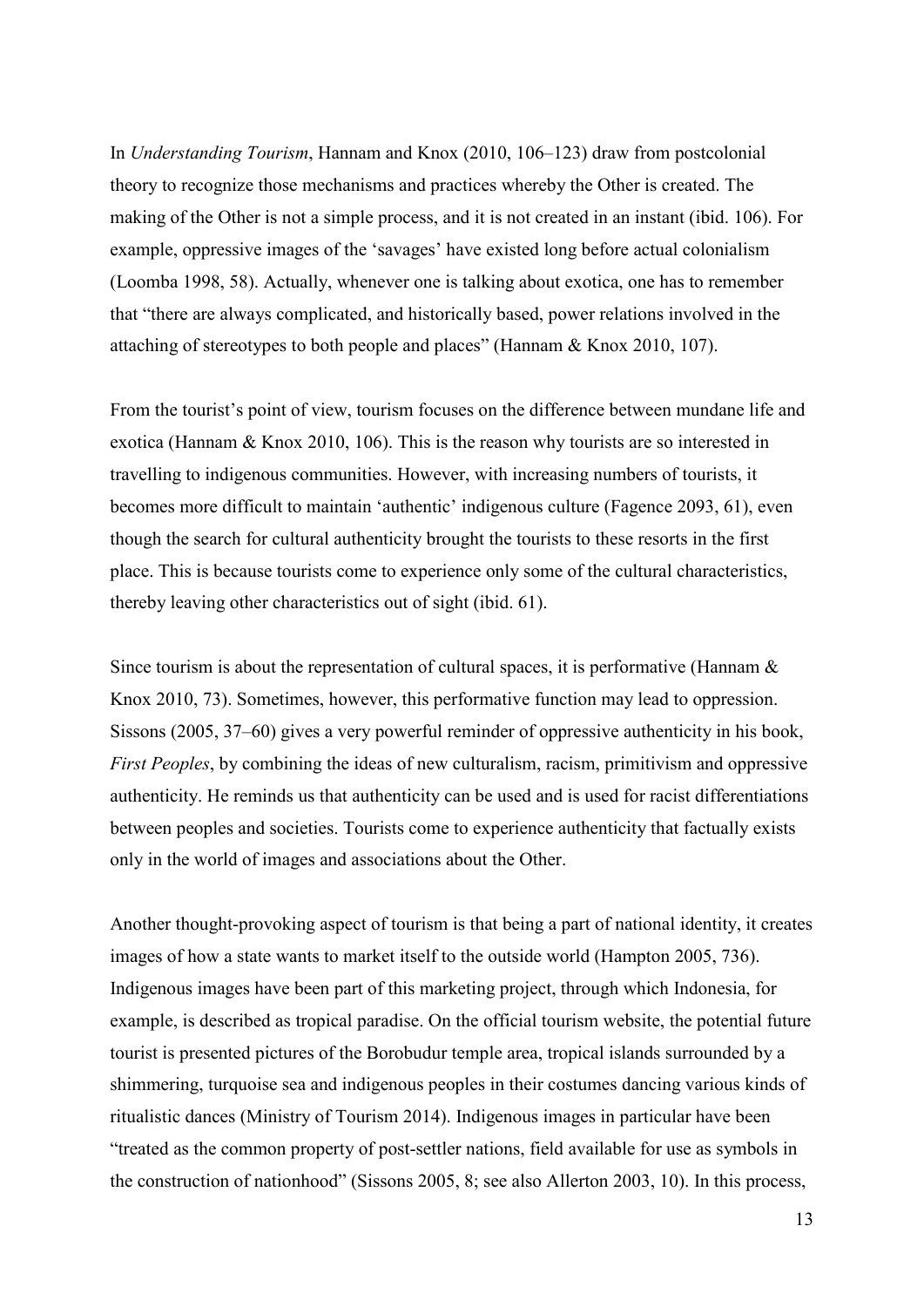cultural meanings are reduced to certain stereotypical characteristics. However, these fantasized images are contested realities (Hampton 2005, 736).

Tourism in Indonesia may have brought previously isolated peoples<sup>[6](#page-16-0)</sup> to the periphery of the market forces, but it has not brought them democracy or freedom. Decisions related to tourism that affect the communities are made far from the communities themselves. As pointed out by Cole (2008, 272), this is what has happened in the Ngada regency, for example. It was believed that the locals lacked the necessary education for deciding these kinds of major affairs; the people were thought to be too ignorant (ibid. 272). This has led to a diversity of results, but what is relevant in this context is that due to top-down decisions, communities began to change on a non-local basis and continue to do so (Saarinen 2007, 41).

After tourism grew into an international and global industry, a disagreement emerged on whether tourism stabilizes the local economy and creates diversification or whether, in fact, tourism is a cause for instability and local economic crises (Gilbert 1989, 41; Cole 2008). For example, tourism has made local economies dependent on tourism revenues (Fagence 2003, 55). Thus, the indigenous ways of life then become harder to sustain, and the pressure to change and develop grows higher (ibid. 61). Dependency on tourism income is one of the hardest problems that industry creates, since tourism is always international business and therefore dependent on many force majeure situations like global epidemics, wars and natural catastrophes or smaller scale incidents (see e.g. Cole 2008, 283–285). However, tourism is rooted in the belief of continuous and perpetual growth, and thus tourism strategies do not include the possibility of a declining industry (see e.g. Hakkarainen & Tuulentie 2008, 6–7).

The first critical voices on the effects of tourism began to be heard in the 1970s. Before that scientific research has focused on the positive economic implications that the tourism industry was thought to have (Singh, Timothy & Dowling 2003, 6). In the 1980s, there was growing acknowledgment of the profound impacts tourism had on the local level not only economically, but also socially and environmentally (Burns 1999, 331). Ever since the 1950s, the public sector's involvement in tourism planning has changed considerably as well. At first, there was a modest amount of planning, which gradually changed into different kinds of

-

<span id="page-16-0"></span><sup>6</sup> Earlier, the concept of *masyarakat terasing*, meaning 'indigenous' as 'isolated peoples' was frequently used in governmental language. *Terasing* refers to something which is exotic and alienated in a way that is curiously different from what one regards as being normal.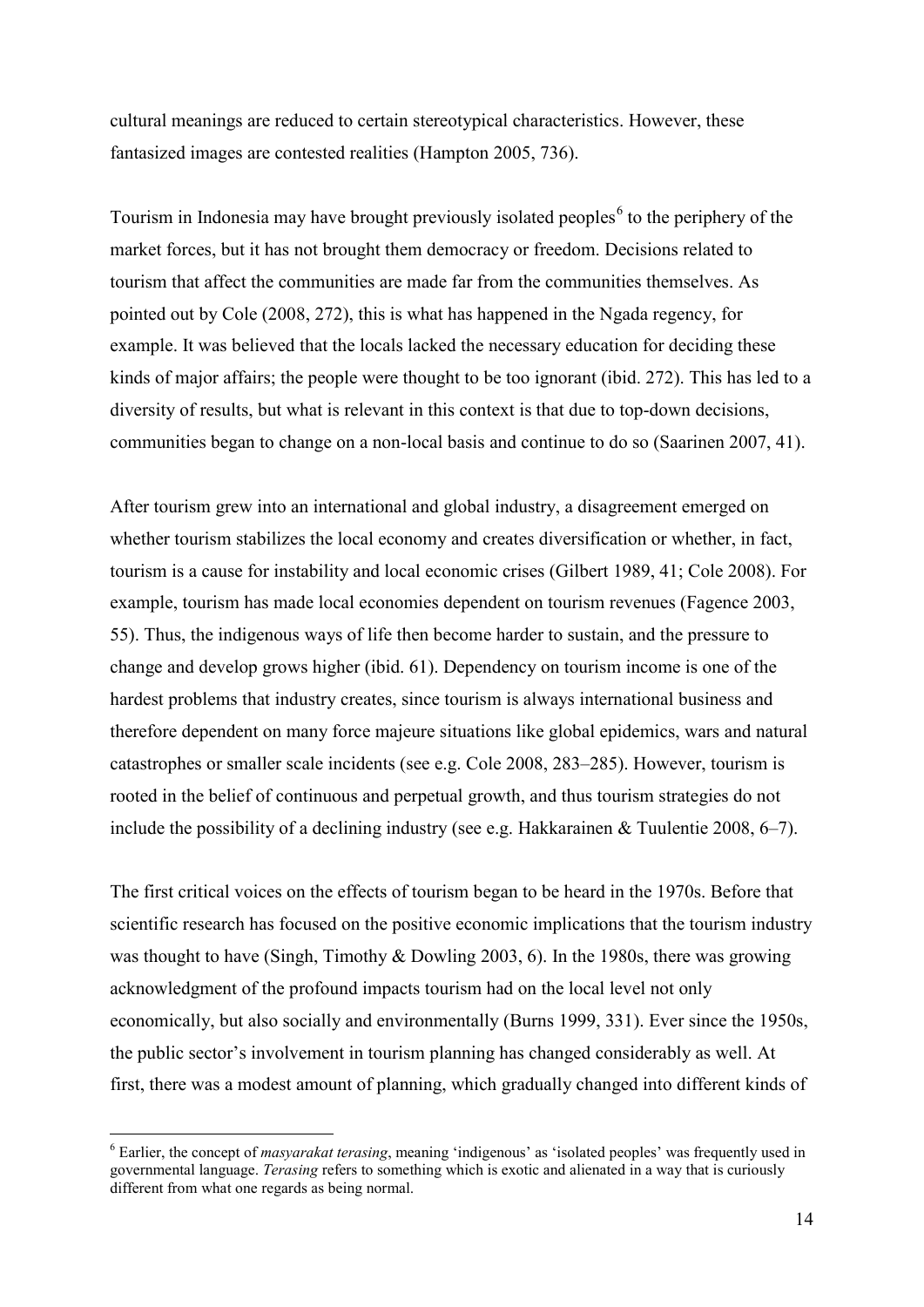strategies and inter-discipline destination management with sophisticated analyzing and monitoring techniques. (Ibid. 331–332.)

There has been little consensus on a desirable path for poorer countries to take in terms of how they should proceed with the tourism industry. Burns (1999) has distinguished two approaches to this issue, namely 'Tourism First' and 'Development First.' Those who assume the 'Tourism First' approach would like to develop tourism to ensure economic growth and to meet the needs of production. The values behind this approach have their roots in the globalization movement and the vision of an emerging global village. The 'Development First' stance, on the other hand, has a better understanding of how tourism affects the local environment. It also has more interest in improving underdevelopment and redistributing tourism revenues equally. This stance has its origins in the sustainable human development discourse. (Ibid 329–330, 332–333.) What seems to be common to both perspectives is that there seems to be nothing outside modernization.

As a matter of fact, tourism is not only a part of the development discourse, but also integral to the modernization project. Saarinen (2007, 41, 43) argues that tourism can bring even modernization to the isolated areas, pointing out that the limits of the core and periphery relationship play a major role in tourism activities. It should be noted that the relationship between core and periphery is not a relationship of equals. The periphery has long been regarded as a kind of grey area in need of development: an area which is lagging behind the core's progress. This inequality is presented clearly in an article written by Jenkins, Hall and Troughton (1999, 49), who observe that communities change into peripheral or isolated communities when their traditional economy fails. Thus, they need economic help from the core.

To summarize, I have presented those tourism debates which are most directly related to my thesis in this section. I have shown how education and tourism carry the same kinds of prevailing ideas. Furthermore, I have described some of the most important effects tourism has on indigenous communities, whether desirable or not. The point of the greatest concern is whether the tourism industry creates diversification or instability, and thus vulnerability, to the local community. Towards the end of this chapter, I have also made a connection between the tourism industry and the modernization project.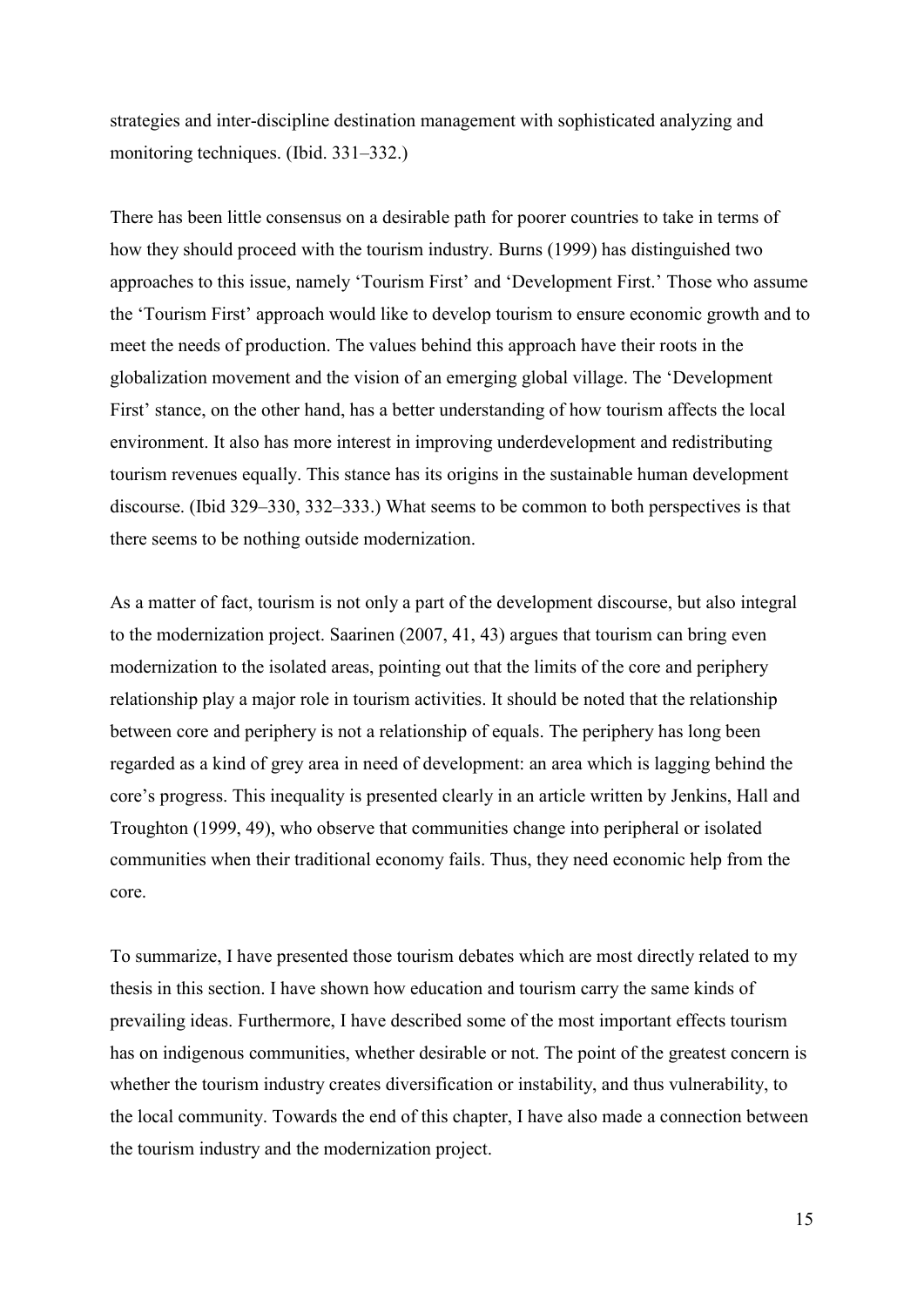### <span id="page-18-0"></span>**4 Creating Fair Premises: A Combination of Ethnography and Narrative Analysis**

In this chapter, I will discuss ethnography and narrative analysis. Section 4.1 comprises a detailed description of the field work period. It begins with a description of ethnography, an overview of the field work and a discussion of the problem of field accessibility. This is followed by sections 4.1.2– 4.1.4, divided in terms of the kind of material that the various parts of my field work produced. The material involved participant observation, interviews, group discussions and photography, all of which will be described.

In section 4.2, I will present an overview of narrative analysis, explaining what I mean by the term *narrative* and what is most important in this type of analysis. Then I will briefly discuss why I decided to utilize narrative analysis. Eight main reasons include the demand for holism, the need to gain understanding of the phenomena in question, and the idea of change and locality, among others. Finally, I will describe the analytical process from the beginning to the end. The method of analysis is holistic in nature, taking the material as a whole and recognizing different parts of the story within it as being interconnected. The focus is on how the different narrators experienced the narrated topics, what kinds of tensions emerged and how these emerging conflicts were resolved. As usual in narrative research, change and the functional meaning of narrative are of central importance.

# <span id="page-18-1"></span>**4.1 What Is There for Us in Ethnography?**

Since ethnography has its roots in colonization (Clair 2003), at first glance, it might seem that an ethnographic research method is not compatible with the framework of this thesis. Postcolonial theory does challenge imperialism; it "challenges the very existence of ethnography as an imperial endeavour" (ibid. 19). In this section, I will nevertheless argue that ethnography has major potential in writing of this kind and in the field of postcolonial research. At the same time, I will also provide a short overview of ethnography.

Even though one is often reminded of the colonialist roots of ethnography, one should also always bear in mind the politics and history embedded in any research method. A method is always the product of a particular time in history, particular politics and particular philosophical beliefs. For example, from the late fifteenth century onwards, ethnography facilitated the creation of the primitive Other. Indeed, ethnography has been *the study of the Other*, and therefore, it "[has] provided accounts of cultural annihilation, slavery, and torture"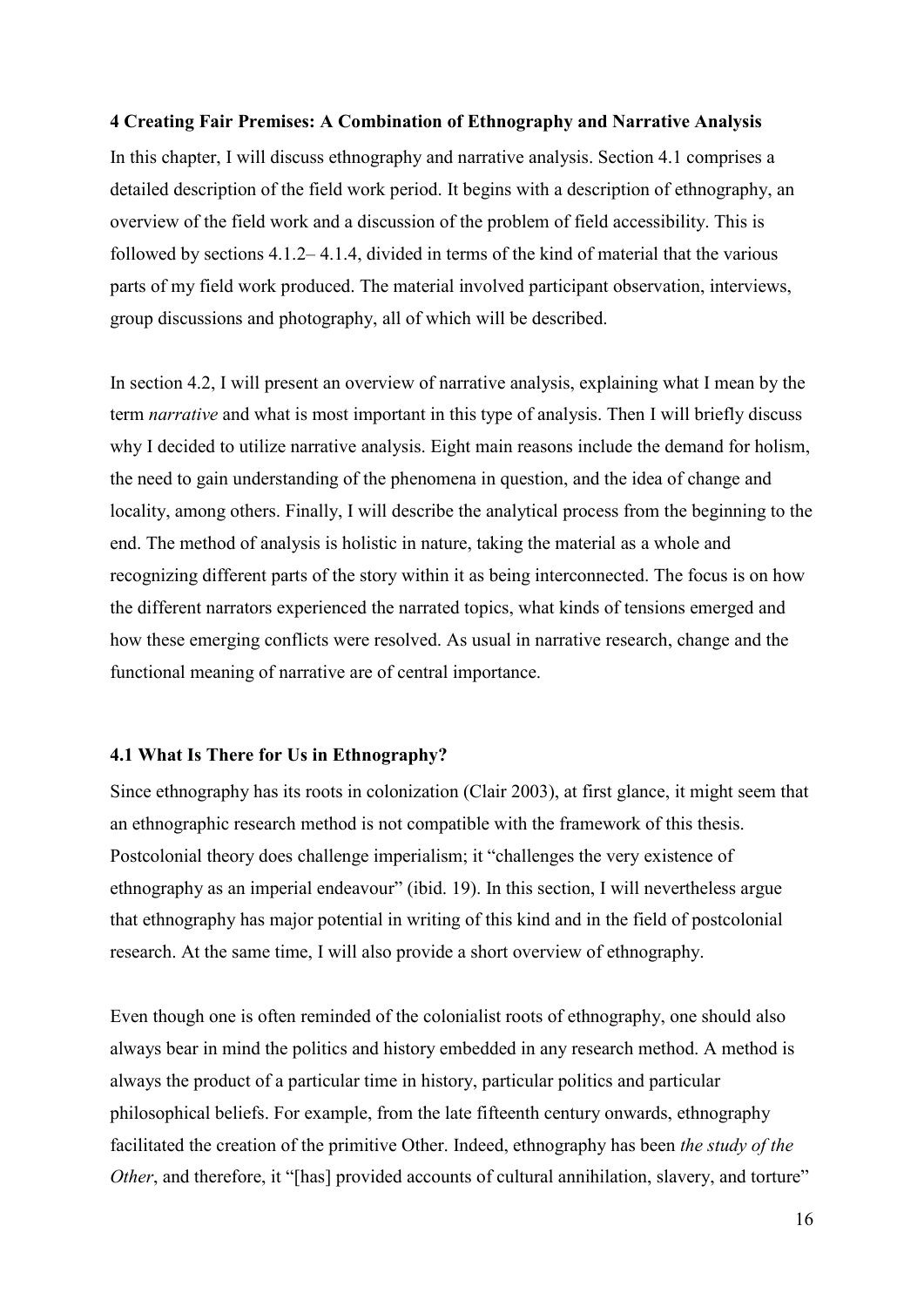(Clair 2003, 4–5, 18). As dominant discourses affect scientific methods, new ethnographic trends have emerged recently due to neocolonialism (ibid. 13).

Given these opening remarks, ethnography is nevertheless a method with plenty of room for manoeuvring. There are many different ways to approach ethnography, with different alternatives to grasp (Clair 2003, 3, 19). In the ethnographic field, ethnography comprises a group of mutually supportive techniques for approaching various subjects. An ethnographer will participate in the lives of the researched for a good period of time, collecting all kinds of available data (Alasuutari & Alasuutari 2015; Banks 2007, 58; Peltomaa 2013). This does not mean that all the data will be relevant as research findings, however. Rather, the ethnographer will select the most vital and relevant information from the gathered data during the analysis.

Ethnography can take into consideration the culture of the colonized, and in order to do this, it should deconstruct colonizing practices. The decolonizing voice should bring forth those practices inherent in the master discourse, which are not questioned because they are regarded as being natural and normal (Conzález 2003, 80). This should fit the whole research process methodologically, because the function of the ethnographer is to describe the world from the point of view of the group being researched (Alasuutari & Alasuutari 2015). Of course, it needs to be realized that such a point of view can never be fully attained; it is more like an absolute ideal, toward which one strives regardless of the impossibility of the goal. There are also ways of compensating for this limitation.

An ethnographer should always consider to whom the research is giving a voice and on which side the ethnographer himself is standing (Alasuutari & Alasuutari 2015). The question of voice is also crucial in narrative analysis, and it clearly reflects the short distance from the decolonizing discourse to the colonizing one. Self-reflectivity and a critical approach facilitate decolonizing research activities. Furthermore, for an ethnographer to practice research on fair grounds, holistic perception and approach are of great importance in two respects, namely the context of the field (ibid.) and the various aspects of peoples' lives (Banks 2007, 58).

Taking holistic perception and approach into consideration, an ethnographer wishes to observe people from a functional point of view; he seeks to understand what people do as opposed to "what the 'rules' of society might say they should do" (Banks 2007, 58). For the purposes of this thesis, ethnography proved to be the most practical way of obtaining reliable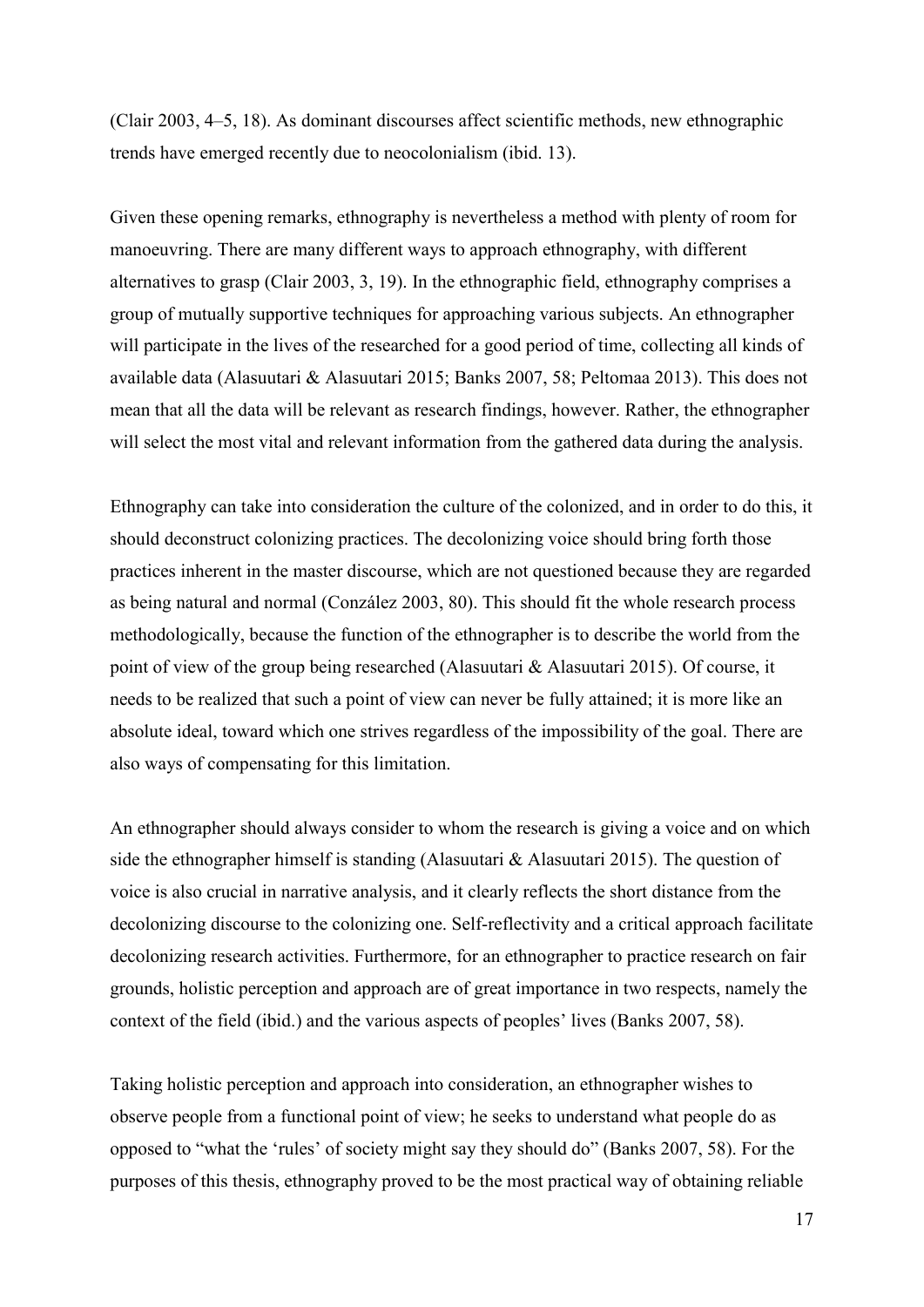information. I wished to create possibilities of knowing more than what is expressed publically. This does not mean that information collected from other than official sources is by any means neutral. On the contrary, different interpretations of social phenomena will always arouse objections and stimulate discussion. These discussions are one of the main values of critical knowledge production.

I would like to make one more remark on ethnography, since it is not the most usual research method in political science. Ethnography is one way of creating the premises for knowledge production that is just and fair from the point of view of the researched. This is especially important when the original power relationship between the researcher and the researched has been highly unequal. For the purposes of this thesis, ethnography especially in combination with narrative analysis also allows critical standing, while western scientific tradition has not given any true valuation for indigenous knowledge. Ethnography as such is not a shortcut to this, as history has shown, but it does have major potential as a method of revealing some central parts of our violent understandings of the reality.

# <span id="page-20-0"></span>**4.1.1 Overview of the Field Work**

In this section, I will explain the choices I made during the field work and describe the relationships with the interviewees, or narrators, that were formed. I collected the research data during a four week journey to the Ngada regency on the island of Flores, located in the Eastern side of Indonesia. Initially, I thought I might settle on either the Manggarai regency or the Ngada regency. I eventually chose the Ngada regency as the research field despite its poor means of communication precisely because I was under the impression that it is one of the poorest areas on the island. Since poverty is a social construction, I thought this might also indicate that the Ngada regency has been a peripheral area from Javanese point of view. Also, the area is very demanding geographically with many active volcanoes, steep hills and thick rainforest, most of which is almost impossible to overcome. This is one of the reasons why it has been depicted as a peripheral region.

This choice involved not only me choosing the Ngada tribe, but also the Ngada people accepting me on their lands to carry out the field work. The process was not self-evident, as the Ngada people are careful about intoducing visitors to their ancestors. For example, when I came to Belaraghi village, it was important to ask the ancestors whether I could stay there. To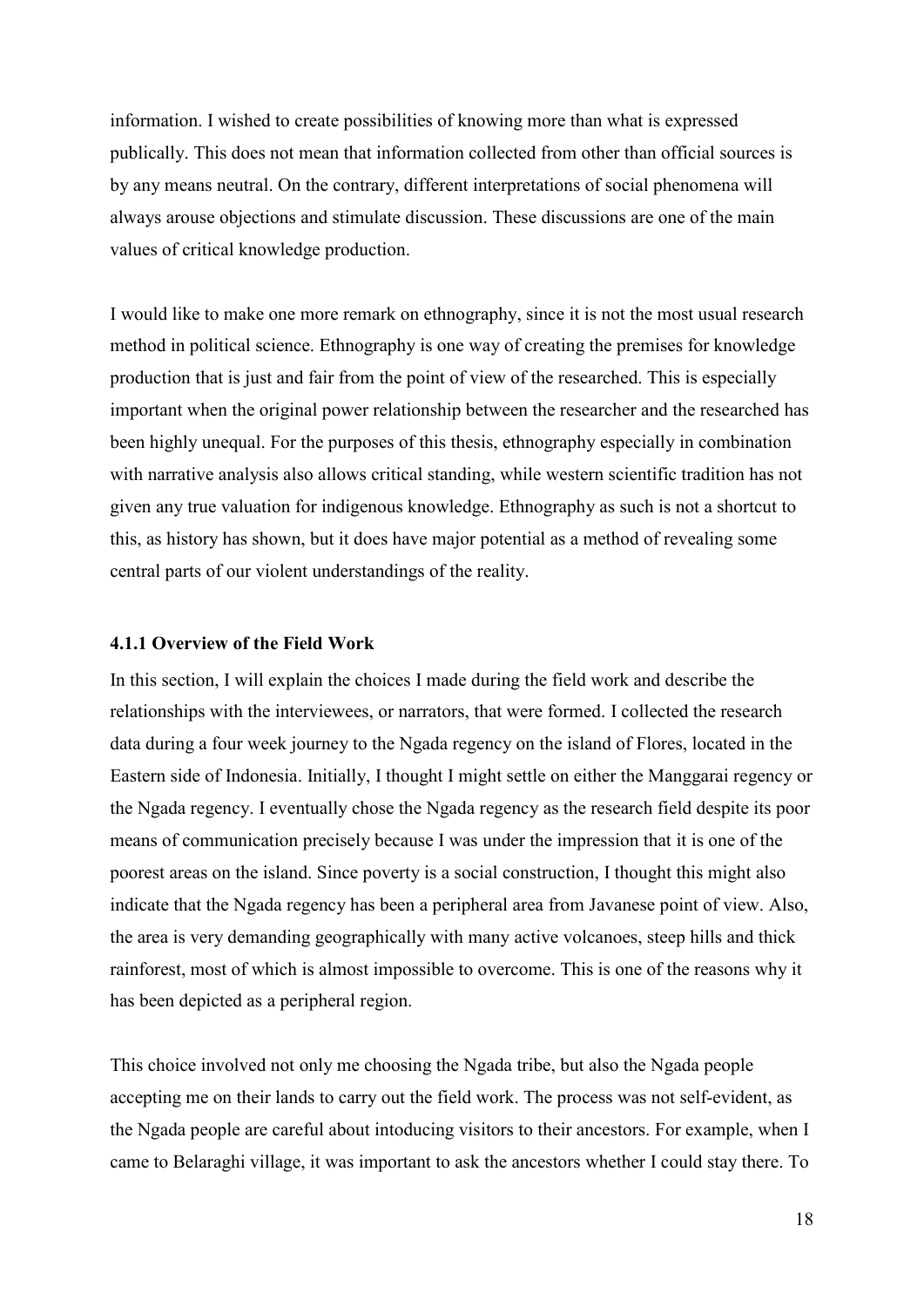accomplish this, we all gathered together, forming a circle in the most sacred place of the house.[7](#page-21-0) This was the moment when the ceremony *ti'i ka ebo nusi* could begin. At first, the son of the head of the family took a chicken and crushed its legs, after which he sacrified the bird with a knife. The blood was carefully collected on a plate to be offered as a greeting to the ancestors. From the plate, the blood was sprinkled onto small, engraved objects where the ancestors were living. After that, the rest of the blood was put on my forehead and on my right hand. Then they opened the stomach of the chicken to see its intestines. In this way, they were able to tell me that the ancestors wished me to stay with them. They also predicted that I would have a good, enriching journey. This was so that after my stay in their village, they would feel alright about letting me go, since I would be in safe hands.

After this ceremony, I was able to begin the field work. During that time, I observed how the village communities functioned and participated in the Ngada tribe's daily life. Moreover, I wrote an extensive field diary and held a number of group discussions and interviews. The interviews were conducted in either Indonesian or English, but the Ngada language was used as well. I also took photographs to study one specific issue related to the tourism industry. These photographs complemented information gathered from the interviews, exemplifying the people's topics of conversation in the discussions we had together, but they also provided some new ways of viewing tourism.

I began the field work in Belaraghi village because I did not wish to begin gathering material from the so-called 'elite villages' that are eligible for funding from the United Nations Educational, Scientific and Cultural Organization (UNESCO) or that are tourist destinations primarily supported by the government. For me, it was important to understand the point of view of those people who are not receiving this support and through understanding, to see and describe an alternative reality. Since Belaraghi village is off the beaten track of tourism, I also stayed in the Ngada tribe's capital, Bajawa, which deepened my understanding of the complexity of the research question. People in Bajawa are usually better educated and have a better economic standing than those who stay in the villages. Almost all of the people in Bajawa came from nearby *adat istiadat* villages, however, which means that they are also part of their own indigenous communities, maintaining close ties to their rich, local heritage.

<u>.</u>

<span id="page-21-0"></span> $7$  This is also the place where the women give birth.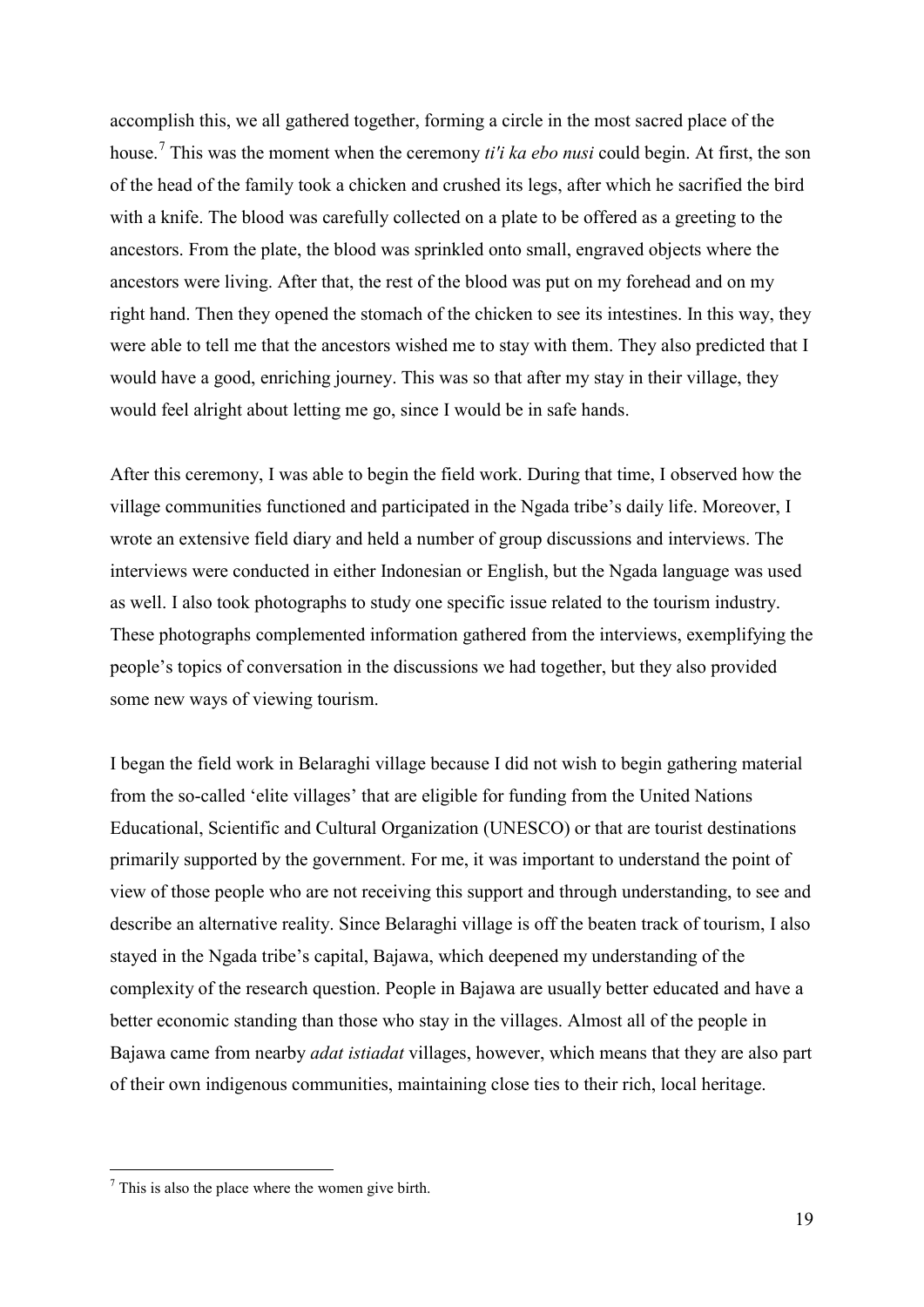From Bajawa, I made a day trip to another *adat istiadat* village, Bena, which is the main destination point for tourists. I also travelled from the Ngada regency to nearby areas in order to see how the Ngada regency differed from other administrative divisions on the island of Flores, such as Ruteng, Ende and Sikka. The Ngada regency appeared poorer and seemed to lack basic infrastructure and sanitation especially outside the tribe's capital. In Belaraghi village, there is no basic sanitation, no electricity, no running water, and for that matter, no clean drinking water. The local people cultivate their land by the slash-and-burn system which also marks their annual growing seasons. The final product of this cultivation system is red rice, and it is the most important food for the Belaraghi people.

The people I interviewed comprised both men and women from various social classes and age groups, ranging from the age of 21 to the age of 57. Most elderly people are illiterate and have never attended school (e.g. Tan et al. 2013, 522). All of the people I interviewed in Belaraghi village cultivate cash crops, but their relative income is very low, considering the fact that Flores is one of the poorest regions of the Indonesian archipelago. In the tribe's capital of Bajawa, I interviewed four people on their experience and work in the tourism industry. These four people also belonged to their indigenous communities. Due to tourism revenues, however, they appeared to be much better off economically than people in the villages. They had phones, stereos and computers, for example.

The duration of my visit was rather short in view of the overall importance of the topic. This was a practical matter, however, since an Indonesian visa on arrival was limited to four weeks at the time. This made it more challenging to visit the outer islands because travelling there can be slow and sometimes very difficult. This is one thing that affected my journey, but other kinds of issues related to field accessibility arose as well. As a matter of fact, field accessibility is one of the biggest obstacles an ethnographer counters (Hammersley & Atkinson 2007, 41). It involves having to find how to get inside a community and how to build a relationship of trust with the people being researched.

Furthermore, a new person and a new situation can significantly affect life in a community so that the people will behave differently than they would otherwise. Naturally, the community will give the researcher a specific role, but this role does not have to be accepted as such. The ethnographer can have his own view of it (Peltomaa 2013). This means that the researcher cannot merely settle into the role of researcher, but has to be something more (ibid. 55).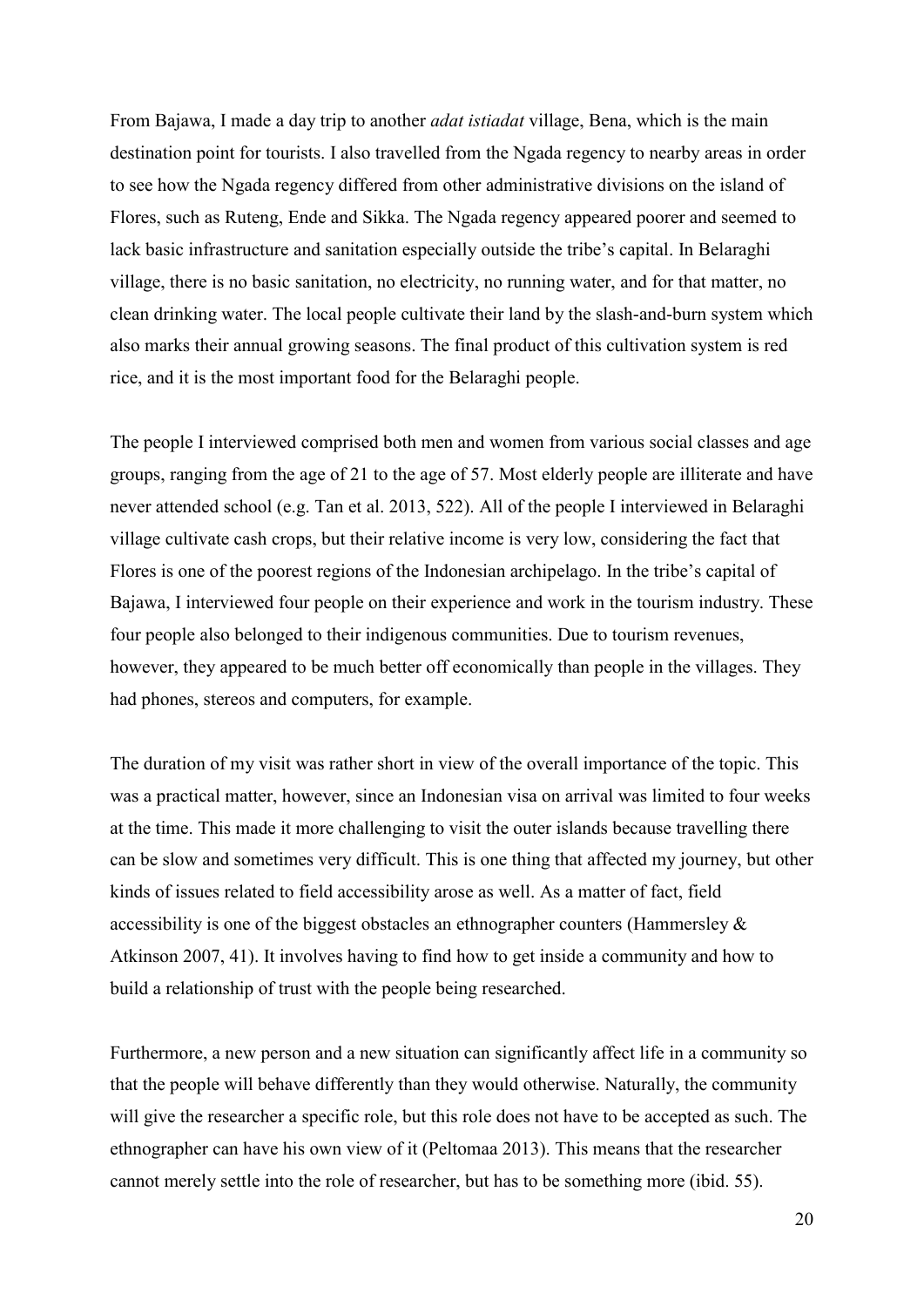Participation in the daily activities of a community means that the relationships formed with interviewees have to be taken into account in a very particular manner by the ethnographer. The roles of both the researcher and the researched also change from moment to moment, and this variation may affect the research findings. Thus, the ethnographer should consider his own role and research position openly and critically. (Alasuutari & Alasuutari 2015.)

An ethnographic position is twofold. Firstly, the researcher has to try to resemble the people being researched, while remaining outside the community at the same time. Secondly, the community should be neither too familiar nor too distant. (Peltomaa 2013.) For me, it would not have been possible to become too familiar with the community during the brief field work period. Altogether, my position as interviewer was not an easy one, especially after the Ngada tribe's resistance of neocolonialist policies became more explicit to me. I did not wish to abuse local knowledge, but to engage briefly with the tribe's struggle. Thus, it was crucial for me to know how they would like me to approach the research topic. This was also necessary because I came not only from a different culture, but the dominant white culture with a very different kind of colonial history and colonial memory. Thus, I felt that the primary interest for approaching the people should be cultural sensitivity, followed by the need for research material and research findings. Moreover, cultural sensitivity means that I should take a critical view towards my own thinking.

# <span id="page-23-0"></span>**4.1.2 Participant Observation**

Martti Grönfors (2011) has identified three levels of observation, where the researcher's activities change by degree. These levels are pure observation without participation, participant observation and disguised (covert) observation. It was clear from early on that I aspired to be part of the Ngada people's life and to participate in their lives as much as possible. Thus, my field work was based on participant observation. I had three reasons for choosing participant observation with one of them being purely practical. Since I ate their food, slept in their premises and took some of their precious working time, I wished to give something in return (i.e. give a helping hand in their daily life). The other two reasons pertained to my thesis. Firstly, without trying to be part of their community and life, it would have been impossible to understand their experience. Secondly, it was vital for me to participate, since I had to go there without reading anything about the Ngada tribe beforehand. There are very few (if any) books written about the Ngada people. Even at the beginning of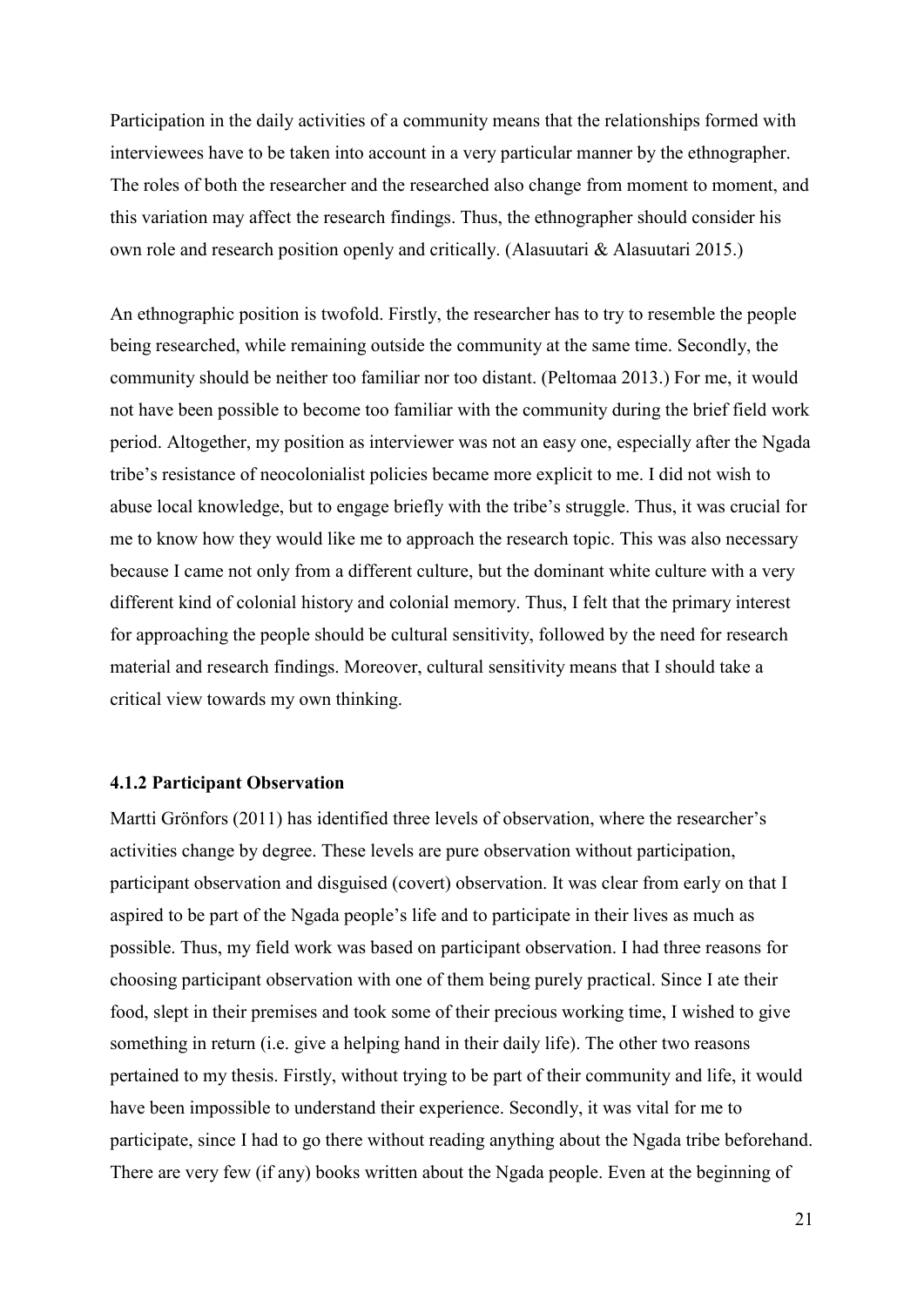the field work, I found this to have been a good thing nonetheless because I wished for an experience of the most authentic kind.

Interactions in a participant observation setting should always take place on the terms of the people being researched (Grönfors 2011, 52). Actually, compliance with this general rule led to a number of things. The most important one of these was that I was accepted as a participant in their *upacara*, <sup>[8](#page-24-0)</sup> and participated in their cult of ancestors. Secondly, I was part of their profane life. We gathered food and fished freshwater crayfish. I washed clothes by hand and set out meals which were served on the floor. We climbed coconut trees and mountains, and we walked down to the valleys to cut some plants. In all these instances, whether profane or sacred, I was part of their social community. We laughed together and discussed important matters as a group. I listened when they wanted to express their concerns, and I answered if they wanted to know something about Finland, the Sámi community or the overall situation of the Sámis in Finland. They were as much interested in indigenous peoples in Finland as I was interested in their life.

Although a researcher should strive to influence the flow of events as little as possible (Grönfors 2011, 52), my being among the indigenous group influenced the daily life of the community. I was treated as a guest, which means that the people I lived with had to perform their roles as hosts and hostesses. They cleaned the premises, made extra food, served dinner, *et cetera*. At first, I also gathered a lot of attention. This came as no surprise, since I appeared quite different from everybody else and carried all kinds of goods the people had not seen before. Thus, it is clear that the community could not have functioned as though I would not have been there. Nonetheless, this was mainly a good thing. People said they felt that they had someone from the outside for discussions: someone who wished to understand their situation. Having said this, I should mention that I also encountered opposing views. For example, there was one person who became irritated when he realized I was discussing something with others. Basically, this was an issue of trust, seeing as this person came from elsewhere.

It was especially important for me to take notes on the difficult topics whenever recording a discussion was not possible. This is common in ethnography where written accounts from the

-

<span id="page-24-0"></span><sup>8</sup> Literally, *upacara* means ceremony. However, the term used in anthropological literature is *ritual*, and for this context this latter meaning is more correct. On the island of Flores, *upacara* is a ritual, which is strictly based on the cult of ancestors, including a communal feeling of belonging to the ancestral lands.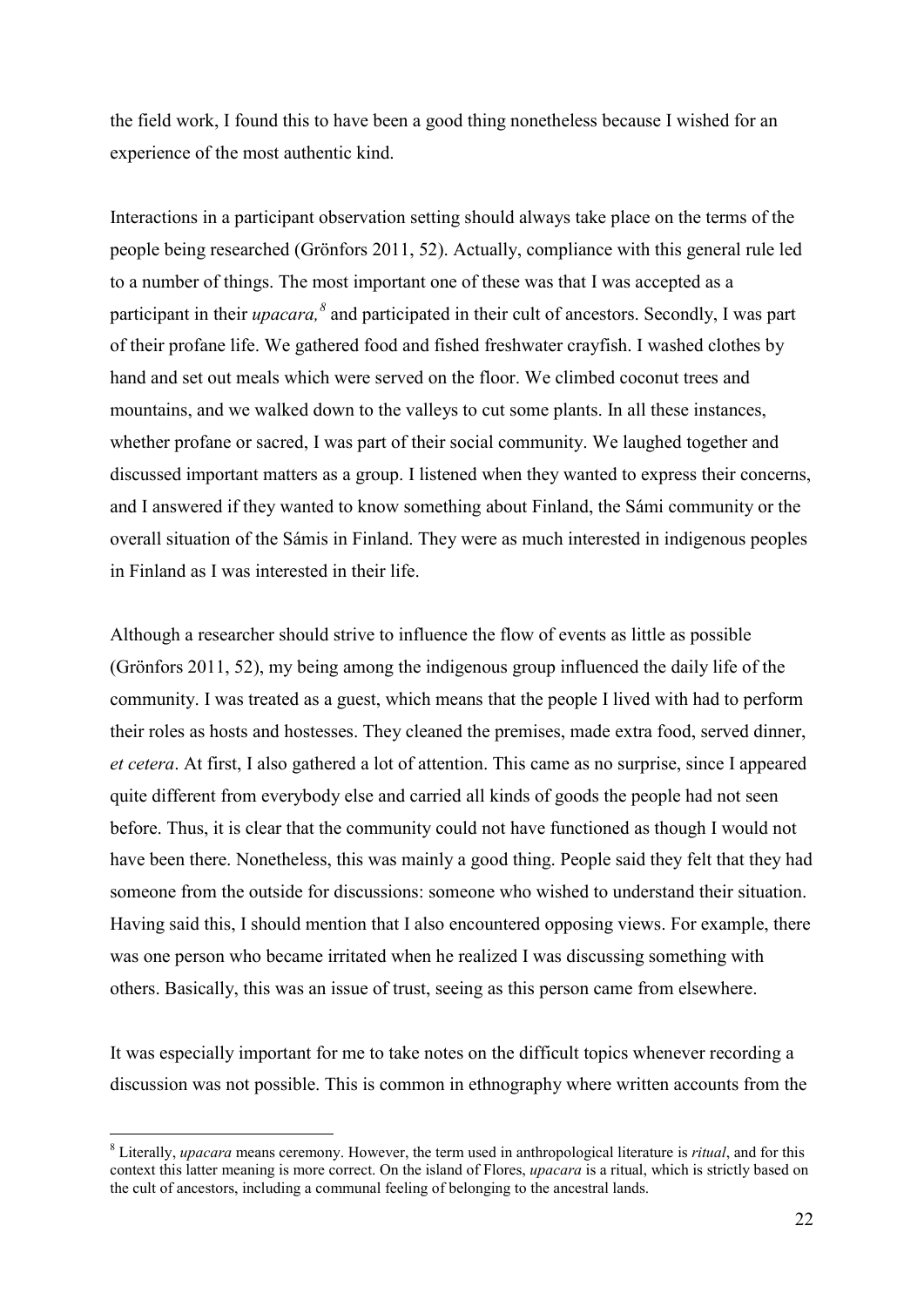field are a central part of participant observation (Emerson, Fretz & Shaw 2001, 352). Likewise during participant observation, I took field notes describing my experiences. I also wrote down ideas and questions that puzzled me while staying in the community. Later on, these field notes became vital because through them, I was able to return to the experience more fully while writing the thesis.

# <span id="page-25-0"></span>**4.1.3 Interviews and Group Discussions**

I did not make recordings of all of the group discussions I had with the local people because it seemed that in some instances, the recording process might have steered the discussion and left some important topics untouched. Indigeneity remains a sensitive subject in Indonesia, and politics can be a taboo in people's minds. My decision not to record everything was nevertheless something of a compromise in the sense that sometimes things which seem to be of little relevance at the time of a recorded session may prove to be important later. I made recordings of ten interviews and group discussions all in all. These lasted from thirty minutes to two hours depending on how long each discussion continued. Of the interviews that were not recorded, I wrote detailed descriptions and field notes.

Because my intent was not to impose too many restrictions on the narrators' approaches, but to examine the stories constructed in Ngada society, the body of interviews constituted a broad thematic ensemble. I did not assume a very central role in the interviews and discussions except in one interview. The reason was that if the interviewer, in his search for 'relevant' information, interrupts the narrator, it may hinder the narrator's storytelling capacity (Mishler 1986, 74). In general, the strength of my role seemed to change according to the setting so that during the participant observations, I was more actively on the same level with everyone else than during the interviews.

People were very keen on sharing stories of their experiences, and most of the time I just listened to whatever they were telling me and whatever they felt was important. People knew the reason for my visit, and the leader of the family or the clan usually just gathered everybody together for some discussion. Group discussions were not as much my idea as the family's or clan's initiative for sharing their stories with me. Consequently, there was only one interview where I had specific questions prepared beforehand, and I organized it just before leaving the Ngada community. At this point, I already had quite a specific view of the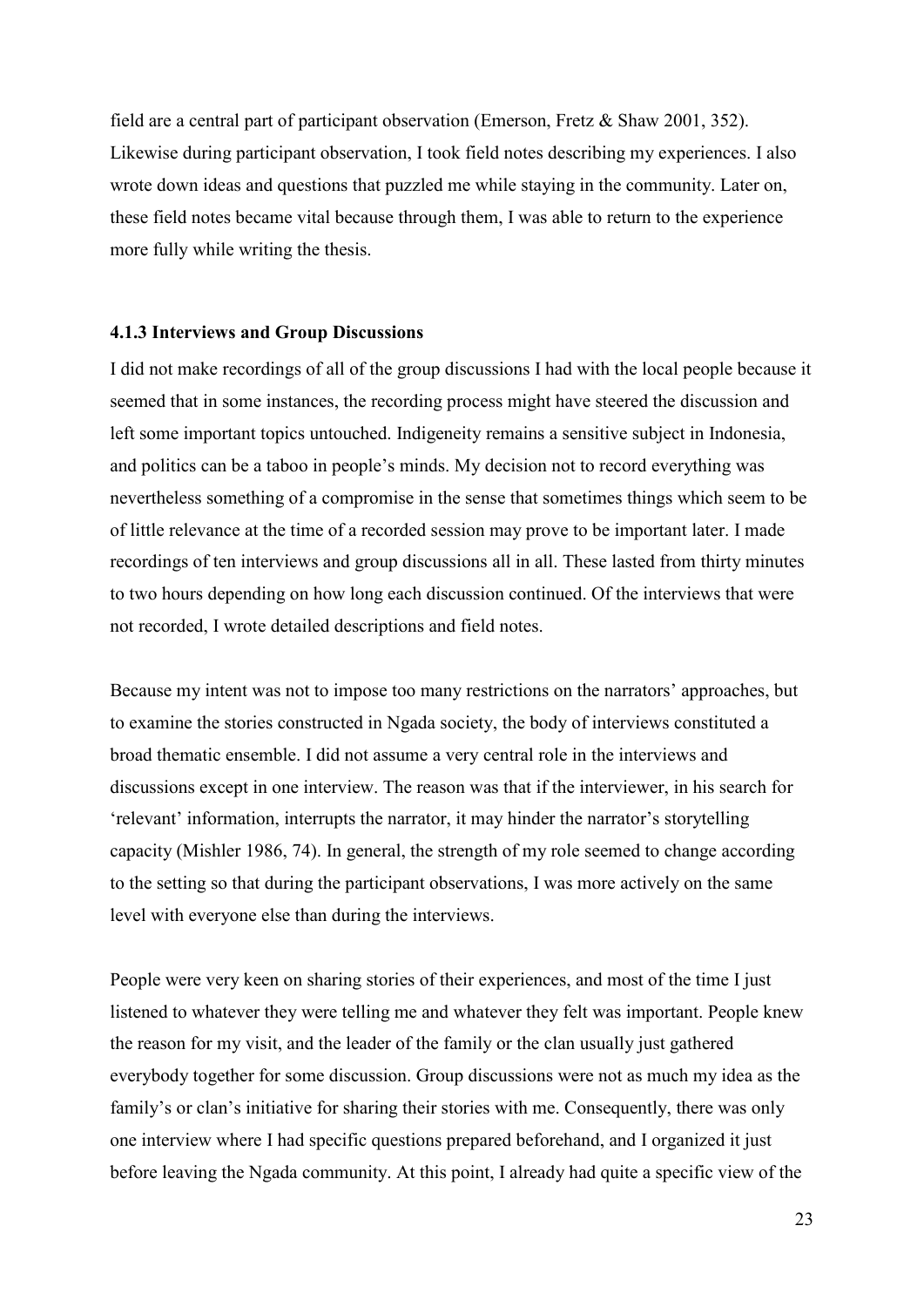Ngada community, their life, their hopes and concerns. During this final interview, my intention was only to clarify some things that remained uncertain or puzzling to me.

There are advantages and disadvantages to group interviewing, since the participants can either stir one another's thoughts and memories to life or control or suppress them (Grönfors 2011, 63). Because I did not intrude too much in the discussions, I was better able to see the power relationships between the people. For me, it was not problematic for someone's point of view to be challenged or for someone to remain quiet. I was interested in how the group developed the ideas they were discussing, which ideas were challenged and why. The roles that different narrators had were interesting to observe because they also had an effect on the overall outcome of the discussion. In the end, the answers to questions of who knew what and why they had this information revealed many things I would not have known otherwise.

Later on, I realized that it would not have been sensible or even possible to pose exact questions in the villages immediately. It would not have been sensible because I would have heard little more than what I already knew I wanted to know. Mishler (1986, 68) argues that "serious attention to stories as topics for investigation makes us re-examine some of the core presuppositions and aims of standard interviewing practice, where respondents' stories are suppressed in that their responses are limited to 'relevant' answers to narrowly specified questions." In light of this, it seems likely that had I asked questions immediately, the people would have answered by saying things that I wanted to hear. They would have discussed the topics I wanted to discuss. However, this thesis is about them, and so I wished to give them the freedom to express their concerns however they felt best.

If I had asked specific questions from the start, not obtaining any results could have been even more likely than obtaining blind results. The ways in which I would have formulated the questions at first would have been unsuitable. Firstly, I soon realized that it was very difficult to talk about time with people from the Ngada tribe, since they have no such notion. In other words, there is no past, present or future. Everything is here and now. For example, our ancestors are living with us at this very moment. The universe is a coherent cycle, not a linear line with a beginning and an end. This also means that change is a very difficult topic for the people to grasp. What is change when we live in a timeless world? Secondly, I noticed that everything too abstract or too specialized was impossible for us to discuss together. The things we could discuss were either very practical or highly holistic. Thus, I encountered a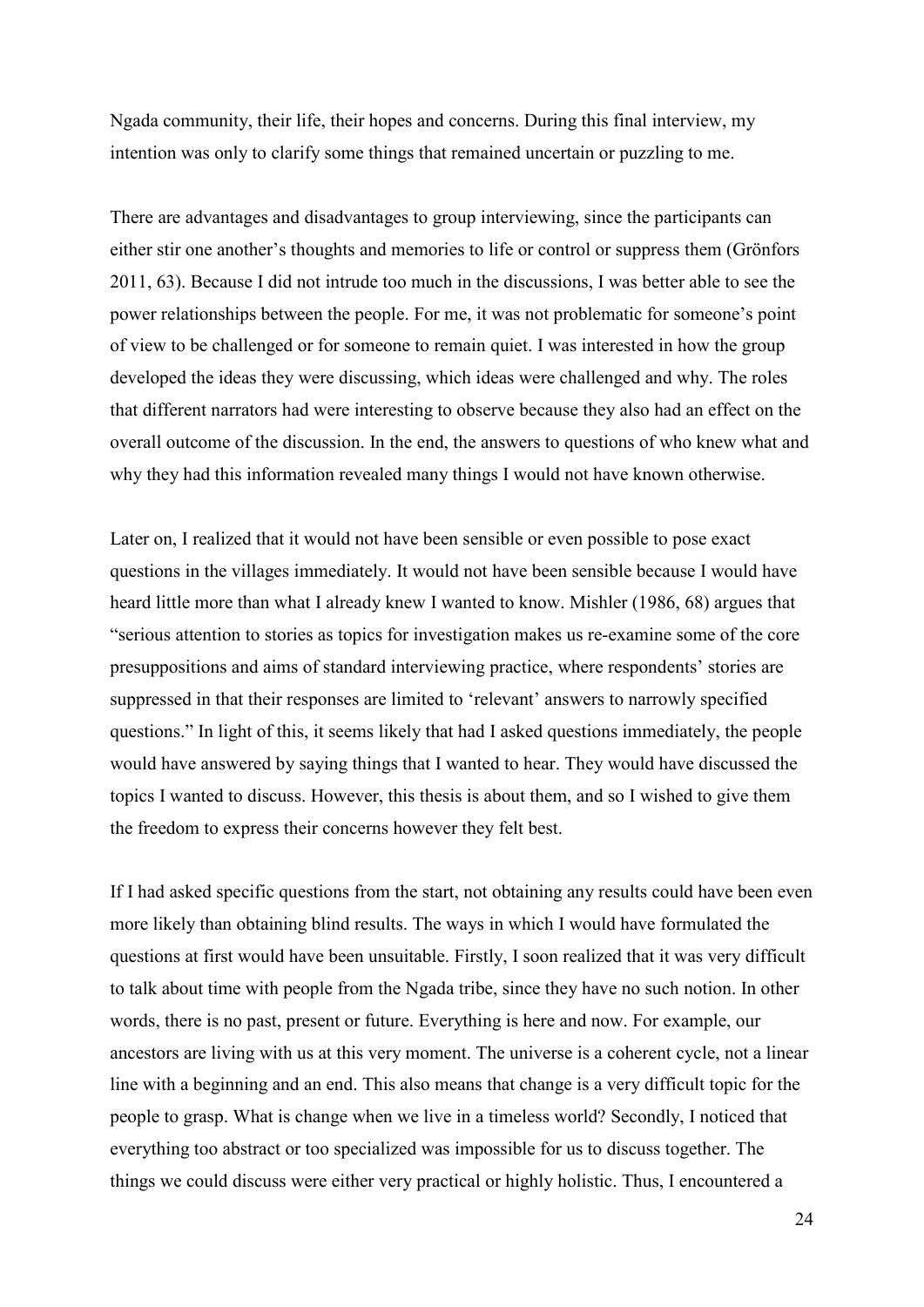problem that has been encountered by many others, namely that of how to approach a completely different cosmology from the Western scientific paradigm. Is it even possible, and if so, what are the limitations and realities that have to be accepted? Answering these questions is beyond the scope of this thesis, however, and must be left to future studies.

# <span id="page-27-0"></span>**4.1.4 Photography**

I utilized photography to gather material on one specific issue. Even on the first day of my field work, there seemed to be an underlying problem related to tourism and inequality caused by the tourism industry. In fact, it was one of the first things people began discussing with me, although at that point in time, I was almost a stranger to them. As I talked about this issue with the people, Bena village was brought up from time to time. I decided to take photographs of the poorer Belaraghi village, and when I left, I went to Bena village for comparison so that I could see what had been mentioned by the people. In Bena, I took numerous photographs in order to examine how the villages differed from each other. I did not have much time to spend there, so photographs replaced some of the direct observation. Luckily, I was able to share and discuss some views with people from Bena later on.

The photography for this thesis belongs in the second strand of visual research in Bank's (2007, 7) categorization, whereby the social researcher creates images, such as photographs, to document and analyze the phenomenon being researched. According to Banks (ibid. 3–4), there are two main reasons that provide incentive for social scientists to incorporate photography into their methodological tool box. Firstly, since images are found in every society, visual methodologies are available throughout the social sciences. Secondly, photography may provide new insights which would not be accessible by other means. Banks does have slight reservations regarding the latter one of these two reasons, contending that the visual research process and its findings are distinctive. (Ibid. 3–4.) Nonetheless, it seems that using visual materials may enable one to observe something that would otherwise not be found in that particular instance.

As a research method, photography has its roots in anthropology and it has been used in ethnographic research for long (Chaplin 2005). This is because of the many advantages it is claimed to provide. These advantages include giving a representation of practice, explaining issues and human performances which cannot be easily described in a written account and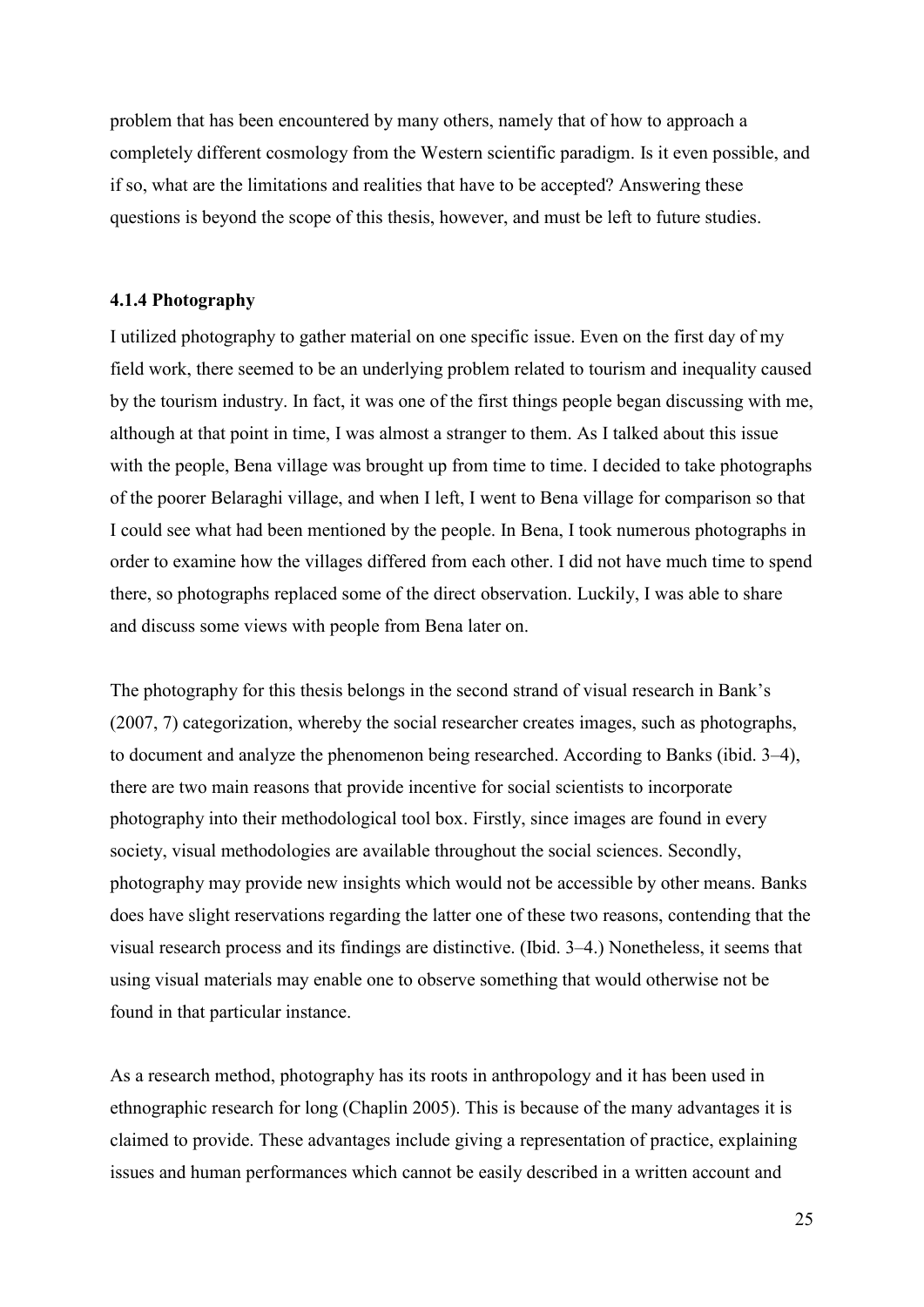giving a deeper understanding of the context while situating the performance in a wider spatial and temporal setting (Halford & Knowles 2005; Chaplin 2005). Despite its great potential, photography does not have a beautiful history, however. In the nineteenth century, differences between individuals were objectified and quantified through new visual technologies. Banks (2007, 23) gives an example of this, as shown below. *Drawing on pre-Darwinian ideas of biological evolution, some early anthropologists sought to typologize human societies on an evolutionary scale, arguing that some societies were closer to an original, or 'primitive,' form of social organization than others. With the rapid spread of photography the idea grew that it might be possible to correlate these social differences at the level of individual morphological difference.*

This took place in the context of ethnographic research and included projects that were supported by the government (ibid. 23).

The above example relates to the problem of photographic realism, since photographs may not tell the whole truth (Chaplin 2005). When I selected the photographs for the analysis, I tried to select pictures which I thought described reality in the best possible way. Of course, the selection was based on my own idea of what represents reality. Because my ideas tend to be subjective and culturally limited, I took steps to make the selection more arguable: firstly, by asking the Ngada people what they wanted to have photographed, and secondly, by choosing pictures based on the people's topics of conversation while participating in group discussions. Even so, it was impossible to take a picture which would have included everything. Some things simply were beyond the scope of pictures. This limitation was possible to compensate by describing the context carefully.

Despite the reservations mentioned above, according to Chaplin (2005), photography can be seen as evidence. After all, it does consist of representation. As Christmann (2008, 6) says, "[Photography] is a visual system of representation, by way of which the visibility of an object not being present is produced." Through this special system, a peculiar kind of reality is created. What Christmann (ibid. 6) calls 'photographic reality' is not an objective reality as such, but gives an impression of it. I interpreted the photos I took through this concept: in other words, by understanding the kind of reality the photograph creates.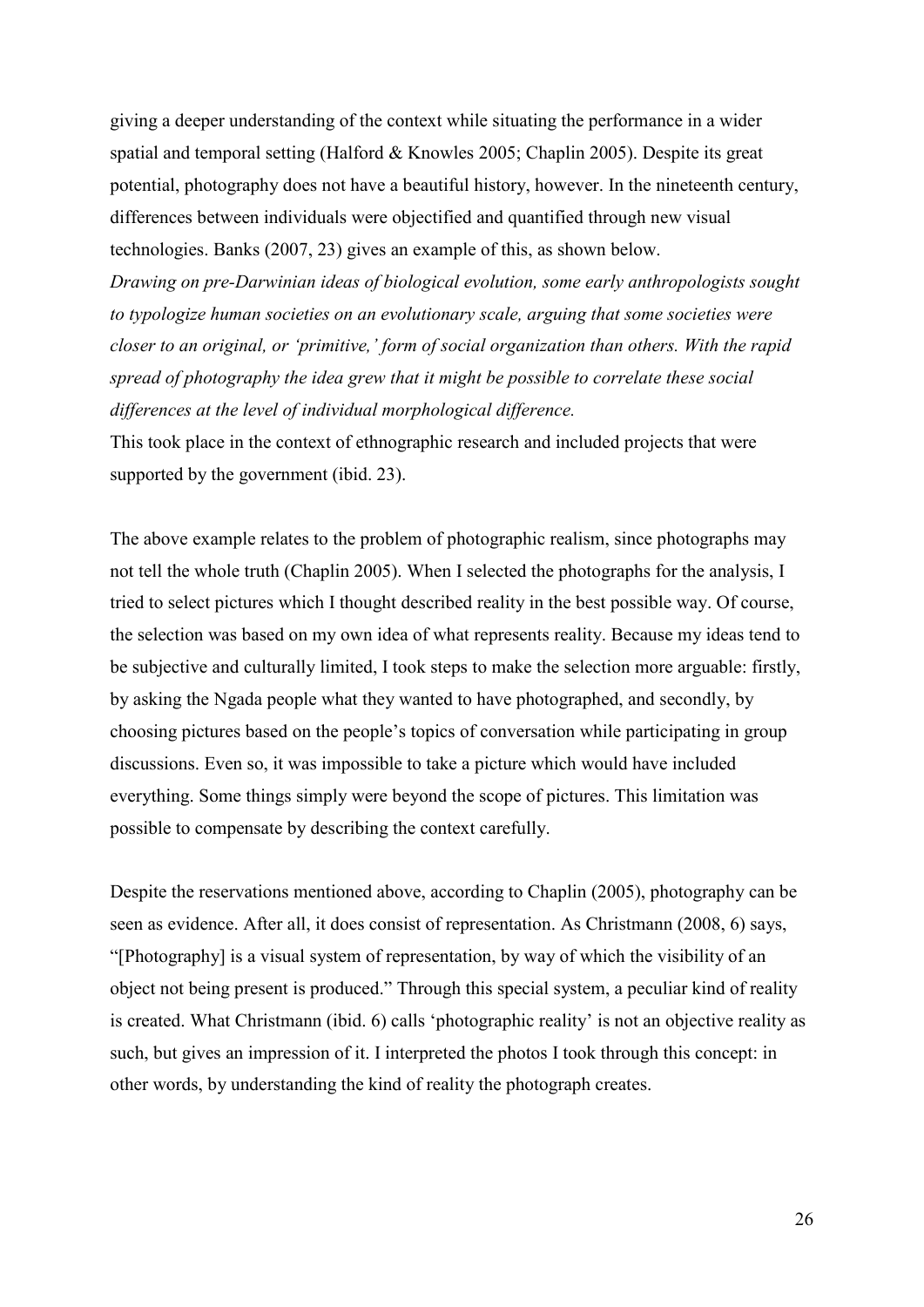### <span id="page-29-0"></span>**4.2 Understanding Meanings: The Narrative Paradigm**

Increasing interest in narrative analysis can be traced back to increasing valuation of qualitative research methods and to the paradigmatic shift from realism to constructivism. Narratives problematized modernist rationality and gave an alternative to prevailing quantitative measures. After the narrative turn of the 1980s and subsequent emphasis on language, narrative analyses have increased in most of the social sciences. (De Fina & Georgakopoulou 2011, 18–19.) Furthermore, "there is increasing recognition of the importance and usefulness of narrative analysis as an element of doing ethnography" (Cortazzi 2001, 384).

Despite this increased interest, there is still considerable variation between different approaches to narrative. One of the most common ways is to understand narrative as a text type, viewing it structurally (Schiff 2012, 34; De Fina & Georgakopoulou 2011, 1). The various parts come together in a common plot which is presented in linear form (Sintonen 2015; De Fina & Georgakopoulou 2011, 1–2). For me, this structural view seems too narrow because it excludes many possible ways of understanding and thereby appears simplistic. Also, poststructuralist narrative researchers "have argued that either/or categorizations of narrative are problematic" (Schiff 2012, 35). Furthermore, the structural approach regards narrative as having universal characteristics (De Fina & Georgakopoulou 2011, 2). This seems to leave little room for understanding culture and its effect on interpretation.

According to the broad theoretical perspective, which is more suitable for this thesis, narrative can be seen as a mode; that is, as a way of looking at the world and making it comprehensible (Schiff 2012; De Fina & Georgakopoulou 2011, 15; Bruner 1990). Narratives can be considered as cultural tools, "by means of which human beings give meaning to their experience of temporality and personal actions" (Polkinghorne 1988, 11). The ability to give meaning to experience is the reason why social scientists have been interested in narratives (Schiff 2012, 35). In this ability lies also the power of narrative. Thus, it is not in its truthfulness that narrative has the power, but in its verisimilitude. (De Fina  $\&$ Georgakopoulou 2011, 16.) This verisimilitude is achieved by making understandable an exception to what has been canonized (Bruner 1990, 49–50).

There are no strict rules to narrative analysis (Tamboukou, Andrews & Squire 2008). The analysis can be roughly divided into two possible ways of performing it. Firstly, the analysis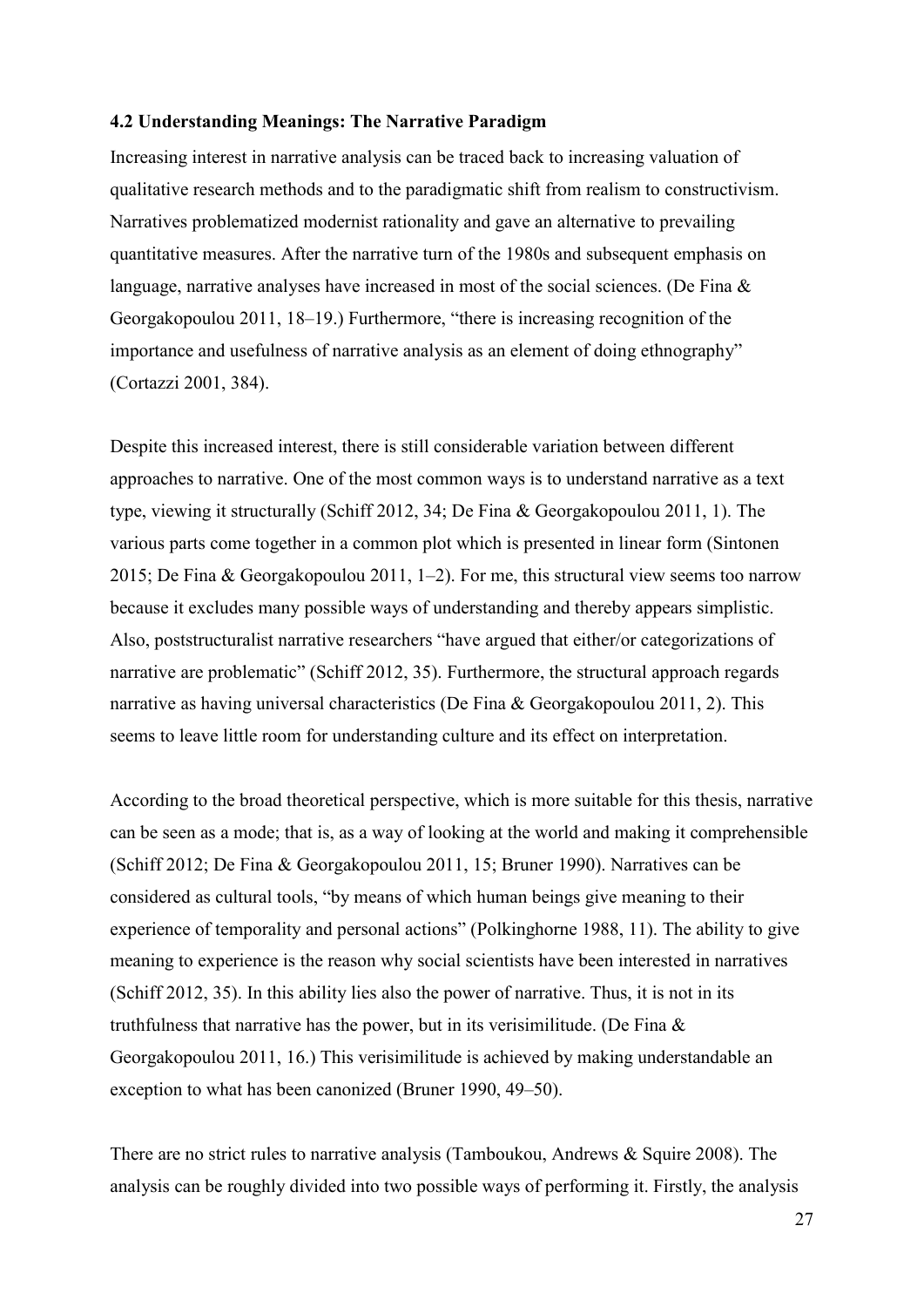can focus on classifying pre-existing narratives, or alternatively, it can focus on producing narratives out of the research material, which is how the analysis for this thesis was performed. (Polkinghorne 1995, 6–9.) In the material, the voice**s** of the indigenous group are articulated in a form of oral heritage and story. This does not mean that the discussions were in narrative form; in fact, here one can see a difference between narrative and story.

The data will not settle into a narrative structure automatically. Rather, it is the task of the researcher to build a coherent continuum from the data (Sintonen 2015). Furthermore, the various segments are not always presented in some specific chronological or logical order, and thus, the researcher must construct a justifiable order during the analysis phase (ibid.). This means that one has to be able to read the research material and to explain the particular way of reading. My task as an interpreter of the discussions and photographs was both important and difficult, since I had to reconstruct coherent narratives out of different kinds of stories told by different peoples with different perspectives.

Naturally, the data in itself does not provide any results. Rather, it has to be interpreted using theoretical instruments. Paul Ricoeur recognized that only interpretation enables the understanding of symbols, metaphors, actions and texts (Garcia 2008, 73). With the help of language, people can structure and produce reality because language itself includes the possibility of searching for similarities and differences. Language is representative, and in some way, it always produces and reproduces its object. Thus, different interpretations are never objective or independent from the interpreter. (Sintonen 2015; Tamboukou, Andrews & Squire 2008, 6.) The subjective nature of interpretations does not mean that any interpretation is as good as any other, however. The strength of an interpretation can be evaluated through the coherence of the argumentation and self-reflection.

# <span id="page-30-0"></span>**4.2.1 Why Narrative Analysis?**

Since narrative analysis has become an increasingly popular method of analysis among ethnographers, there are also accounts of why narrative analysis has been regarded as such a fine instrument for opening ethnographic material. Cortazzi (2001, 385) presents several major reasons that are worth mentioning here. Firstly, narrative analysis highlights the meaning of experience. Secondly, it allows representation of voice and human qualities. Finally, narrative analysis regards the research process itself as a story. (Ibid. 385.) All of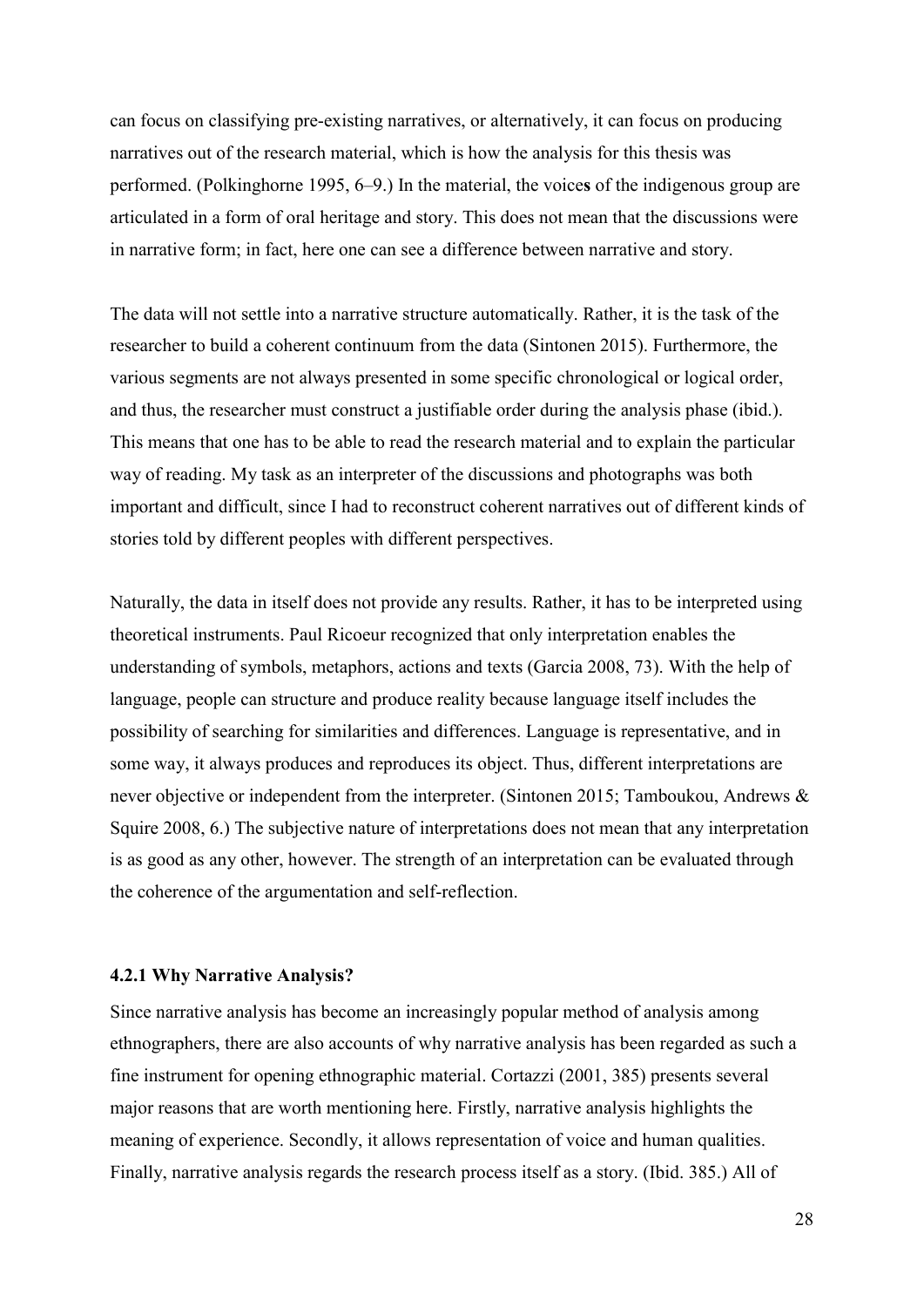these points add meaning to human reflectivity, which in turn enables more respectful and transparent writing. Beyond these basic reasons to conduct narrative analysis, I have five further reasons as well.

The first of these reasons is that there seemed to be a clear demand for holism. This became evident once I had become acquainted with indigenous cosmology which by its very nature is holistic. Although an attempt to approach an indigenous understanding of life from the Western scientific paradigm is not without problems, since it will tend to break the holism of indigenous knowledge, an appropriate means of analysis will provide compensation for this. Here, careful choices and decisions made by the researcher are of the greatest importance.

The second reason pertains to the idea of social change. When it comes to the research question of how the Ngada tribe responds regarding their experience of neocolonialist administrative policies related to the development discourse, it is clear that this also includes the idea of change. Neocolonialist administrative policies have an impact on something, whereby change occurs, and that something is created for response. A narrative approach is reasonable because it can be helpful for trying to understand social change (Tamboukou, Andrews & Squire 2008, 1). Stories are a central part of social memory and attached social meaning. Through them, change is owned, conceptualized and made meaningful.

The third reason why I concluded that narrative inquiry is an appropriate way of studying the research material is that I have wished to delve a bit deeper than the surface. By utilizing narrative inquiry, I have been able to get closer to people who are in a subordinated position in their society and whose stories of silent, yet innovative resistance should be told and shared with other indigenous communities. In other words, by using narrative inquiry, I have been able to approach the locality, which is the fourth reason for my choosing narrative analysis. Methodological decisions do not automatically mean just and emancipatory knowledge production, however. For example, Paul Atkinson has questioned "a simplistic tendency on the part of some researchers to treat the narrative form as empowering and as having recuperative benefits for interviewees" (Atkinson 1997 in Brannen 2013).

Of course, the narrative method is not without its challengers. The traditional method of survey interviews has regarded stories with caution particularly because "they are difficult to code and quantify" (Mishler 1986, 69). This may create not only dilemmas of interpretation,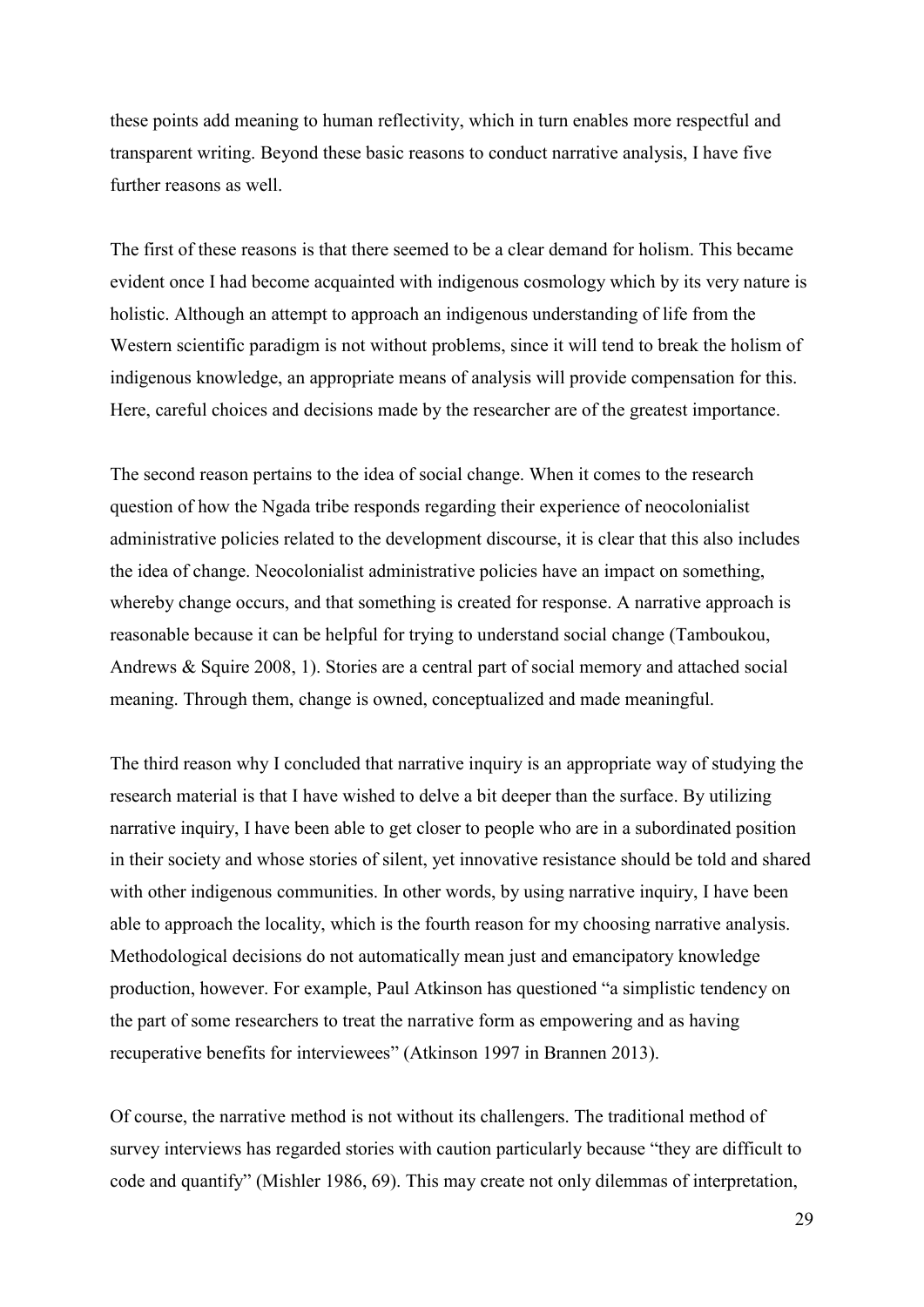but also unequal power relations or ideological bias as well (Fox 2008, 345). Research always creates some kind of power interplay; it is not and cannot be above power. For example, it could be asked what the researcher's ethical position is while trying to benefit from the narration, or what kind of (power) relationship there is between the researcher and narrator (ibid. 346). I have taken these concerns seriously; I have emphasized the need to draw precise interpretations from the material.

To summarize, narratives out of the experienced world in the Ngada regency are produced in this thesis with sound argumentation. There are eight major reasons why I decided to conduct a narrative analysis. The first three highlight the meaning of experience, allowing representation of voice and human qualities and regarding the research process as a story. The other important reasons are the demand for holism, the desire to reach the substance of the matter and the idea of change and locality. At this point, I would like to add one final reason, which is the compatibility of narrative analysis and ethnographic material in that both of them can be utilized to gain insight into alternative realities (see e.g. Tamboukou, Andrews & Squire 2008, 1). As a means of knowledge production, both narrative analysis and ethnographic material enable emancipatory points of departure.

#### <span id="page-32-0"></span>**4.2.2 From Understanding Structures toward Understanding Social Change**

After ethnographic field work, it was time to begin the analysis. First, I transcribed all the recordings. Then I created a table by giving each sentence from the recordings a row of its own. Reading the field work diary, I noted paralanguage and paid attention to the accentuation, volume and velocity of the narrator's voice as well. Furthermore, I underlined all central concepts used by the speaker. Central concepts basically referred to narrators' topics or what they were emphasizing. Through these common plots, the stories got their specific meanings (Bruner 1990, 43).

I located five main topics that had been discussed numerous times. I marked these topics as categories, since a repetitive contextual element may point to a key theme in a given material (Phoenix 2008, 67). The categories were politics, tourism, education, religion and nature. Politics was a kind of subcategory of education and tourism because when people had been discussing the tourism industry, they had usually also been talking about politics and implemented policies. Religion and nature, however, had often been discussed as physical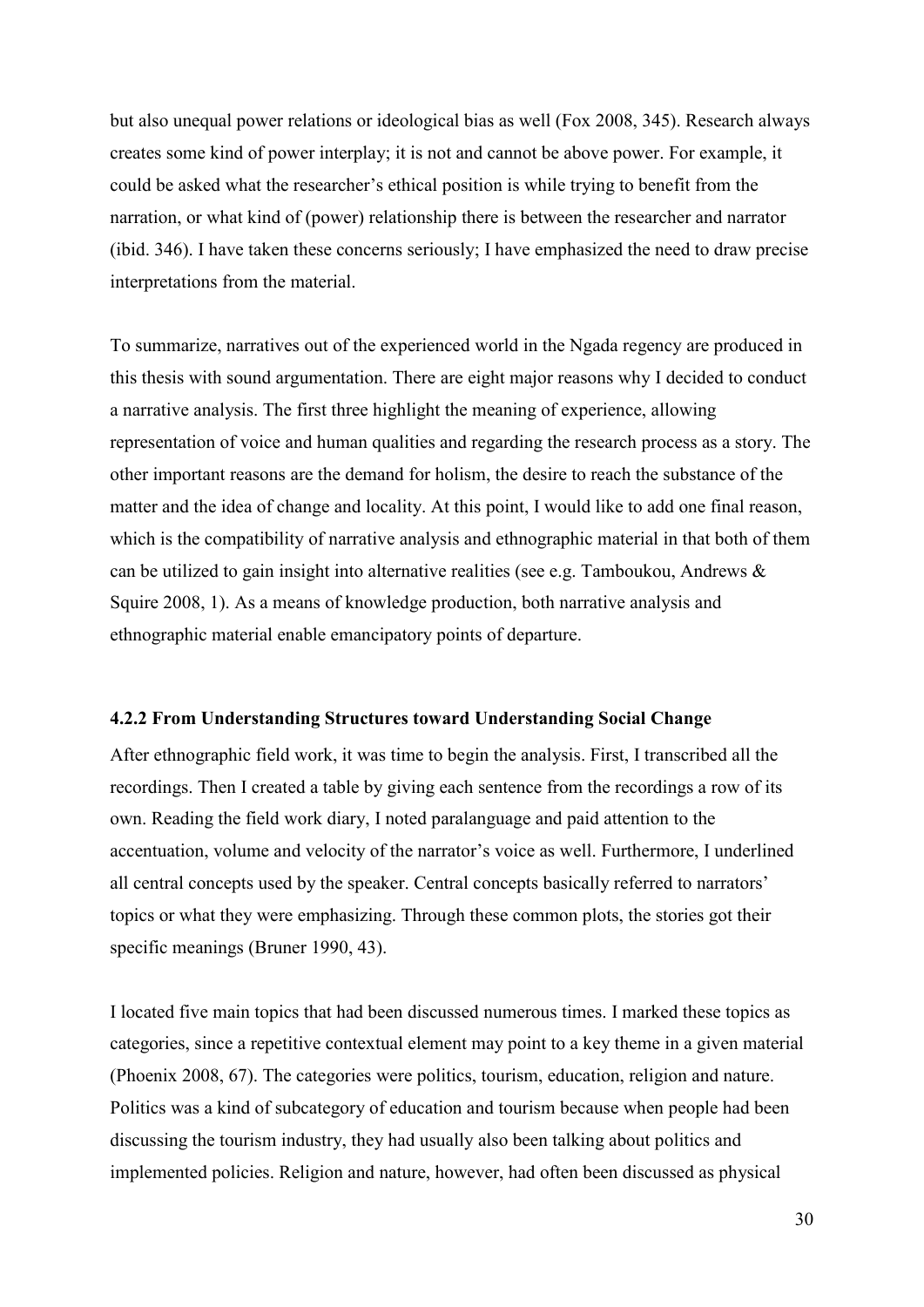responses to changes occurring in the physical and psychological environment. Although religion and nature were different categories, they were often difficult to distinguish from each other, since nature included performative religious memory. These five central themes which organized different sequences in a story formed the basis for further analysis.

I analyzed not only how some specific situations had been experienced and interpreted, but also how the Ngada tribe had responded to these incidents. In order to answer these questions, I needed more tools, however. This meant that even though I had begun performing the analysis on the structural level, this stage mostly served the purpose of sketching out the material. Eventually, social change rose to being the primary level of analysis. In light of both the research orientation and material, neither chronological nor spatial modelling would have been appropriate. Non-temporal sequencing meant that I linked different parts of individual stories together on the basis of attributes, not on the basis of time frames. Within these different attributes, I tried to find similarities and differences.

In-depth analysis began at the individual level because I had discussed matters with individuals who in turn had discussed things with each other, and in doing so, had elaborated on the various topics together. I sought to find out how the narrator had claimed to have experienced incidents listed under the narrated topic, what words had been used for the description and what had been emphasized. Because the discussed incidents had created changes in the people's environment, I had to ask how each narrator had responded to these changes. In both cases, I focused on the referential meaning. Recounting something and experiencing it cannot be used as synonyms, however, since many things affect what we choose to say about something (Schiff 2012, 37–38).

I was not interested in the factuality of the narrated topics or individual statements as such. Even though life stories are based on empiricism, they are not purely facts. Narrative also brings together imaginative perceptions of past, present and future (McAdams 1996, 307). As a matter of fact, one of the central features of narrative is that it does not lose its power on the basis of factuality (Bruner 1990, 44). Due to this, whenever there were conflicting stories, I was more interested in the reasons for the conflict and the things that contributed to the complexity of the issue at hand. With this kind of orientation, I did not get locked into the conflict, but was able to examine the relationship between narrative and anti-narrative.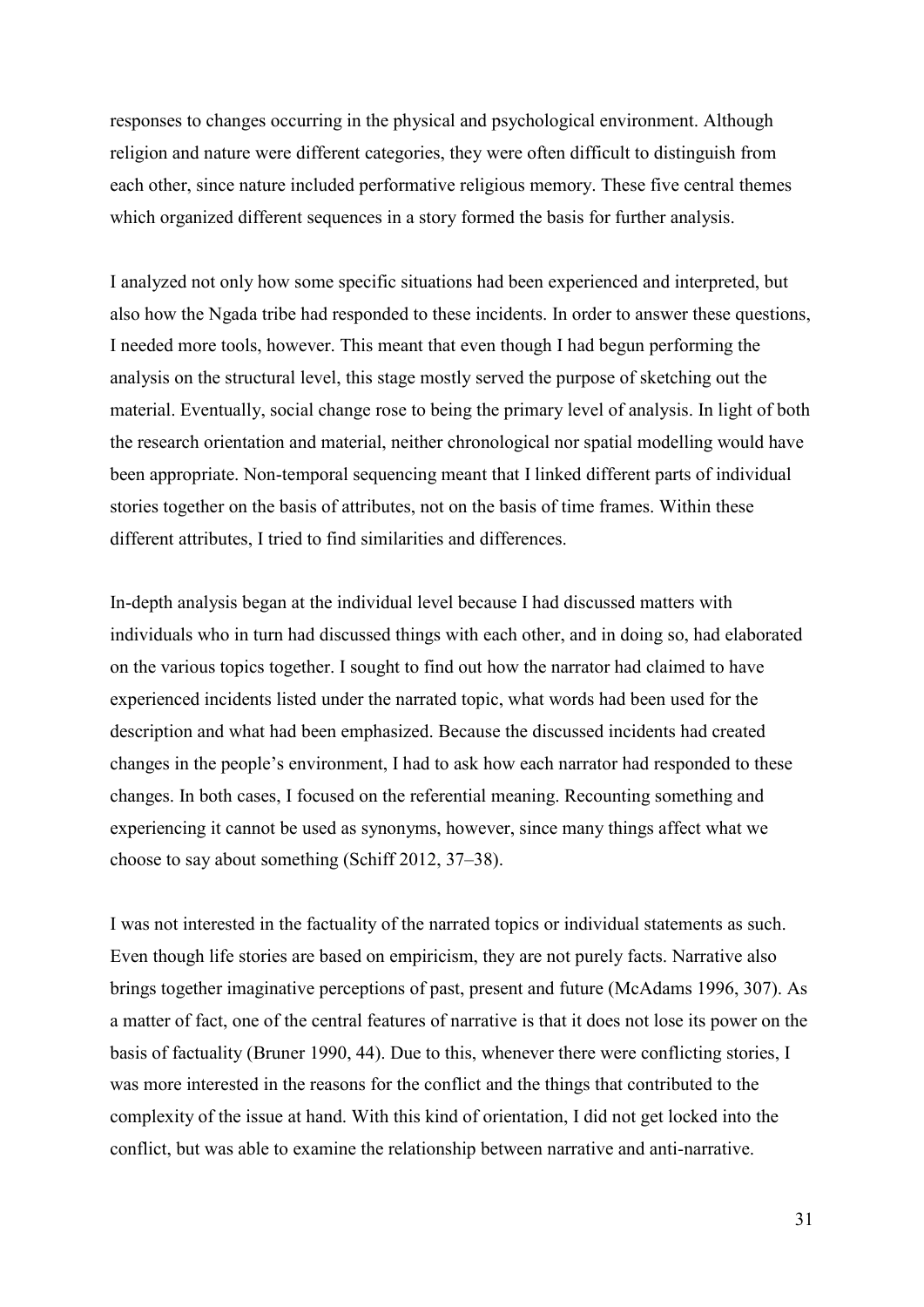I needed to highlight the context, since this is important for narrative analysis. Otherwise, I would not have been able to take cultural meanings into account. I asked what kind of symbolism and intertextuality was linked to each segment being analyzed. I also asked in what instances and in what ways the community had brought these out. This helped me to distinguish cohesive and dispersive factors in Ngada life. The question of context highlights the fact that narrative is always created in a social setting; it is spatial. Moreover, narrative is not merely about speech; it also has "concrete social meanings" (Schiff 2012, 40). In connection with context and community, I included locality. This brought interesting aspects of power and context to the analysis as well, which were some of the most difficult things to grasp. The interpersonal function of the story and its power relationships, both of which were constructed in a social setting of different narrators, had profound meaning to the overall setting. Thus, precise interpretations were crucial. As I noticed this, I was able to give more emphasis to the interactions between narrators and also to the silenced narratives.

As mentioned earlier in section 4.1.4, I interpreted the photographs through the concept of photographic reality (see Christmann 2008). Otherwise, I examined the photographic material by means that are commonly used in narrative analysis. Firstly, I asked what usually can be seen in a given picture. Then I asked what I saw in the picture based on my own experience and cultural knowledge. In this way, I was able to locate the symbolism, which had a profound impact on the meaning conveyed by the photo. In connection with this, I also tried to discover something about the context (i.e. long-term history) and to describe it along with any background factors (i.e. short-term history) I could find. Finally, I put everything together by asking what kinds of stories the photos told.

In this section I have provided a brief discussion of the process of analysis. I began performing the analysis at the structural level, but I continued to more detailed in-depth analysis by focusing firstly on the individual level and then on the community level. During the analysis, I also highlighted context and the ideas of referential meaning and social change. After analyzing the field notes and interviews, I continued to analyze the photography, which gave me new possibilities of approaching the topic. I analyzed the photography through narrative analysis, focusing on meaning and context.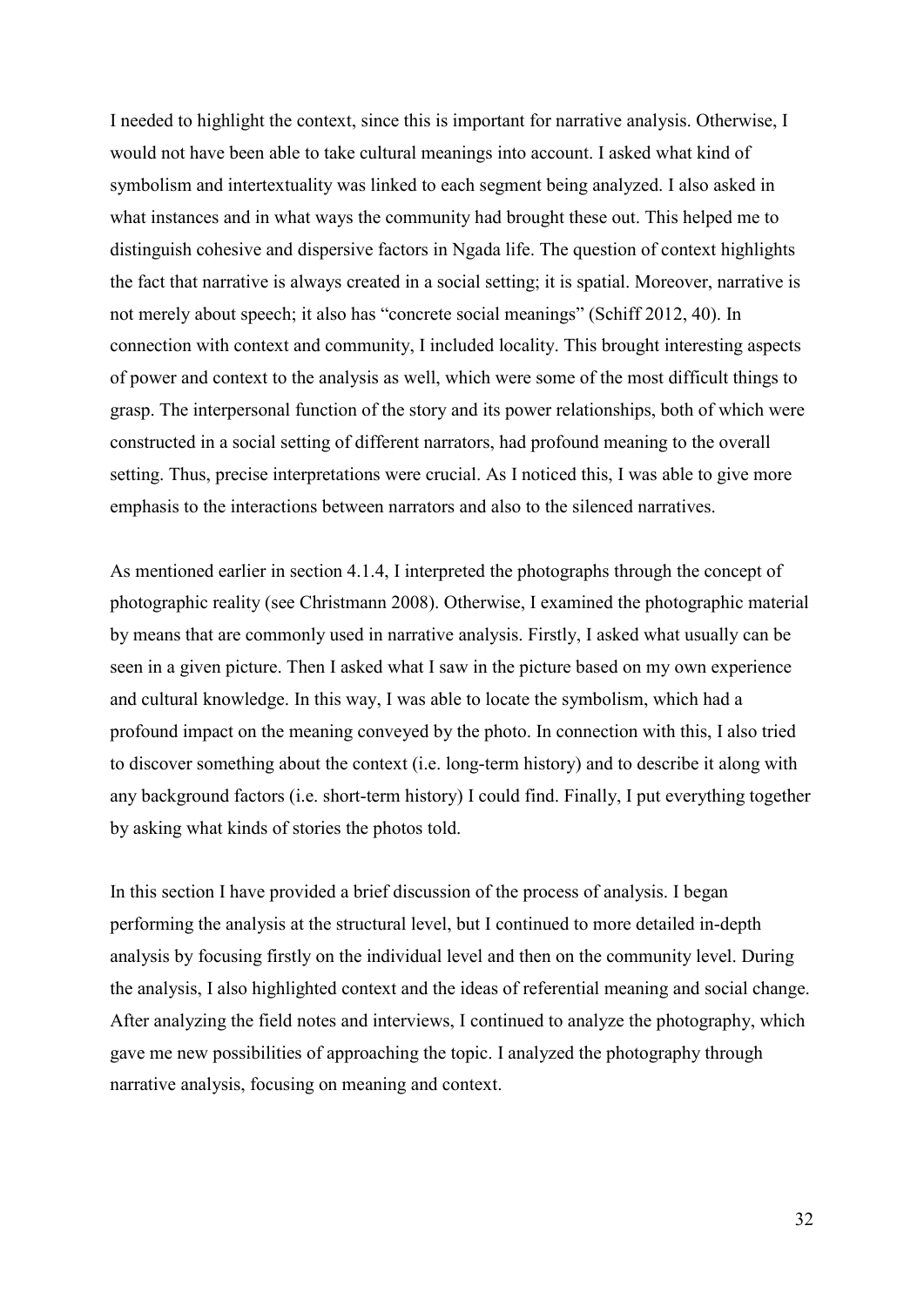### <span id="page-35-0"></span>**5 Subaltern Counter Narratives on Education**

In this chapter, I will recount the most coherent story related to education from the Ngada tribe. I will begin with a story of the undereducated, which was compiled together from different narrators who told similar stories. After this story, presented in section 5.1, I will discuss the overall experiences the people have of the national educational system in section 5.2 and the questions of indigenized education and language at school in section 5.3. In the final section of this chapter, I will deal with education, biopower and the question of ideology behind educational systems.

For the benefit of the reader, I need to explain how the story in section 5.1 will be presented. This explanation pertains also to portions of the research material presented in sections 5.2– 5.4 and sections 6.2–6.3. I have classified the material by numbering 15 narrators starting with *N1*, whereby *N* means narrator and the digit after it distinguishes the narrator from other narrators (e.g. *N1*, *N2* and *N3)*. Unless mentioned otherwise, the examples of the research material presented in this thesis are all from the recorded interviews, all of which were held in English or Indonesian. I translated the Indonesian portions quoted in this thesis into English, trying to preserve the original meaning and tone. For sake of clarity, three dashes (---) mean that words that were spoken have been left out of the quotation, while an ellipsis  $(\ldots)$  means that the narrator paused during the discussion for some reason.

## <span id="page-35-1"></span>**5.1 A Story of the Undereducated**

*I left for school when I was 7 years old. I had to leave because nowadays the government says that children must go to school. Yes, I was very young, and the road to school was long and in poor condition, so I was not able to visit my mother very often. We spoke Bahasa Indonesia at the school, but with the other students we used the Ngada language, which made it a little easier to withstand the homesickness. While I was at school, my mum stayed at home working in the garden in order to earn money for my education. She had a very rough time, because my father had died. She was alone with four sons, all of whom deserved a good education.* 

*It was a big thing that I got to go to school because my mother has never learned to read or write. Education is very expensive, however, and here on the island of Flores, we are very poor. But even if you don't have the money ... you must think about the future of your children ... your children must go to school. Unfortunately for us, mum's money ran short in my case*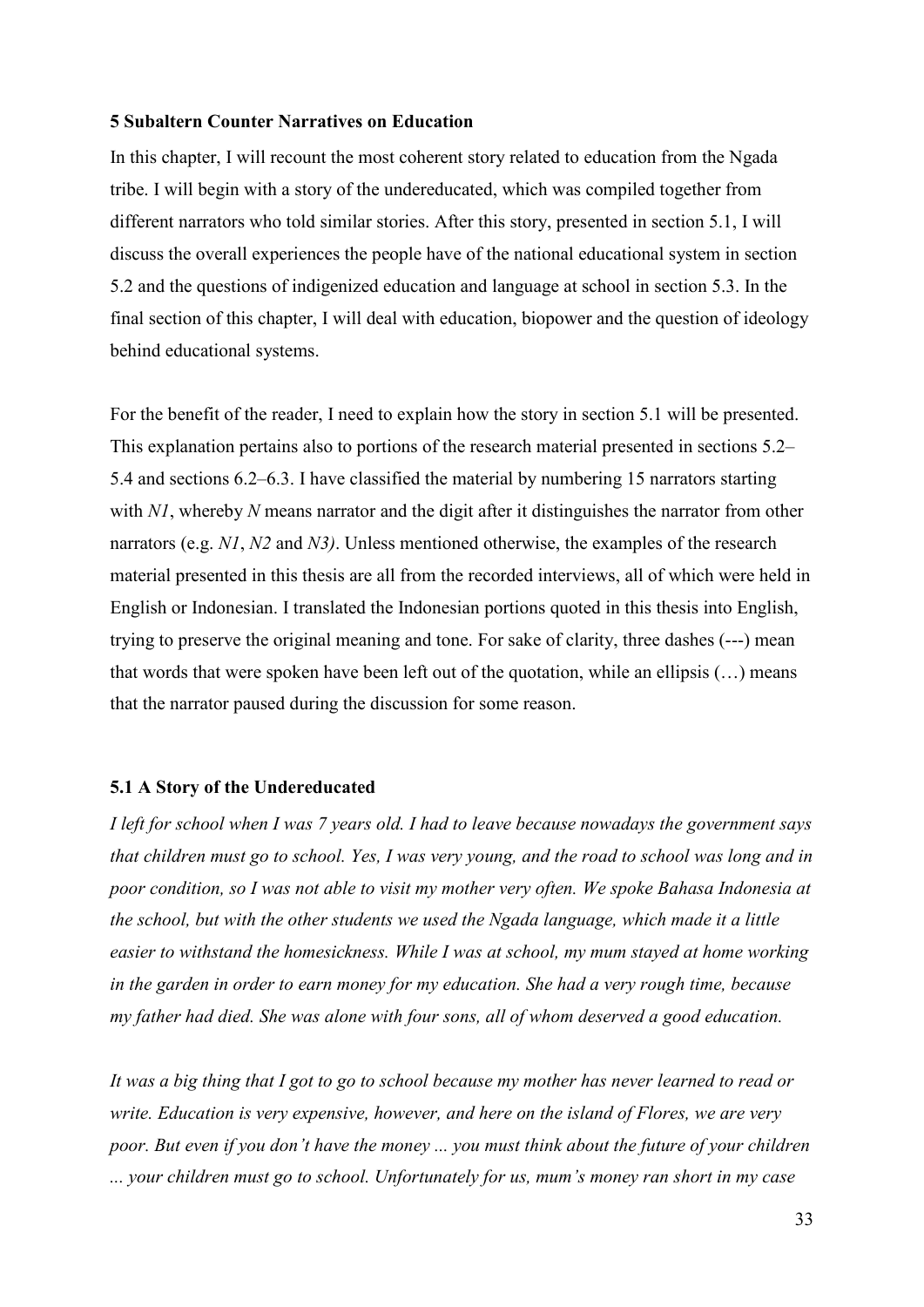*and so my education ended soon. Already when I was 10 years old, I went back to the village to slash-and-burn and to find food from the rainforest with my mum.* 

*To earn some money, we cultivate cash crops, and entertain tourists. We also try to do work in the city to pay for education. I walk a journey of more than ten hours to the nearest town every time I work outside my home village. Nevertheless, you can always go back to your family after you have raised some money. Those of us who manage to get enough money buy a scooter; then it's easier to visit home from school. Whenever we have enough money, we can also go to the village situated down the hill and buy some fish, cigarettes and also some 'moke.[9](#page-36-0) It is only a walk of two or three hours to that village, and nowadays, I actually go that distance easily by scooter.* 

*I haven't needed that many of the skills taught in school, but at least when any tourist comes, it comes in handy to know how to write. This is because we have to notify every visitor to the tourism administration. Furthermore, learning to speak Indonesian really opens some opportunities. If you're lucky and get to travel beyond the Ngada tribe area, Indonesian is the only common language we share with others. Well ... of course, not everybody visits outside the tribe's area. I haven't had a chance to go anywhere, but I know one person who moved to work in Kalimantan. Education offers the possibility of becoming a cleric by profession, but not everybody here can become a priest. Many of the educated people have to leave because they don't find a job here.* 

#### **5.2 Current Educational Realities and Impacts on Traditional Economy**

In this section, I will discuss some of the most commonly shared experiences of education. I will show the kind of impact that education has on the economy of both home and community. The core argument is that education divides the community in three distinctive ways. Firstly, it does this by requiring money, which means that since paid work is only available occasionally outside the indigenous village, spouses usually live in different villages or towns. Secondly, children attending school move away from home at an early age, and some relatives like grandparents usually live with them. This has a profound impact on the *adat istiadat* economy. Thirdly, once a person has been educated, he has no working

<u>.</u>

<span id="page-36-0"></span><sup>9</sup> Ngada language, local liquor.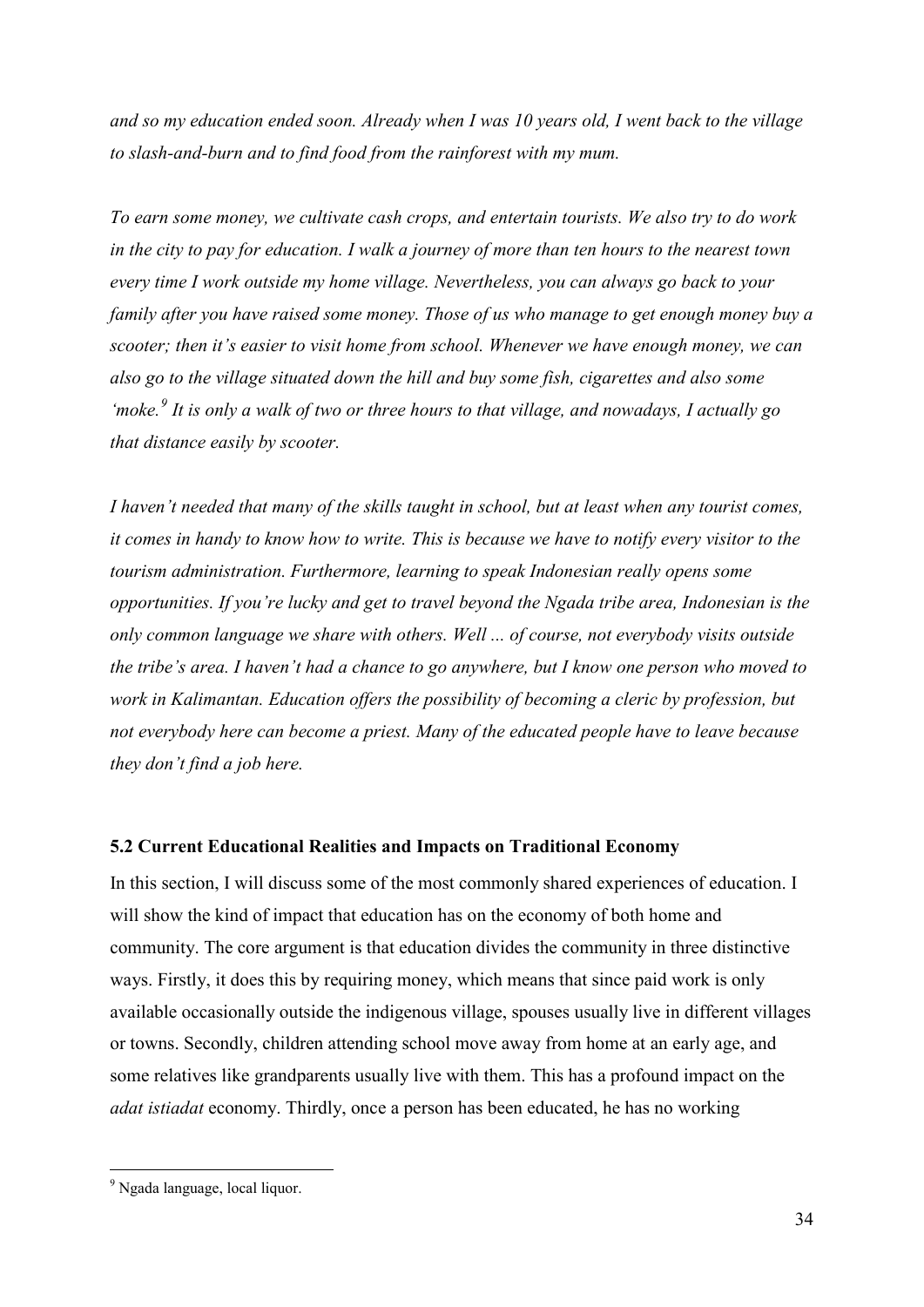opportunities in his original community. This means that not more than a handful of people remain living in the *adat istiadat* village.

Nearly half of the population on the island of Flores never finish primary school or even begin school (Tan et al. 2013, 52). Even today, getting a higher education is difficult because it requires a lot of money, and people in the outer islands are sometimes very poor, as shown by the quotation from the research material given below.

N1: *There was a school, but when school continued, we couldn't pay. Only primary school. -- - We had a primary school here. We wanted to continue to secondary school, but we had no money. We should have paid, but I was alone*.

N10: *Here, people have to—when you go to secondary school—you have to …* 

N1: *—Pay!*

N10: … *pay.*

N1: *Pay, pay! It's expensive! Secondary school starts, and it's two hundred, three, four hundred, five hundred, six ... how much already? A very expensive school.* Interviewer: *And books ...*

N1: *Books are expensive. I was alone. I had children and nothing! The government didn't ... didn't help; just ... We wanted to continue, but there was no money.* 

Through education, children who were previously desired as a young, capable workforce and joy to the community are now more of a burden. Furthermore, since people need money to pay for the education, there is not as much money left for animal sacrifices. This has a direct effect on the relationship with ancestors and the opportunities of young people to learn the language related to the rituals.

Since education is very expensive, people usually do not earn enough money from cultivating cash crops and entertaining tourists. People from villages are forced to work in the nearest towns to earn more money. If there is no money for a scooter or there are no roads, the long distances from home to work have to be travelled on foot. For example, I talked with one individual who said he has to walk twelve hours every time he goes to work. Thus, he spends two whole days walking every time he is in need of cash. All the time he spends outside his community is also time away from his family and his work on the plantation and garden.

One of the ideas behind indigenized education is that if community-based indigenous knowledge is integrated with the education system, indigenous peoples learn to respect their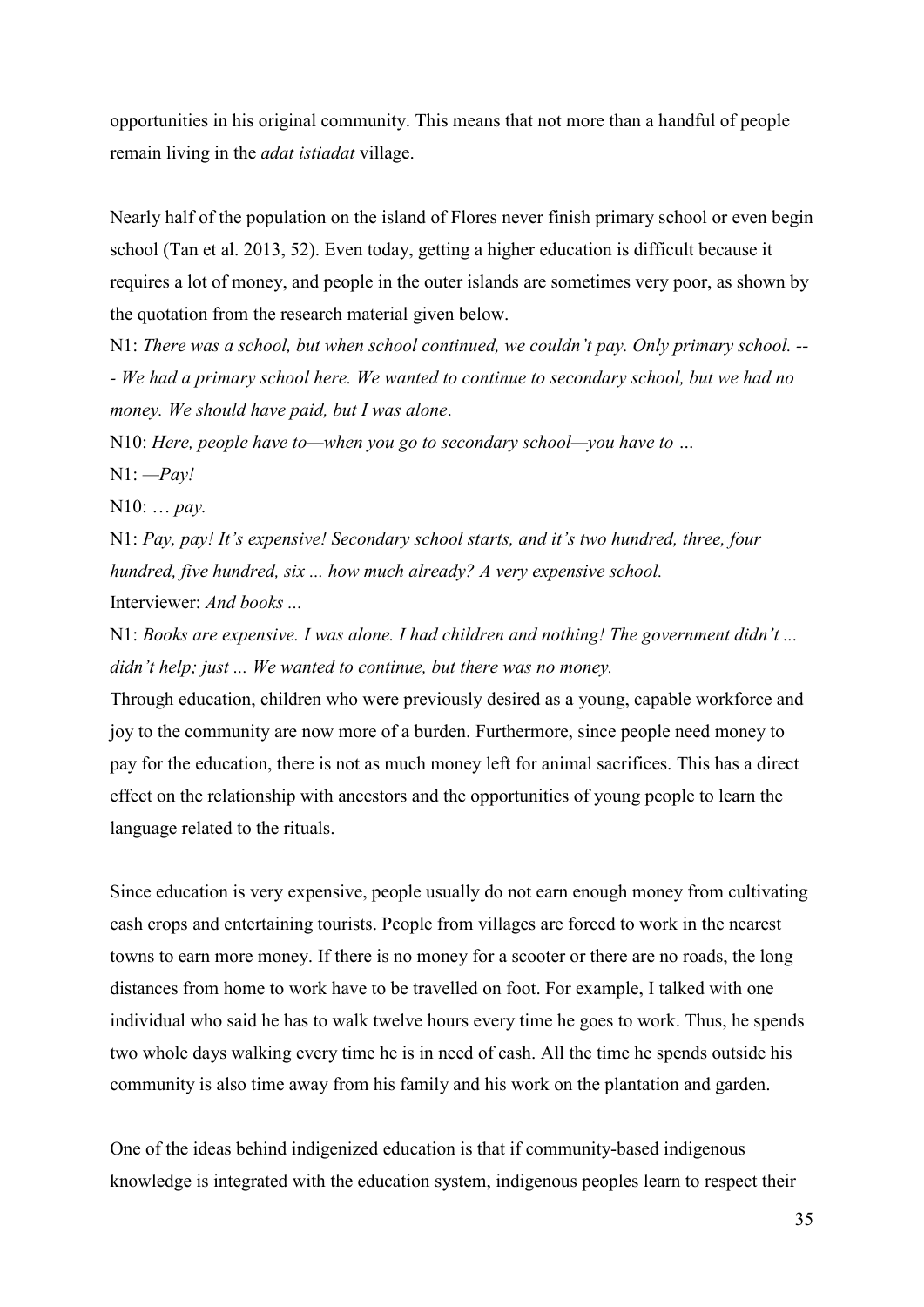heritage more (June 1999, 84). In light of the research material for this thesis, this idea seems worth challenging by asking why people need education to find and recognize the knowledge they already have. In the words of Prakash and Esteva (1998, 3), it is through education that "children learn to leave home, not to stay home." This becomes true in two different ways. Firstly, as schools are sometimes located far away, children have to leave home, which means that these children are brought up outside their *adat istiadat* villages. They are not learning the knowledge passed down from their ancestors, but the knowledge given by their teachers.

Secondly, for the few who manage to finish their secondary or high school education, job markets are not located near their *adat istiadat* villages. In fact, jobs are often located thousands of miles away on different islands. I came across this many times, since people from different villages gave similar stories of how some of their siblings had become educated and then had left to work elsewhere. They had never seen these people again, because there was no possibility of returning to the home villages. This raises the question of how education could embrace indigeneity and locality if it divides the community in this way.

School has a major impact on the daily life of village communities, depending on how far the school building is. In Bena, there is an out-of-school-education building (*Pendidikan Luar Sekolah*), but there is no school in Belaraghi. This means that children must move away from home already at the age of seven years. Moreover and more importantly, it also means that these children are not available work force. It becomes a problem in those villages where people still make their living like their ancestors did from the surrounding nature and according to the yearly seasons. There is always pressure to gather enough wood, to hunt enough meat and to have a good harvest. The meaning of this can be understood better through some statistics. In Keligejo village, there were 1,092 inhabitants in 2014, and 237 of them were at school (Kabupaten Ngada 2015, 17, 27–28). This meant that one out of five available for workers were missing daily. This clearly illustrates the damaging impact education has on the economy of home and community (see e.g. Prakash & Esteva 1998, 6).

The impact on the local economy is so great that it is evident in the children's lives as well. When these children come back from school on holidays, they have to go to work, to find food from the rainforest, to harvest crops, *et cetera*. This is evident in Belaraghi village, since every time some young person comes back home, he or she goes straight to work. This is probably why whenever I asked Ngada persons of the younger generation about their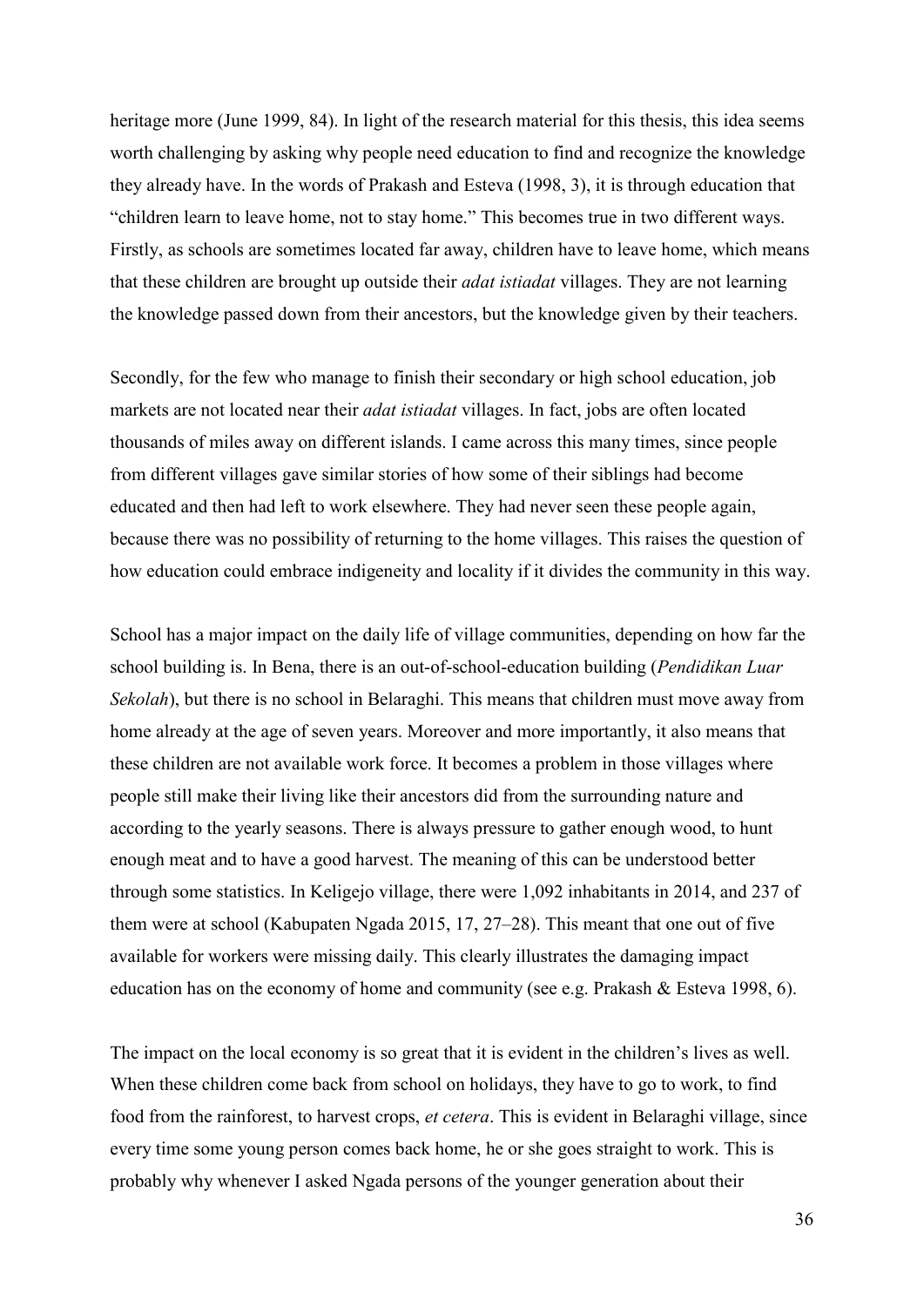childhood, the first things they remembered were school and work. Also, it should be borne in mind that school does not eliminate everyday problems. For example, food is a problem also while at school, as shown by the quotation from the research material given below. N4: *When I went back to school I moved there alone. I tried to find pigs for food. Outside school hours, I already worked on the plantation by myself because my mother was trying to earn money so that she could buy some fish.* 

When school takes this much away from communities, it seems that it should provide some future security. Unfortunately, as in the case of Flores, there is no work for better educated people. This is firstly because education does little to benefit daily life in the villages: there simply is no need for a formally qualified work force. Secondly, well-paid jobs are rare and mostly found in the fields of administration or religion, where the career opportunities are open only for people who can afford it and have a bit of luck as well. This means that "*the masses* must settle for minimum wages or unemployment" (Prakash & Esteva 1998, 6). However, a person can become unemployed only through education just as he can become poor only through acquiring some money. There is no notion of employment and unemployment in the villages because everybody has work and everyone is needed.

Primary school education does not contribute to the well-being of individuals very significantly, or at least there is no clear connection between education and the standard of living. For example, there was a person, who had had to drop out of primary school. How this person described what happened after that is shown below in a quotation from the research material.

N4: *I continued on to fishing from the sea. Fishing. Then when I was eleven years old, I worked on the plantation with my mother, using a chainsaw already.* 

Even finishing primary school does not change people's future possibilities greatly. They do the same things they have done before, still working to acquire the basics for living. This is the reality for people whose education has promised them change through empowerment.<sup>10</sup>

Education divides the village community and breaks family ties while tying also the parents of children being educated to searching for alternative means of making a living, such as

<u>.</u>

<span id="page-39-0"></span><sup>&</sup>lt;sup>10</sup> For example, according to UNESCO, "Literacy is a fundamental human right and the foundation for lifelong learning. It is fully essential to social and human development in its ability to transform lives. For individuals, families, and societies alike, it is an instrument of empowerment to improve one's health, one's income, and one's relationship with the world." (UNESCO 2016.)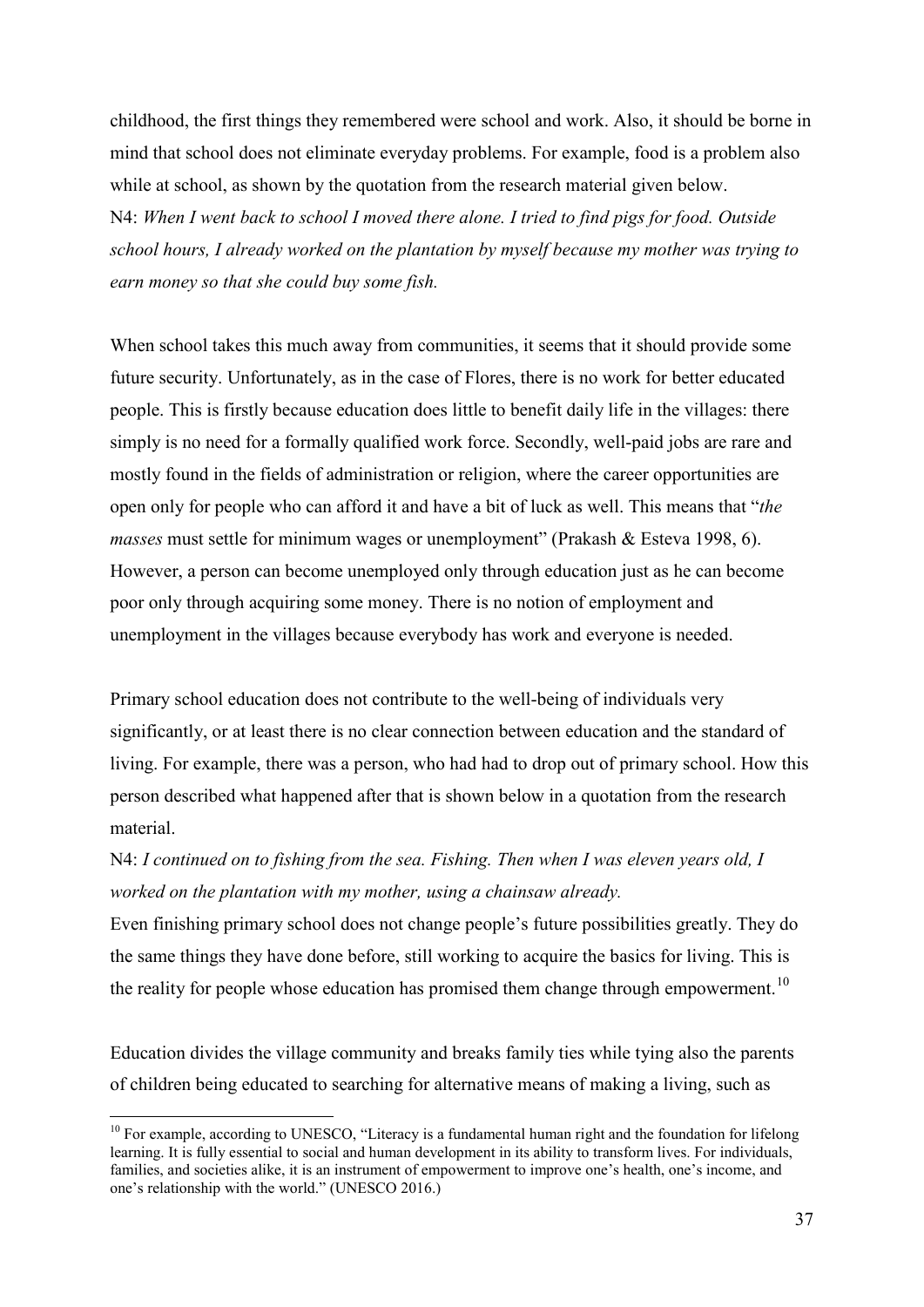entertaining tourists. This is something that cannot be over-emphasized, since dependency is one of the key outcomes created by education. Education leaves people dependent on external financial help and market forces, external industries and job markets, external ideologies, philosophies and political will. When indigenous communities are destroyed, villagers become dependent on diplomas, because their capabilities are not recognized without papers (Prakash & Estava 1998, 6, 27). When the very foundation of the local economy no longer exists, people fall into vulnerability. From that time on, they are dependent on economies and organizations that they are unable to provide for themselves. (Ibid. 6.)

These realities are often suppressed in the academic discussions. Discussions related to education are filled with the discourse of certainty, where education is essential for prospering nationhood and cultural continuity (Prakash & Esteva 1998, 11). So apparently, awareness of the destructive impact of education on indigenous communities has not lessened its attractiveness (ibid. 63). For example, Amitav Acharya (2015, 125), professor of international relations and UNESCO Chair of Transnational Challenges and Governance at the School of International Service, makes the relevant claim shown below.

*If these young Indonesians are able to make a substantially positive contribution to Indonesia's economy, Indonesia could see record rates of growth in the decades to come. But they will not reach their potential unless the government ensures that they can all enjoy an improved education system that prepares to take on skilled jobs.*

As this view shows, educational objectives seem to focus on aspects of economic gain, leaving less attention to cultural meanings. This also shows how Western values continue to prevail in the educational environment. (Mule 1999, 230.)

Of even greater importance is the content of Acharya's view. Two observations can be made about this. Firstly, Acharya says that people should contribute to the national economy regardless of their situation through proper careers so that the state can flourish. Secondly, since this is possible only by improved education, the government should provide such education. Clearly, this leaves little or no attention to the realities of the people living on the outer islands of Indonesia. It also highlights one of the greatest problems that the Ngada people and other indigenous societies around the world are facing today. Regardless of having been colonized by the state and harnessed to the workings of the dominant discourse, indigenous peoples should by no means merely obey and remain silent, but should also contribute to their colonizer's well-being.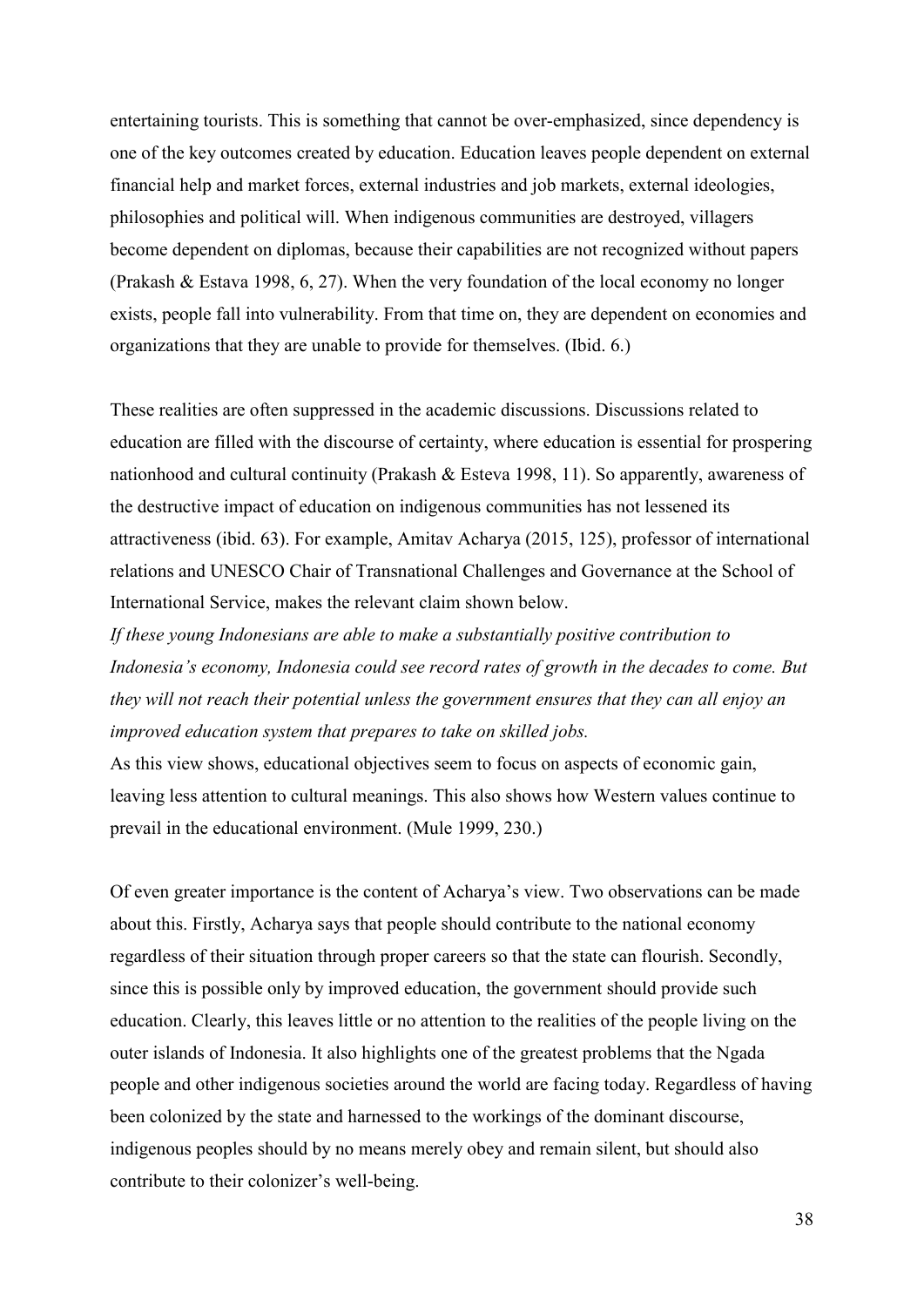In this section, I have discussed the kinds of impacts education has on the local economy, and I have argued that education separates people from one another in three different ways. Firstly, it separates couples from each other. Secondly, it separates children from their homes and families. Thirdly, it separates new graduates from their villages and ancestors. It is beyond the scope of this study to provide a thorough discussion of reasons for why the educational institution works in this way. Suffice it to say on a general level that the answer can be found somewhere in the combination of the development discourse, freedom and administration. Modern freedom where people can pursue the benefit of their society is not possible in a village of such strong mutual dependency (Reynar 1999, 292).

# **5.3 Specific Questions of Indigenized Education and Language**

In this section, I will discuss the question of the language of indigenous people and the question of whether educational material should include local knowledge. As a whole, this is related to the Local Content Curriculum (LCC) policy that was implemented in 1994 throughout the archipelago (Bjork 2004, 247). At its core, there is the idea that 20 percent of educational content in all primary and secondary schools should be decided on a local basis and be of local relevance. There were three prominent goals in the LCC. Firstly, individual teachers gained the authority to plan and implement new curricula. Secondly, as these curricula would be developed locally, they would have more links to local conditions. It was hoped by the government that as a result of this, LCC would allure students to continue on the school path and lower the number of dropouts. (Ibid. 247, 250–251.) Even if the program has had very limited impact on the local level (ibid. 251), it is an important matter because it indicates the direction taken under national and international pressure.

Some of the Ngada people said that they do not need indigenized education, and they wished that indigenous traditions and knowledge would stay separated from the school curriculum. Despite LCC, the most common situation is that the *adat istiadat* teaching has nothing to do with school knowledge, while school teaching has nothing to do with local teaching. Life at school and in the village differs to the extent that they form two completely different institutions with different kinds of functions, truths, communities and languages. Furthermore,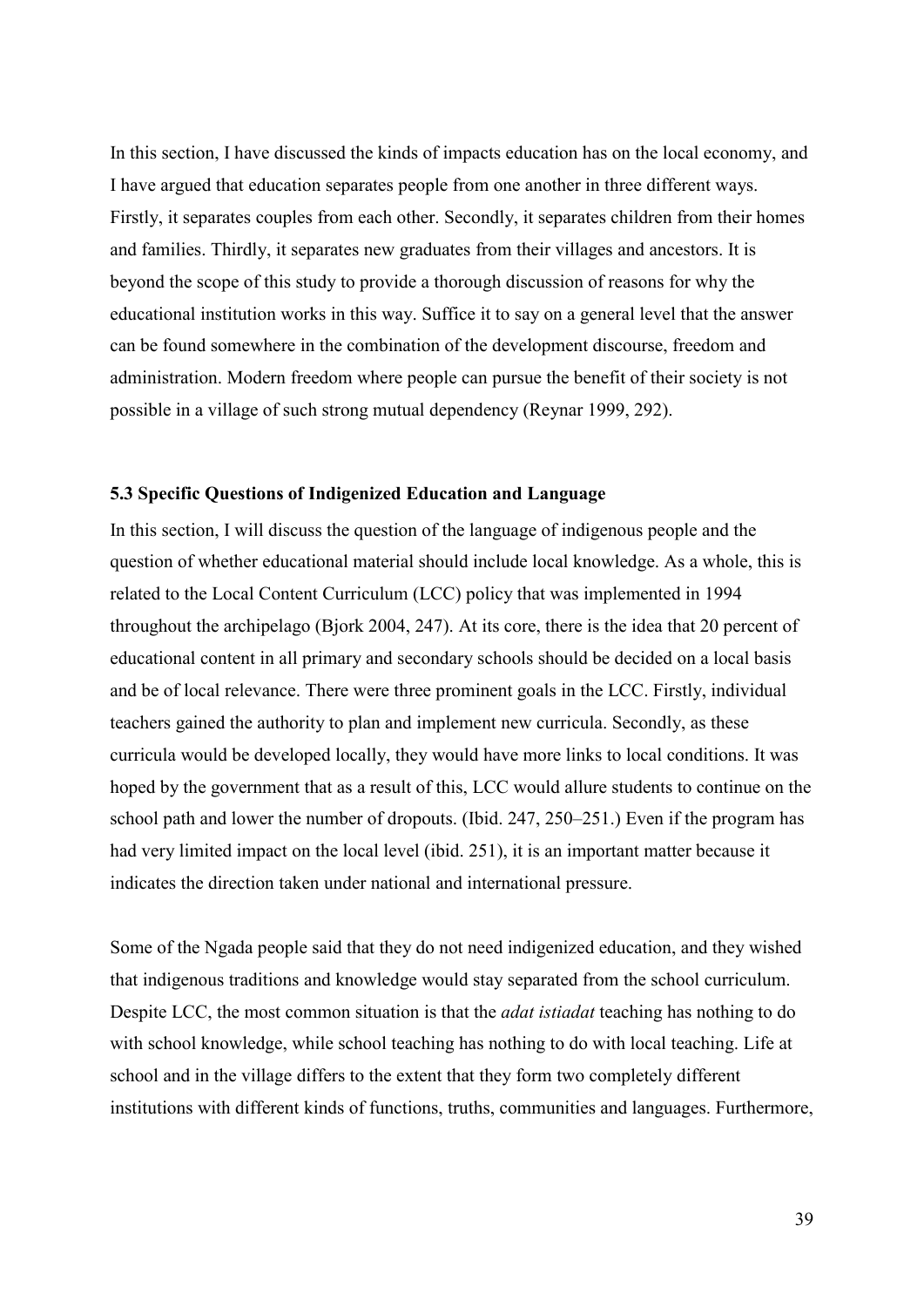elderly people said that ancestors and *kepala kampung[11](#page-42-0)* are the only qualified teachers of indigenous knowledge, *adat istiadat*. Indeed, they have a rich heritage of *adat istiadat* education that guarantees the continuation of their culture from one generation to another.

Problems nevertheless arise when there is a conflict between school knowledge and local knowledge. A clear example of this is that the younger generation claimed that they and their children are puzzled about scientific knowledge, since it goes against local *adat istiadat* knowledge. At school, children encounter the knowledge and skills of the rest of the world, and according to what I heard, they have to consider how to understand and resolve a conflict that sometimes seems overwhelming. A common attitude is that scientific knowledge is proper knowledge of a universal nature, while the knowledge of indigenous people is knowledge built within a culturally conditioned framework affected by numerous factors, starting with ethnicity (Prakash 1999, 158).

It is an understandable concern that knowledge offered at school and the knowledge of indigenous people have to compete with each other. If children learn to value school knowledge more than the heritage of their own, the continuity of the culture diminishes. The knowledge of indigenous people is the lifeblood of the people; it is not a commodity of monetary value (Viergever 1999, 333). The health care and food production of these people is dependent on the production of the people's own knowledge. Thus, knowledge in itself is not as important as the systems that enable the production of that knowledge. (Ibid. 336–338.) In the name of international solidarity, it would be important to value diverse means of producing knowledge instead of trying to prohibit them or merge them together. Assimilating knowledge means assimilating people; it is the integration of certain conditions of cultural preservation into a dominating culture.

The question of school curricula was important in discussions we had on education, but aspects related to language and its associated heritage proved to be important as well. The Ngada language is crucial for the identity and culture of the Ngada people. According to them, it is *bahasa asli*, an indigenous language that is spoken nowhere else. Without a specific language, ceremonies could not be carried out and the relationship with the ancestors would change. One person said that during ritual ceremonies they speak the local language,

<u>.</u>

<span id="page-42-0"></span> $11$  The oldest male in the village.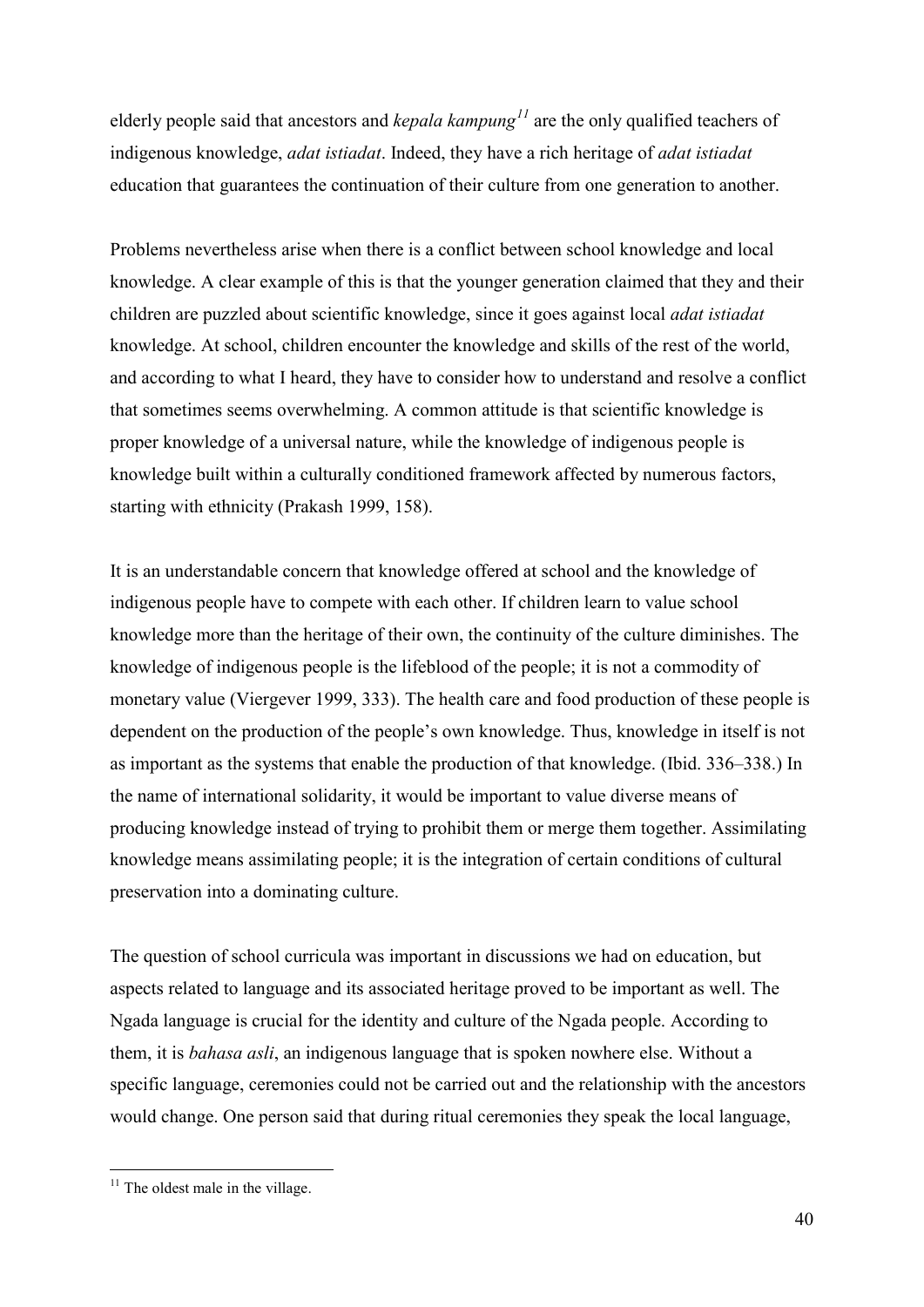but its special vocabulary is something that is not very familiar to many people. Normally, only the oldest male knows it, and thus he is the one to transmit the special vocabulary to younger generations. I was told that this learning process is not an easy one; the vocabulary must be learned by carrying out the various ceremonies.

The people argued that if the Ngada language would disappear, their whole culture would die as well. Nevertheless, they clearly felt that the position of their language is secured, since it is used on a daily basis and because it is taught by their parents. People speak with each other in the Ngada language, and Indonesian is only used in schools, whereby its role in the people's lives is limited to school hours and occasional interactions with other indigenous tribes, as shown below in a quotation from a discussion held in English.

N9: *Bajawa language we don't need to learn, because this from our mother, from my parents. We only learn bahasa [12](#page-43-0)* l*anguage. School they have lesson bahasa, but not in local language. That's why now, local language, I think for us, not possible to lose, because from our mother.* (Sic.)

The possibilities of maintaining the local language depend not so much on the government's educational programs as on local conditions like the status of the language (Aikman 1999, 22). Even if the overall position of the native languages in Indonesia is not good, it appears that the Ngada language has a solid foundation for ensuring its future continuity.

The possibility of getting an education in the language of the indigenous people can be regarded as one of the key aspects of decolonialization (Aikman 1999; Mule 1999, 232). In the Ngada regency, this notion is challenged, however. In fact, when I was there, it was strongly emphasized that the Ngada language should not be used as the language of schooling. At least four different reasons can be traced for this. Firstly, as the Ngada culture is based on oral heritage, there is no need for Ngada reading skills. Secondly, teaching Ngada in school could also threaten the whole future of that language, because ancestors and parents would lose their significance as teachers and tutors. Local language is taught through various kinds of *upacara* and other performative actions that involve everyone. In a classroom environment, language would lack meaning because there would be nothing, to which it could be attached. Thirdly, incorporating the local language into the school curriculum would be cultural violence, and it could impoverish linguistic systems of meaning. Fourthly, one

<u>.</u>

<span id="page-43-0"></span><sup>&</sup>lt;sup>12</sup> Indonesian, used in reference to the Indonesian language.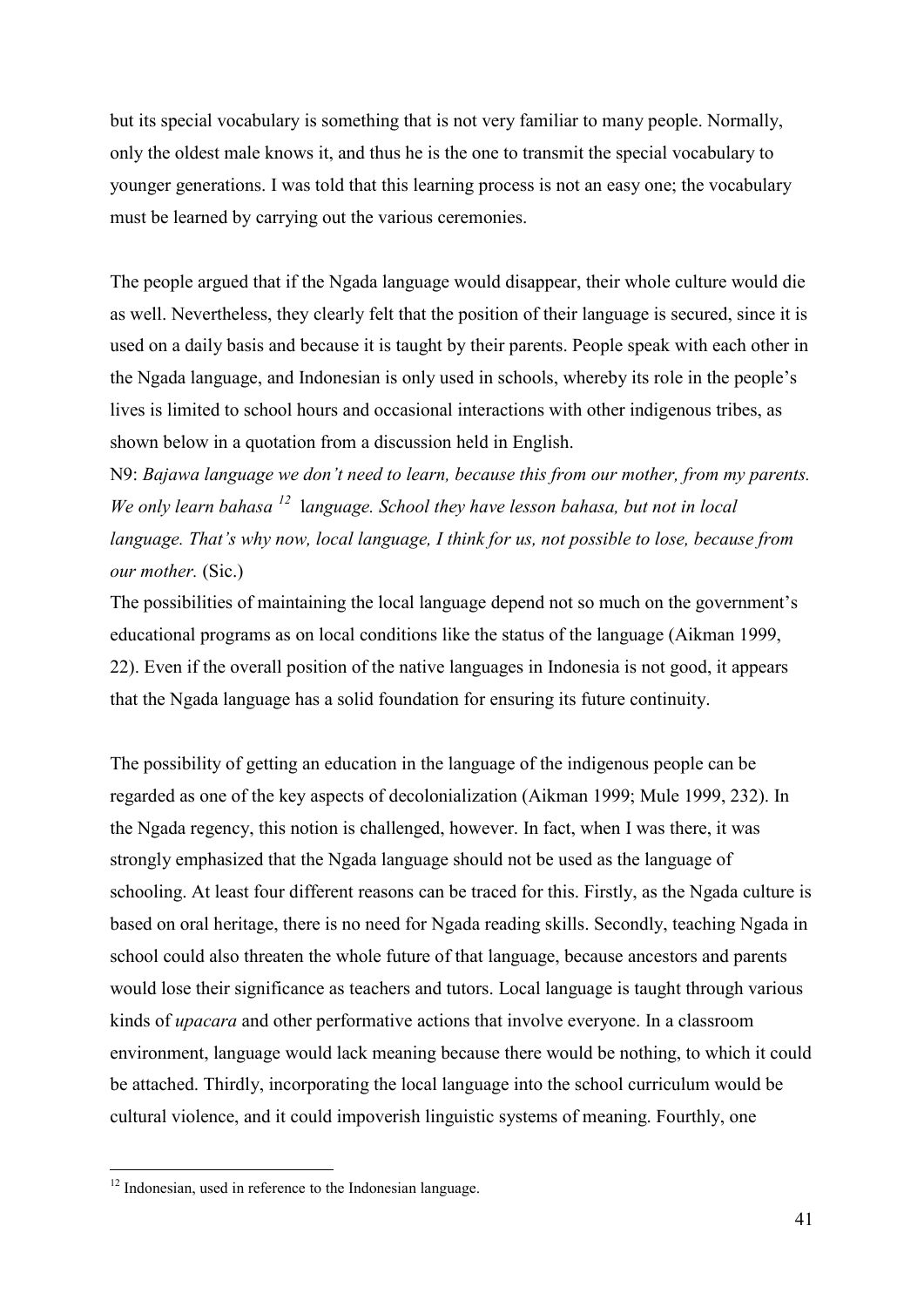important aspect of the language issue is that if it is desirable to provide instruction in the language of the indigenous people, the context of the language in the classroom has to be considered. Without indigenous performative cosmology, it is impossible to give meaning to the indigenous language (cf. Butterworth 2008, iii).

At the same time, the people feel it is important to speak, read and write Indonesian. These language skills learned in school are respected for many reasons. One of the most important of these is that by using Indonesian, the people are able to maintain good relationships with other regencies on the island of Flores. People on Flores speak many different native languages depending on the area, so there is no other common language except Indonesian. Even within the Ngada community in a relatively small area like between two villages, there are many different dialects which differ substantially from one another. Although the Indonesian language is a colonialist invention, it is now one of the most prominent tools for uniting the different indigenous peoples across Indonesia.

Indonesian also provides new work opportunities on the outer islands. Education provides opportunities for change: opportunities, no matter how haphazard, to step from local economy to national or global economy. With this development, people earn better salaries and are able to send money to support their families. Although family members said they miss their relatives and are afraid that they might never see them again, money is desperately needed to provide a good education. Thus, the promise of accessing the economy (Prakash & Esteva 1998, 8) is one of the core reasons why Indonesian is highly valued as the language of school. As to why it is important to access the economy, I would say that accessing the economy by getting an education makes it possible to pay for more education.

In this section, I have discussed the specific questions of indigenized education and language. I have reported that the Ngada people's attitude toward indigenized education is negative, since they feel such a policy might threaten their cultural continuity. The people contend that using Ngada in school would endanger the special meanings of the language, because it would lose its performative function and it could impoverish the linguistic systems of meaning. Furthermore, they hope that the language used in education would continue to be Indonesian, since Indonesian language skills unite indigenous peoples together and make it possible to work outside the Ngada regency.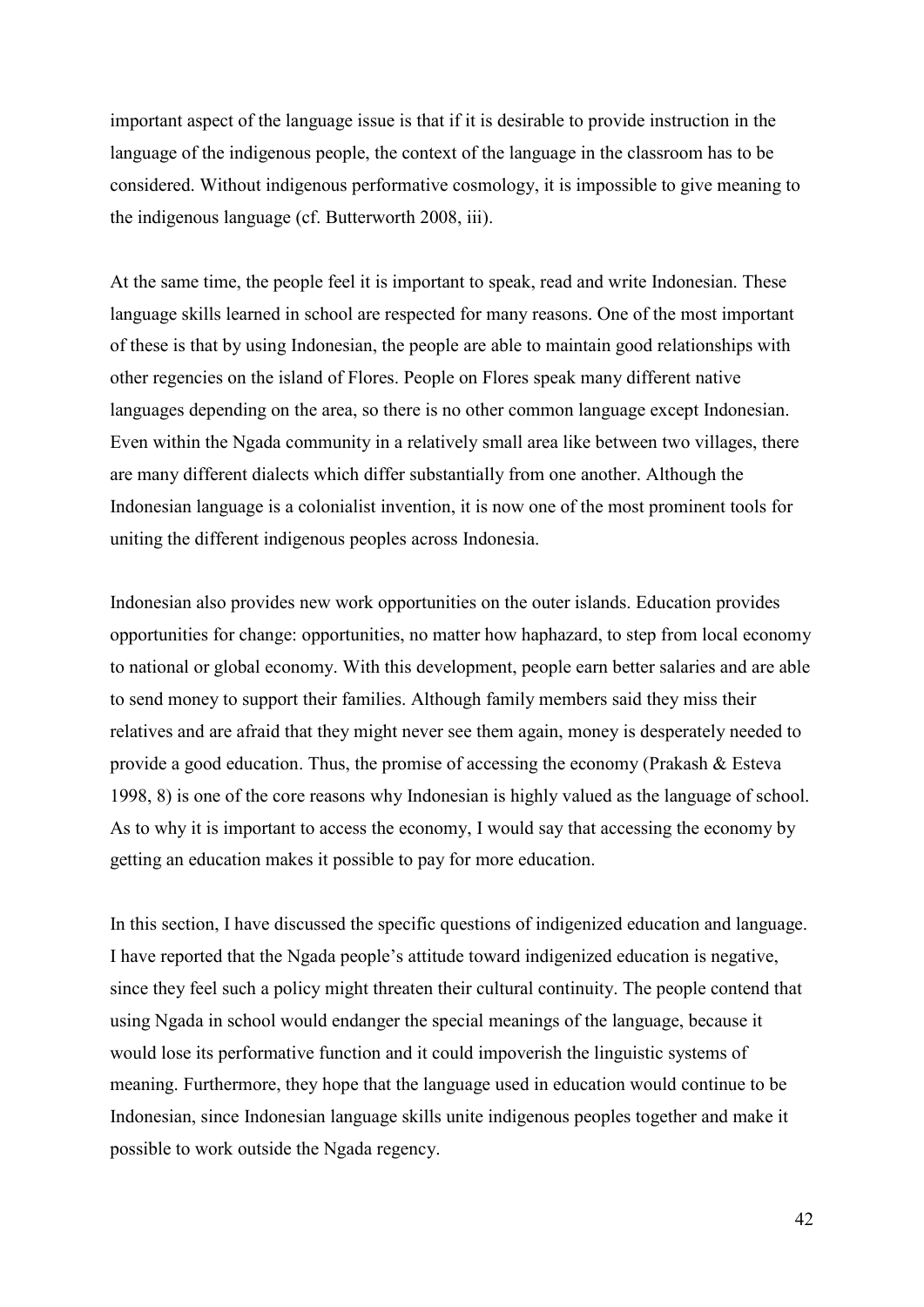# **5.4 Education in the Hub of the Practices of Power**

This section will deal with the kind of civilizing mission education has had during and after the doctrine of Javanization. Education has been a means of eliminating the imagined primitiveness of the Other. By acknowledging this, the discussion in this section will valorize the relationship between colonialism and education. It will also point to reasons why people have responded in the ways that were discussed previously in sections 5.1–5.3. Finally, I will close this chapter by providing a few more examples of responses to highlight the complexity of the matter at hand.

At the beginning of the 20th century, education was available primarily for colonialists and the children of wealthy families. Eventually, careers through good education became possible, continuing to this day especially following the decentralization policy after Suharto's resignation. Overall in Asia, enthusiasm for decentralization began during the 1980s and swept across the continent during the next decade (Bjork 2004, 248). This new authoritative system moved authority to sub-national levels and was occasionally driven by neoliberalism. Consequently, local educators today have the possibility of deciding school practice, and they have greater authority over the curriculum and financing. (Ibid. 346–248, 250.)

When I asked the people what has changed after Suharto's resignation with regard to education, they often could not give an answer. They explained that the national government is so far away that any changes can hardly be noticed in their daily lives. However, two persons did feel that the Javanese culture is not as dominating as it used to be. The struggle of indigenous peoples against Javanization binds them together politically. Javanese culture was the one regarded by Suharto's regime as real Indonesian culture. The aim was to Javanize the whole archipelago through various kinds of programs like *transmigrasi*, relocation and forced transmigration of Javanese people to the outer islands.<sup>[13](#page-45-0)</sup> With these programs and with the help of the superior Javanese culture, Suharto tried to civilize primitive, isolated peoples and get them under governance.

I believe this is closely related to racist state discourses, since state politics in Indonesia have long maintained strong divisions between *masyarakat terasing[14](#page-45-1)* and *masyarkat Indonesia[15](#page-45-0)*,

<span id="page-45-0"></span><sup>-</sup><sup>13</sup> As a result of these programs, indigenous peoples were drawn away from their homes, and their lands were destroyed. The World Bank supported this destruction with large investments. (Parfitt 2002, 144.)

<span id="page-45-1"></span><sup>&</sup>lt;sup>14</sup> Indonesian, 'isolated peoples.<sup>1</sup>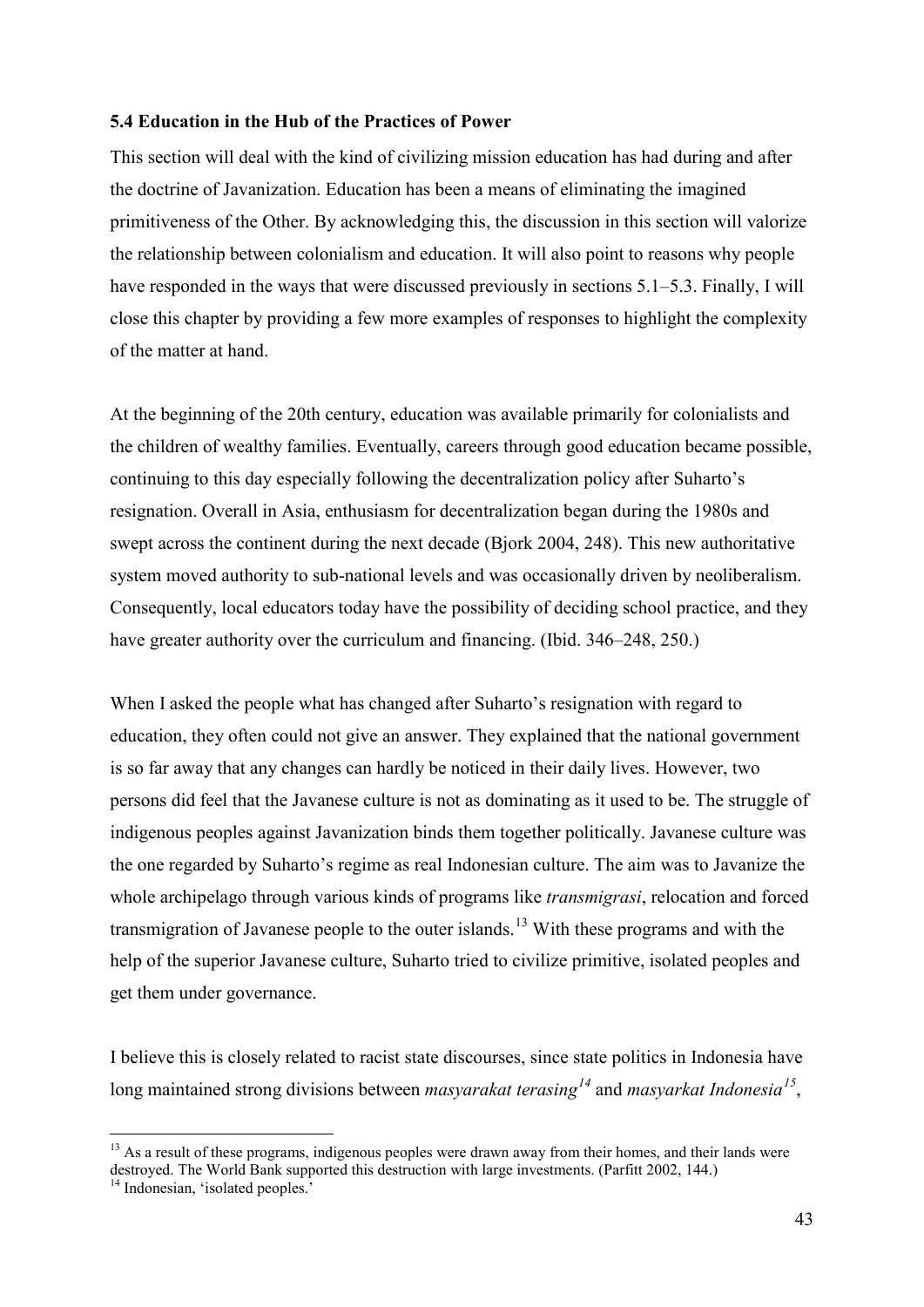or to put it in more extreme terms, between *orang asli[16](#page-46-0)* and *orang Indonesia*. [17](#page-46-1) Through the racist discourse, the state is able to detect enemies within state borders (Stoler 1995, 28). According to Stoler, Foucault viewed these racisms of state as tactics to create biological enemies of the new society of binary oppositions (ibid. 59). For Indonesia, indigenous communities have represented internal enemies. They have been regarded not only as a threat to the health, productivity and longevity of ordinary people, but as a serious threat to the national unity and to the state itself. Biopower, in its management of life, allows for the elimination of what is considered abnormal to improve the quality of what is considered normal (ibid. 81–82, 84–85).

It seems that education can be used as a means of eliminating the threat of imagined primitiveness. Already during the 19th century, the colonizer recognized that in order to take advantage of the possibilities of education, children were dependent on their moral upbringing. In the words of Stoler (1995, 108), "[It] was in the domestic domain, not the public sphere, where essential dispositions of manliness, bourgeois morality, and racial attribute could be dangerously undone or securely made." The environments and circumstances where children grew up became part of the governmental concern. In Suharto's Indonesia, the destruction of indigenous villages was legitimized through the assumption that without the influence of their villages, indigenous peoples would become civilized, and the new circumstances in the cities would wipe away their nativeness. An interesting coincidence that one might notice is that education in Indonesia today takes children away from the influence of their home and transfers them from their villages to the more civilized environment of the towns.

Especially indigenous peoples and nomads have always been a source of concern to the state and government. When people live in defined spaces (spaces to study, to eat, *et cetera*) they are more easily governable and they form populations; their bodies and actions are easier to survey, calculate and evaluate. Through these processes, they change into consumers of markets, and hence, consumers of their own freedoms. In this regard, statistics have been a useful tool for the government, since from that point of view it has been possible to create entities above the family: that is, populations (Foucault 2009, 141). Culturally, these kinds of

<sup>&</sup>lt;sup>15</sup> Indonesian, 'Indonesian society.'

<span id="page-46-0"></span><sup>&</sup>lt;sup>16</sup> Indonesian, 'native person' with a quality of something savage.

<span id="page-46-1"></span><sup>&</sup>lt;sup>17</sup> Indonesian, 'Indonesian person.'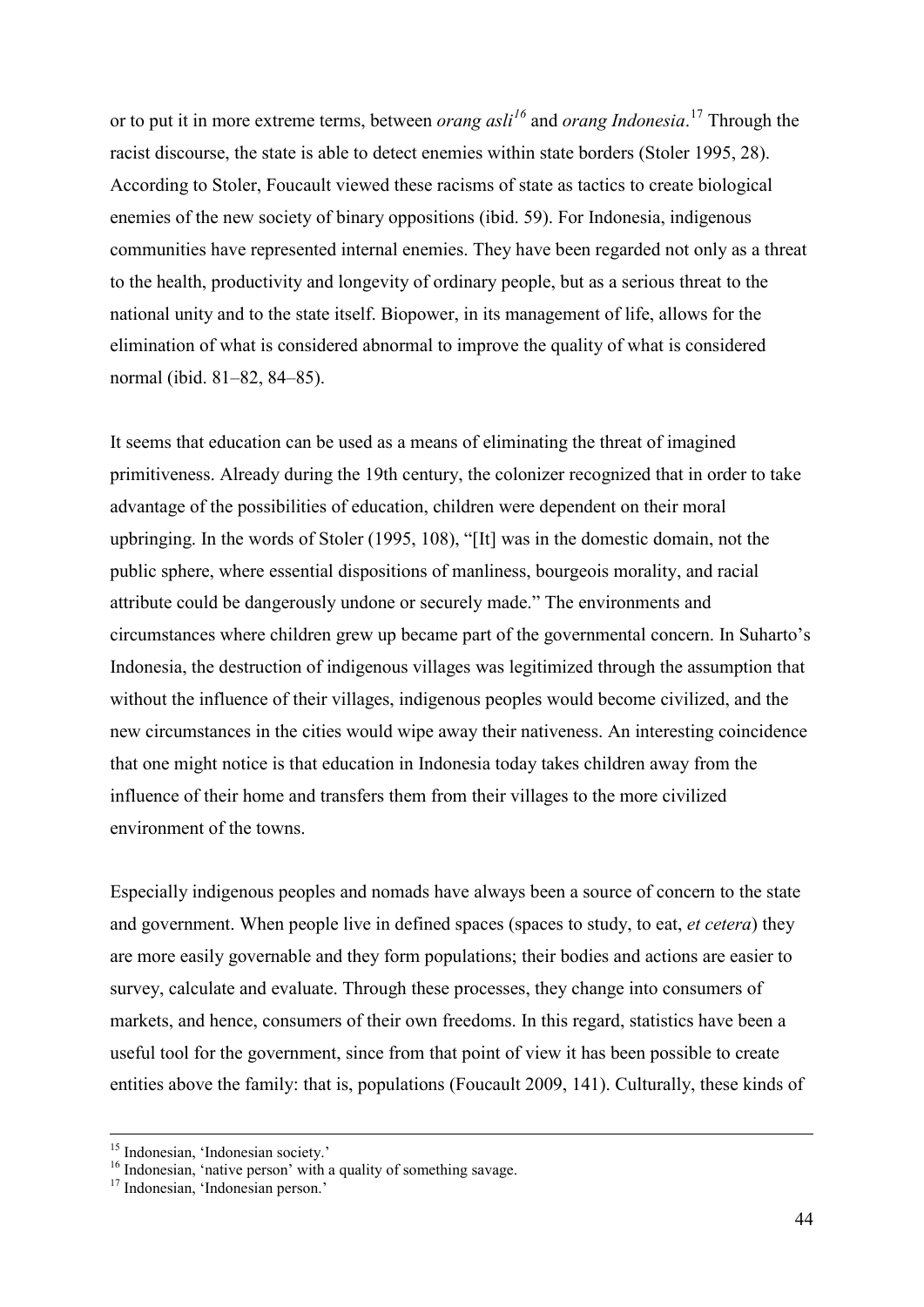techniques of governance and evaluation, and increasingly, of valuing and revaluing personhood as well, are alien to indigenous peoples.

This can be seen clearly in Indonesian school books and teachers' materials, where not only children are educated in the schooling environment, but where children educate their parents after returning to their villages.<sup>[18](#page-47-0)</sup> The family is not a model of good governance anymore; it is an instrument for governing people (Foucault 2009, 141). When it comes to techniques of power, it is discipline that "regards individuals both as objects and as instruments of its exercise" (Foucault 1977b, 179). Governing is not an end in itself, however. Rather, it aims to "improve the condition of population, to increase its wealth, its longevity, and its health" (Foucault 2009, 141). The role of education in this process should not be underestimated because education is precisely the institution that gives people knowledge to serve as a foundation so that the government can carry out the process of development smoothly.

It should be noted that regardless of the existence of local content in a curriculum or the language used in teaching, educational institutions exercise power over the lives of children (see e.g. Deacon 2003, 152–153). In this process, small children are removed from their communities and placed in a new environment under new authorities to be given new, civilized knowledge. The language used for teaching is the new language created and approved by the colonialists. Equipped with this knowledge and these skills, the children return to their villages where the achieved competences are not needed (cf. Foucault 1971, 193–194; Prakash & Esteva 1998). More and more, the Ngada community has to live with the reality of this and discover different means of survival.

These discourses of power were not born in a vacuum, but drew from existing ideas and exploited linguistic structures that were already partially in existence. State racism did not arise out of nowhere; it was "the historical outcome of a normalizing society," which emerged "out of the technologies of sex" (Stoler 1995, 35, 53). These technologies were series of tactics that "combined in varying proportions the objective of disciplining the body" (Foucault 1990, 146). Sex as a part of the political technology of life became a governmental concern to be applied to the regulation of populations (ibid. 145). It allowed not just access to

-

<span id="page-47-0"></span><sup>&</sup>lt;sup>18</sup> Today, much of this school material is found on the internet (see e.g. Kementerian Pendidikan dan Kebudayaan 2014). The teachers' materials are especially useful, since they articulate very clearly what is to be expected of the students and how their performance at school and at home should be evaluated.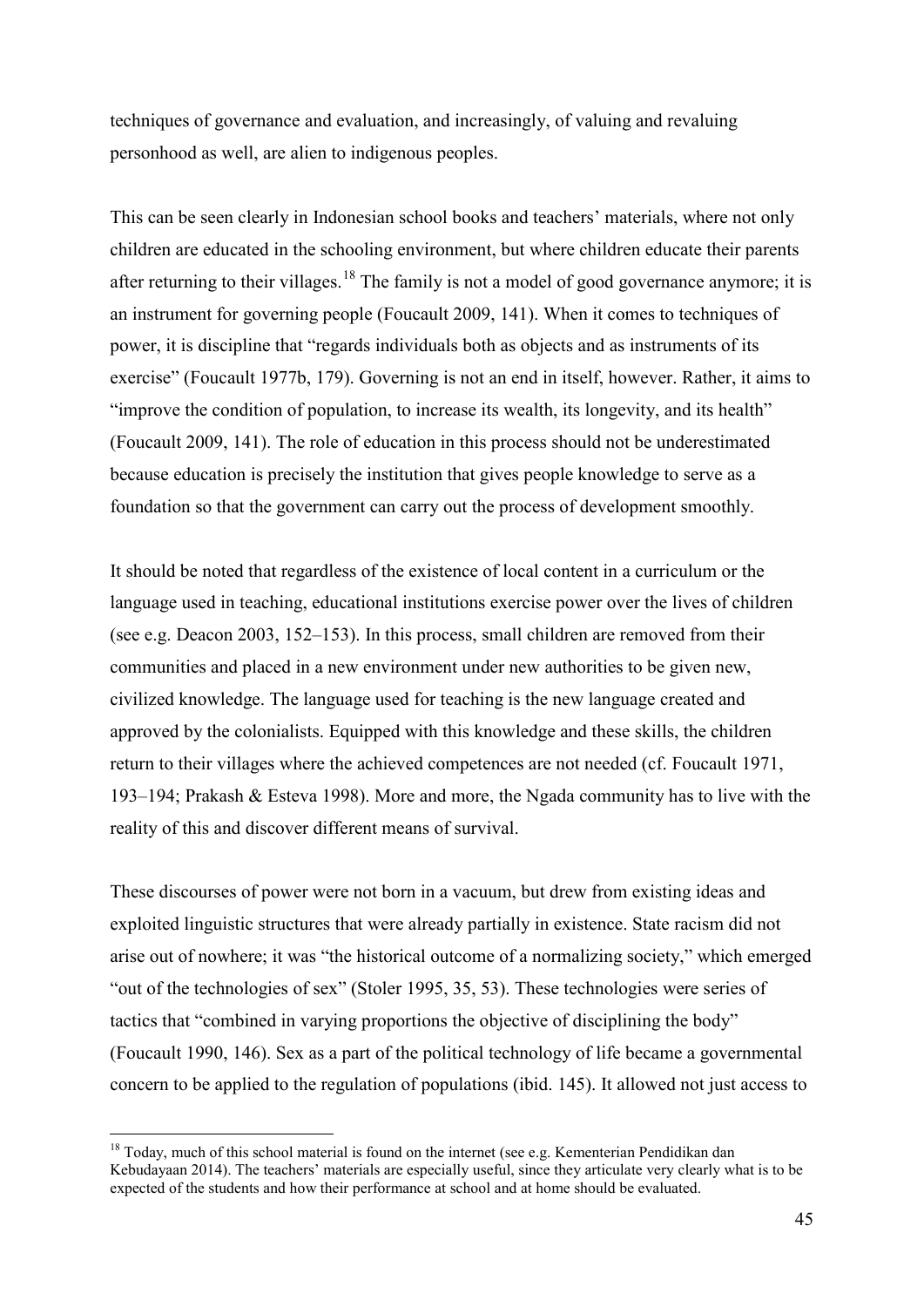the body, but also to the species as a whole; after all, the new technology was about global masses (ibid. 146; Foucault 2003, 242).

Thus, biologizing race emerged along with the discourses of biopower, and this took place already during the seventeenth century (Stoler 1995, 68). What is important, of course, is that all this came about through the interplay of various discourses of power, but there is even more to it than that. If we consider the assimilation policies in Indonesia, such as forced transmigration policies or civilizing education, they all were and continue to be widely supported, not only by the aristocracy in Indonesia, but also by the West. This might raise the naive question of why this violence is accepted. The answer could be that racism is part of the biopolitical state, as it is a major responsibility of the state to prevent degeneration (ibid. 134). However, this question is of greater value in the sense that it reveals where the attention of the people is being directed. The interests involved with this enable political intervention in nearly everything, since power is exercised through the common good (Foucault 2008, 45). For example, Suharto's Indonesia could decide from the top down what was good and what was bad for which area (Vatikiotis 1993, 96).

Because of biopolitics, man's natural processes developed a diversity of economic and political problems that had to be defined and regulated. Biopolitics also enabled political interventions in a whole group of phenomena that probably could never have been fully prevented from being manifested. At this point, it is of the greatest importance to recognize Foucault's third intervention trend of biopolitics related to humanity, where not only people, but also their environment and their relationship to that environment, are subject to definition and regulation. (Foucault 2003, 243–245.) A good example of this kind of policy can be given from the Manggarai regency, located next to the Ngada regency. The villages of the indigenous people there were pulled down and transferred closer to civilization both during the Dutch rule and in the name of Suharto's development policy (see Allerton 2003, 4; see also Arizona & Cahyadi 2013, 48–49).

The purpose of this policy was to regulate health and life expectancy, among other things, since the villages of the indigenous people were regarded as poor and unsanitary environments for the healthy growth of the children. Furthermore, national development of the infrastructure and industry was regarded as being more important than social factors (Arizona & Cahyadi 2013, 48). Because of this policy, the people's special, spiritual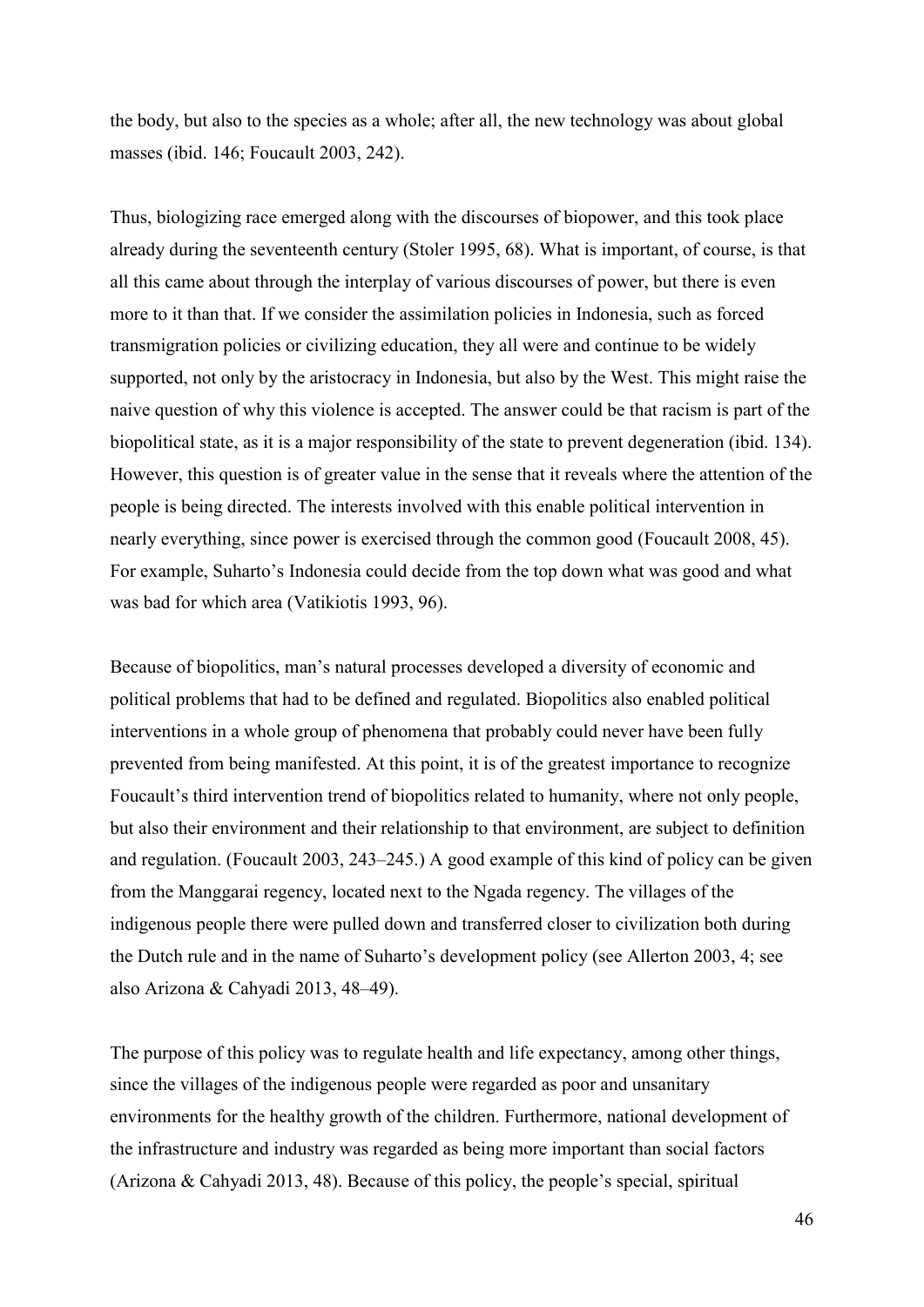relationship with their immemorial lands, which is also the objective criterion for the definition of indigenous people, was broken. At this point, education stepped into the picture as well because it was through education that uncivilized minds were to be transformed into civilized ones and underdeveloped bodies into developed ones. However, this was not only a question of what an acceptable way of life might be, but it was also a question of discourse: for example, discourses of parenting or tropical hygiene surrounding the notion of racial membership (Stoler 1995, 11).

Education has been at the hub of power practices, defining not only the life of communities but also the corporeality of individuals. Development, civilization, progress and literacy have been fundamental parts of the unidirectional modernization process (Maurial 1999, 60–61). It is also worth observing that the World Bank has participated in funding the educational system for indigenous peoples (Hauser-Schäublin 2013, 11). All of this has taken place even though the indigenous people already have their own educational systems and traditions. From the colonizer's point of view, it has been necessary to deny that the indigenous peoples' knowledge is a legitimate form of knowledge of significance, since power and knowledge are inseparable when power defines knowledge (Maurial 1999, 64). Recently, indigenous peoples have begun to claim their own power, and this has meant that valuing their own learning mechanisms has gained momentum. Attitudes towards the national education system as such are not negative, but criticism of educational policies is rising.

If education is viewed from an ideological perspective, a question arises as to the connections of these educational policies. Suharto elevated *Pancasila* to be the leading ideology of the state, and it continues to play a strong role in Indonesia. *Pancasila* ideology has been above all critique; it has been the undisputed foundation (Schmit 1996, 183). Indonesia, the home of thousands of indigenous communities, has suffered a great loss of cultural meanings due to ideologically driven *Pancasila* politics. The ideology includes five principles, namely belief in one God, just and civilized humanitarianism, a united Indonesia, democracy guided by wisdom through consultation and representation and social justice for all Indonesian people (Vatikiotis 1993, 95). I will now present three principles of this ideology, all of which have had a substantial effect on education. The order of presentation will begin with the First principle and continue directly to the Fifth one. After that, I will go back to the Third principle, discussing it last because it demands a little more attention than the others do.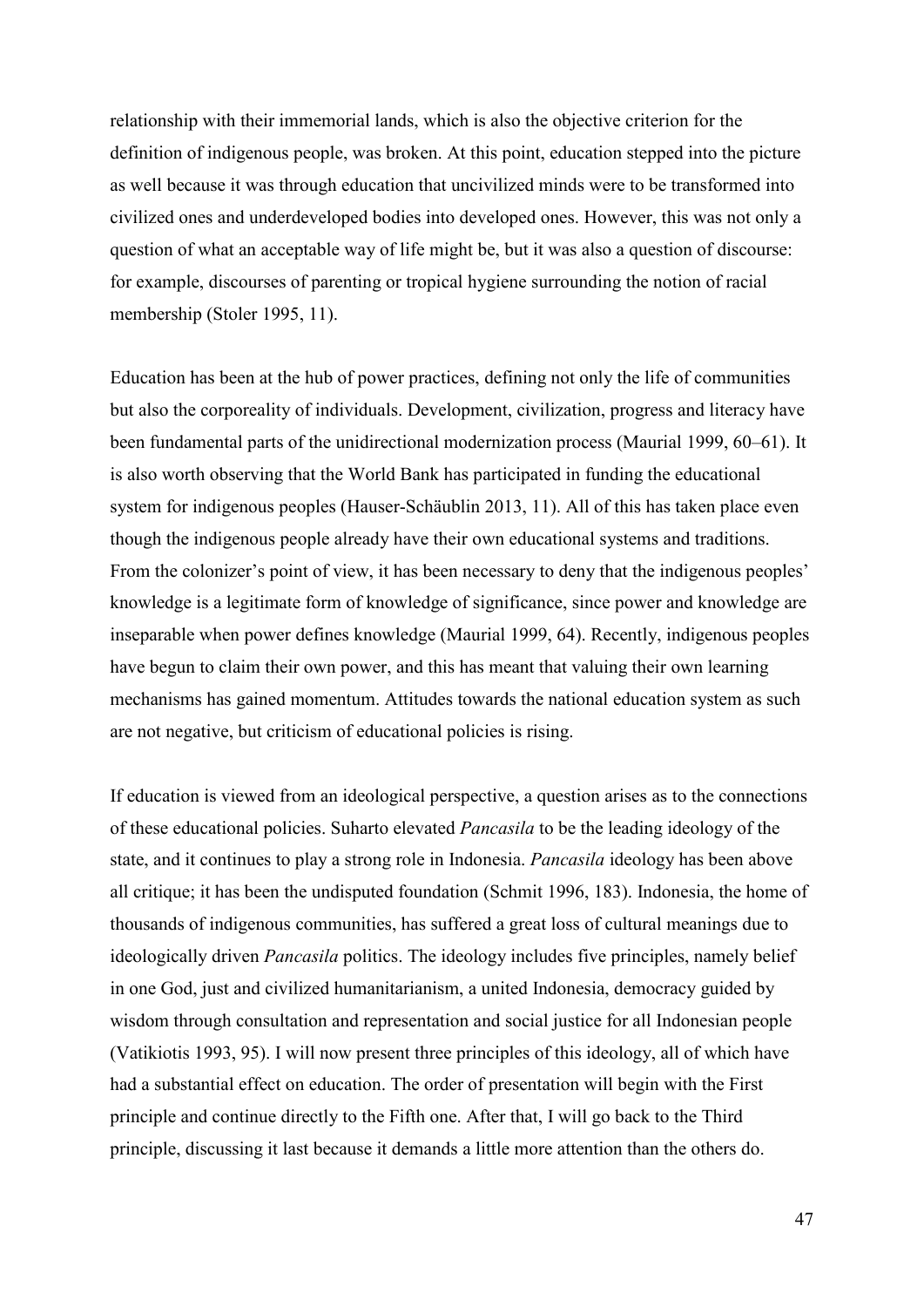In terms of education, the First principle provides for the encouragement of a monotheistic religion in schools. As far back as 1979, Atkinson observed that belonging to a world religion in Indonesia means stepping into modern citizenship spiced with a cosmopolitan and nationalistic attitude (Atkinson 1979, 688 in Grumblies 2013, 86). It seems that little has changed over the past forty years in this regard. An example of this can be given from Belaraghi village where the children attend the school in St. Paukate, which is *sekolah tanpa agama*, meaning 'a school without religion.' *Sekolah tanpa agama* does not mean that religion is somehow meaningless in the school environment, however (Grumblies 2013, 95). Children learn not only moral values in school, but religious ones as well. For example, in the Wana area, it is mandatory for children to attend schools that provide an education with Christian values and traditions (ibid. 93).

This has to be interpreted by taking into account the official line, according to which the Ngada people are Catholics. One might find it disturbing that at the same time the Ngada people regard themselves to be animists. For the people, Catholicism is not connected with the community or with togetherness or continuance as *adat istiadat*, it is merely one of those things that happens to exist. I noted this difference of meaning in the words that people used when speaking about their ancetral ceremonies and catholicism. For example, the quotation below shows how one narrator explained villagers and members of other villages gathering together for an ancestral ceremony.

N1: *They come when there is a ceremony. If this is the case, we slaughter a buffalo and a pig. This is if they allow us to welcome them; if they wish to be together and if they would like to have a ceremony.*

Later, the same person speaks about catholicism, as shown below.

N1: *I have already joined to the church; I have already been baptized. You have to join the church. There is not too many protestants, so we accept catholicism.* 

Animism is something which is essential to the people in the sense that if one fails to take care of the business with ancestors, injury could befall that person. At the same time, however, it is completely up to the individual whether to participate or not. Essentially, a person is free to decide on the kind of relationship it would be desirable to have with the ancestors. By contrast, catholicism is something which is not given by the ancestors or by the community, but brought from the outside. It is not mandatory, but people have been under serious pressure to be baptized ever since the 1800s. Catholicism has become accepted, but it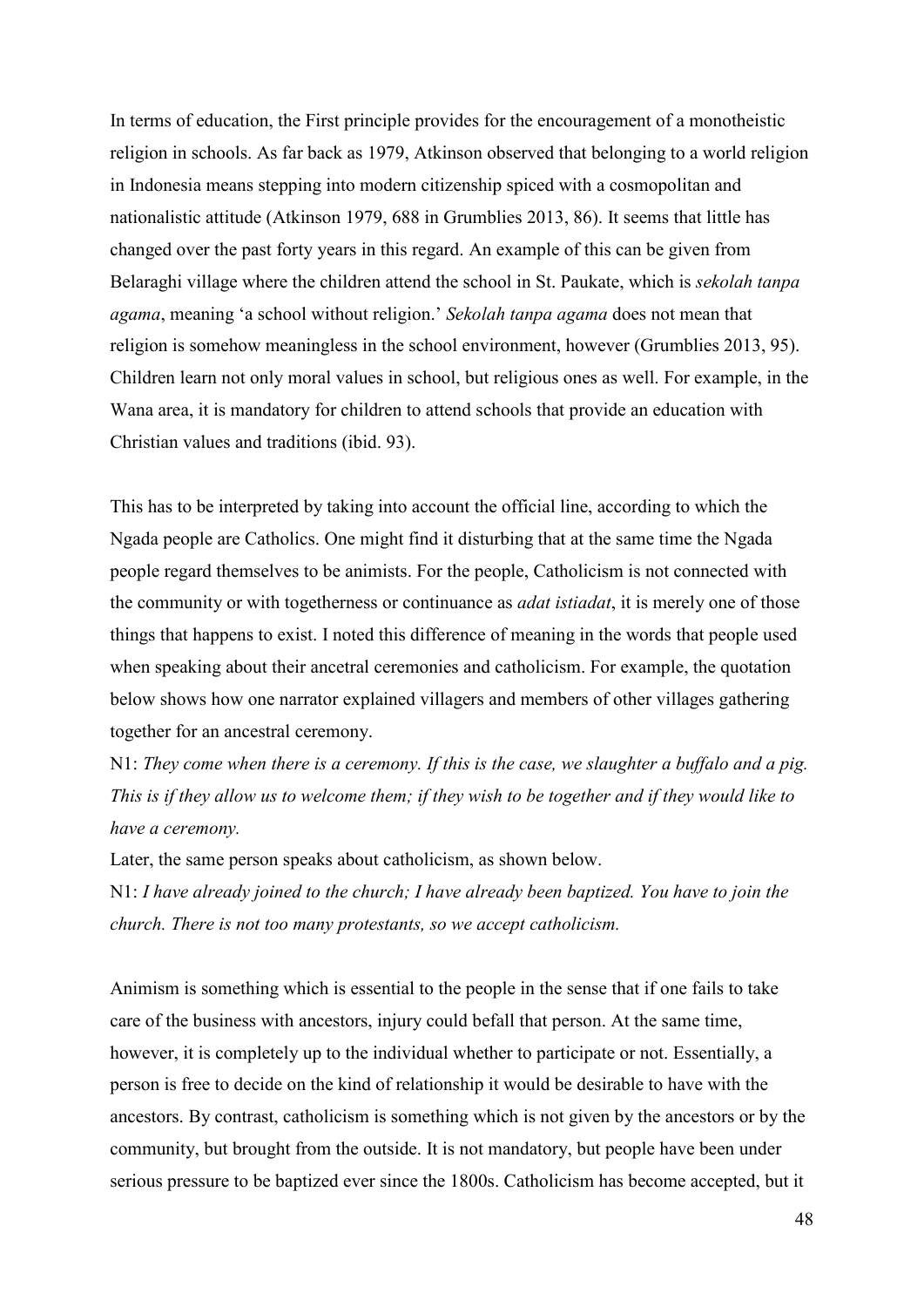remains without any real meaning for the locals. Thus, it is clear that even though the Ngada people are officially registered as Christians, religion for them means *adat istiadat*.

*Pancasila'*s Fifth principle of social justice for all the Indonesian people has been the supporting pillar of the Third principle of the ideology of the united Indonesia, which was the most important principle especially under Suharto's regime. Social justice for all Indonesian people includes the idea that for one to be entitled to constitutional social justice, one has to be Indonesian. This means several things. Firstly, it means that people who do not qualify as being normal Indonesians have to be transformed into such. Secondly, this Indonesianizing takes place by effectively removing all traces of 'backwardness' and everything regarded as being abnormal. Thirdly, it is deemed better for people who fail to meet this standard of normality to be allowed to die in the Foucauldian sense of the word (see e.g. Lindroos 2008, 189; Stoler 1995, 85).

Education has been a means of normalizing people who live in the margins, and it has therefore been of central importance to the normalizing society. More precisely, it has been one of the key elements of the colonial repertoire (Prakash & Esteva 1998, 39, 43). The technique of normalization has been used to reduce undesirable normalities. Thus, it is not created through the relationship between norm and variable, but through the relationship between different normalities (Foucault 2009, 89–90). In this context, undesirable normalities are the commons who are not contributing to the economy of the government and therefore not assuming the role of consumer in the national or global market.

This is clearly related to the Third principle of the ideology of a united Indonesia, which has had a profound impact on education. It was under the Third principle that indigeneity became dangerous. Firstly, it became dangerous to the state, since indigeneity is usually viewed in opposition to nationality. Secondly, it became dangerous to the nation because ethnicity was regarded as a factor separating the people and causing conflicts. Thirdly, it became dangerous to the indigenous peoples themselves from two points of view. From the governmental point of view, indigenous peoples were dangerous to themselves because they were unable to rise to the level demanded by modernity and to discover themselves. From the indigenous point of view, evidence of the danger of being indigenous could be found in several massacres and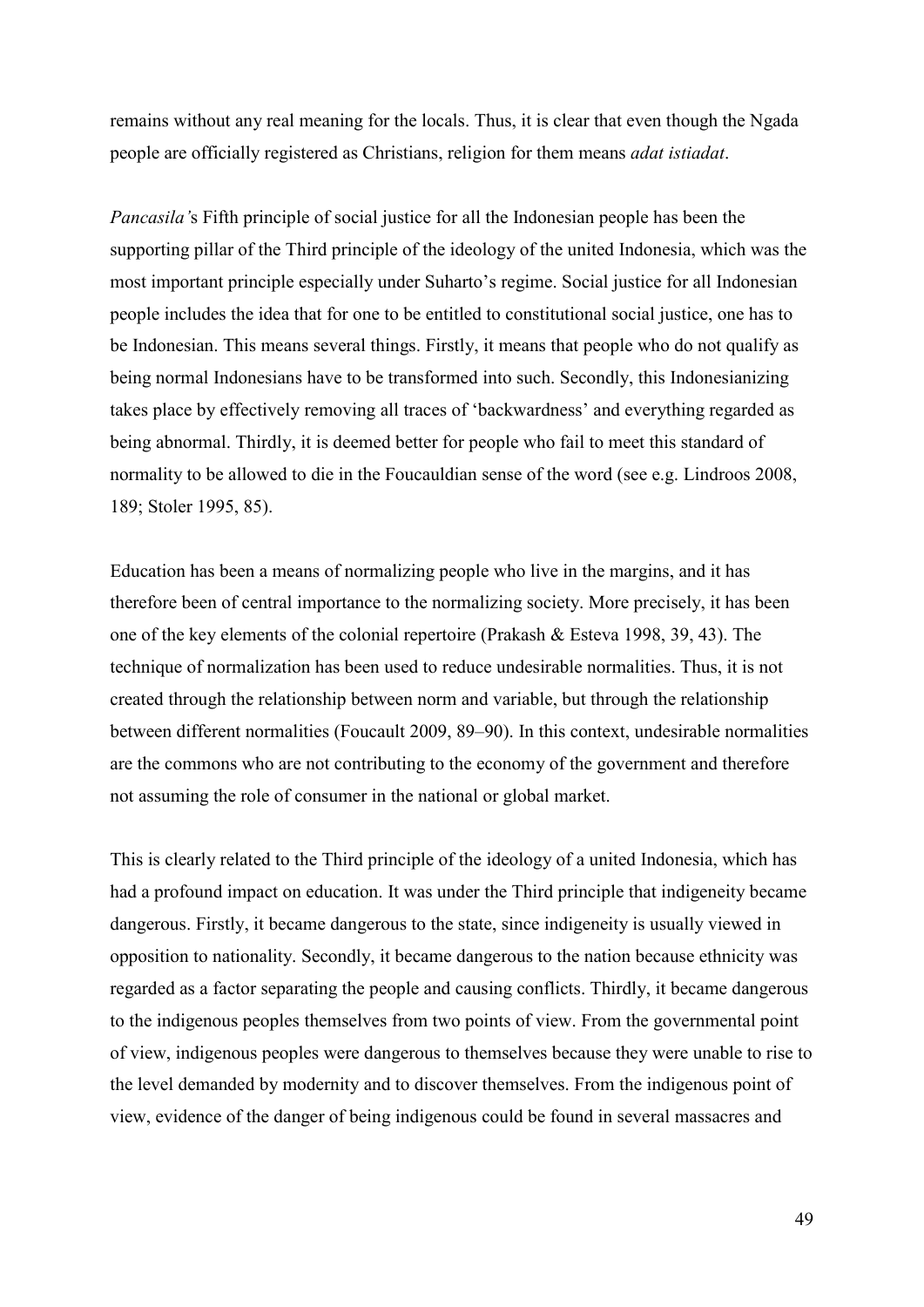genocides across Indonesia, which targeted indigenous peoples.[19](#page-52-0) Dangerousness has meant a continuous denial of indigenous peoples and their knowledge systems which the national educational system has strived to replace.

The strong subjective ethnicity of the Ngada tribe, whereby they feel solidarity toward each other and recognize existing common interests, is precisely what has been denied on the level of national government.<sup>20</sup> In this sense, the potential for assimilation provided by education in the Ngada regency has not been realized. Thus, even though education creates harsh realities for the locals, it can also help to create the identity of Florenese ethnicity. People with higher education continue to identify themselves with the Ngada community. This Ngada identity can be used in calls for independence, and the feeling of political togetherness may contribute to resistance of greater unity and cohesion. In fact, the starting point for indigeneity in Indonesia derives from resisting settings of unequal power (Grumblies 2013, 97).

An example of this can be given from the Ngada people's tribal capital which is home to the better educated individuals. One can always find some bold individual there, who is resisting the system of corruption and the neocolonialist empire. Educated people living in the capital told me that they are needed because they have acquired not only an education, but also knowledge of how to fight back, since now they are aware of the constitution and indigenous peoples' rights. These individuals are ready to die for the better future of their indigenous communities, and they said they will never be silenced. They said they will stand protecting the locals no matter what the government does or how it generates fear. Vltchek & Chomsky (2012, 150) have observed something similar elsewhere in Indonesia, saying that "most people are reluctant to speak; others are becoming brave, accusing the regime with desperate determination". This has divided people into two sides, namely those who are for the government and those who are against it. It seems easier for educated people to decide which side to take.

Without knowledge, it is difficult to defend rights. Paradoxically, it appears that very low educational goals may help the government to colonize indigenous peoples, and as a matter of

-

<span id="page-52-0"></span><sup>&</sup>lt;sup>19</sup> For example, on the island of East Timor next to Flores, 100,000 to 200,000 natives of East Timor became victims of genocide at a time when the population of East Timor was approximately 800,000 people (East Timor Government, 2012).

<span id="page-52-1"></span><sup>&</sup>lt;sup>20</sup> According to the official line, all people in Indonesia are indigenous, and the different ethnicities are a result of Dutch colonialism (Tsing 2007, 34). This is one example of how the state disqualifies some kinds of knowledge and creates hierarchies of knowledge (see e.g. Stoler 1995, 77).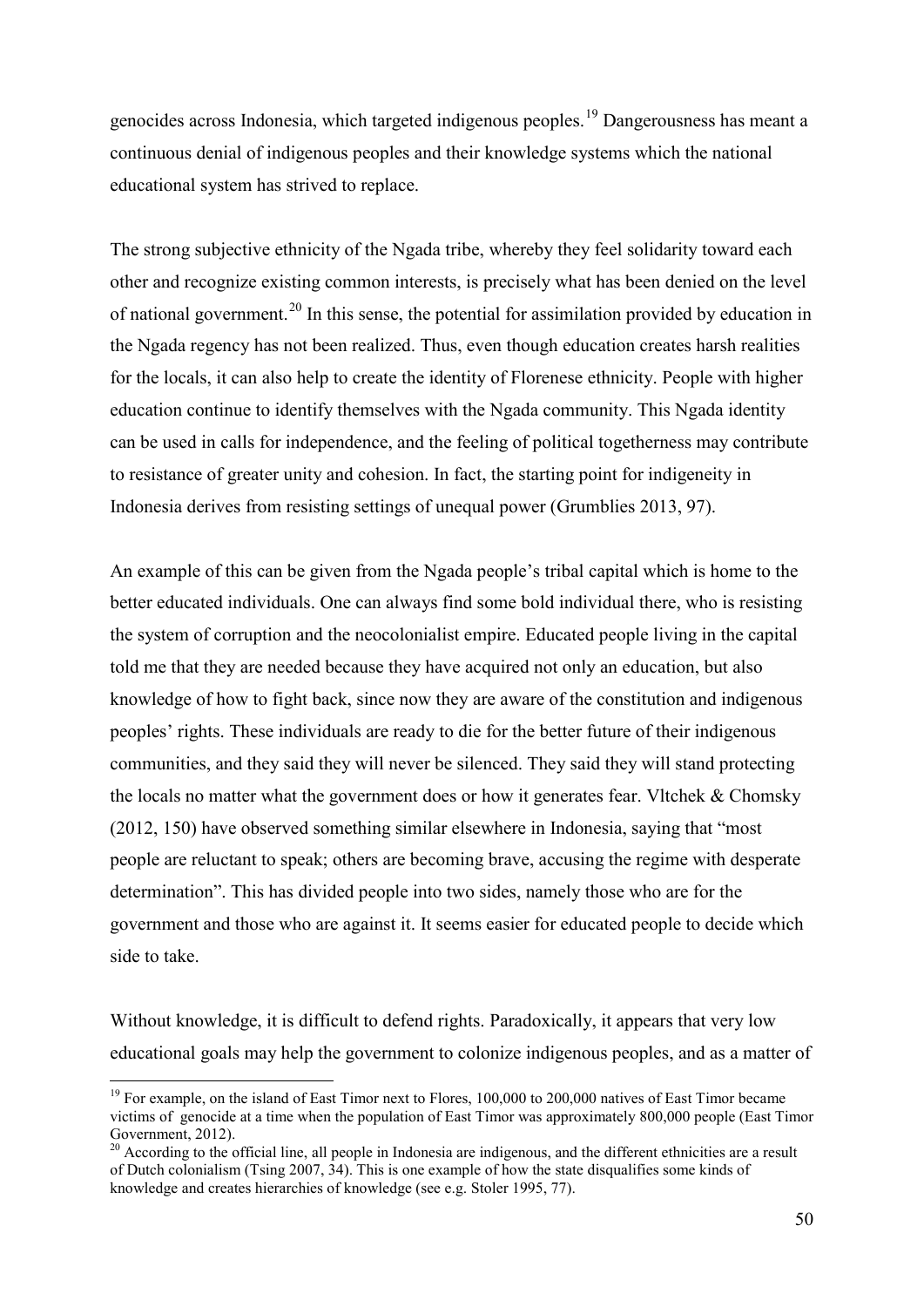fact, "it seems that there is a purposeful design to keep the population in the dark and in a state of submissiveness, using both the inadequate educational system and excessive religiousness" (Vltchek & Chomsky 2012, 205). Thus, the difficult question is whether insufficient education explains marginalization (Grumblies 2013, 93) or whether it is education itself which is the explanation (Prakash & Esteva 1998). With regard to the national curriculum, however, it is difficult not to notice the aspect of assimilation when reading ethnographic material or considering nationalism and the significance of *Pancasila* in current Indonesian society.

I would like to conclude this chapter by observing that it is time to acknowledge and recognize the relationships between education, the political game and the power discourses. Education has served as an instrument of subjugation, and one that has hardly been neutral (see e.g. Semali 1999, 98). As mentioned earlier in this section, the power discourses have been created over a long time. From an ideological perspective, Indonesian education is related to *Pancasila* principles that have functioned as justification for the removal of anything that has been regarded as being abnormal. From the colonizer's perspective, these principles have been beneficial, however, since it has been necessary to deny the significance of the knowledge of indigenous peoples in order to complete modernization.

### **6 Growing Tourism Industry: Inequality Follows Tourism**

What kind of story is the ethical tourist's story? This was a question that I paused to ponder many times while collecting ethnography and meeting people who complained about problems brought by tourists, despite the monetary income. In the first of two stories presented in sections 6.1 and 6.2 respectively, I will provide an overview of the kind of reality that greets the average tourist in the Ngada regency. This story is based on three sources. Firstly, there are quotations from a text compiled by the Tiworiwu village government and *Pengelola pariwisata Bena*. The text was posted on the bulletin board of the tourist information center in Bena village when I was there. Secondly, there are several accounts I heard from the people of how tourists generally travel in the area and what services are provided to them. Thirdly, there is a comparison of photography from the villages of Belaraghi and Bena. The latter of the two stories (see section 6.2), depicts an average day of a villager in Belaraghi. The story is based on what I heard from the Belaraghi villagers and on my own participation in their daily life. The purpose of these stories is to shed light on the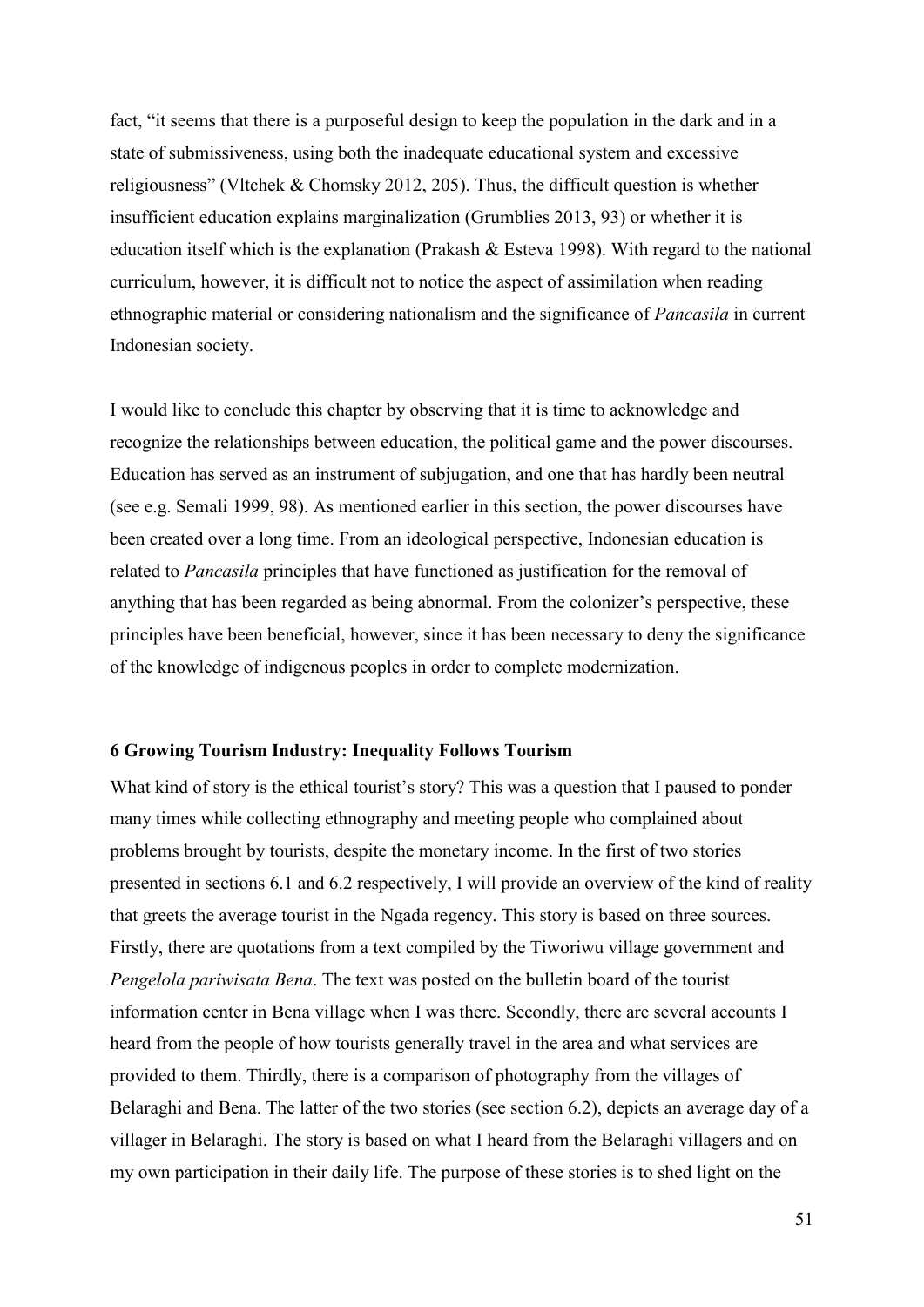great contrast between the experience of a tourist actualizing a mental image authenticity and the kind of life one can actually have among indigenous peoples.

Following these stories, I will show how tourism contributes to growing inequality in two respect, namely between the tourists and the Ngada people and between the Ngada villages themselves. The meeting of tourists and indigenous people is based on inequality, in which the tourists are superior to the receiving villages on at least two levels. Firstly, tourists have material superiority. Secondly, tourists have the superiority of a certain cognitive tradition based on the scientific worldview. Furthermore, tourism revenues in the Ngada regency are distributed unequally, and government policies have made this problem even more acute.

# **6.1 Walking in the Tourist's Moccasins**

*Usually, tourists stay in a hotel in the tribe's capital, Bajawa. It is a hotel with running water, electricity, a beautiful Western breakfast and wooden furniture. From the hotel lobby, they will book a guide and the next day this guide will take them to the desired destination. Most tourists go to the villages of Bena or Wogo because both are accessible by a car. It is only 15 kilometers from Bajawa to Bena, and so it will take only half an hour for tourists to get to their destination.* 

*When arriving at Bena, an exclusive tourist information board will give the tourist a greeting of the following kind: "Dear valuable visitors, --- Sao Information Center is established to be part of our efforts to be always developing in providing services to your presence." From the shop, you can buy refreshments like nice beer if you're thirsty or coffee if you are feeling tired. There is also candy for your children to enjoy. Here in Bena, you as a tourist will have a great authentic experience, and you will see traditional houses made by electrical tools. Because of tourism and especially with government help, our locals now have money to make their houses more durable and luxurious than ever before. There are no holes between the planks; houses have straight walls, roofs and floors. You can also see other improvements, such as satellite dishes outside main buildings, good kitchen hardware and fine clothing. The government has been especially helpful to this village, since there is a school for the children.*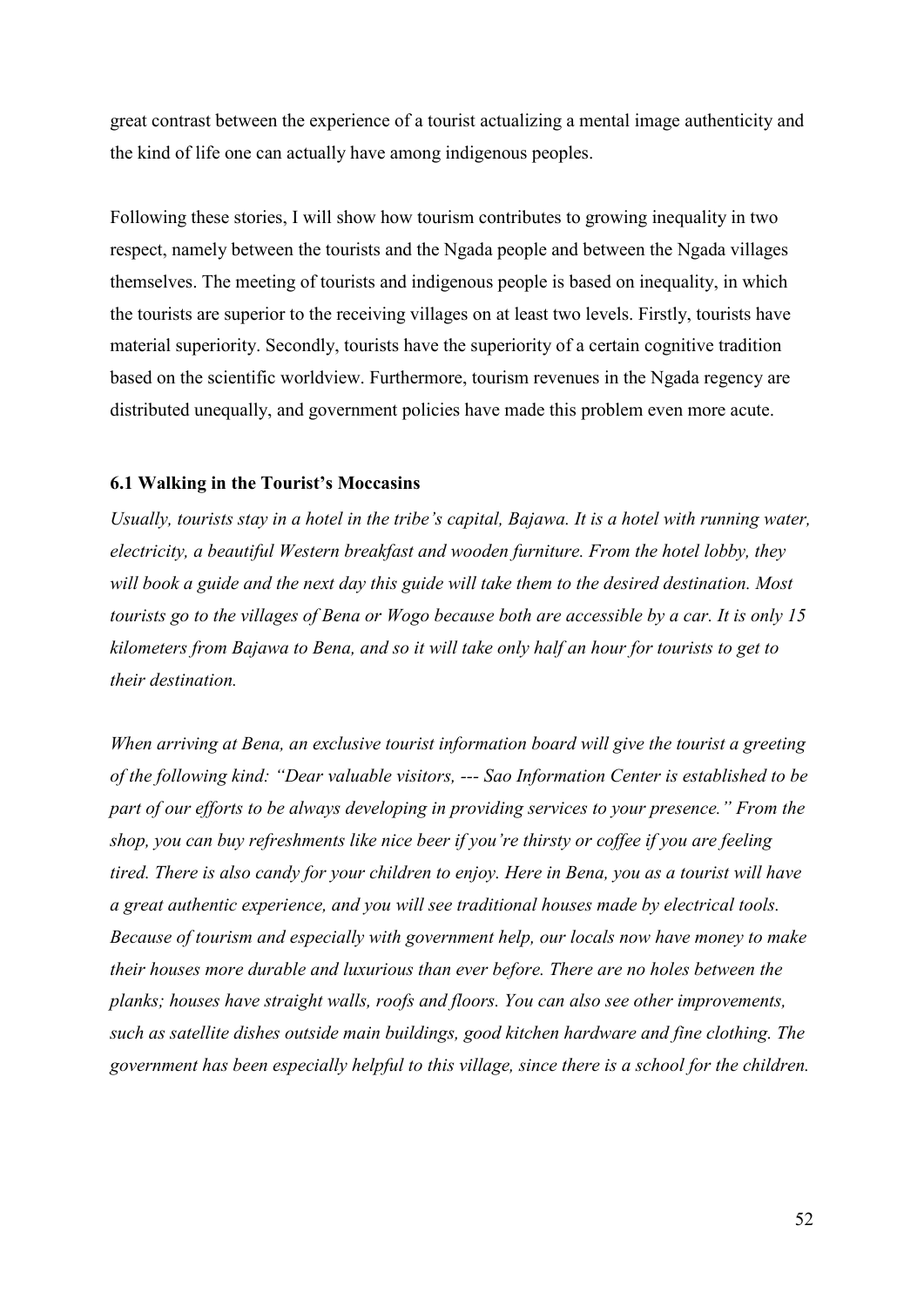*Besides traditional housing, you can also see traditional carvings and 'ikat'.[21](#page-55-0) Actually, you will find 'ikat' hanging on the clothesline in front of every house. It is like an 'ikat' exhibition ready for you to enjoy. We recommend that you to buy some 'ikat' because it adds to your authentic experience. As you know, 'ikat' is very special for the Ngada people, and by wearing 'ikat', you can feel some of that speciality.* 

*Being an enlightened tourist, your visit naturally will be about awareness and knowledge. During your excursion, you will learn about the Ngada housing policy and see cultural relics from Ngada ceremonies and sacrifices. If you are lucky, you may get to witness one! This will also be the moment when your 'ikat' purchase will come in handy, since during the ceremony, "it would be better if you can apply a sarong for your dress." This way when you leave the village, you will leave one more unique experience richer than you came.* 

*"Tourists visit Bena is a usual thing for us, and that is the reason why we want to develop ourselves through interactions with you." As a guest, you are very valuable for the people; it is for their development that you are here. Furthermore, you should have no worries in this village, since your safety is ensured. For example, animals are kept tied with metal chains so that they will not bother you. There is also a water hydrant near the tourist information center in case of fire. Following the visit, you can return safely to your hotel, after which you can refresh yourself in a nice, warm shower. Why not top your day with a great, full plate of bourbon chicken in a nearby restaurant with your friends?* 

#### **6.2 Alternative Pathways**

<u>.</u>

*You wake up in the morning at 5 a.m. to the crow of the cock. You get dressed and go outside*  to the back of the building and start preparing breakfast for your family despite bad weather *and darkness. This is done without any expensive kitchenware on a stone table next to your wild hogs, chickens and dogs. You fetch water from the river so you can make coffee out of coffee beans you have grown, gathered and dried. You have to be careful with the water, however, since it is not drinkable as it is.* 

*After making breakfast and sharing it with the others, you start your daily work. You go gathering vegetables and roots to use for making your dinner. Your son will go fishing fresh* 

<span id="page-55-0"></span><sup>21</sup> Ngada language, 'waving.' *Ikat* is the Ngada peoples' traditional clothing.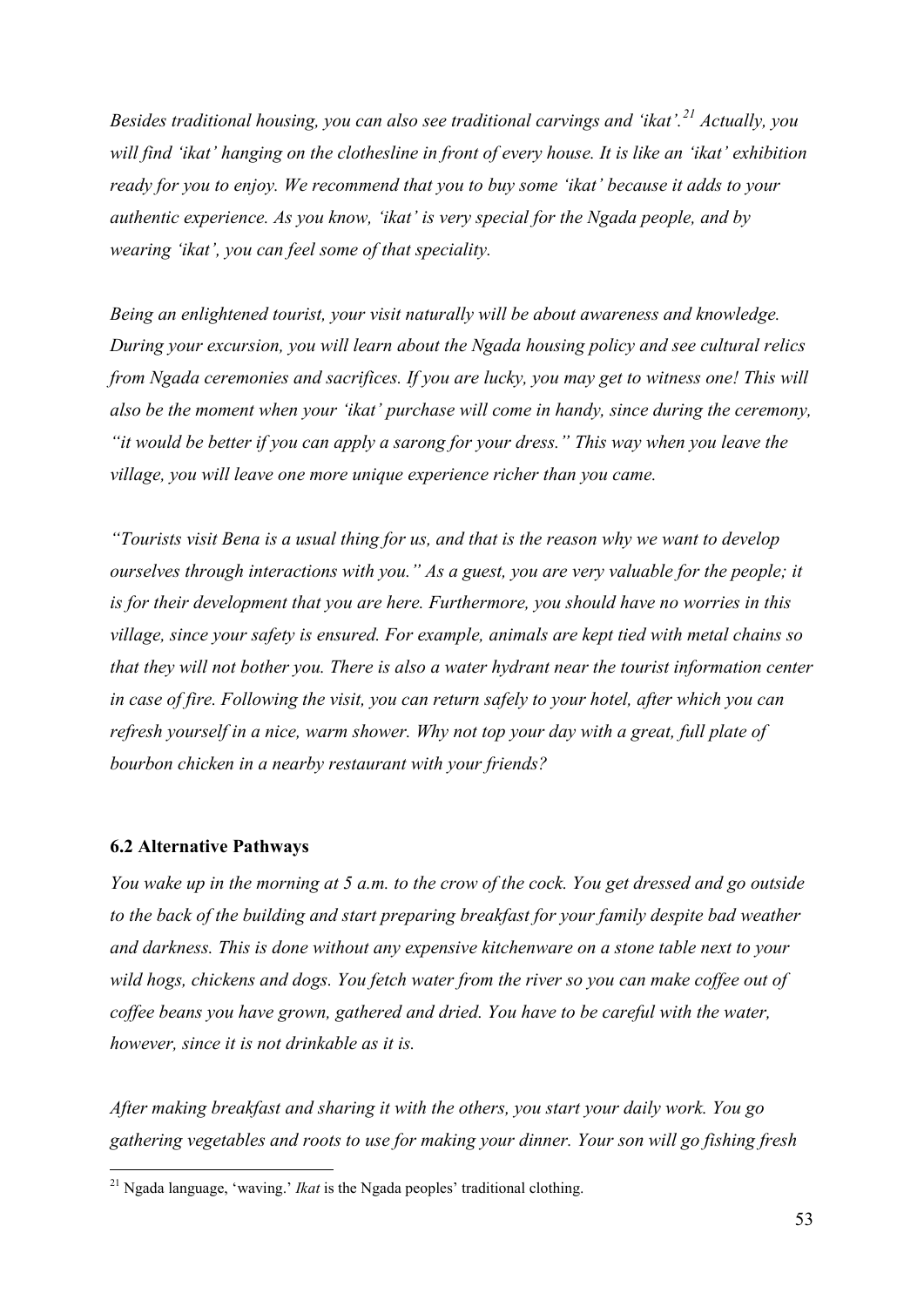*water crayfish, which is forbidden, since this is a protected area by government order. Despite this, you are not too worried, since there are no officers around. However, you do worry about the mice, which took your harvest last year. You also wonder if there is enough wood until the next season or whether you should gather more. It is the rain that worries you the most, however, since there has not been much of it, and this will have an effect on your harvest, as rice needs heavy rain.* 

*You continue your work anyway like your ancestors did from early morning till late evening. You check that your plantation is in good condition; you gather food and walk for hours down to the valley and all the way back up the hill in the heat of the scorching sun. When the heat makes you tired and thirsty, you may rest under a coconut tree and get some coconut milk from a tree. Fresh coconut milk is very nice; it refreshes you and renews energy.* 

*When you have enough food for dinner and enough wood to make a fire, you place the gathered items in a wooden basket and carry the basket on your head when returning to your village. You walk through your village, observing the surroundings. Everything in this village makes sense, everything is built for its special purpose, and everything here has its own name. As you place the basket on the grass in front of your house, you see someone coming from the valley. This person comes with greetings from your husband and from your two youngest children attending school. You ask the person to join you for dinner, which is an invitation anyone will happily accept.* 

*The sun sets as you begin cooking dinner. Your oldest son came back from the rainforest with some fresh water crayfish. He says that he also tried to hunt down a parrot, but the bird managed to escape. He lightens the oil lamp so that it is easier to prepare the meal and eat. Finally, when the dinner is ready, you, your son and the guest remember the ancestors together. After that, it is time to talk and laugh*.

### **6.3 Encounters with Indigenous Destination Communities**

In this section, I will deal with the encounter of the tourist and indigenous destination community as a social relationship, and I will present some core cultural impacts that are created by this interaction. I will also describe the kinds of concerns that were expressed by members of the Ngada tribe pertaining to tourists (as individuals). Focusing on concerns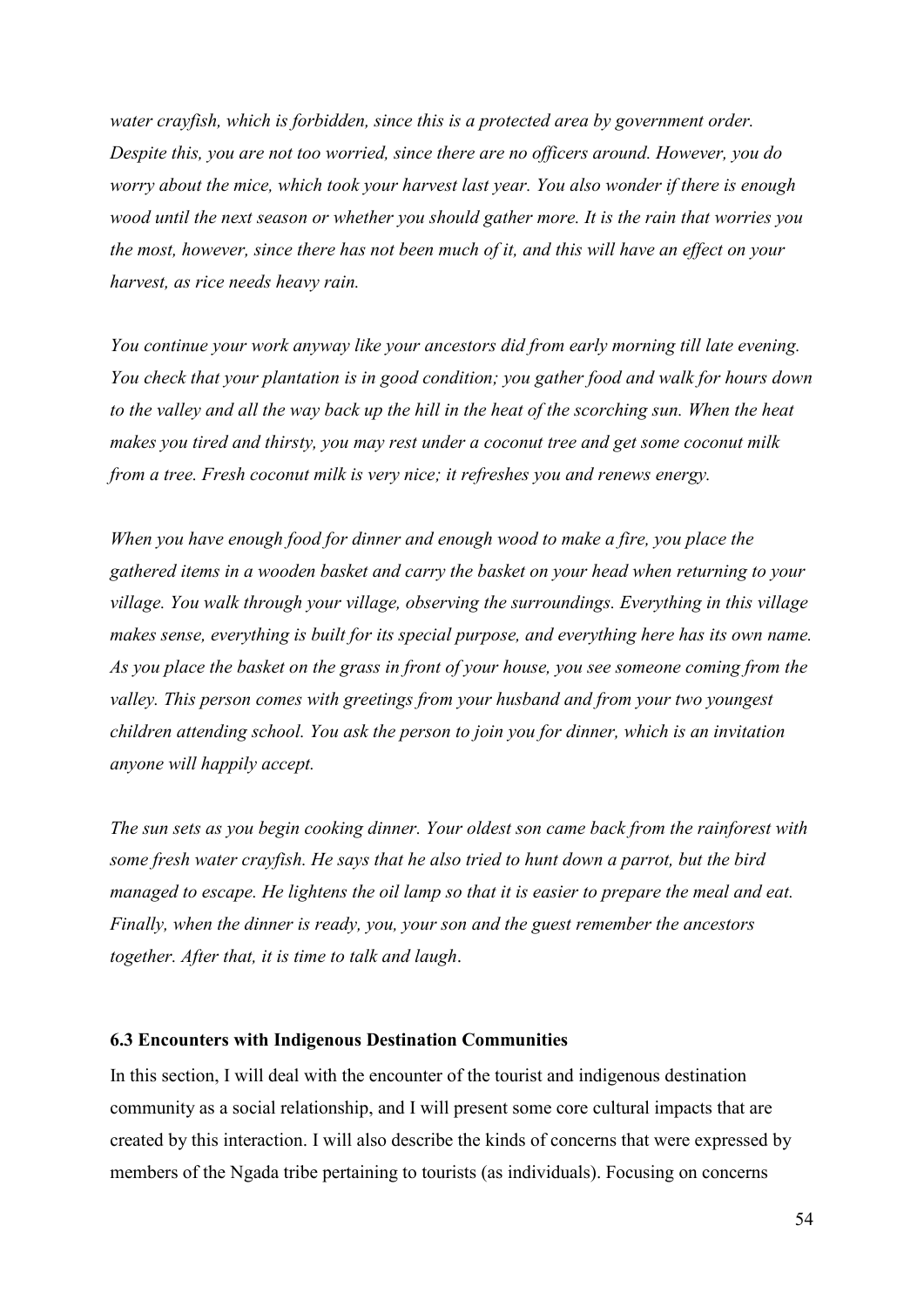stems from the fact that the interviews and group discussions tended to bring out critical voices. This does not mean that local views regarding tourism are primarily negative. Rather, it means that many of the problems related to this theme seem to keep returning either directly or indirectly to the unequal relationship between tourists and indigenous communities.

The story of the Western tourist is not one that is necessarily beautiful or ethical even today. Rather, it is a story based on cultural violence where the culture that is deemed to be of lower value is viewed as though it were an art exhibition or entertainment. When tourists come to a village community, their background knowledge based on their typical education is such that they are in no position to imagine being on a par with the community they are about to meet. Tourists may reduce the meaning of indigeneity to notions of a natural way of living, but they do not know what the 'natural' way of living they are seeing means. On the island of Flores, tribal villages are displayed as authentic indigenous villages, but almost all the people on Flores are indigenous, including the people living in the cities and towns. This might raise a question regarding these social constructions whether the indigenous people living in Bajawa are less authentic or less indigenous than the people in the tribal villages. As Sissons (2005, 61) points out, "[It] is too often assumed that indigeneity is an essentially rural condition."

It would not be wrong to say that mutual learning between tourists and destination communities was not taking place in the Ngada regency when I was there. The problem articulated by many people was that tourists fail to understand the life of the local people. Some said that tourists can be very indifferent and thoughtless sometimes, as shown by the quotation from the research material, given below.

N13: *Tourists are not bad or evil; they just don't think ... for instance, they take pictures without permission.*

N1: *Tourists don't know or understand. They just come, take pictures and then go.*  A common feeling seems to be that the people desire more respect for local customs and beliefs because after all, that is what tourists come to see. Evidence of the effects of tourists' indifference is evident not only in accumulating levels of trash, but also in the people's attitudes throughout the area. For this reason, I asked the people in Bajawa to compile a checklist (Appendix 1) for tourists as to what tourists should bear in mind when they visit.

Johnston (2005, 98) has noted that the general attitude of tourists seems to be one of "we've paid, you deliver," and this holds mainly true also in the Ngada regency. The problem is that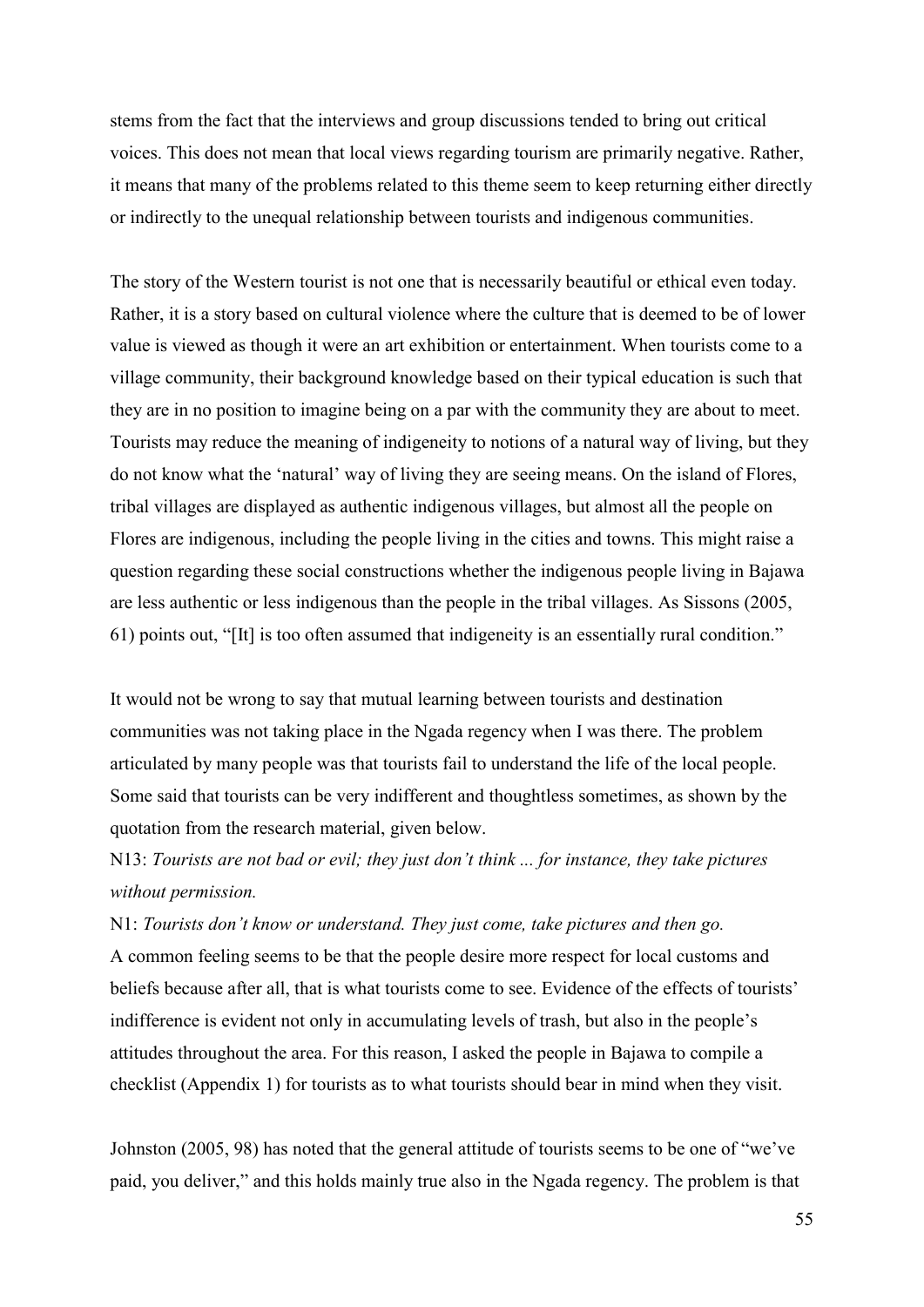tourists often come to the area only to confirm their own stereotypes. These stereotypes tend to have sexist undertones, since *adat istiadat* villages are merely objects of fantasies and means of satisfaction. Drawing from Edward Said (1978), Hannam and Knox (2010, 108) maintain that the Orient as a social construction is a place where tourists "can contemplate their fantasies and desire outside their own boundaries of normality." When this process is finished, the tourist destination itself becomes the fantasy because it is a representation of the Other (ibid. 108–109).

Performativity is an inherent part of the tourism experience, and tourists have their own ways of playing their role. They are seeking to be entertained, and among other things, they are expecting to have opportunities to photograph exotica. However, this tourist behavior is not innate; rather, it is acquired (i.e. learned). (Hannam & Knox 2010, 76.) There is no special reason why a tourist should be allowed to step into people's homes or to take pictures of them while they are taking a bath. There is nothing in the natural order of the tourism industry that necessitates the attitude of "we've paid, you deliver."

One example of this acquired behavior in the Ngada regency is that tourists pay to see the ceremonies of the local people. The ceremonies are thereby modified from being holy services to being sold services. As a matter of fact, witnessing ceremonies is one of the main 'must sees' for tourists (Johnston 2005, 97–98); it is part of their 'authentic' experience. Thus, if we ask whether the sacred is for sale, as Johnston does in the title of her book (ibid.), the answer in the Ngada regency is affirmative at least in some places. This has a negative impact not just on the tradition itself, but on the material culture as a whole (Hannam & Knox 2010, 45). However, this is a highly contested reality especially beyond the main roads of tourism. It would be a mistake to claim that the people only walk according to realities brought in or given to them from elsewhere.

Actually, some places in the Ngada regency have received tourism very differently from how it has been received, for example, in the village of Waé Rebo, located in the neighboring Manggarai regency. According to Allerton (2003, 13), the rising interest of tourists and government officials in Waé Rebo "has strengthened villagers' sense of themselves as possessors of authentic Manggarai *adat*." By contrast, some people in the Ngada regency felt that their traditions, their social memories and use of the land from time immemorial have been turned into cheap entertainment. For example, ceremonial clothing is sold to tourists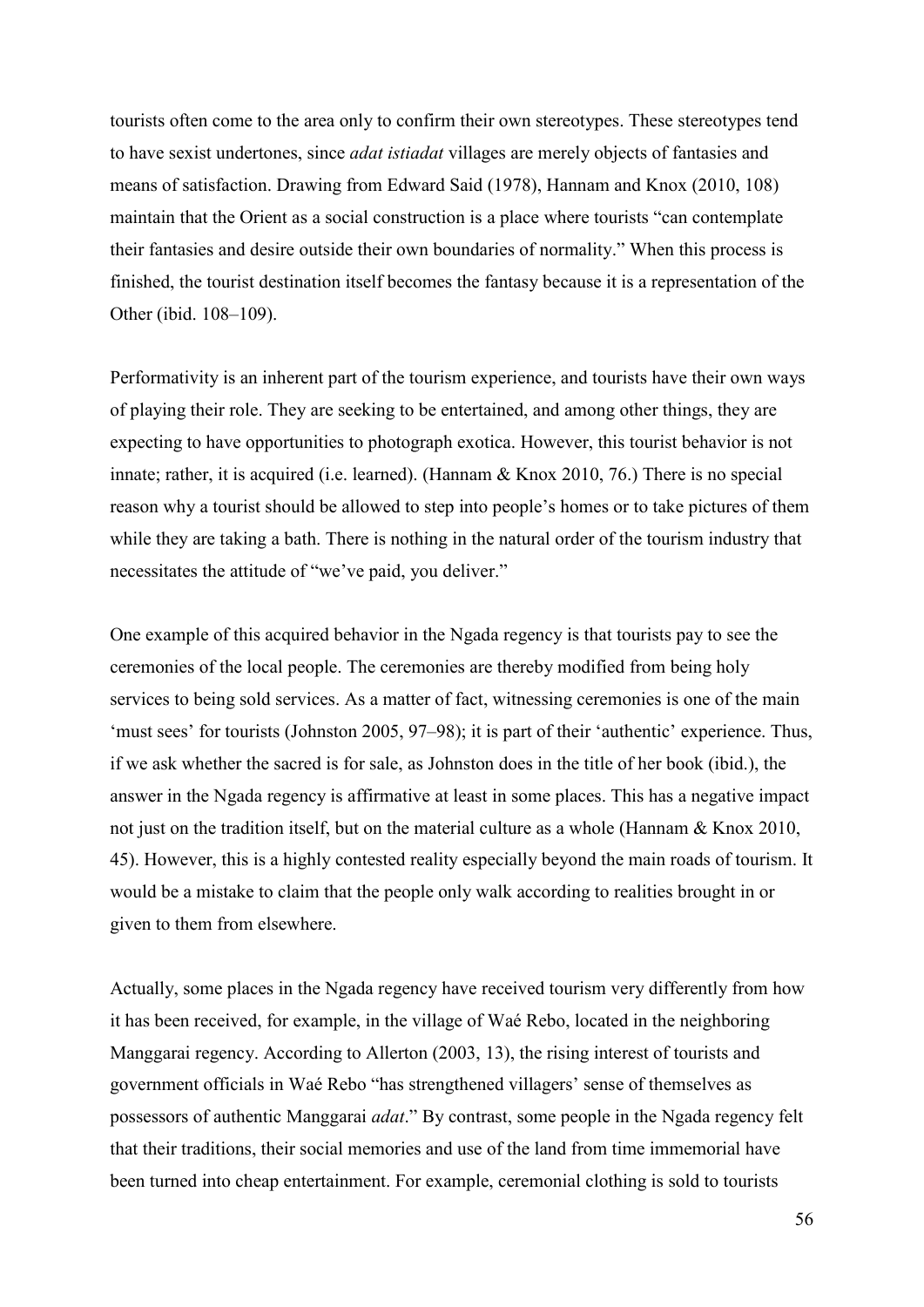who have not internalized the significance and history of the clothing. This differs from Cole's (2008, 278) earlier observations of Bena village where she found that "as tourists have shown interest in the villagers' lives, the villagers have developed a self-conscious awareness of their traditions." It may be that the situation has changed since 2008, or more probably, that there are many parallel narratives of the same topic among the Ngada people. The most critical voices I heard were not from people originating from Bena village, but from people who had witnessed the changes from the outside.

It seems to be particularly problematic that tourists are interested in certain cultural experiences to the extent that other aspects fail to be noticed and are left without support. During a discussion that was not recorded, one woman had a highly critical comment, as presented below.

*Due to tourists, people in Bena can no longer practice their traditional means of making a living normally. Each Ngada village is specialized in the production of a certain indigenous cultural artifact or thing. For example, in Belaraghi village they weave baskets, while in Bena village they sew 'ikat'. Nowadays, there are so many tourists in Bena, however, that they keep 'ikat' on display only for the tourists and have to make their own clothing at night.* 

Regardless of whether the situation is this polarized in reality or not, the story above shows how tourism could impact local culture. Because *ikat* is an item which can be made into a product that sells easily for a good price, it has been one of the main things that Bena is featuring for tourists. This is happening at the expense of many other important cultural things, both material and immaterial. Of course, people could buy wooden baskets from Belaraghi village if the villagers would start producing such baskets for tourism purposes. Although it would not be easy to commercialize baskets, these items are not meant to be commercialized, sold or bought anyway. They may be given as gifts, but not with an expectation of being given something in return. Commodification is, in fact, a political question, "as it shifts objects and spaces that were formerly thought as free and communal into the economic domain of scarcity" (Hannam & Knox 2010, 38–39).

The example above also reveals one of the aspects of vulnerability created by tourism. Firstly, when the focus is only on commercialized goods, the remaining cultural items may be changed into museum pieces (Fagence 2003, 61). The artificial culture will reproduce only those culturally valuable items which attract tourists. The outcome of this kind of creation is a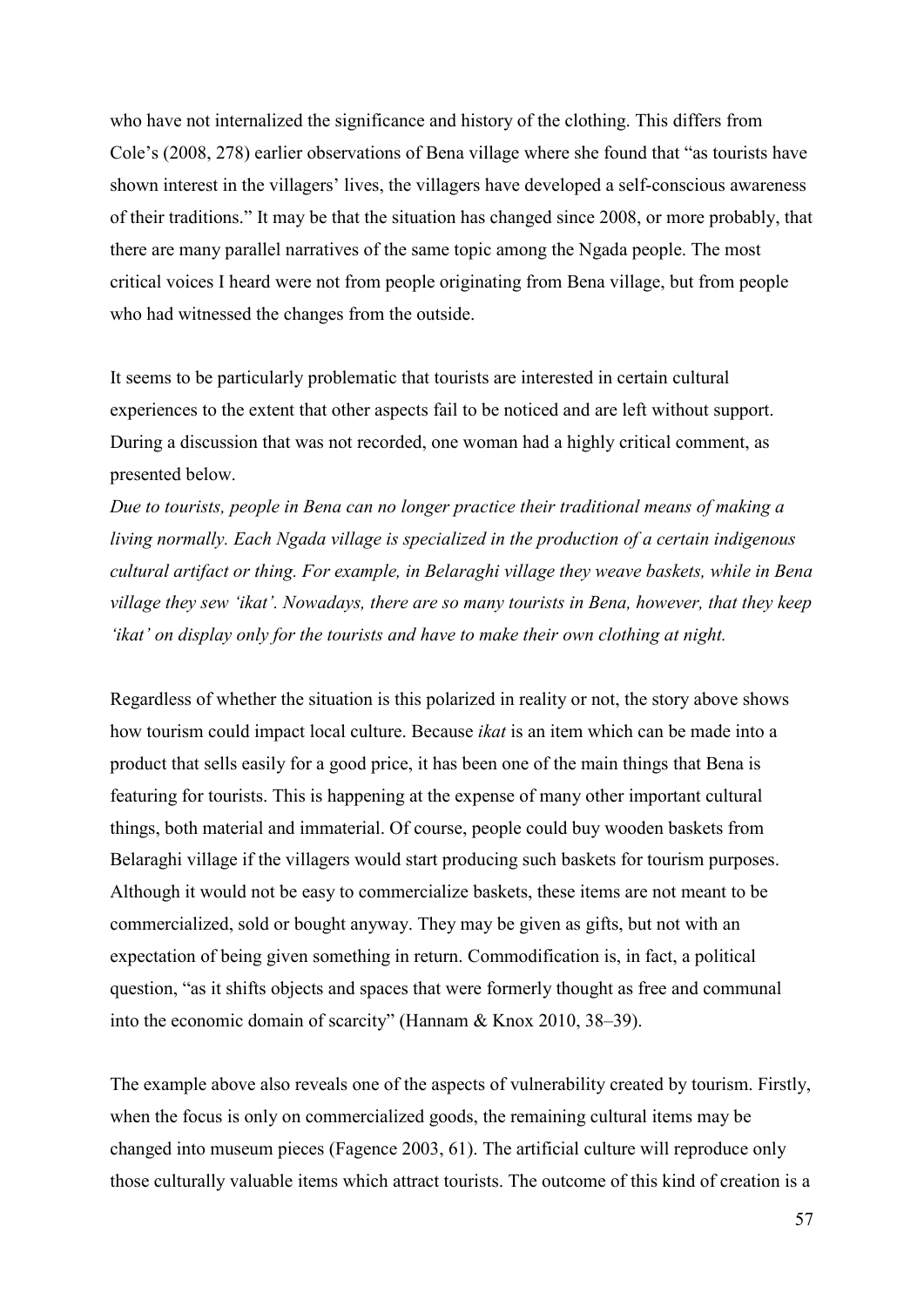false reality that is nothing more than entertainment. (Ibid. 61.) This will eventually lead to great cultural losses (Johnston 2005). The situations in Bena and Wogo villages are not this serious, since the tourist numbers are still relatively small, limiting the impact of tourism. Nevertheless, there does seem to be a trend clearly pointing to increasing vulnerability.

Not only are cultural artifacts at stake, but belief systems as well. I am giving special attention to this matter at this point because it is not something that is mentioned very often in academic literature. Yet, it is an issue of importance to indigenous peoples. The problem originates with tourists coming to experience some beliefs in the Ngada regency and wishing also to witness the presence of a certain religion. Hence, the Ngada area is being marketed especially as a tourist destination where ancestors are shown honor. At the same time, all beliefs not included in this category simultaneously begin to turn into cultural anomalies.

What does it mean for a belief to turn into a cultural anomaly? It means that the belief changes into a source of shame and a sign of backwardness. It turns into a secret, into something that cannot be mentioned aloud. This became very explicit to me after I heard one striking story. In the Ngada regency, ancestral lands are lands that are inhabited not only by the ancestors, but also by various kinds of spirits. People are particularly afraid of one spirit, named *Gorilla*. *Gorilla* lures children into the rainforest and chops their heads off. People told me that just recently, three children had gone missing in the rainforest and they had never come back, and that it was this *Gorilla* who had taken the children. Other similar stories were told around the area: all of them stories of places where one should not go alone or places where one should not go at all.

Ancestors are discussed quite often, as it is one of the things that both the locals and the tourists naturally connect with the indigenous way of living. Compared to spirits, ancestors seem to be an easy subject. It was only after I had known one particular person for four days that she went on to talk about spirits and *Gorilla*. Even then, this woman began speaking about it by cautiously exploring the topic. Faltering, she kept searching for words in a whisper. She kept looking to see how I would react. Since I had no wish to appear overly reserved, I asked her why she was appearing and sounding this way. The woman explained that she was afraid of talking about the matter, since I might judge her and her beliefs or think that she was stupid. I encouraged her by saying that earlier in history, people in Finland also believed these kinds of things, and that it was no cause for worry or concern. She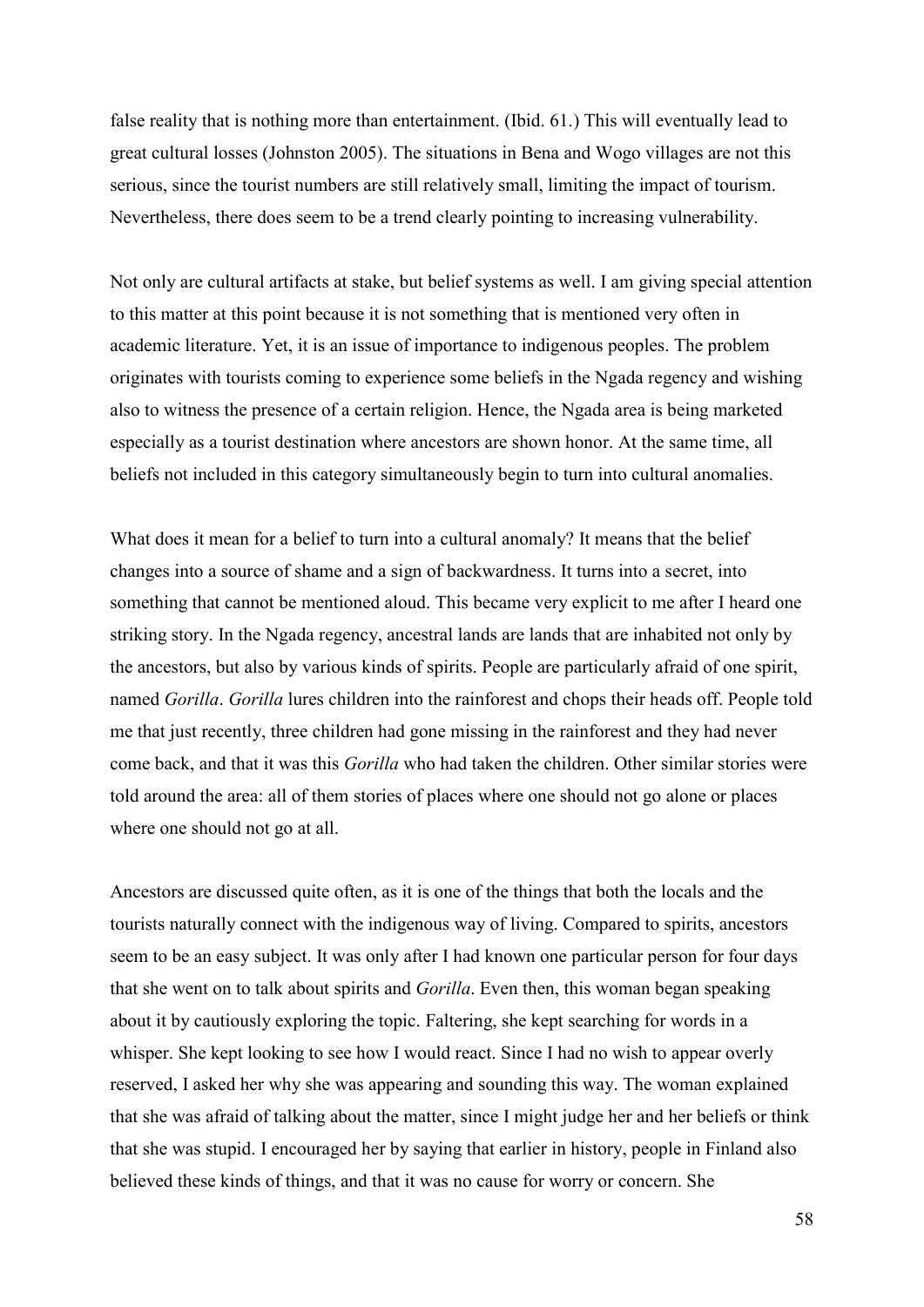acknowledged what I said by replying, "Yes, but that's different; we still believe it today!" To her, belief in spirits was not something that belonged in the past or the time before science.

This reminded me that she had earlier mentioned how tourists do not always respect local beliefs. To my mind, this immediately raised the question of why the tourism industry finds ancestors, but not spirits, to be an acceptable part of indigeneity. I will not attempt to delve further into this issue, since it is certainly beyond the scope of this thesis. What is of relevance, however, is that the thoughts expressed by this woman illustrate the problematic relationship between foreign tourists and the Ngada people. It is an example of how tourism can raise the significance of certain belief systems while lowering that of others, thereby creating a hierarchy of beliefs. Because some cultural aspects fail to fit into the mental image of authenticity, they change not only into museum pieces, but into silenced realities.

The problem is that indigenous peoples are expected to have some essentialist characteristics, which define and explain their indigeneity. Examples of such characteristics include tribalism, primitivism or anything that suits one's cultural stereotypes. This essentialist characterization as an authentic picture of indigenous tribes can become oppressive, and as Sissons (2005, 37) notes, "[Indigenous] authenticity is racism and primitivism in disguise." Among other things, this means that authenticity can be used to separate peoples from each other. If indigenous peoples are understood as being of an authentic kind, they are also expected to look the part; after all, they just represent the Other to use. In turn, this means that one has to be either a settler or indigenous, and in this way, authenticity works through exclusion. Indeed, racism in indigenous authenticity reproduces the boundaries between indigenous peoples and settlers, and this distinction has to be reproduced continuously. (Ibid. 37–39.)

Not all of the problems between tourists and their destination communities are caused by tourism focusing on certain cultural artifacts, however. In itself, cultural exchange that is overly oppressive or intense can threaten the Ngada culture in the future. Tourists bring along all kinds of goods: both material commodities and immaterial ones like Western knowledge and technology. These become available to the locals through interactions with outsiders like me. In terms of knowledge exchange, this could be mutually constructive. However, the problem again stems from the fact that the encounters between visitors, or more specifically between tourists and indigenous people, are not equal.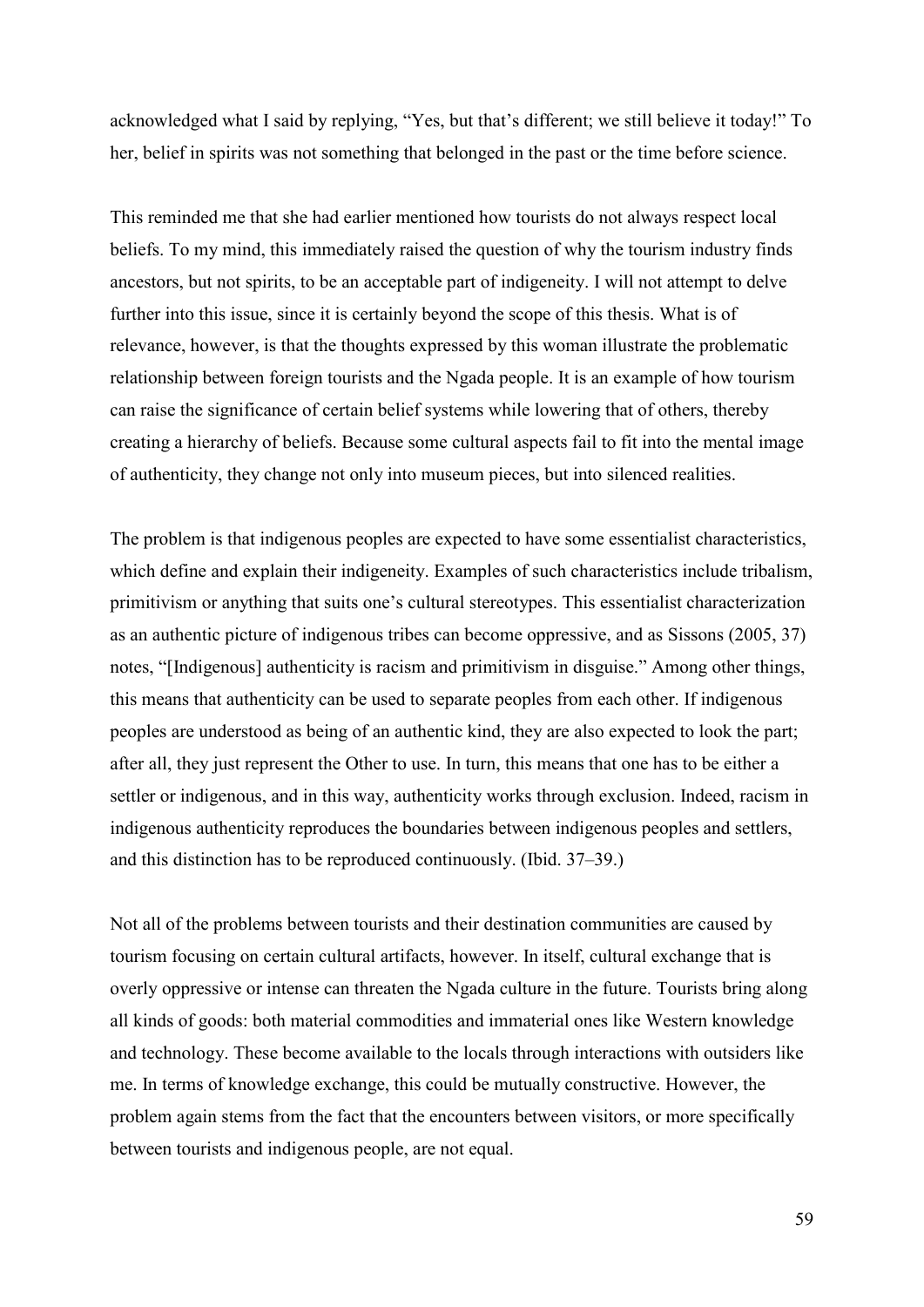Naturally, the local people wish to become acquainted with whatever goods the tourists happen to bring along with them. For example, the people of Belaraghi were interested in nearly all the supplies that I had with me. In fact, they seemed to be overwhelmed with everything because most of my things were entirely new to them.<sup>[22](#page-62-0)</sup> To mention two examples, a whole family would gather together to read books I had, even though most of them could not read any English or understand it, for that matter. They read for hours, and they wanted to study the pictures printed on the pages. The people were also delighted when I gave some balloons for their children and introduced several dice which could be used for playing games. To mention one more example, I carried a recorder for the purposes of this thesis, but none of them knew that someone could actually record speech with an item like that. I explained what the item was, and let them try it for themselves.

These kinds of occurrences are some of the things that are involved with going to places like the one I described above, and they are natural in that sense. Unfortunately, the examples above also bring out some of the problems which these kinds of human interactions can create. A visitor always has something new, something unimaginable, something which is beyond the reach of the local community. Given enough money and enough interactions, however, the various kinds of foreign goods like phones and computers become available to the community. For example, Bena has been subject to tourism development since the 1970s, and the new generation has both the desire for and the means with which to buy modern technologies introduced by both the government and tourists.

The people's views regarding commodities received through cultural exchange seem to be polarized, as shown below in a portion of a discussion held in English.

Interviewer: *How do you see these changes like ... you know ... phones and all these modern technologies?*

N9: *I think for --- our culture, of course no good. No good. Because now, also, for example in my village, before they make traditional house, and they change model house --- like crazy city, and now they change again to traditional. So for me, it's no good for us. Ya, I think now also, young people also, it's good; for them it's good. For them it's good because everything easy, easy; they communicate and everything easy. But for the culture, for my culture, I think very bad for us and traditions.* (Sic.)

<u>.</u>

<span id="page-62-0"></span> $22$  In Belaraghi, interactions with outsiders have been relatively rare in times past; after all, the village was found only a few years ago.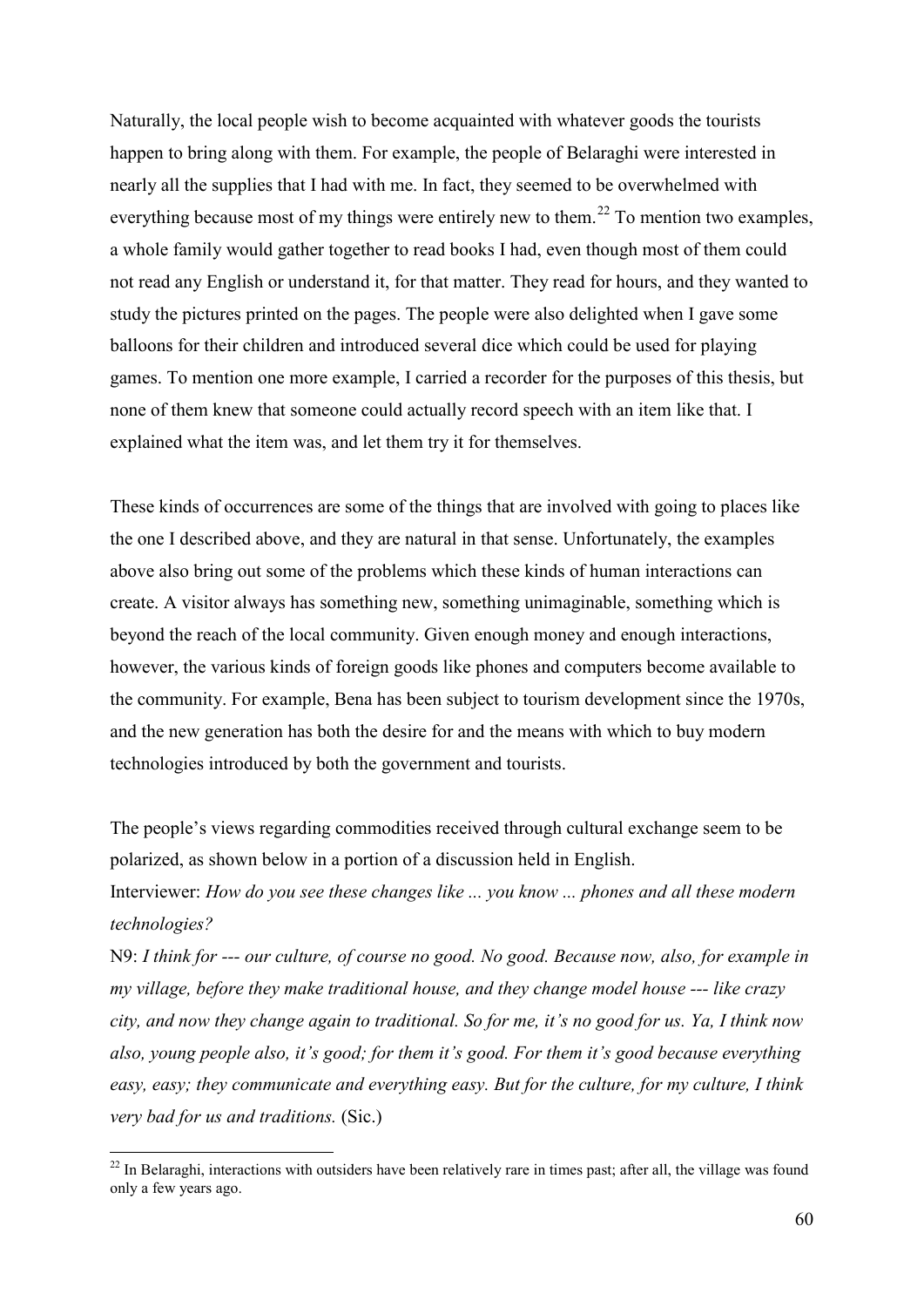On the one hand, these commodities simplify life, but on the other, they threaten the culture.

I am inclined to believe that this problem stems from how the commodities are viewed by the young Ngada generation. The ungracious fact is that especially white man (*orang putih*) as a tourist will embody affluence and development in the eyes of local people. It was mentioned of white people and Europeans in particular that they are *sudah maju* and *sangat kaya*, which mean 'already developed' and 'very rich' respectively. One should also be aware that tourism in itself is the privilege of the privileged. It is a type of industry that is specialized in serving the privileged and meeting their demands. While tourists coming to the area have flown possibly from the other side of the world to experience the Orient, local people cannot afford to travel even within their own country. When young members of the Ngada tribe see tourists, they see products that embody this *sudah maju* dream; products that embody those already developed. When a local person accumulates enough money to purchase a phone, a small piece of the European and of the Enlightenment is gained along with the phone.

Some members of the Ngada tribe oppose this constructed world of mental images, as shown below by a quotation from a discussion held in English.

N7: *Villagers go to the farming land every day with this small pot and they then feel happy. And even one day they eat only one banana and then they feel happy; smiling for day, the whole day. --- Even though they don't know what is pizza, they don't know what's hamburger ... just one banana and one boiled potato, they smile for day. --- Maybe in Europe, generally, people feel ... feel proud if they have Mercedes-Benz or Nissan or Harley Davidson. Here, if a family have a horse, we really proud of the horse. It's the same; value is the same like you have Mercedes or Harley Davidson. \**laughter*\** (Sic.)

I am inclined to believe that if cosmopolitan tourism did not lead to rising inequality between different value systems, tourism as a phenomenon along with its impacts would be in better harmony with localness.

Although concern was expressed in the Ngada regency regarding increasing exchange generated by tourism, the people hoped that tourists would bring them something. They wished especially for the kinds of gifts that would tell them something about the tourist's country or origin. Food would also be valued because this food could be shared by tourist and local alike. These kinds of gifts would provide an opportunity for the local people to become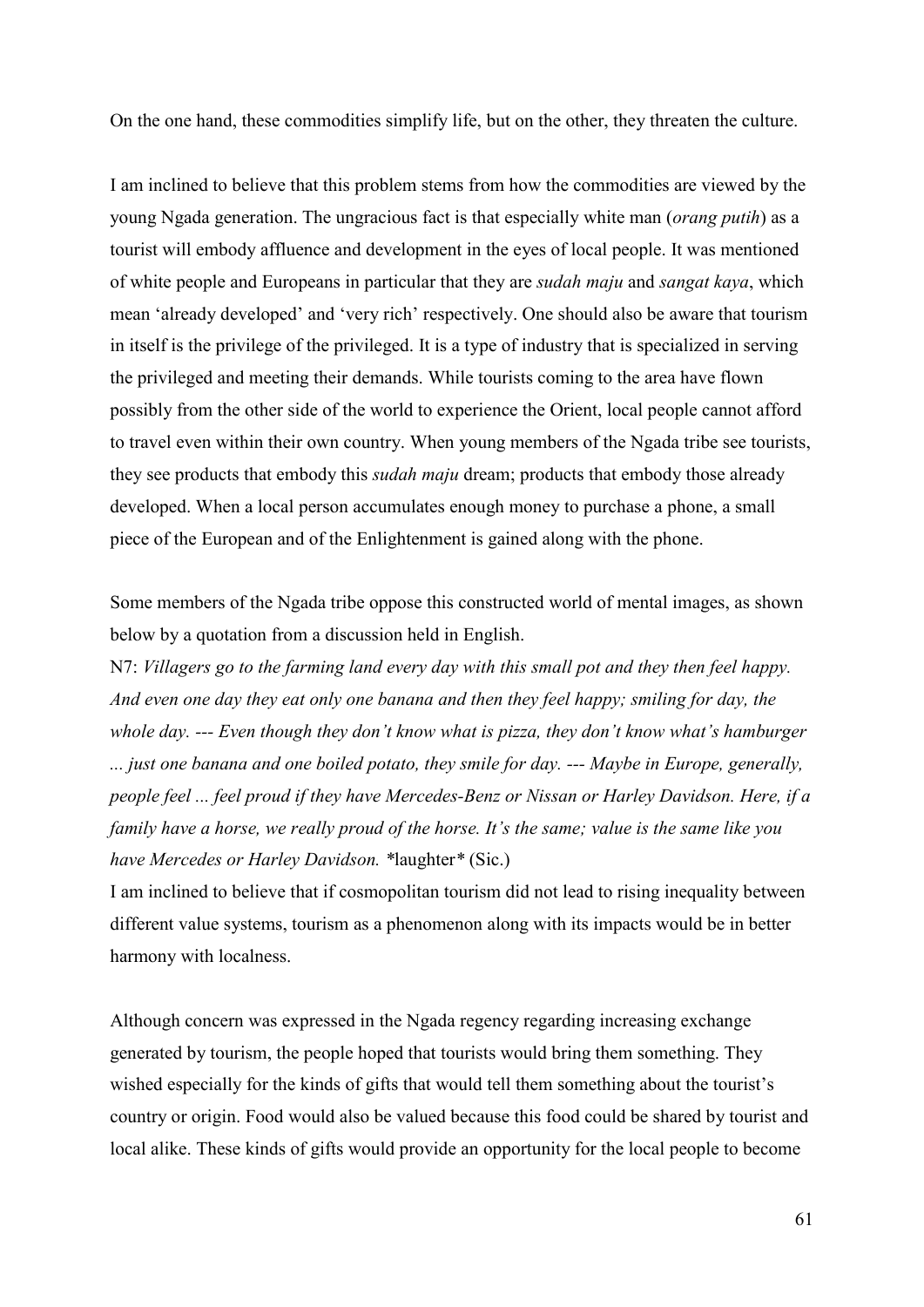acquainted with the tourist's culture, whereby the meeting would involve greater reciprocity. After all, tourism should be about mutual learning (Singh, Timothy & Dowling 2003, 3).

This kind of mutual learning cannot happen if tourists are unable to take local conditions into consideration. Especially the trash that tourists leave behind may be a threat to the Ngada regency, since the people live on nature's own terms without any means of processing huge mountains of trash (see Appendix 1). The tourist information center<sup>[23](#page-64-0)</sup> in Bajawa refuses to do any business on Friday because the day is reserved for their green campaign. Special concern was expressed about all the non-biodegradable plastics, as shown below in a quotation from the research material.

N15: *It's also about future life. You cannot imagine having future life with the river full of plastics --- It's very simple; you can imagine it: we live out of nature and then ... it would be fatal.*

On Fridays, the workers from the tourist information center collect garbage for three to four hours and plant new trees. Naturally, they try to get as many people as possible to participate in their campaign.

The problem is that tourism is not about the destination community *per se*; rather, it is all about the tourist; it is all about the privileged; it is all about the wealthy. Tourism to exotic places is about the self; it allows "quasi-imperial self-reflection and self-discovery" (Hannam & Knox 2010, 116). What happens to the Other, however? When Sissons (2005, 37) combines together the concepts of authenticity and racism, it explains the situation in the Ngada regency. Moreover, the notions of authenticity in themselves are not the only ones that create contradictions. The whole new industry which has been developed around this authenticity creates them as well. From ecotourism to companies specializing in tribal tourism, there is a whole web of industries built on a foundation of racism and violence. These industries attract people who wish to see how cultural factors explain the balance between the hierarchies of world cultures.

Things are made all the worse in areas like the Ngada regency where people have a very limited power of decision over tourism. Decisions are made far away by the government, and since this is all about development, no one bothers to ask for the opinions of the local people.

<u>.</u>

<span id="page-64-0"></span> $23$  The local tourist information center was founded in the spring of 2015 as part of the Swisscontact project.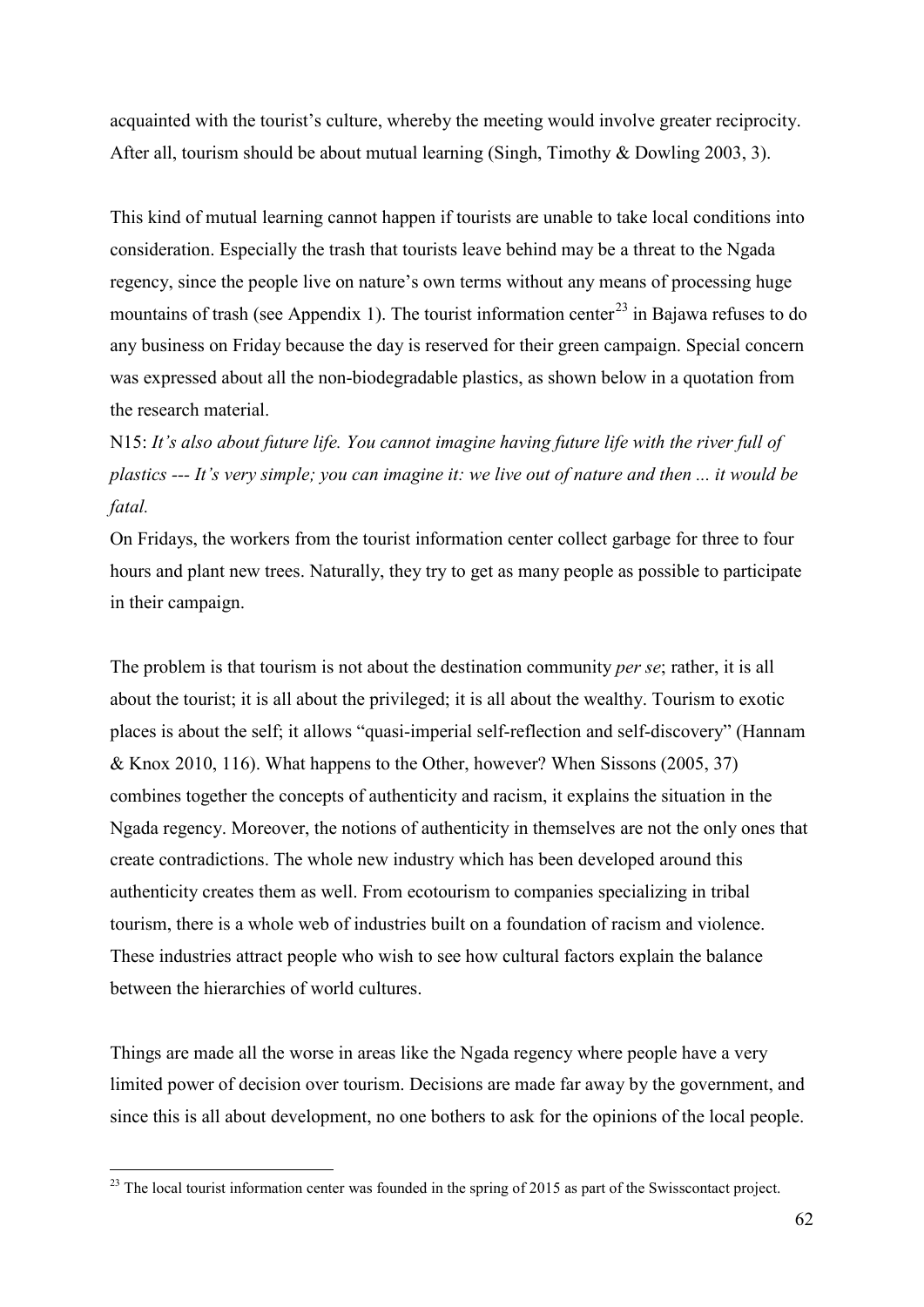Moreover, as Johnston (2005, 84) has pointed out, tour operators are not interested in how local people feel; instead, they test the satisfaction of their clients. They are interested not in the social aspects of tourism, but in the economic possibilities that tourism entails. I think a whole new approach to tourism is needed: a shift in focus from the tourist to the destination community; from economic dimensions to the social world.

To summarize the discussion in this section, the topic has been the unequal relationship between tourists and the destination community, which compounds people's experience of their own marginality. This is in contrast to Cole's (2008, 278) observations, according to which tourism has reduced the isolation of Bena and Wogo villages, since it has brought new contacts from around the world that bring social benefits to the locals. Cole continues to say that tourism has had a positive impact on peoples' self-esteem (ibid. 278). However, the crucial point here is not the number of contacts, but the kind of contacts tourism has brought. It seems that in light of the material for this thesis, the contacts are based on inequality and cultural violence, which raises criticism of the system among villagers. Through interactions with tourists, people in the villages also see how much better off the tourists are, and sometimes they feel overwhelmed.

### **6.4 Unequal Distribution of Tourism Revenues**

In the previous section, I discussed the kinds of concerns related to tourists that were brought out by members of the Ngada tribe and the kind of impact that encounters between tourists and indigenous people have had on the culture. In this section, I will proceed gradually from tourists to tourism; in other words, from individual encounters to a more general level. Because tourism is about the economy, it needs to be asked what kind of effect this developing industry has had on the local economy. In order to focus on the distribution of tourism revenues, I will compare my photography from Bena and Belaraghi villages. I will also discuss in-group favoritism and the sharing culture of the Ngada people. Based on this discussion, I will also make a reasonable evaluation of the overall meaning of the tourism industry in its present state.

It seems clear that revenues from tourism in the Ngada regency are distributed unequally and contribute to increasing inequality between people. This pertains both to income brought by a single tourist, and more generally, to programmes created by the government for the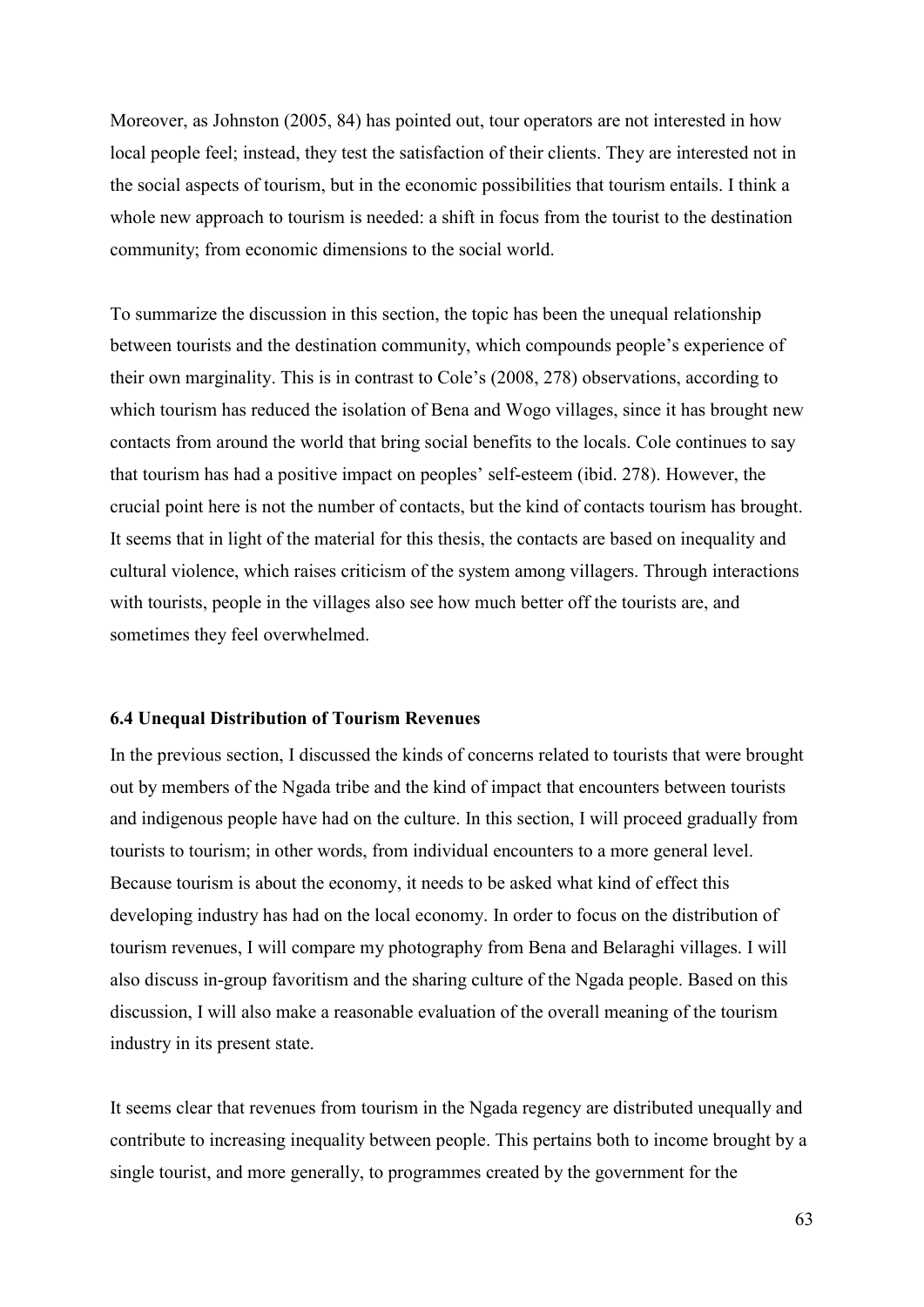development of tourism. On the part of a single tourist, this can be seen in the kinds of material goods are left in the area after the tourist leaves, for example. Commonly, visits to villages begin with the tourist hiring a guide from the tourist hotel. Often, this guide is from villages where the economic situation is better than in other villages. This means that wages earned from tourism return to villages that already enjoy a better economy. When tourists arrive at a village, which generally is not the guide's village of origin, they are seldom ready to pay any more money. They see the village; they take pictures and leave. If tourists are served any food, the fee can be 50,000 rupiahs, for example, which is the equivalent of approximately three euros at the time of this writing. This shows how much tourists are prepared to pay for an 'authentic' experience among indigenous people. With this money, the head of the household probably not only pays for the served meal, but also saves part of the money for the education and health care of the family's children.

People can get money from the tourism office for running their households. The Ngada people have been promised that with increasing tourism, they also will rise from poverty to afford better education, health care, *et cetera*. Unfortunately, tourism creates opportunities only for some communities. The government, being a great supporter of the tourism industry, supports only a few of the villages. As it is, groups classified as authentic happen to also benefit from state social and welfare services (Sissons 2005, 53). This is by no means a simple process. An authentic group on the island of Flores, for example, should not be 'too authentic'. Each community should first undergo transformation as though in accordance with an authenticity scale. During this process, aspects that appear authentic to outside viewers are retained, while other 'irrelevant' aspects are eliminated. The consequences of this are felt as increasing social and economic inequality between the villages.

Social and economic inequality is clearly evident in the daily lives of the people, for example, in the infrastructure, sanitation and building facades of Bena and Belaraghi villages—and somewhat surprisingly, the relationship between villagers and natures. In Bena, there is a school, shop and tourist information center along with basic sanitation and all kinds of infrastructure like electricity, running water and satellite dishes. Also, the road to Bena has been improved because of tourism, and subsequently, villagers are able to go to the nearest city using motorized vehicles, which shortens the traveling time considerably. The villagers can work in the tribe's capital city and return home to their families every evening. People in Bena also wear high quality clothing.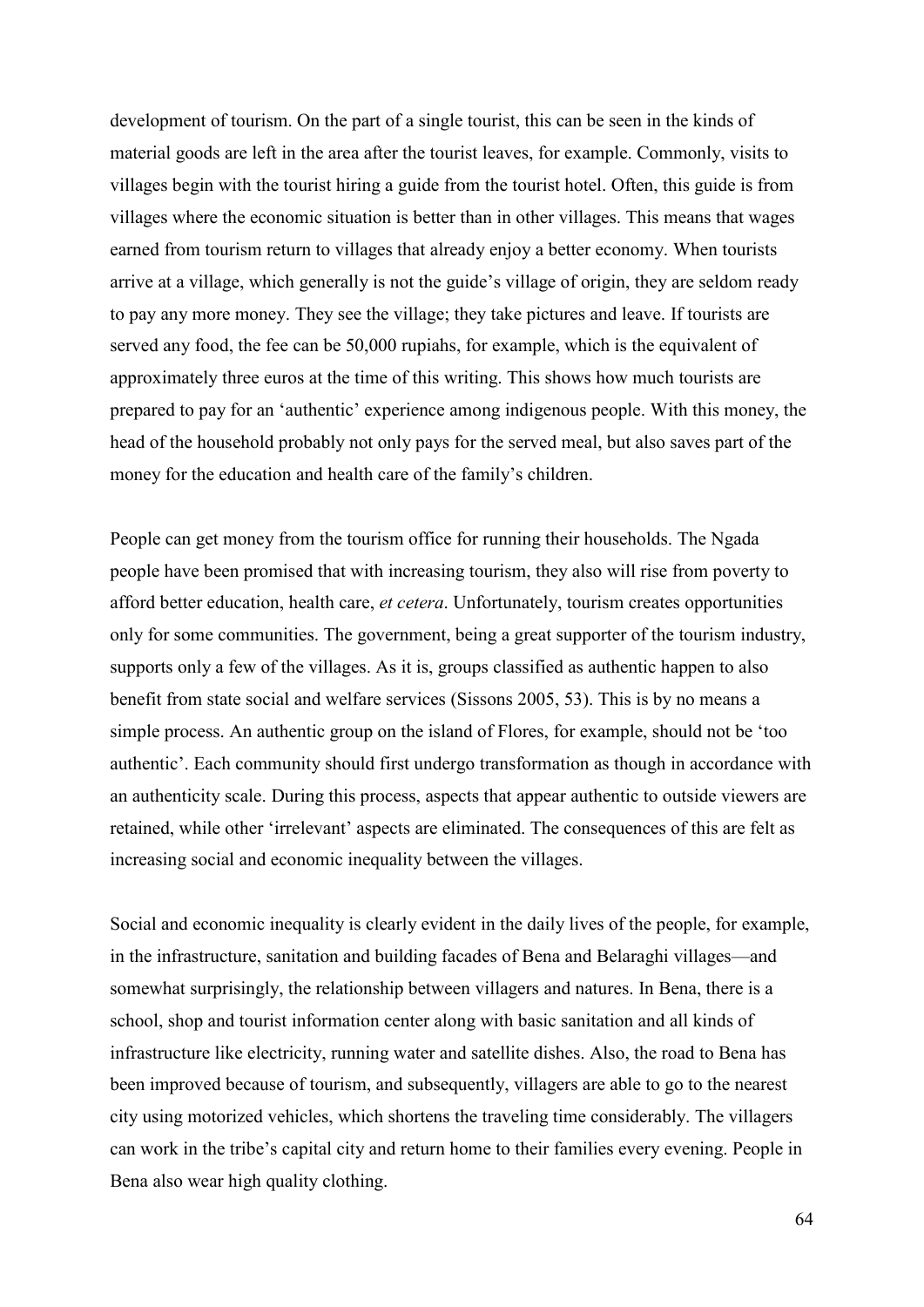In contrast to this, Belaraghi village is not accessible by car. Even basic sanitation is lacking. There is no drinkable water, hygienic lavatories or sewerage. The bathing place is a space of approximately two square meters, cast with concrete. A concrete vat of water, covered with moss, covers about half of this space. Furthermore, bathing after dark could be hazardous at least when I was there because there were two or three poisonous spiders of approximately 15 centimeters in length living in that small space. It is nevertheless the only place in the village to bathe after a whole day of working. I also observed that the people wear old and sometimes broken clothing, and that they do not have any of the nicer things that people in Bena have.

The most obvious difference between the villages of Bena and Belaraghi is in the appearance of their building facades. Since all the buildings in Bena have been built with electrical tools, the outcome of the construction is even and quite luxurious compared to the buildings in Belaraghi village. To provide an example, only some months before my arrival in Belaraghi, the roof of the house where I stayed had begun to leak so badly that no one could sleep inside. By contrast, the houses in Bena are clearly more durable because there are no cracks in the walls or floors, and the structures feel sturdier. These houses have not been built by traditional means, whereby they differ distinctly from otherwise similar houses in Belaraghi.

There seems to be yet another difference between the two villages, namely that of the people's relationship with nature. Belaraghi village lives in accordance with the seasons and the natural cycles of day and night. People go to gather food once a day, and every evening this food is shared with the other members of the clan. This is why when I arrived first there, it appeared that there was no one in the village; everyone was working in their gardens, their plots or in the rainforest. Animals in Belaraghi, such as dogs and cows, roam freely and appear well kept. This is significantly different from Bena village where a noticeable number of the women in Bena were weaving cloth to sell to tourists, and all the animals were chained. Dogs had only one or two meters of space and ducks had even less than that. These animals seemed to have only skin and bones, and I observed that they had no food or water during the day with a temperature of 40 degrees Celsius. The sight of this was striking to me, since animals are highly valued in the Ngada community. After all, they are regarded as signs of a good livelihood and are often intended as gifts to the ancestors.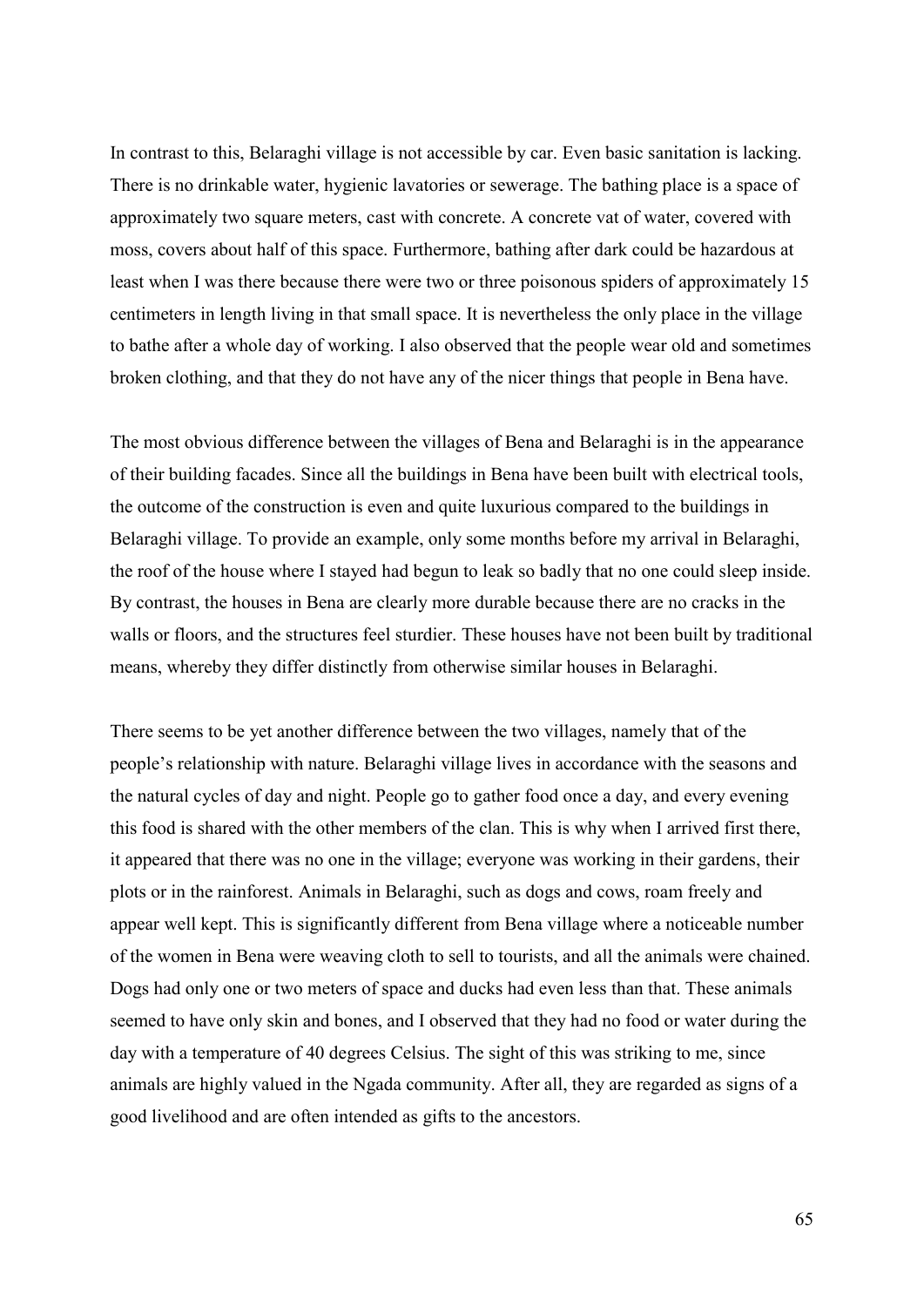As Allerton (2003, 5) observes with regard to Waé Rebo, situated in the Manggarai regency, an 'authentic' village has undergone substantial transformations and improvements in order to be regarded as a "fully pristine tourist attraction". I think the same could be said of Bena village. This not only shows how the same place can evoke diverse views between the government, tourists and indigenous people, but also turns attention back to the question of oppressive authenticity. Indeed, traditionality has become the flagship of tourism in Indonesia. For example, images of traditional houses "have enormous importance in statesponsored representations of Indonesia" (ibid. 10; see also Hampton 2005, 736). Sometimes these improvements have had funding from the West (Allerton 2003, 9). This might seem disturbing, since development workers, foreign operators and other sources of funding do not necessarily understand the symbolic meanings behind the artifacts.

It was disquieting to observe that tourism revenues are distributed so unequally in the Ngada regency, and that consequently, a certain kind of friction has been created between people. For example, one person who spoke with me about the benefits of tourism was known within the community as a kind of traitor. People felt that this person was unsuitable to be heard in the context of my thesis because it had been rumored that this person lied and withheld important information. As rumor had it, the person was interested only in gaining personal affluence and in fraternizing with the nasty colonizers. It was also regarded as seriously offensive that this person had failed to show appropriate in-group favoritism.

In this context, in-group favoritism works like a mutually accepted ring, functioning through the workforce network. For example, when a tourist arrives in the area and asks for a ride, the driver of the vehicle knows of a good hotel that happens to be owned by a friend. After the tourist arrives at this hotel, the hotel owner knows someone who is a good guide. This guide, in turn, receives the tourist on the following morning with a greeting to the effect that there is a very nice place to have lunch. Of course, this restaurant happens to be owned by a friend of the recommending guide. This kind of chain will continue for as long as the tourist is in the area. In this way, it can be ensured that income brought by the tourist is distributed more equally among members of the community. In the case of the person who seemed to have a bad name, the disapproval of the community seemed to have been caused by the person deciding to do everything alone for personal gain and for the benefit of the immediate family without extending in-group favoritism to other members of the community.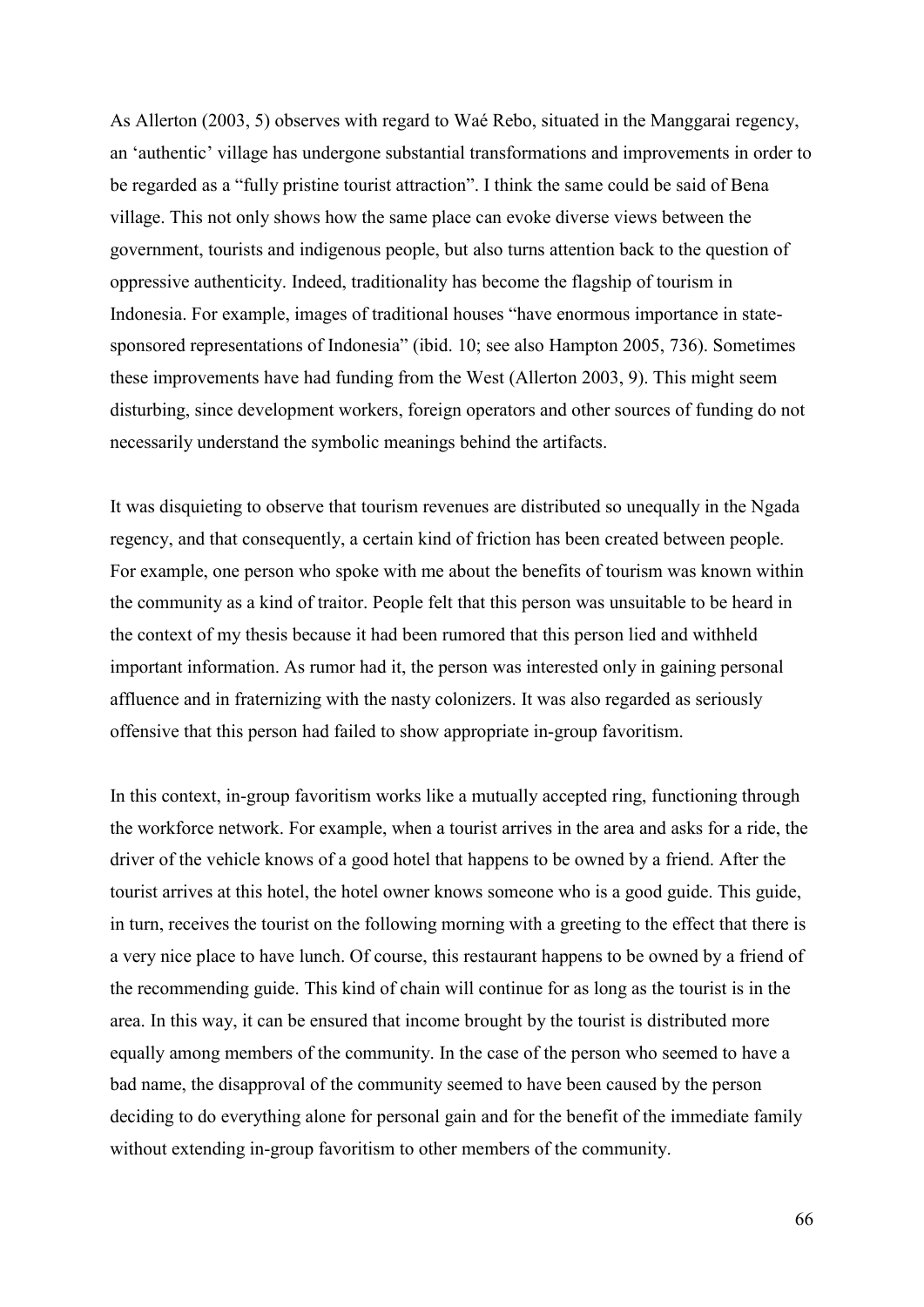Cole (2008, 275) observes that in those communities, where "monetary exchange is a relatively recent phenomenon, villagers fail to accumulate capital. There is often pressure from relatives to redistribute gains from tourism, and/or a desire to gain prestige from the conspicuous public display of wealth, such as donating livestock for rituals." In my experience, I find the expression "conspicuous public display of wealth" somewhat inaccurate, but Cole does bring up an important point immediately before that about the redistribution of gains from tourism. Based on my experience in the Ngada regency, I would amplify this by saying that displays of wealth are part of the redistribution. The Ngada culture, as all Florenese cultures for that matter, is a collectivist sharing culture. By 'collectivist sharing culture' I mean that sharing is not only a matter of social prestige, but also part of maintaining the culture.

For example, in order for a clan to get a shrine in its village, it needs to provide enough offerings to the ancestors. These offerings are not, par excellence, a display of monetary wellbeing. Rather, they are a means of sharing food and ensuring the well-being of the community. In this way, the community takes care of itself and in Cole's (2008, 280) words, "strengthens networks." During ceremonies, members of the community show honor to their common roots, and they can eat valuable delicacies like horse or water buffalo meat. At these events, young people gain knowledge shared by their elders and learn to know their ancestors.

Among the Ngada tribe, the notion of ownership differs from the Western notion of ownership. The people acknowledge both private (personal) ownership and collective (clan or village) ownership. Regardless of the form of ownership, what is of the greatest importance is how much a person or clan is able to share and help other members of the community. This creates opportunity for mutual enjoyment of privately acquired property. If somebody still succeeds in acquiring wealth, this may lead to resentment between people and diminishing community cohesion (Cole 2008, 280). This state of affairs in the Ngada regency seems to be contrary to what Sissons (2005, 15) suggests, since he finds it possible that the more an individual participates in national or international economies, the more it involves participation in the culture of indigenous people. This is cause for concern because the Ngada community and its culture are very tight, and everything is based on a sense of togetherness. Tourism revenues may lead to community dispersion especially if they continue to grow.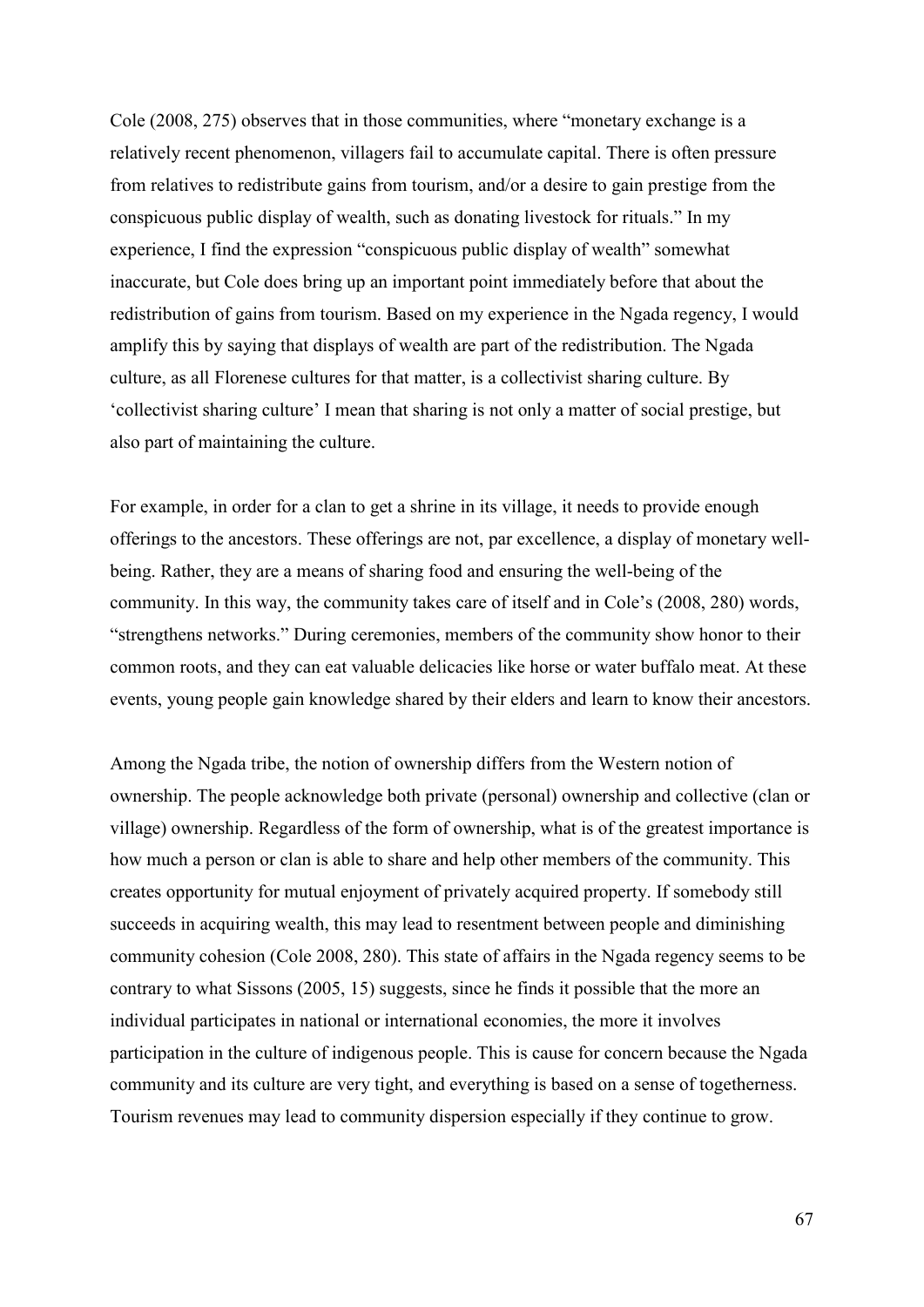Government support is regarded in two ways due to its effects involving increased inequality. People are happy to be receiving assistance, but they feel that the government should help them equally instead of through the current system, which they find to be unfair. Of course, for the government, tourism is all about making money. In fact, "it was the economic promise of tourism which brought new recognition to these 'backwards' structures and practices" (Klenke 2013, 156). "Tourism loomed large in the modernization scheme of the New Order regime, as it was hoped that it would not only attract an international public, and thus, foreign money, but also national visitors for the sake of postcolonial nation-building" (ibid. 156.). Nevertheless, people who participated in discussions with me questioned whether the government's tourism policies have been good or of help to the local people.

As Cole (2008, 272) and Scheyvens (2003, 232) have pointed out, there is evidence suggesting that increasing growth in the tourism industry does not necessarily mean benefits for those in poverty. There are various reasons behind this outcome, including political and socio-cultural factors (Cole 2008, 272). In this section, I have presented similar findings of revenues from tourism being distributed unequally, thereby increasing inequality between the people and between the Ngada communities. This is evident especially in the comparison of the villages of Belaraghi and Bena. Furthermore, it seems that even the present governmental system is causing the Ngada tribe to become dependent on exchange and support from the outside. In particular, dependency on revenues from tourism brings about a vulnerable community because the sources of income are unstable and uncertain. Nevertheless, all of this seems to come back to the issue of education in that mandatory education goes shoulder to shoulder with alternative means of income, such as tourism.

Both education and tourism are all about development. They bring to the forefront the right of people to develop themselves. In Indonesia, it has been desirable to coerce even the furthest indigenous communities to take the road to modernization and development (see e.g. Steinebach 2013, 73; Klenke 2013, 151). In fact, people have had what is called the right to development (Declaration on the Right to Development) ever since 1986. Why does development not seem to suit the people? The normalizing discourse is often characterized by stark polarization, and it functions through domination that uses the rhetoric of rights as its trump card (Stoler 1995, 65). Indigenous peoples are experiencing this domination, and they are resisting. For example, people in Indonesia have few opportunities to choose their own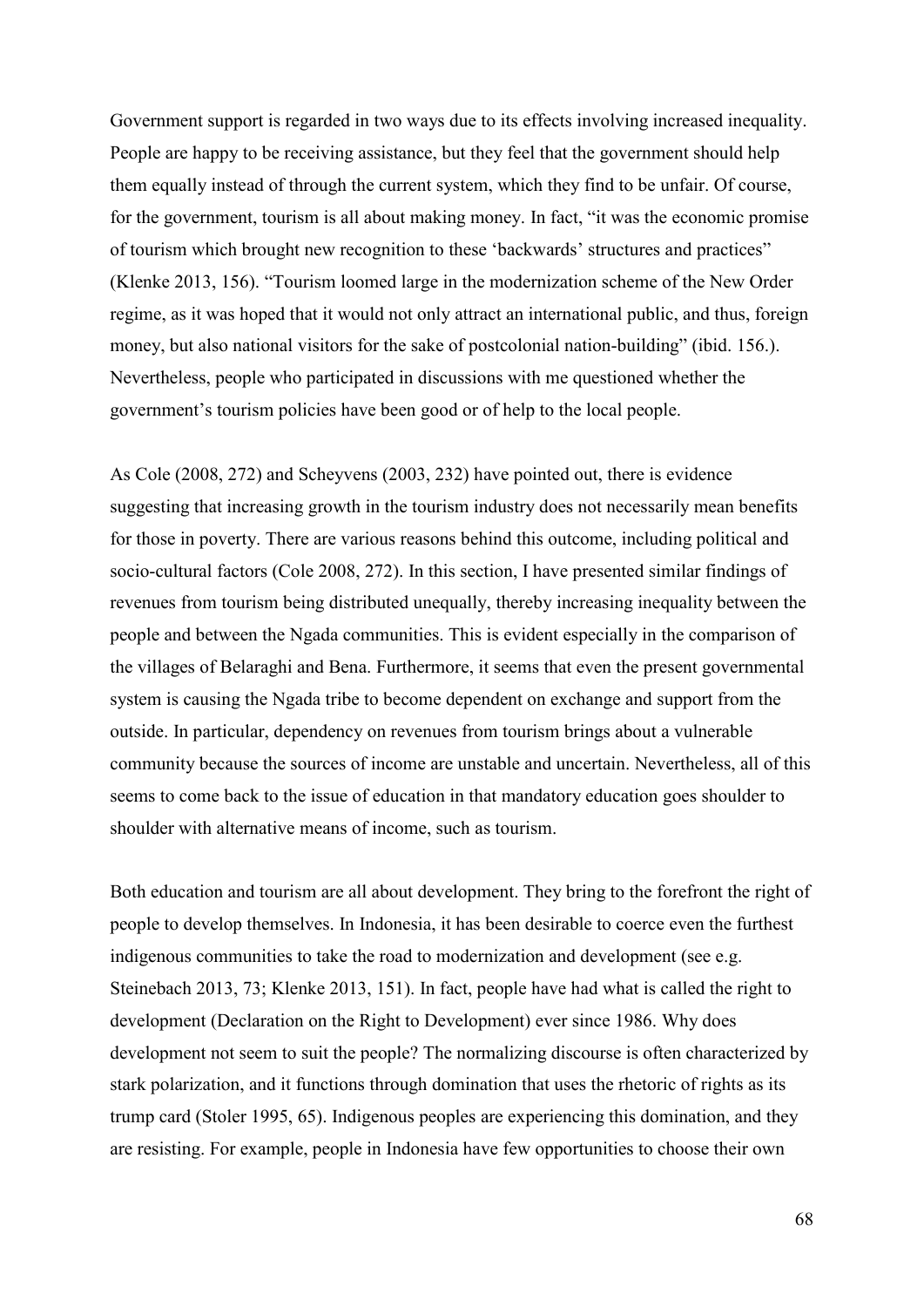futures, even though the system professes freedom and democracy. The more these people seem to have rights, the greater their limitations become.

# **7 The Moment of Empowerment**

This chapter will be devoted to telling a story dealing exclusively with the state of politics in Indonesia and the empowering possibilities people find in their own *adat istiadat* systems. It describes the kinds of responses that failed policies related to education and tourism, but also to development as a whole, have elicited in the Ngada regency. In my opinion, telling stories of oppression regarding this specific issue is telling only part of the matter, however. This is why the following story will also highlight the people's own empowerment and their reliance on their rich cultures, from which their power derives. The story is based on material I collected during discussions with the local people.

*You are interested in questions, for which we have no single response, and the expression of which is equally varied. Therefore, allow me to listen to my own intuition, as I tell things as they seem to me. Freedom of thought and speech in Indonesia are but freedom in name only. Only 'adat istiadat' is true freedom for us; it is our resource and reality; it is our memory of our history and the promise for our future. We are who we are, but we are who we are to ourselves only. Solitude in the midst of transformations in government and governance continues to prey on our community. As all ignore our cries, as all turn a blind eye to our reality, no one helps; no one listens. So do not be surprised if government and politics rouse negative feelings. Whenever we need help, the government does nothing. And whenever we do not need help at all, it helps us unequally and on non-ancestral premises. Its decisions fail to take local factors into account, and governance still has authoritarian nuances.* 

*You probably know that we have this thing called local autonomy, but do you know what it means? It means that there exists corruption on every level of society. Please, do not take this as an expression of distrust toward the 'kepala kampung or 'kepala désa,'[24](#page-71-0) as I do have great respect for both. Nevertheless, we are not fools around here, so we can see that local autonomy has brought us little respect from the government. Let's be honest; yes, for once let us be honest and say that our problems are useless to the government, although naturally, local leaders wish to maintain their relationship with the government. Money is the key to* 

<u>.</u>

<span id="page-71-0"></span><sup>&</sup>lt;sup>24</sup> Indonesian, Head of the villages.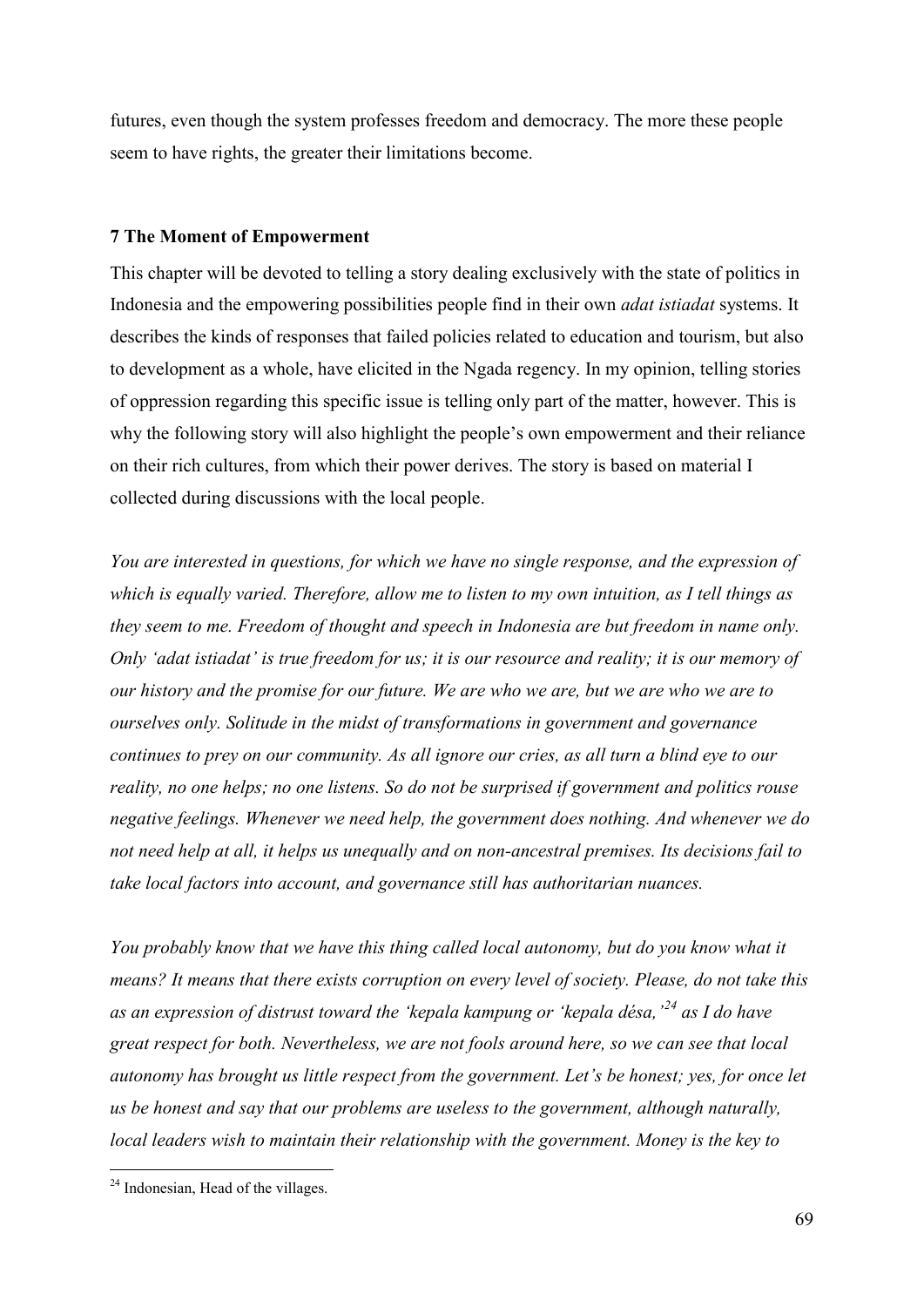*maintaining this relationship, or like they say, "I'll be your friend as long as you give me this and give me that."* 

*That is why I say politicians are full of selfishness and greed. When they meet the ordinary people—that is, us—they are as arrogant as ever and dishonest even while looking you straight in the eye. So many lies and disappearing paradises! And they don't do anything about it. That is why I say the government is just thinking about the small picture; they fail to see the whole. Yes, that is the problem with the Indonesian government; everywhere in Indonesia, the government and parliament: everything is plain bullshit, if you know what I mean; just thinking about money, money and money. So, if you want to know about our politics, there is really only one thing I would like to say: our leader is an arrogant dictator, and he is carrying out really bad policies.* 

*You need convincing, do you? Well, let me break this down for you. The government is planning to build a new road to Belaraghi. Do you know what their excuse is? They say this road will be good for the people. They say it will make the lives of the villagers easier, but do you know what I say? I say that is bullshit! Belaraghi people do not want that road. There is a protected rainforest there; it shouldn't be destroyed by anybody! There are many birds and animals living in that rainforest. Yet, they want to open a new road ostensibly to make it easier for villagers to go to their farming land. I say that's crazy; villagers go to their farming land every day anyway. The last time before elections, they came to the village promising money for this new road, which will actually destroy the rainforest. That's not their forest; it is the forest of the local people. So this kind of agenda is bullshit, and we were against it because we know how our government typically does things.* 

*Well, the government leaders have done this sort of thing before. While they're in office, they are not interested in what is happening in the villages, but when election time comes, all of a sudden they start visiting villages. Then they go from village to village. So, now local people wonder what the government is going to do five years from now. The leaders speak about the common good only because they want to be re-elected. They come and say, "We're going to give you seventy million rupiahs for the new road," and although they never say we should re-elect them, that is the idea behind it. That is also why I say this is stupid. If you really love your village and your community, start from your heart. Give something from your heart and not because there is an ulterior motive behind it. If you are the leader, it must be from you*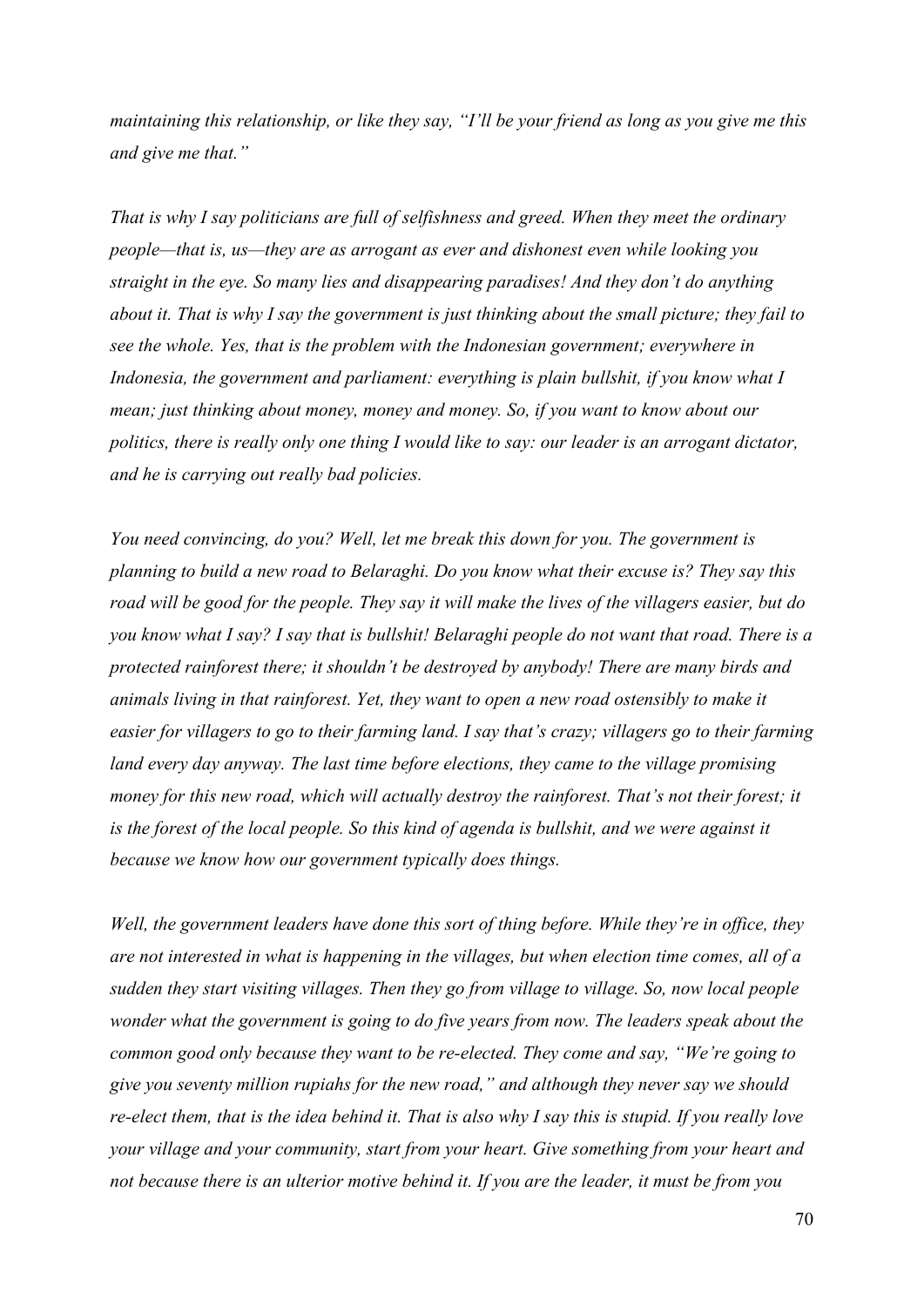*heart because you are the leader. Whatever you do, people will follow. Too bad our leaders have tongues that promise everything and hearts that promise nothing.* 

*I am saying this is what our government is like because I know about it—and not only do I, but many other people know as well. Everywhere in Indonesia right now, all the parties are the same, the parliament is the same, and the government is the same; the police is also the same because it's corrupted. The police will support whoever has a lot of money, even if it's wrong men. This doesn't mean that the founding principles of our society are undemocratic, of course. Regional autonomy has made despotism less likely, and there were substantial changes even before that. Before the current democratic system, if you were from the ruling class, you could make any kind of decisions whatsoever, and people would still follow you.* 

*The new model works so that there is always someone to assume the responsibility. For example, if there is a problem in the clan, people will ask the 'kepala suku'[25](#page-73-0) to make a decision. If the 'kepala suku' cannot make the decision, then the 'kepala kampung' will find a solution. If this solution is no good, people can turn to the 'kepala désa.' Yet if the government has a problem, they just send someone to take care of it. It's so easy for them unlike the 'kepala désa,' whose work is too hard with too many conflicts waiting to be resolved. Furthermore, village representatives and state authorities are in unequal positions with no respect for our representatives by the government. For example, village representatives and state authorities don't earn the same amount of salary, and the 'kepala désa' gets paid only once in three months with no pension plan.* 

*The bottom line is that because politics are not helping us to find anything, I don't believe politics is the answer. Nowadays, there are too many parties in Indonesia, all them saying next to nothing. Before, when the village chiefs had all the power, they also knew the circumstances, on which they based their decisions. Now, popular parties will win even though they don't know anything about the diverse situations on the local level. The distance between central Java and the Ngada regency is just too great. Indeed, the general feeling with us is that the government and governance are so far away that it is hard to understand implemented policies. The democratic channel for individuals to be heard is very limited—*

<span id="page-73-0"></span><sup>&</sup>lt;u>.</u> <sup>25</sup> Indonesian, 'head of the clan.'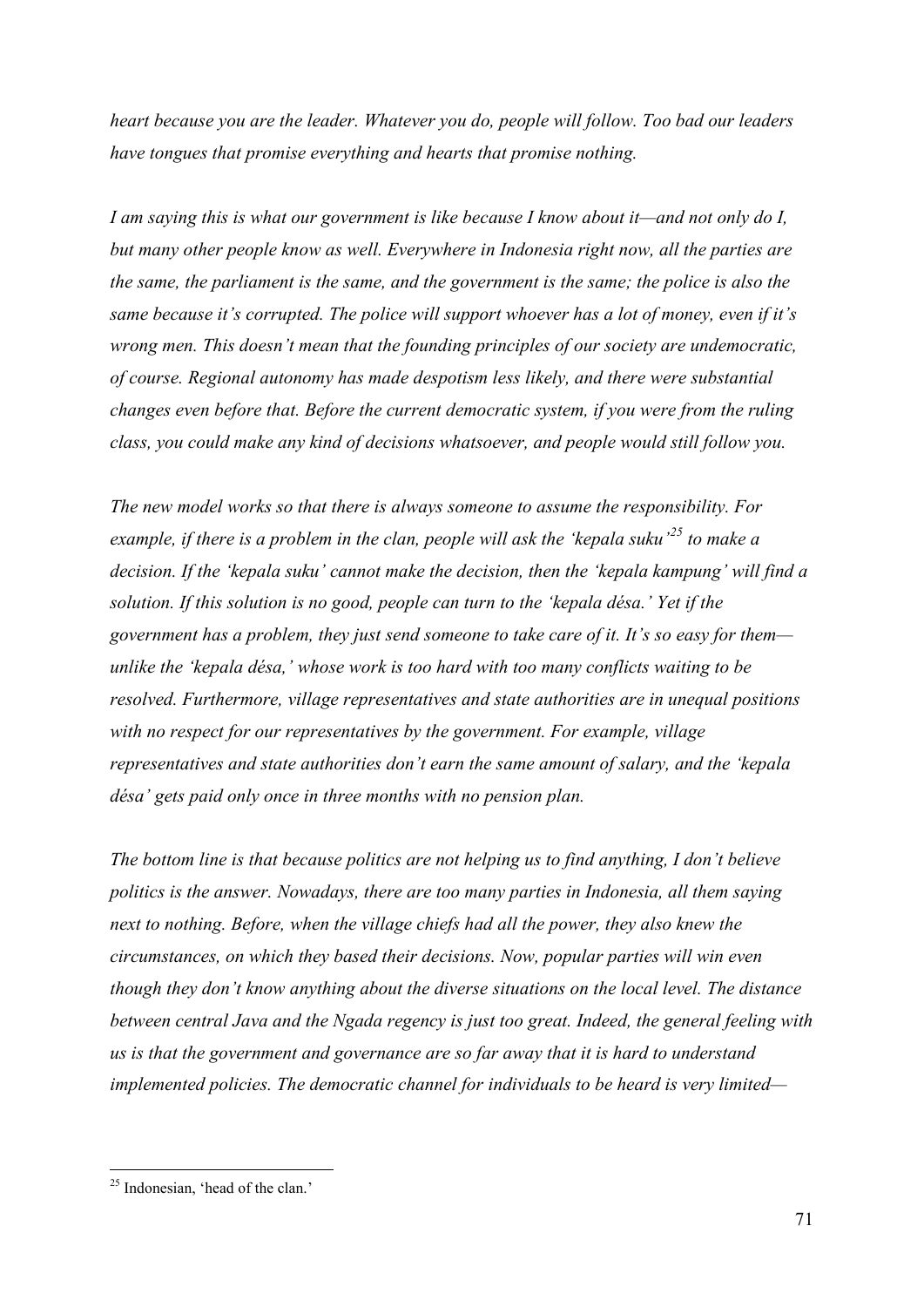*and yes, in a way you could say that sometimes we feel ourselves powerless facing all the changes. Yet, this does not mean we would give up; no, we will never give up.* 

*Of course, the situation here in Bajawa is a bit better than in some other places. At least we know what kinds of decisions are being made. Things are not as good in the villages, and we, the people living in Bajawa, are trying our best to help villagers to make sound political decisions. We are helping them; not brainwashing them. It's like giving a bit of a hint; but you know, the problem actually is not so much with people not knowing about the various decisions. The problem is that some changes are carried through despite people's opinions like this new road to Belaraghi, for instance. The position of indigenous lands has still not been secured. Why is the government so interested in our rainforests anyway? If these are taken from us, we will turn into blackened warriors on foreign ground; we will become strangers to ourselves. Maybe the government sees money on our lands. Yet to us, our land is more valuable than the purest gold.* 

*What could we do in this situation? There may be many right answers, so I don't see a single one that would make all the others wrong. I don't take absolute knowledge as a foundation for anything anyway; stable answers or confidential promises are not the things from which I would search for truth. It's not that I shun knowledge, but creative people are always alert and full of wonder, aren't they? It should be remembered that even if this world doesn't give reasons for everything, we can still give alternatives. What does it mean to challenge something then? I will tell you! The walls that we have erected, these mountains that should keep us in our places, appear real. Yet, are they actually real, or are they too real to be real? You remember the time when all the birds disappeared, or at least we thought they did. When the time was right, they came back. The birds were just hiding in the rainforest, and we had to search for them. We're in the same kind of situation now; we have to go searching. Things are just more challenging now because we don't know exactly what it is, for which we are searching. We don't even know precisely where to look.* 

*Don't worry, though! Our cultures are not endangered, so there is no need for tears. We do not need empowerment from anybody, and especially not from our government. We are already empowered by our 'adat istiadat.' People do have to be empowered by the power they are able to create of themselves, you know! The ceremonial areas and situations are always very symbolic, and it is through these that power is manifested in the Ngada regency. The*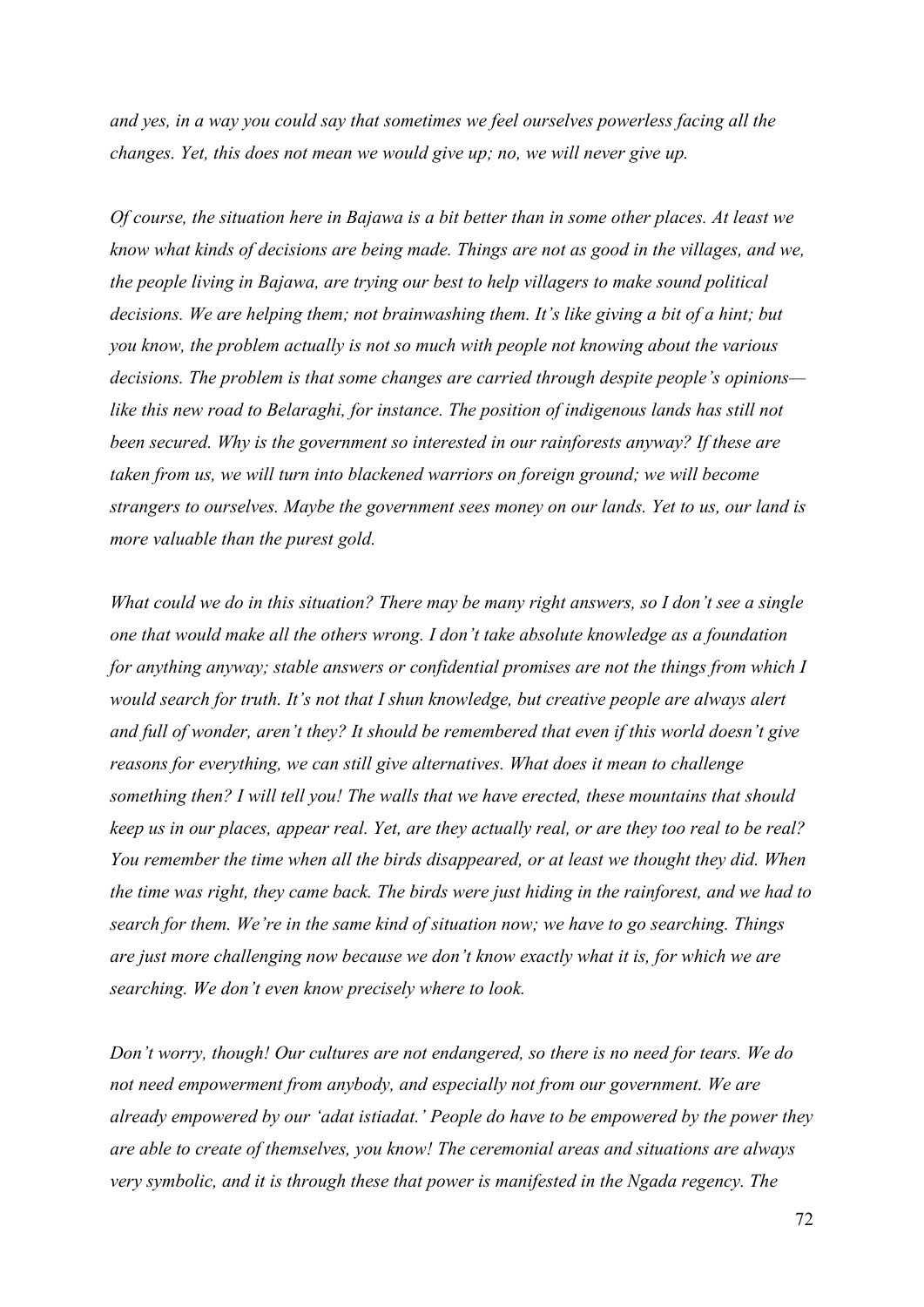*government cannot even begin to compete with 'adat istiadat!' 'Adat istiadat' manifests through the body of each individual, and more generally speaking, through the entire life of the individual. 'Adat istiadat' unites generations, Ngada villages and all the Ngada people across the Indonesian archipelago. In fact, gathering together is what 'adat istiadat' is all about. The village as the 'adat istiadat' center brings all the people together because they have the clan shrines and the main houses in the villages. This means that whenever they want to make an offering or have a ceremony, they must go back to their own villages.* 

*What I'm trying to say is that no matter what happens, our people will stay joined together. The ties to the land always bring people back to their own villages. Our worldview has its foundations in our belief in 'makaraga,'[26](#page-75-0) and everything that happens is interpreted on this premise. The meaning of an ancestral ceremony is so profound in our culture that when someone says anything about a ceremony, the community responds immediately. Especially during 'Reba,' relationships are tightened as good friends fight the ceremonial battles and share meals together after. 'Reba' as a whole also needs strong community involvement to be carried out succesfully. For instance, you have to gather enough food like rice and dozens of animal offerings ranging from 'khaba'[27](#page-75-1) to 'gana.'[28](#page-75-2)* 

*'Reba' starts in Bena village at the end of December and lasts for two months, moving from village to village. In this way, it joins all Ngada villages together in a mutual 'upacara.' Sometimes people from locations far away travel to their original villages to experience the ceremony, maintain their ties and honor their heritage. The meaning of 'Reba' should not be undersestimated even for those people who have moved away. It is usually difficult to practice animism beyond the limits of the immemorial ancestral lands because the stories live only through the symbolic objects and places.* 

*This age is not an age for us, however. I long for the day when the vision of greatest perfection will manifest in this divine world: the day when moonbeams dance with the tide, the day when this world of ours is fully and harmoniously whole. On that day, the silence of peace will move across continents, falling over both land and sea. I dream of this standing next to the gate to my yard, now hued with silver as the moon has risen, emanating light to all* 

-

<span id="page-75-0"></span><sup>&</sup>lt;sup>26</sup> Ngada language, 'ancestors.'

<span id="page-75-1"></span><sup>27</sup> Ngada language, 'buffaloes.'

<span id="page-75-2"></span><sup>28</sup> Ngada language 'pigs.'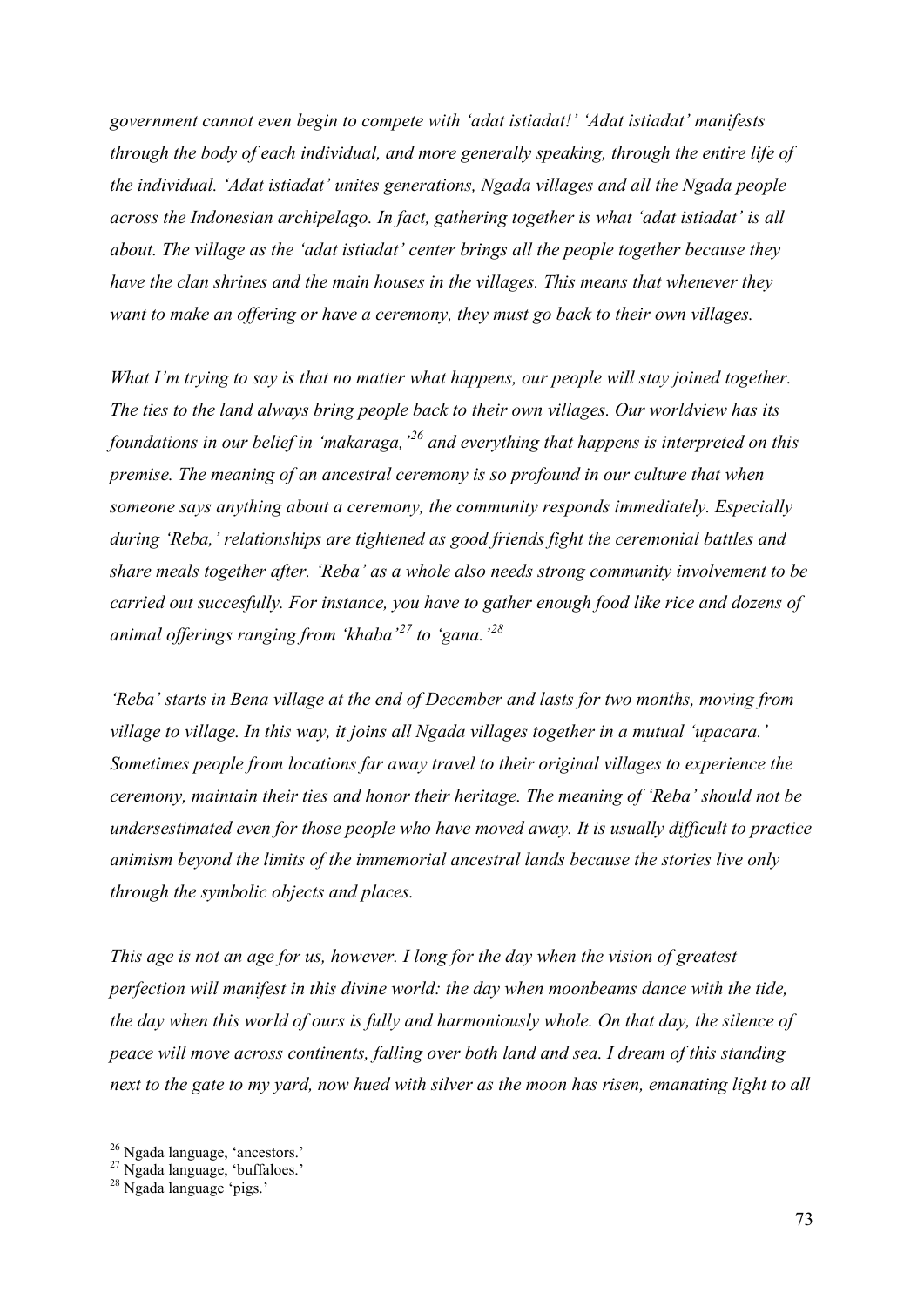*dreamers, enchanting their powers and minds; enchanting all effort of will—and hope finds a place in my soul. More than anything, the world is so beautiful that we should take care to understand it right. Perhaps one day we will all walk together as one, although I do have to wonder why such a great dream keeps merely flickering like glimpses through cracks in the clouds. It comes and it goes; often, it goes into hiding, disappearing completely from view.* 

*People come to visit our villages, but they don't walk together with us. My guestbook is open, nevertheless. You do know that, don't you? It's just that it's empty: empty even though the people who come here climb ten thousand feet and go to great trouble. Yet, I never see their real faces, I never hear their real names, and I never get to touch their real hands. That's why my guestbook is empty. It's like standing in the dark: even though you can't see me, I'm here anyway. I haven't gone anywhere. I'm waiting; waiting patiently. Time has come and time has gone, and there is more time to come. Like sand sifting through an hourglass, no one can stop it; it passes whether you notice or not. Maybe I will still wait for real people, although I fear none will ever arrive. They don't know me from their hearts, so how could they ever like me? Yet if they managed to come with a smile and a heart-felt greeting, I'm sure I would smile back at them, too.* 

*As you have seen, I have no praise for the haughty, no bowing to kings. The world has no leader or god with all the answers—that's why. If those people would just once come to the gate of my yard and open it without my having to go out of my way to do it for them, they would see their truths and beliefs in all their vain grandeur falling and disappearing from view. For now, we are on different sides with them searching for answers and me searching for questions. Yet, I do know that were they to look into my world, not even with the eyes of a white man would they choose lies from among other lies.* 

*Oh, someone is coming! We have to stop talking. I know I should never be heard, but when I am, I am honest; very honest. I will never give up or say I'm afraid as long as whatever I do is about kindness and equality. I do have some enemies because I'm so critical, but I never criticize people. I just criticize their policies. I am a member of the Ngada, and I have my rights. I have the freedom to criticize, although sometimes the Indonesian government does get rid of critical voices. If that should ever happen to me when I have criticized something that's wrong, I'd not be too worried about being shot. Now, I must go, so I bid you good night. It is time for you to continue the story.*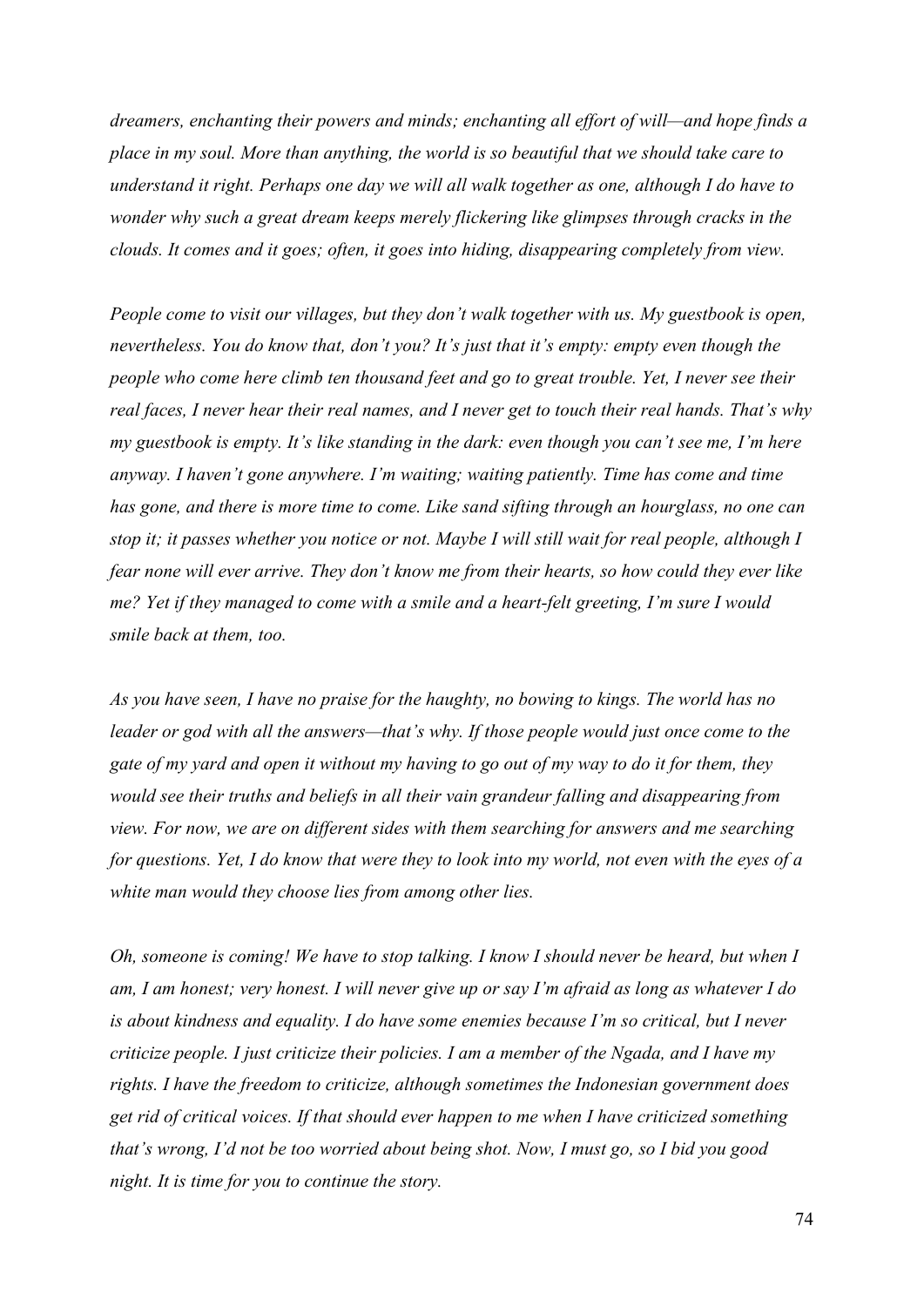## **8 Conclusion**

In this chapter, I will discuss the limitations and reliability of these findings, involving both the field work period and narrative analysis, in section 8.1, and present the key findings of my thesis in section 8.2. In this context, it will be impossible to present a detailed account of all the factors that may have had an effect on the results. Therefore, I will focus on a few of the most essential factors. The results have been affected by the language barrier, my foreignness and dissimilarity to the indigenous people and my subjectivity, among other things. Finally in closing, I will provide a few recommendations so that the topics which have been discussed in this thesis could be elaborated further in future studies.

### **8.1 Discussion on Reliability and Generalizability**

One of the factors affecting reliability is that the language used in the discussions with local people had to be changed according to the situation. In Bajawa, I conducted interviews mainly in English. However, in the villages, people mostly spoke varying degrees of Indonesian, whereby English could not be used as the main language of social interaction. It was sometimes difficult to understand elderly people, since they spoke both Indonesian and their own tribal language, the latter of which I could not speak. Sometimes I had to ask for clarification, and there were a few times when I even had to ask the younger people what their parents or older relatives had meant. This naturally improved my understanding and interpretation of the material I collected, but it also demonstrated one of the practical problems caused by the language barrier.

Any language in itself is a system of such complexity that using more than one language in one sitting will certainly leave something not said or understood especially if the interviewees are not fluent in the language that they are speaking. Challenges related to language were also evident during the analysis stage, since although language can be translated, many of its connotations and metaphors may be untranslatable. Versatile language use also posed a challenge with regard to the kinds of quotations from the material that could be used when presenting the findings. It was of the greatest importance to protect the anonymity of the people taking part of the discussions. This is why I have not included the original material as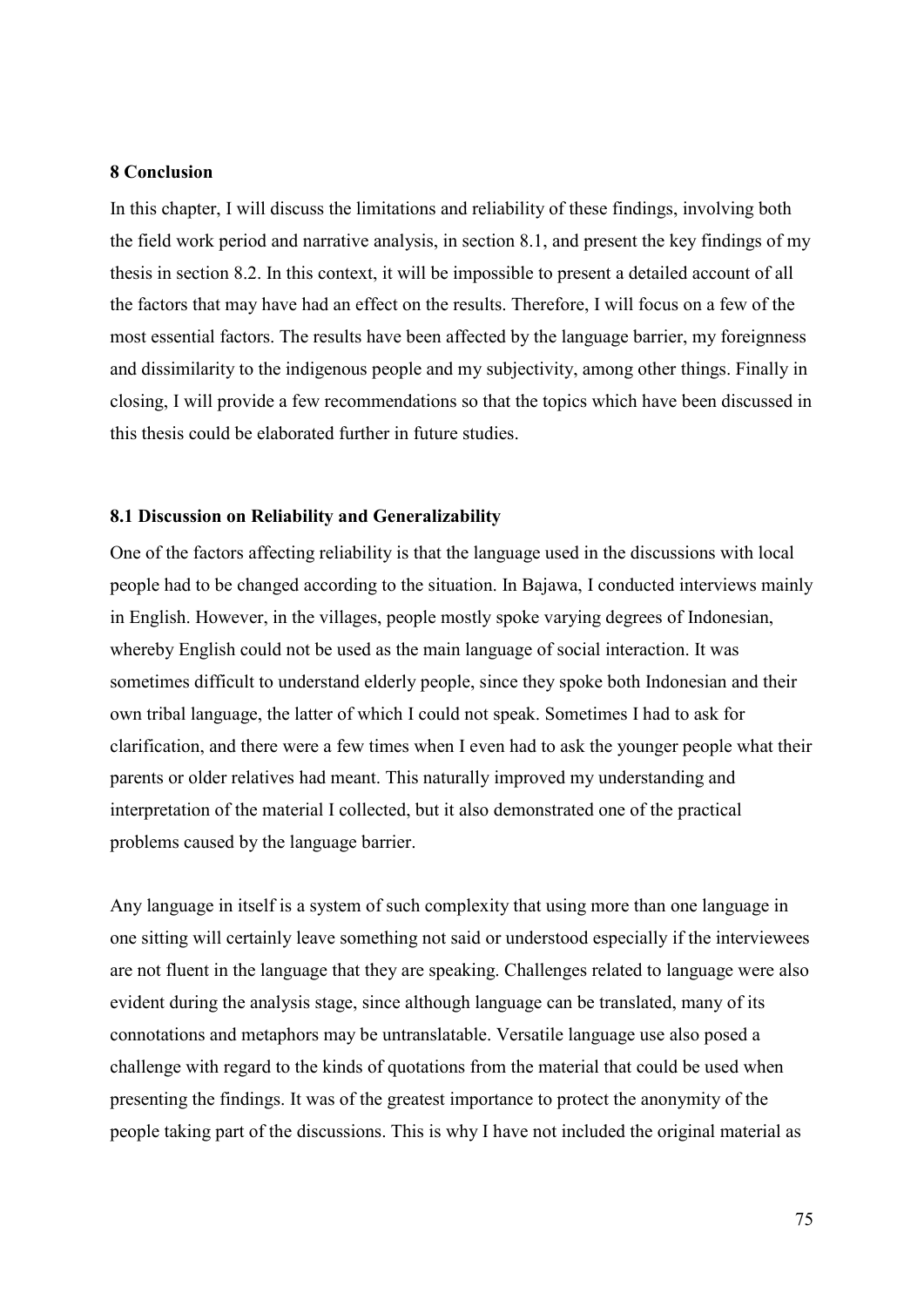an appendix, and I have tried to avoid quoting words that would include too much personal information about the speaker.

In addition to language, another factor that had an effect on the results was that I arrived among an indigenous people from the outside. Especially the fact that my background is European affected the way in which I was treated initially. Even today, a white person in Indonesia, especially in places beyond the main islands, is regarded as being not only wealthy, but far better off than everyone else in other respects as well. In the beginning, I was treated as though I had been be made of glass. The people seemed concerned every time I decided to do something or happened to be out of sight. Fortunately, this changed after a few days. They took me to the rainforest so that I could work with them, and thereafter, I began to participate in their life like anyone else.

My European background affected also my understanding of the topics being discussed. For me, it was especially difficult to understand education because the peoples' words and attitudes were in clear contradiction with everything I have been taught. People tried to explain the situation to me, but at first I had trouble understanding them. Then I realized that I have to be able to open my own thinking, to decolonize my own mind in order to understand. If a person's mind is not decolonized, cultural sensitivity has very little to offer, and any critique offered by that person will automatically be flawed. I think researchers and writers would do well to critically engage in decolonizing their minds. It is difficult to accomplish, but it is also highly rewarding if one is striving for fair and just knowledge production.

My role and subjectivity affected the research even more extensively. For example, as an interpreter during the analysis stage, I could not escape my own subjectivity. Narrative analysis is based on interpretation, whereby knowledge or understanding gained by means of analysis is not only partial, but also variable over the course of time (Lieblich, Tuval-Mashiach & Zilber 1998, 10). As Bruner (1990, 61) has noted, "[We] interpret stories by their verisimilitude, their 'truth likeness,' or more accurately, their 'lifelikeness.' " We have to be selective with regard to what is included in our scheme of reality. We cannot take in all impulses as they are, but have to select certain ones because otherwise our world will not appear comprehensible. We gather so much information from our environment that we have to create mechanisms like archetypes to simplify the information flow.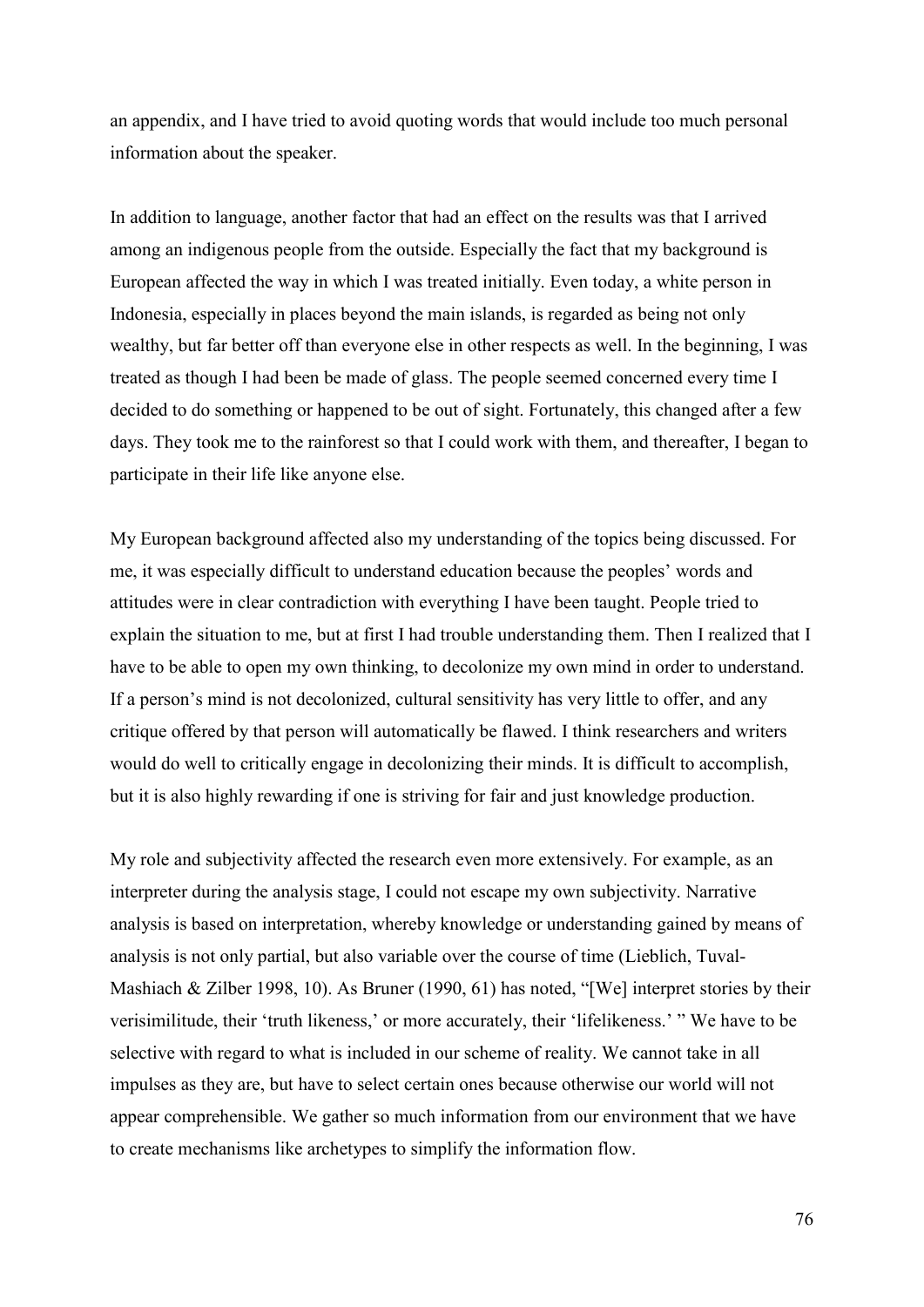Generalizability is always a difficult matter when one is dealing with the social world. This thesis shows potential problems experienced by indigenous peoples and also some responses to those problems, but not as much general tendency of neocolonial policies to have an impact. This thesis also provides an example of community cohesion and struggle against possible dispersion. The findings should not be automatically generalized as being applicable to other indigenous groups, not even to those living on the other sides of Flores. All indigenous groups are heterogeneous entities; they differ from each other. There are also great differences within the communities themselves, as I experienced in the Ngada regency.

Nevertheless, I was able to verify that the stories holding the tribe together are not merely individual utterances, but that similar stories are being told all around the Ngada tribe. It was also explicitly brought out among the tribe that these stories keep the tribe together. The existence of similar views from one Ngada village to the next shows that the people have both a highly homogeneous, publicly expressed view about their future and a mutual understanding of the challenges they should meet. This does not mean that no competing views could be found on an individual level. One of the reasons why this research material does contain stories of great consistency is that my research question drew attention to the collective level. It should also be borne in mind that a collective, publicly expressed view is hardly the whole truth or only truth of the matter. Rather, the truth of the matter depends on what has been agreed (Bruner 1991, 4).

In this thesis, I have presented some argumentable interpretations of the research material along with narratives that express social realities. It can be deduced that the narratives say something about the life of indigenous peoples in the midst of social changes. Nuances of further possible (anti-)narratives can be found not only in the material itself, but also in the greater Ngada experience. Considering the brevity of the time I spent with the Ngada tribe and the limited amount of material I was able to collect while there, I maintain that the narratives presented in this thesis are the most prominent ones related to neocolonial policies implemented in the Ngada regency. Because the narratives concern the future of the whole Ngada tribe, thus they should be given further attention in the course of future studies.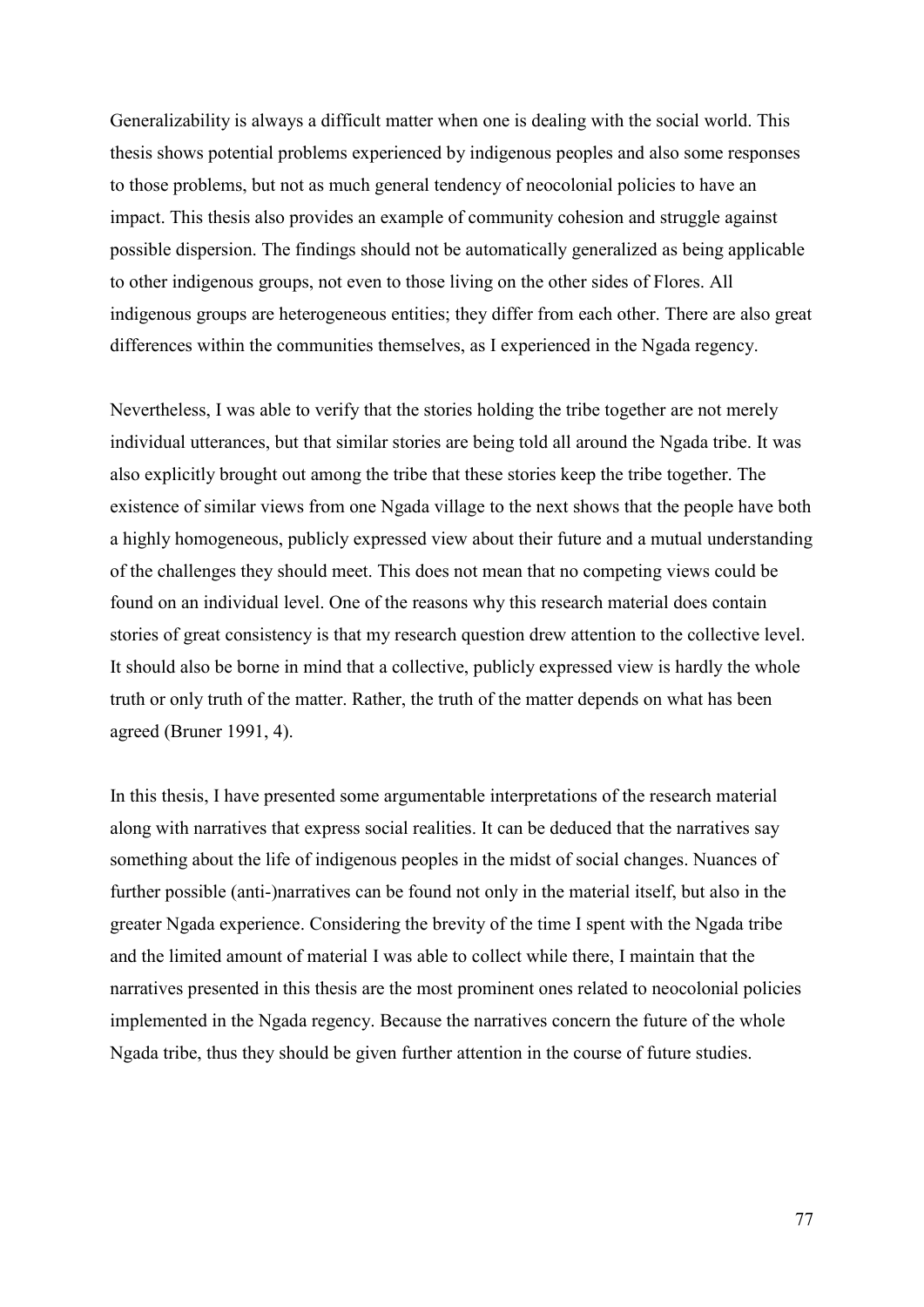#### **8.2 Key Findings**

If the research material is viewed as a whole without analytical orientation, it could be said that the stories of the indigenous people have moved from tranquil times of timelessness to modern times where Indonesian governmental policy stipulates the rhythm of life for the indigenous people. Under this pressure, the people rely on these memories from times of timelessness as well as on communication with the ancestors. In the Ngada regency, taking care of politics through means of the hereafter keeps the community together. It joins families to clans as well as villages to other villages, and it joins past and future generations. Occasionally, it brings back people who have moved elsewhere long ago. Although education separated people from each other, *adat istiadat* brought them back together again.

When considering the findings related to education and comparing them with the literature, it is evident that the situation in the Ngada regency did not fully correspond with the marginalization of education as presented by Prakash and Estava (1998), but neither was it in complete agreement with the findings of Lavia and Mahlomaholo (2012) or Semali and Kicheloe (1999). The Ngada people are not entirely satisfied with education; they experience it as a burden, even though education is regarded as important for learning Indonesian. Especially, the idea of indigenized education raises opposition. The people wish to keep the educational system and the knowledge production of indigenous peoples separate regardless of the conflicts involved. Based on all the discussions I had with people in the Ngada regency, it seems to me that incorporation of the language of the indigenous people into the educational system would be an act of violence toward cultural forms of significance. At the same time, one might wonder if coercing the indigenous people into another reality and/or to express themselves in ways that are inappropriate is more an issue of school as an institutional problem than of language as a conveyor of information.

Due to the presence of education, people in the Ngada regency have to earn income from tourism, which involves the risk of villages changing into souvenir attractions. This comes close to Sissons' (2005, 37–58) warnings of oppressive authenticity. The unequal relationship between tourists and villagers endangers valuable memories and *adat istiadat* conventions, and this is why local people in the Ngada regency wish for greater respect from tourists toward local views. The cause of the greatest concern with regard to tourism, however, is that it creates conflicts between different villages. In the research material, tourism appears to evoke mainly critical voices because rising conflicts tend to lower community consensus. In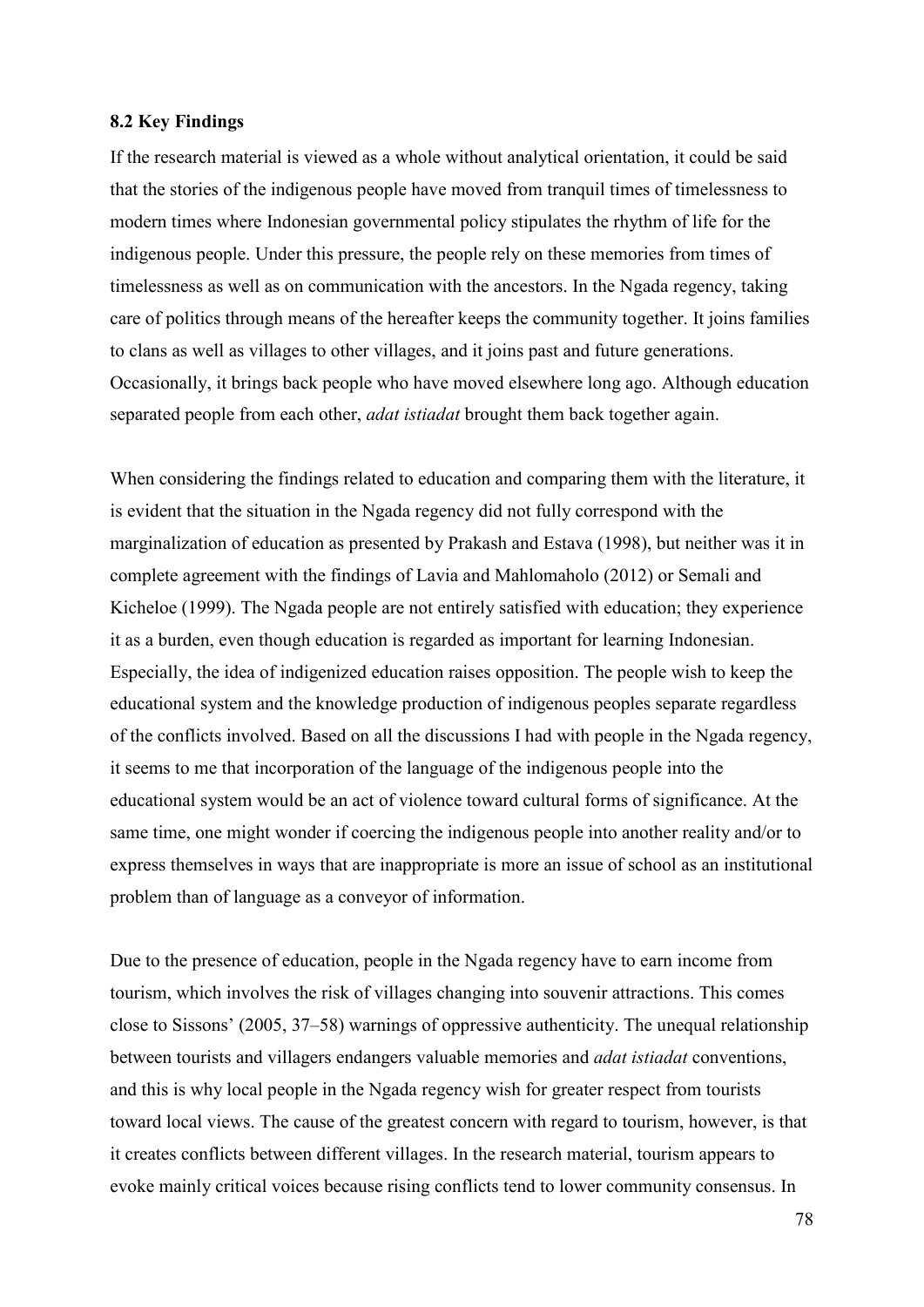the long term, this may endanger *adat istiadat*. *Adat* is created based on community consensus, and if *adat* becomes endangered, the fundamental principles of the culture will be endangered as well. Similar conclusions are reached by Johnston (2005), who claims that tourism is a threat of unprecedented magnitude to the cultures of the world.

Education and tourism are means of fulfilling the dream of the colonizer. An example pertaining to the theory, educational research and material of this thesis is that education today apparently has the same mission as Catholicism had before: that is, salvation of people from the destiny of being what they truly are. The overriding discourse involves undereducated people needing to be rescued and empowered so that they will see their own freedoms and begin behaving economically, and thus, logically. Tourism brings out these goals of the colonizer. Even today, we see the Other as underdeveloped, undereducated and impoverished. Yet at the same time, we fail to see the Other's alternative and complex ways of viewing their life and passing down knowledge. Furthermore, we pay no attention to the richness of its culture. Consequently, when empowerment is offered to the Other from the outside, it results in vulnerability, and when cohesive measures are taken, they result in segregation.

Among other factors, it is unsuccessful policies for the development of the region, which has led to people responding angrily to politicians. At the end of each interview, I asked what the people would decide if they could decide on any single matter in government. The message of the replies was unanimous: "I would stop the political games." In fact, the discussions brought out that the people associate politics with colonialism and abuse. They feel that the government has no respect for the representatives of indigenous tribes. Indigenous elites want to maintain good relationships with the government, and government maintains this relationships with money. Things have not been made any easier by corruption running high on every level of society and people continuing to harbor fear of government officials and politicians.

As Sissons (2005, 21) observes, it appears that the development discourse together with the politics practiced by the indigenous people's elite is endangering an alternative way of understanding the world that has developed over thousands of years. The fact that the development discourse poses a threat to indigenous communities does not mean that their alternative reality will actually disintegrate. The situation in the Ngada area does not involve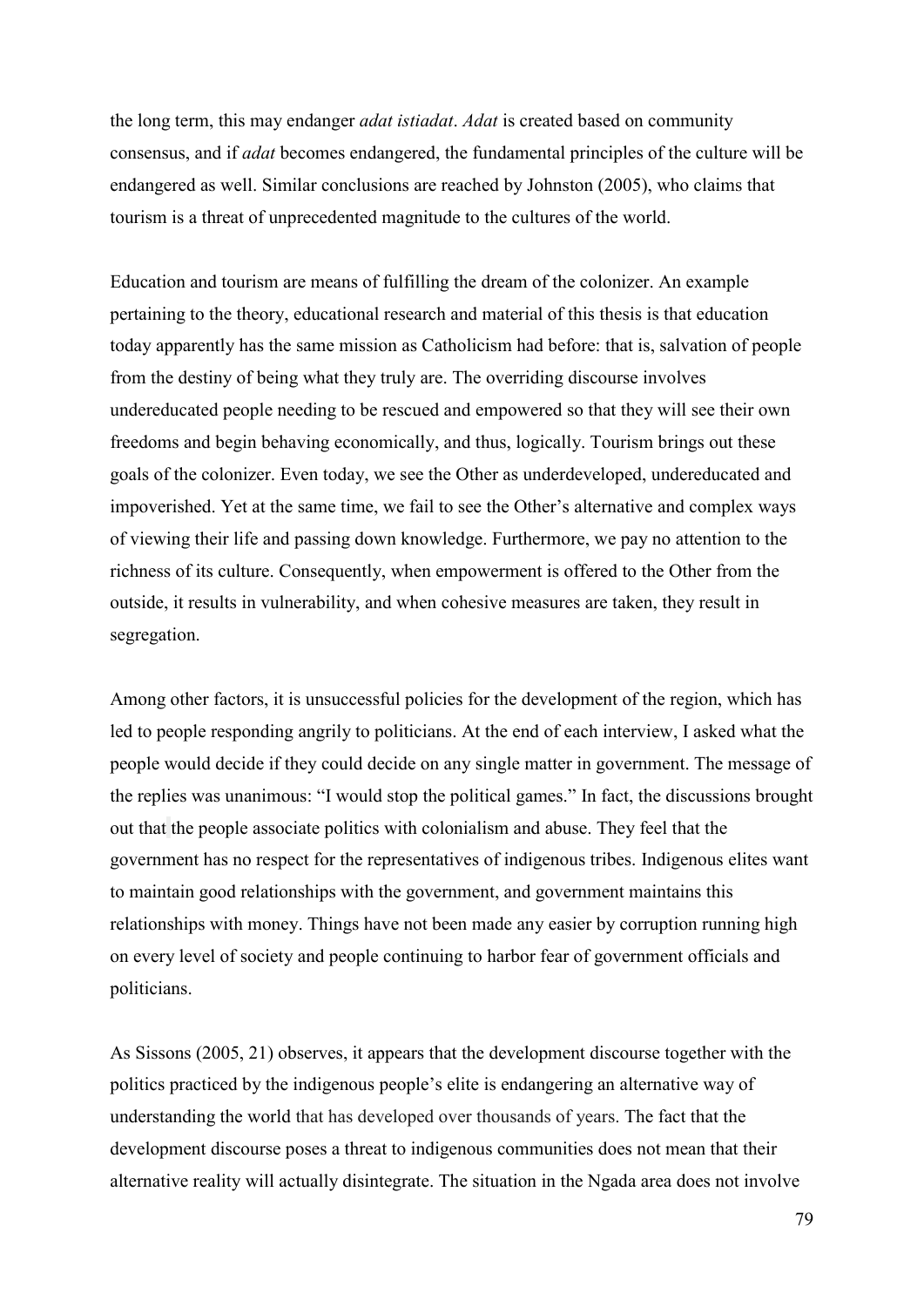oppression alone. It also involves finding new means of keeping the community together. Mostly, it involves resistance and building new forms of power relationships.

The fact that people will present highly critical views despite their fear probably points to how frustrated they are with the situation. They wish to rely on their strong Ngada community and they share their stories about life under a neocolonial government with me, regardless of all the risks involved. Overall, I found the situation to be similar to what I had speculated when I first met the Ngada people: they were only seemingly silent. If someone is interested in their story and prepared to listen without interrupting, they will show how their silence changes into a richly nuanced celebration of their community narrative and joint resistance.

The Ngada people are fighting back and determined to ensure the continuity of their culture in spite of the development policies. In the Ngada regency, especially *adat istiadat* emphasized the feeling of togetherness and the importance of the people's lives, social experiences and memories. It also connected them with a feeling of continuance and protection. Thus, the Ngada people have retained their uniformity while remaining multicultural despite the mounting pressure. Pluralisticity is manifested in every aspect of their lives. It is the government that has failed in its dispersive neocolonialist policies. It has failed to develop the underdeveloped. Naturally, this comes down to the need for nations and states to identify and acknowledge their racist roots. Without this process of acknowledgement, there can be no creation of truly non-racist policies.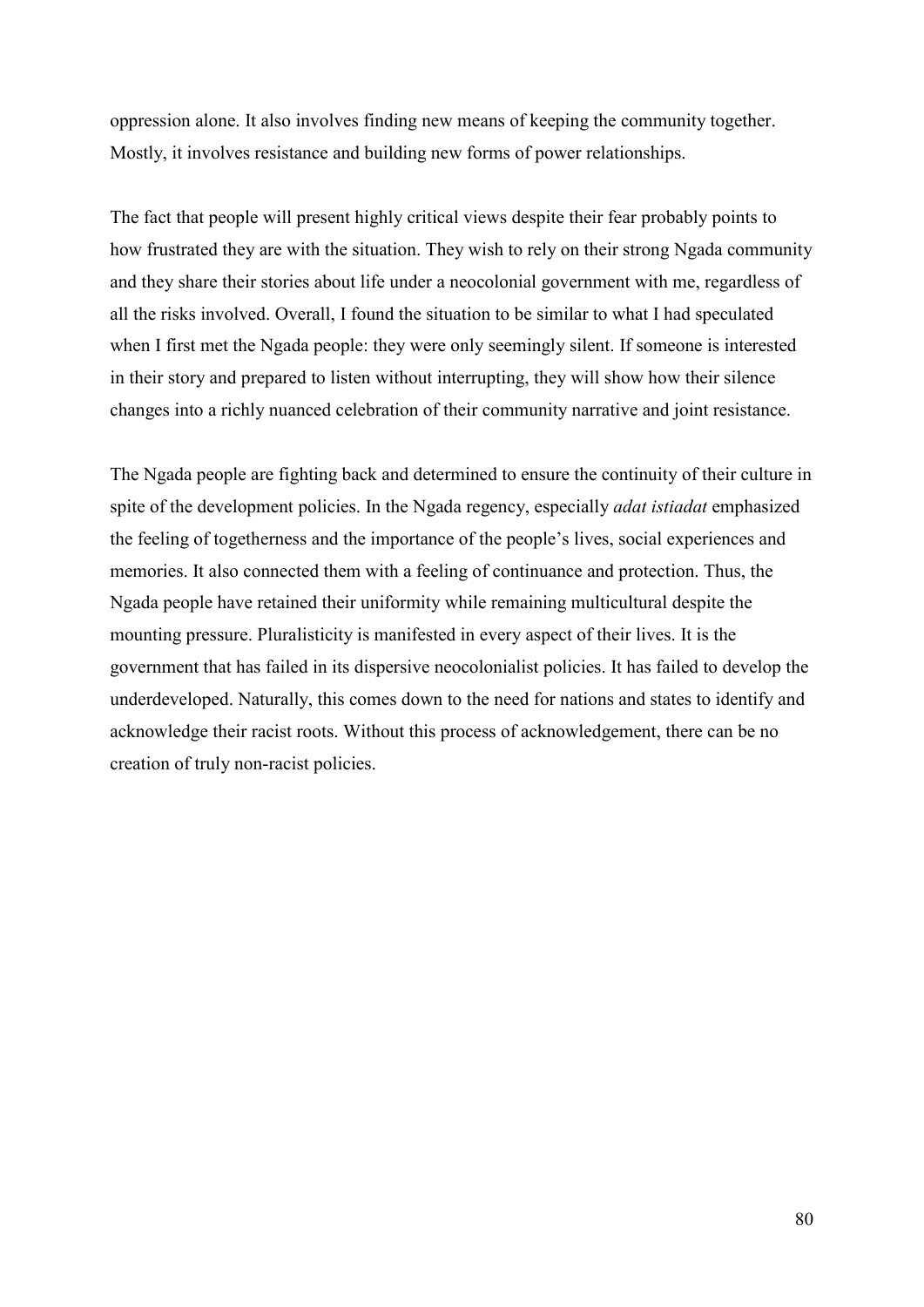# **References**

Acharya, Amitav (2015) *Indonesia Matters: Asia's Emerging Democratic Power*. Singapore: World Scientific Publishing Co.

Aikman, Sheila (1999) *Intercultural Education and Literacy: An Ethnographic Study of Indigenous Knowledge and Learning in the Peruvian Amazon*. Amsterdam: John Benjamins Publishing Co.

Alasuutari, Pertti & Alasuutari, Maarit (2015) Kenttätyö ja Aineiston Hallinta. [Seminar on Lapland University, held in spring 2015.]

Allerton, Catherine (2003) Authentic Housing, Authentic Culture?: Transforming a Village into a 'Tourist Site' in Manggarai, Eastern Indonesia. *Indonesia and the Malay World* 31:89, 119–128.

Arizona, Yance & Cahyadi, Erasmus (2013) The Revival of Indigenous Peoples: Contestation over a Special Legislation on *Masyarakat Adat*. In Hauser-Schäublin, Brigitta (ed.) *Adat and Indigeneity in Indonesia: Culture and Entitlements between Heteronomy and Self-Ascription*. Göttingen: Universitätsverlag Göttingen, 43–62.

Atkinson, Jane M. (1979) *Paths of the Spirit Familiars: A Study of Wana Shamanism*. Ann Arbor: University of Microfilms International.

Atkinson, Paul (1997) 'Narrative Turn or Blind Alley?' *Qualitative Health Research*, 7:3, 325–344.

Banks, Marcus (2007) *Using Visual Data in Qualitative Research*. London: Sage Publications Ltd.

Berry, Wendell (1990) *What Are People for?* San Francisco: North Point Press.

Bjork, Christopher (2004) Decentralisation in Education, Institutional Culture and Teacher Autonomy in Indonesia. *International Review of Education* 50:3–4, 245–262.

Brannen, Julia (2013) Life Story Talk: Some Reflections on Narrative in Qualitative Interviews. *Sociological Research Online* 18:2, http://www.socresonline.org.uk/18/2/15.html. (last checked April 11, 2016).

Bristol, Laurette (2012) Postcolonial Thought: A Theoretical and Methodological Means for Thinking through Culturally Ethical Research. In Lavia, Jennifer & Mahlomaholo, Sechaba (eds.) *Culture, Education, and Community: Expressions of the Postcolonial Imagination*. New York: Palgrave Macmillan, 15–32.

Bruner, Jerome (1991) The Narrative Construction of Reality. *Critical Inquiry* 18:1, 1–21.

Bruner, Jerome (1990) *Acts of Meaning*. Cambridge: Harvard University Press.

Burns, Peter (1999) Paradoxes in Planning. Tourism Elitism or Brutalism? *Annals of Tourism Research* 26:2, 329–348.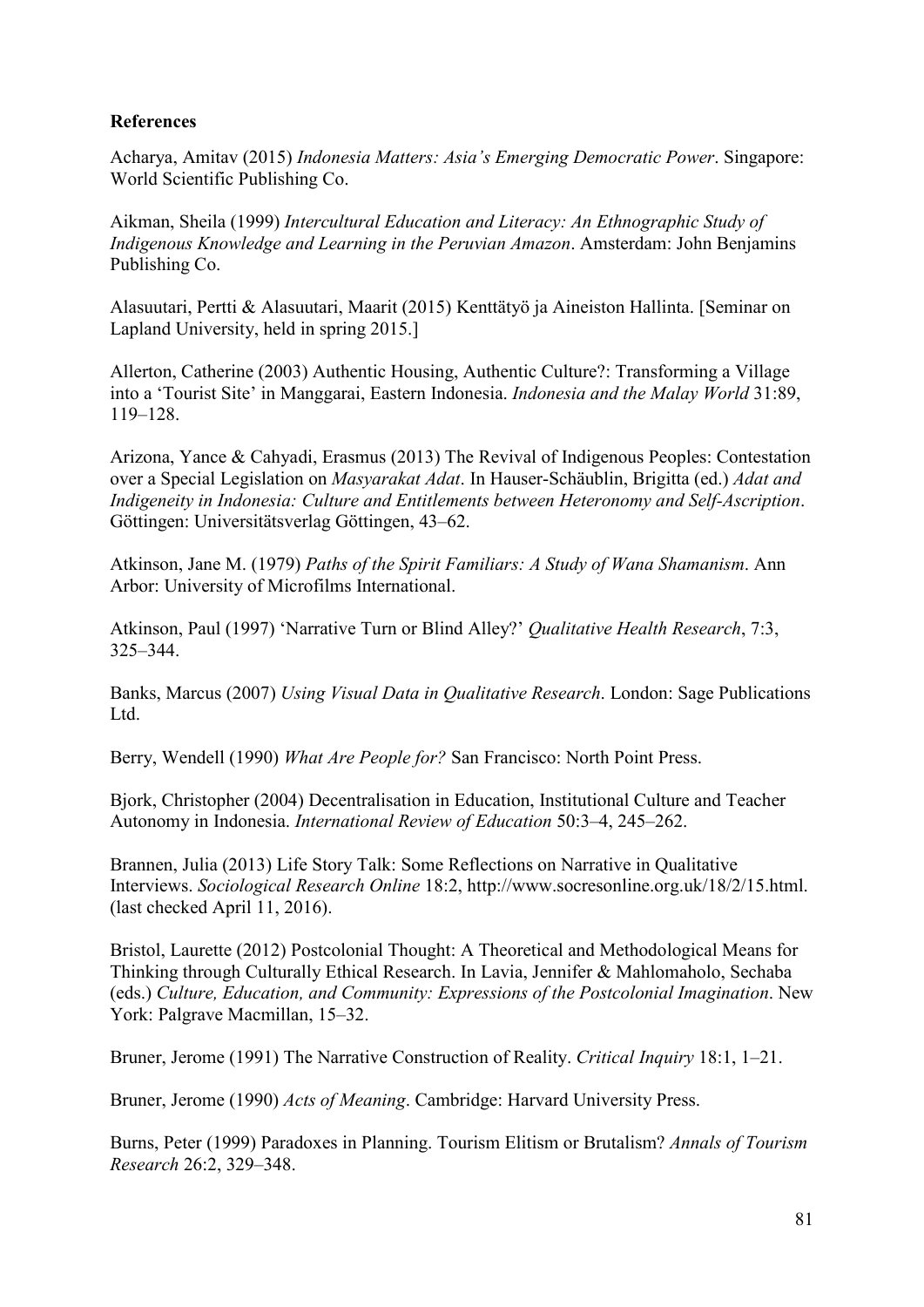Butterworth, David (2008) *Lessons of the Ancestors: Ritual, Education and the Ecology of Mind in an Indonesian Community*. The Degree of Doctor of Philosophy. The University of Melbourne.

Cahyat, Ade (2005) Berubahan Perundangan Desentralisasi. *Governance Brief* 22.

Chaplin, Elizabeth (2005) The Photograph in Theory. *Sociological Research Online* 10:1. http://www.socresonline.org.uk/10/1/chaplin.html (last checked April 11, 2016).

Christmann, Gabriela B. (2008) The Power of Photographs of Buildings in the Dresden Urban Discourse. Towards a Visual Discourse Analysis. *Qualitative Social Research* 9:3. http://www.qualitative-research.net/index.php/fqs/article/view/1163/2569 (last checked April 11, 2016).

Clair, Robin P. (2003) The Changing Story of Ethnography. In Clair, Robin P. (ed.) *Expressions of Ethnography: Novel Approaches to Qualitative Methods*. Albany: State University of New York Press, 3–26.

Cole, Stroma (2008) Living in Hope: Tourism and Poverty Alleviation in Flores. In Burns, Peter M. & Novelli, Marina (eds.) *Tourism Development: Growths, Myths and Inequalities*. Wallingford: CABI Publishing, 272–289.

Conzález, Maria C. (2003) An Ethics for Postcolonial Ethnography. In Clair, Robin P. (ed.) *Expressions of Ethnography: Novel Approaches to Qualitative Methods*. Albany: State University of New York Press, 77–86.

Cortazzi, Martin (2001) Narrative Analysis in Ethnography. In Atkinson, Paul; Coffey, Amanda; Delamont, Sara; Lofland, John & Lofland, Lyn (eds.) *Handbook of Ethnography*. London: Sage Publications, 384–394.

Cruz, Mariolga R. (2012) Ni con dios ni con el diablo: Tales of Survival, Resistance, and Rebellion from a Reluctant Academic. *Decolonization: Indigeneity, Education & Society* 1:1, 141–157.

Deacon, Roger (2006) Michel Foucault on Education: a Preliminary Theoretical Overview. *South African Journal of Education* 26:2, 177–187. http://sajournalofeducation.co.za/index.php/saje/article/viewFile/74/50 (last checked April 11, 2016).

Deacon, Roger (2003) *Fabricating Foucault: Rationalising the Management of Individuals*. Milwaukee: Marquette University Press.

Declaration on the Right to Development (1986) http://www.un.org/documents/ga/res/41/a41r128.htm (last checked April 11, 2016).

De Fina, Anna & Georgakopoulou, Alexandra (2011) *Analyzing Narrative: Discourse and Sociolinguistic Perspectives*. Cambridge: Cambridge University Press.

East Timor Government (2012) History of East Timor. http://www.easttimorgovernment.com/history.htm (last checked April 11, 2016).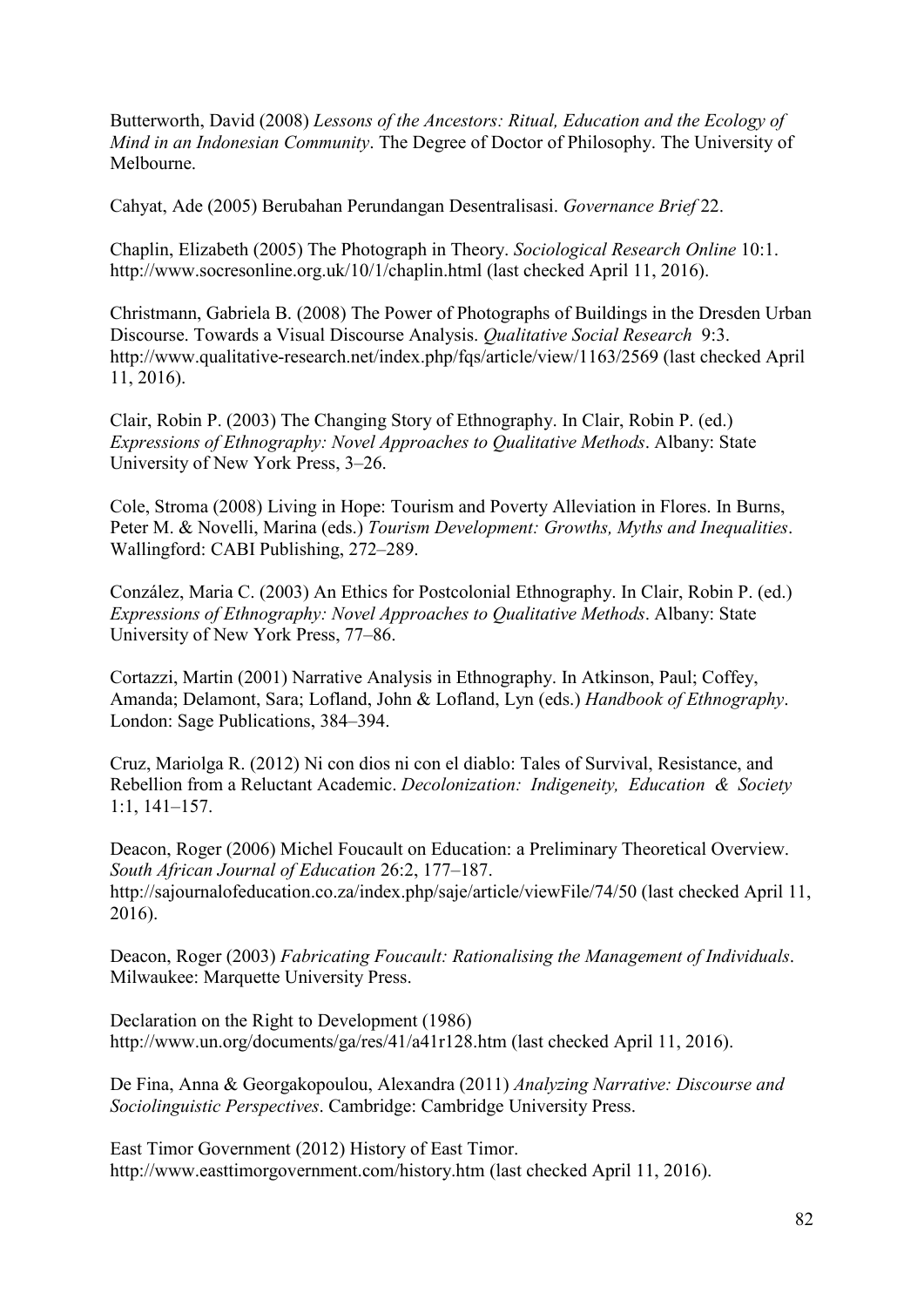Emerson, Robert M.; Fretz, Rachel I. & Shaw, Linda L. (2001) Participant Observation and Fieldnotes. In Atkinson, Paul; Coffey, Amanda; Delamont, Sara; Lofland, John & Lofland, Lyn (eds.) *Handbook of Ethnography*. London: Sage Publications Ltd, 352–369.

Fagence, Michael (2003) Tourism and Local Society and Culture. In Singh, Shalini; Timothy, Dallen J. & Dowling, Ross K. (eds.) *Tourism in Destination Communities*. Wallingford: CABI Publishing, 55–78.

Foucault, Michel (2009) *Security, Territory, Population*. Hampshire: Palgrave Macmillan.

Foucault, Michel (2008) *The Birth of Biopolitics*. Hampshire: Palgrave Macmillan.

Foucault, Michel (2003) *Society Must Be Defended: Lectures at the Collège de France, 1975- 1976*. New York: Picador.

Foucault, Michel (1990) *History of Sexuality. Volume 1: an Introduction*. New York: Vintage Books.

Foucault, Michel (1980) *Power/Knowledge: Selected Interviews and Other Writings, 1972– 1977*. New York: Pantheon Books.

Foucault, Michel (1977a) Revolutionary Action: "Until Now". In Bouchard, Donald F. (ed.) *Language, Counter-Memory, Practice: Selected Essays and Interviews*. Oxford: Blackwell, 218–233.

Foucault, Michel (1977b) *Discipline and Punish: The Birth of the Prison*. New York: Vintage Books.

Foucault, Michel (1971) A Conversation with Michel Foucault. *Partisan Review* 38:2, 192– 201.

Fox, Christine (2008) Postcolonial Dilemmas in Narrative Research. *Compare: A Journal of Comparative and International Education* 38:3, 335–347.

Garcia, Leovino (2008) On Paul Ricoeur and the Translation−Interpretation of Cultures. *Thesis Eleven* 94:1, 72−87.

Gilbert, David (1989) Rural Tourism and Marketing: Synthesis and New Ways of Working. *Tourism Management* 10:1, 39–50.

Grumblies, Anna-Teresa (2013) Being Wana, Becoming an "Indigenous People". Experimenting with Indigeneity in Central Sulawesi. In Hauser-Schäublin, Brigitta (ed*.) Adat and Indigeneity in Indonesia: Culture and Entitlements between Heteronomy and Selfascription*. Göttingen: Universitätsverlag Göttingen, 81−98.

Grönfors, Martti (2011) *Laadullisen tutkimuksen kenttätyömenetelmät*. Hämeenlinna: SoFia. http://vilkka.fi/books/Laadullisen\_tutkimuksen.pdf (last checked April 11, 2016).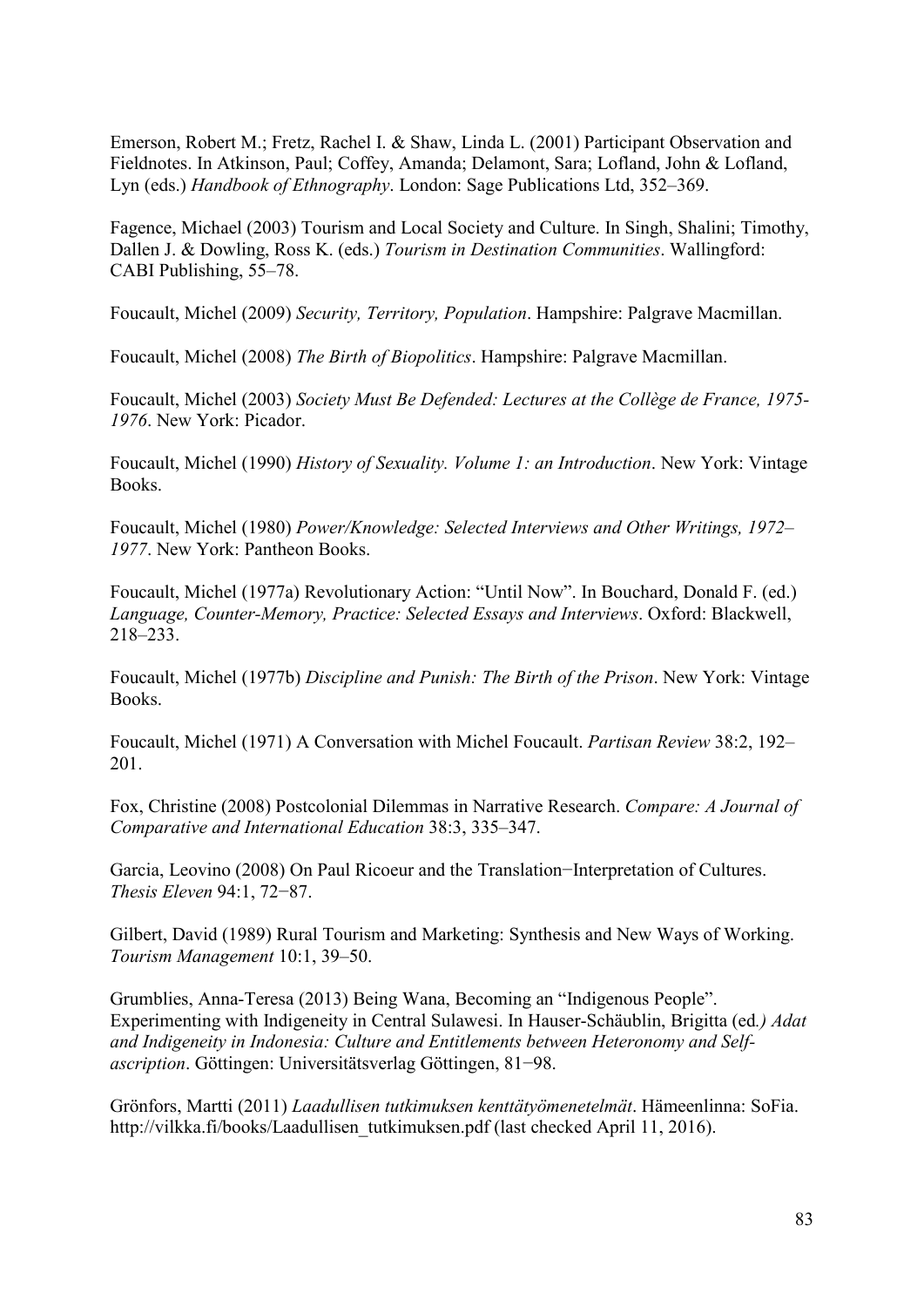Göcke, Katja (2013) Indigenous Peoples in International Law. In Hauser-Schäublin, Brigitta (ed.) *Adat and Indigeneity in Indonesia: Culture and Entitlements between Heteronomy and Self-ascription*. Göttingen: Universitätsverlag Göttingen, 17−29.

Hakkarainen, Maria & Tuulentie, Seija (2008) Tourism's Role in Rural Development of Finnish Lapland: Interpreting National and Regional Strategy Documents. *Fennia* 186:1, 3– 13.

Halford, Susan & Knowles, Caroline (2005) More Than Words: Some Reflections on Working Visually. *Sociological Research Online* 10:1. http://www.socresonline.org.uk/10/1/knowleshalford.html (last checked April 11, 2016).

Hammersley, Martyn & Atkinson, Paul (2007) *Ethnography: Principles in Practice*. London: Routledge.

Hampton, Mark P. (2005) Heritage, Local Communities and Economic Development. *Annals of Tourism Research* 32:3, 735–759.

Hannam, Kevin & Knox, Dan (2010) *Understanding Tourism: a Critical Introduction*. London: Sage Publications.

Hauser-Schäublin, Brigitta (2013) Introduction. The Power of Indigeneity: Reparation, Readjustments and Repositioning. In Hauser-Schäublin, Brigitta (ed.) *Adat and Indigeneity in Indonesia: Culture and Entitlements between Heteronomy and Self-ascription*. Göttingen: Universitätsverlag Göttingen, 5−15.

Jenkins, John; Hall, Colin & Troughton, Michael (1998) The Restructuring of Rural Economies: Rural Tourism and Recreation as a Government Response. In Hall, Colin; Jenkins, John & Butler, Richard (eds.) *Tourism and Recreation in Rural Areas*. Chichester: Wiley & Sons Ltd, 43–67.

Johnston, Alison M. (2005) *Is the Sacred for Sale?: Tourism and Indigenous Peoples*. London: Earthscan.

June, George M. (1999) Indigenous Knowledge as a Component of the School Curriculum. In Semali, Ladislaus M. & Kincheloe, Joe L. (eds.) *What Is Indigenous Knowledge? Voices from the Academy*. New York: Falmer Press, 79–94.

Kabupaten Ngada (2015) Kecamatan Aimere Dalam Angka 2015. http://ngadakab.bps.go.id/webbeta/backend/pdf\_publikasi/Aimere-Dalam-Angka-2015.pdf (last checked April 11, 2016).

Kementerian Pendidikan dan Kebudayaan (2014) *Tema 3 Kegiatanku Buku Tematik Terpadu Kurikulum 2013*: Buku Guru SD/MI Kelas I. Jakarta: Kementerian Pendidikan dan Kebudayaan.

Kertzer, David (1989) *Ritual, Politics & Power*. New Haven: Yale University Press.

Keskitalo, Pigga; Määttä, Kaarina & Uusiautti, Satu (2013) *Sámi Education*. Frankfurt: Peter Lang Publishing.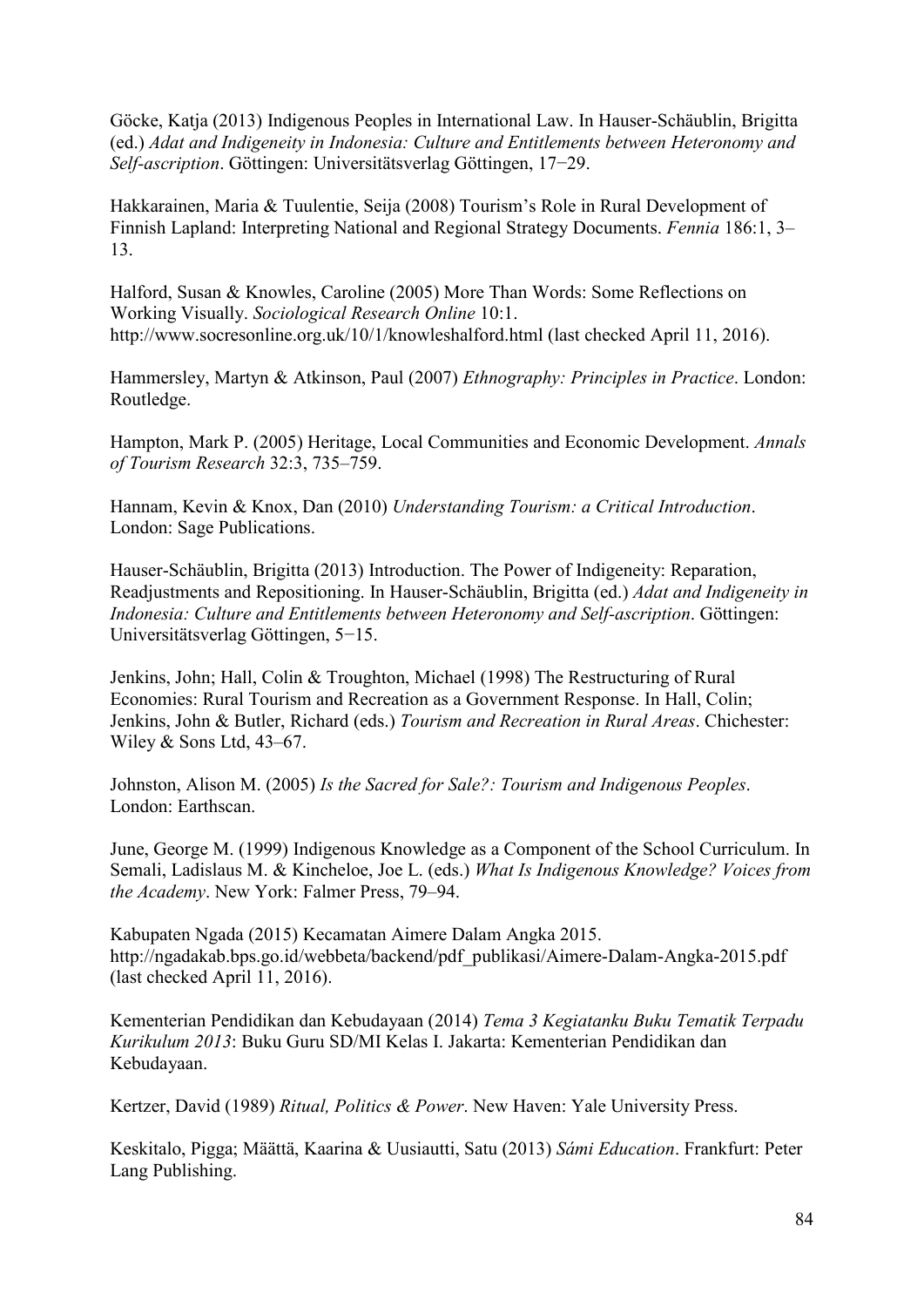Klenke, Karin (2013) Whose *Adat* Is It? *Adat*, Indigeneity and Social Stratification in Toraja. In Hauser-Schäublin, Brigitta (ed.) *Adat and Indigeneity in Indonesia: Culture and Entitlements between Heteronomy and Self-Ascription*. Göttingen: Universitätsverlag Göttingen, 149–165.

Lavia, Jennifer & Mahlomaholo, Sechaba (eds.) (2012) Culture, Education, and Community: Expressions of the Postcolonial Imagination. New York: Palgrave Macmillan.

Lieblich, Amia; Tuval-Mashiach, Rivka & Zilber, Tamar (1998) *Narrative Research: Reading, Analysis, and Interpretation* (1st edition). Thousand Oaks: Sage publications.

Lindroos, Kia (2008) Michel Foucault. Ajattelun Rajat. In Lindroos, Kia & Soininen, Suvi (eds.) *Politiikan Nykyteoreetikkoja*. Helsinki: Helsinki University Perss.

Loomba, Ania (1998) *Colonialism/Postcolonialism*. London: Routledge.

Mahlomaholo, Sechaba (2012) Validating Community Cultural Wealth: Toward Sustainable Empowering Learning Environments. In Lavia, Jennifer & Mahlomaholo, Sechaba (eds.) *Culture, Education, and Community: Expressions of the Postcolonial Imagination*. New York: Palgrave Macmillan, 33–48.

Maurial, Mahia (1999) Indigenous Knowledge and Schooling: A Continuum Between Conflict and Dialogue. In Semali, Ladislaus M. & Kincheloe, Joe L. (eds.) *What Is Indigenous Knowledge? Voices from the Academy*. New York: Falmer Press, 59–78.

McAdams, Dan P. (1996) Personality, Modernity and the Storied Self: A Contemporary Framework for Studying Persons. *Psychological Inquiry*, *7*:4, 295–321.

Ministry of Tourism (2014) Wonderful Indonesia. http://www.indonesia.travel/# (last checked April 11, 2016).

Mishler, Elliot (1986) *Research Interviewing: Context and Narrative*. Cambridge: Harvard University Press.

Mule, Lucy (1999) Indigenous Languages in the School Curriculum: What Happened to Kiswahili in Kenya? In Semali, Ladislaus M. & Kincheloe, Joe L. (eds.) *What Is Indigenous Knowledge? Voices from the Academy*. New York: Falmer Press, 227–242.

Nordholt, Henk S. & Klinken, Gerry van (2007) Introduction. In Nordholt, Henk S. & Klinken, Gerry van (eds.) *Renegotiating Boundaries: Local Politics in Post-Soeharto Indonesia*. Leiden: KITLV Press, 1–30.

Parfitt, Trevor (2002) *The End of Development? Modernity, Post-Modernity and Development*. London: Pluto Press.

Peltomaa, Hanna (2013) Laadullisen Tutkimuksen Suuntaukset: Etnografia. [Seminar on Lapland University, held in autumn 2013.]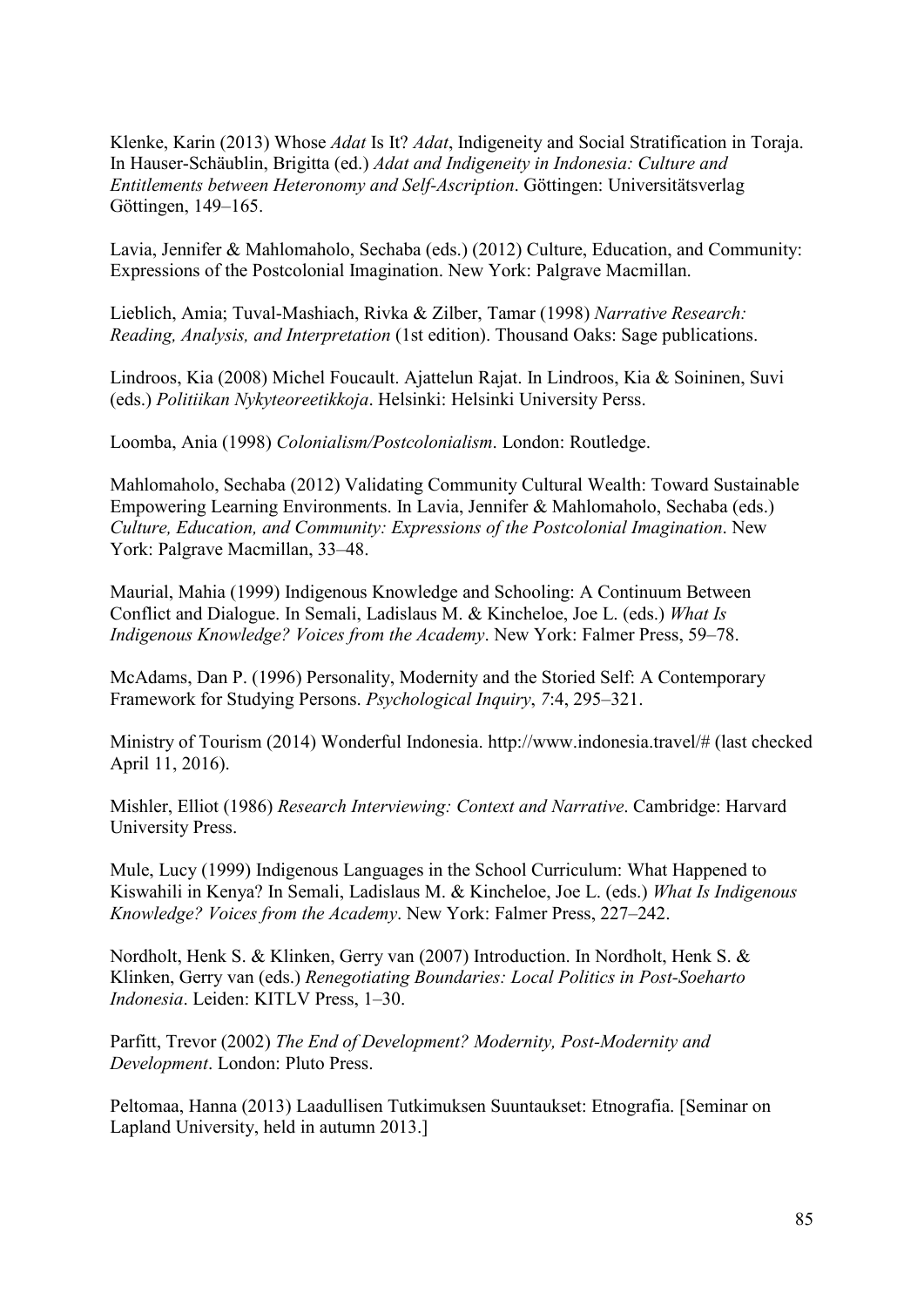Pettersson, Robert & Viken, Arvid (2007) Sami Perspectives on Indigenous Tourism in Northern Europe: Commerce or Cultural Development? In Butler, Richard & Hinch, Thomas (eds.) *Tourism and Indigenous Peoples: Issues and Implications*. Amsterdam: Elsevier Ltd., 176–187.

Philpott, Simon (2000) *Rethinking Indonesia: Postcolonial Theory, Authoritarianism & Identity*. Houndmills: Palgrave Macmillan.

Phoenix, Ann (2008) Analysing Narrative Contexts. In Tamboukou, Maria; Andrews, Molly & Squire, Corinne (eds.) *Doing Narrative Research*. London: Sage Publications, 64–77.

Polkinghorne, Donald (1995) Narrative Configuration in Qualitative Analysis. In Hatch, Amos & Wisniewski, Richard (eds.) *Life History and Narrative*. London: Falmer Press, 5–23.

Polkinghorne, Donald (1988*) Narrative knowing and the Human Sciences*. Albany: State Uni versity of New York Press.

Prakash, Madhu S. (1999) Indigenous Knowledge Systems - Ecological Literacy Through Initiation into People's Science. In Semali, Ladislaus M. & Kincheloe, Joe L. (eds.) W*hat Is Indigenous Knowledge? Voices from the Academy*. New York: Falmer Press, 157–178.

Prakash, Madhu S. & Esteva, Gustavo (1998) *Escaping Education: Living as learning within grassroots cultures*. New York: Peter Lang Publishing.

Reynar, Rodney (1999) Indgenous Peoples Knowledge and Education: A Tool for Development. In Semali, Ladislaus M. & Kincheloe, Joe L. (eds.) *What Is Indigenous Knowledge? Voices from the Academy*. New York: Falmer Press, 285–287.

Saarinen, Jarkko (2007) Tourism in Peripheries: the Role of Tourism in Regional Development in Northern Finland. In Müller, Dieter K. & Jansson, Bruno (eds). *Tourism in Peripheries Perspectives from the Far North and South*. Wallingford: CABI Publishing, 41– 52.

Said, Edward (1978) *Orientalism*. Harmondsworth: Penguin.

Scheyvens, Regina (2003) Local Involvement Managing Tourism. In Singh, Shalini; Timothy, Dallen J. & Dowling, Ross K. (eds.) *Tourism in Destination Communities*. Wallingford: CABI Publishing, 229–252.

Schiff, Brian (2012) The Function of Narrative: Toward a Narrative Psychology of Meaning. *Narrative Works: Issues, Investigations & Interventions* 2:1, 34–47.

Schmit, Leo (1996) The Deployment of Civil Energy in Indonesia: Assessment of an Authentic Solution. In Hann, Chris & Dunn, Elizabeth (eds.) *Civil Society. Challenging Western Models*. London: Routledge, 178–198.

Semali, Ladislaus M. (1999) Community as Classroom: (Re)Valuing Indigenous Literacy. In Semali, Ladislaus M. & Kincheloe, Joe L. (eds.) *What Is Indigenous Knowledge? Voices from the Academy*. New York: Falmer Press, 95–118.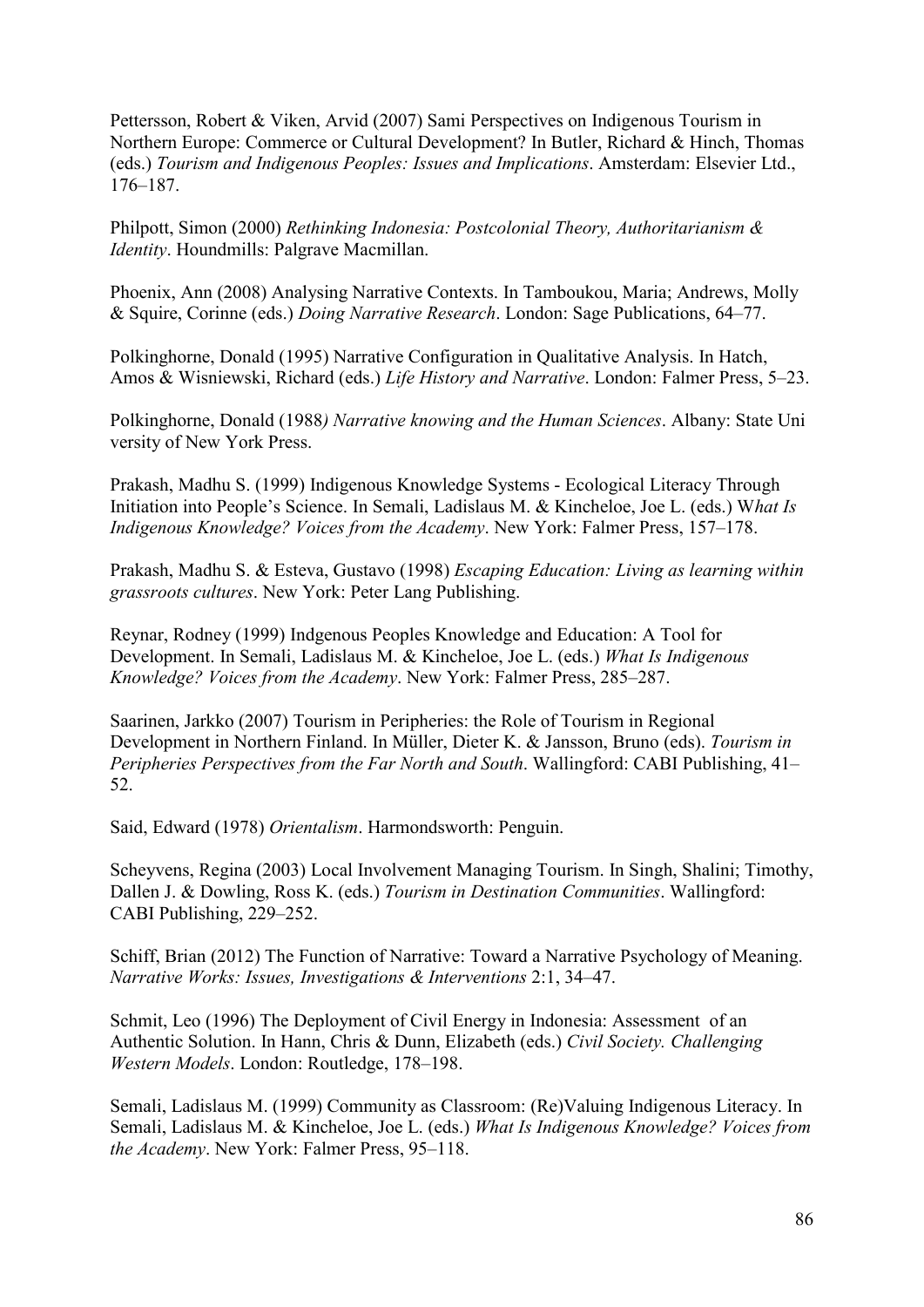Semali, Ladislaus M. & Kincheloe, Joe L. (eds.) (1999*) What Is Indigenous Knowledge? Voices from the Academy*. New York: Falmer Press.

Semali, Ladislaus M. & Kincheloe, Joe L. (1999b) Introduction: What is Indigenous Knowledge and Why Should We Study It? In Semali, Ladislaus M. & Kincheloe, Joe L. (eds.) *What Is Indigenous Knowledge? Voices from the Academy*. New York: Falmer Press, 3–58.

Singh, Shalini; Timothy, Dallen J. & Dowling, Ross K. (2003) Tourism and Destination Communities. In Singh, Shalini; Timothy, Dallen J. & Dowling, Ross K. (eds.) *Tourism in Destination Communities*. Wallingford: CABI Publishing, 3–18.

Singh, Shalini; Timothy, Dallen J. & Dowling, Ross K. (eds.) (2003b) *Tourism in Destination Communities*. Wallingford: CABI Publishing.

Sintonen, Teppo (2015) YMEN 1363 Narratiivinen Tutkimus. [Seminar on Lapland University, held in spring 2015.]

Sissons, Jeffrey (2005) *First Peoples: Indigenous Cultures and Their Futures*. London: Reaktion books Ltd.

Solano, Xochitl L. (2014) Akatemia *versus* Aktivismi? Poliittis-teoreettisten Käytäntöjen Uudelleenajattelua. *Kosmopolis* 44:3–4, 9–29.

Steinebach, Stefanie (2013) "Today We Occupy the Plantation – Tomorrow Jakarta": Indigeneity, Land and Oil Palm Plantations in Jambi. In Hauser-Schäublin, Brigitta (ed.) *Adat and Indigeneity in Indonesia: Culture and Entitlements between Heteronomy and Selfascription*. Göttingen: Universitätsverlag Göttingen, 63−79.

Stoler, Ann L. (1995) *Race and the Education of Desire: Foucault's History of Sexuality and The Colonial Order of Things*. Durham: Duke University Press.

Tamboukou, Maria; Andrews, Molly & Squire, Corinne (2008) Introduction: What Is a Narrative Research. In Tamboukou, Maria; Andwers, Molly & Squire, Corinne (eds.) *Doing Narrative Research*. London: Sage Publications, 1–26.

Tan, Khee Giap; Amri, Mulya; Low, Linda & Tan, Kong Yam (2013) *Competitiveness Analysis and Development Strategies for 33 Indonesian Provinces*. Singapore: World Scientific Publishing.

Telfer, David J. (2003) Development Issues in Destination Communities. In Singh, Shalini; Timothy, Dallen J. & Dowling, Ross K. (eds.) *Tourism in Destination Communities*. Wallingford: CABI Publishing, 155–180.

Telfer, David J. (2002) Tourism and Regional Development Issues. In Sharpley Richard & Telfer, David J. (eds.) *Tourism and Development: Concept and Issues*. Clevedon: Channel View Publications, 112–148.

Tsing, Anna (2007) Indigenous Voice. In Cadena, Marisol & Starn, Orin (eds.) *Indigenous Experiences Today*. Oxford: Berg Publishers.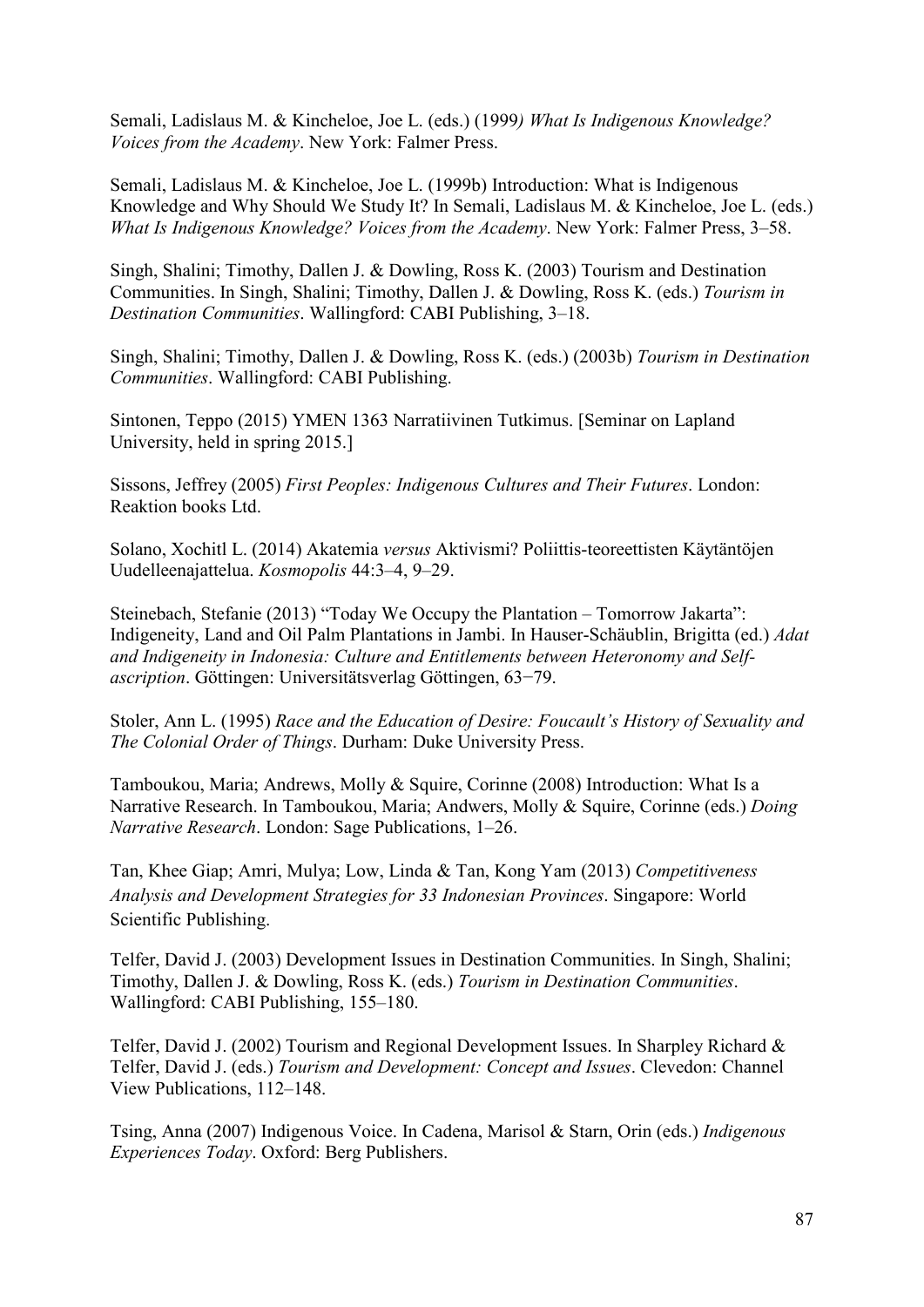UNESCO (2016) Education – Literacy.

http://www.unesco.org/new/en/education/themes/education-building-blocks/literacy/ (last checked April 11, 2016).

Vatikiotis, Michael (1993) *Indonesian Politics under Suharto*. London: Routledge.

Viergever, Marcel (1999) Indigenous Knowledge: An Interpretation of Views from Indigenous Peoples. In Semali, Ladislaus M. & Kincheloe, Joe L. (eds.) *What Is Indigenous Knowledge? Voices from the Academy*. New York: Falmer Press, 333–343.

Vltchek, Andre & Chomsky, Noam (2012) *Archipelago of Fear*. London: Pluto Press.

Waterson, Roxana (2009) *Paths and Rivers: Sa'dan Toraja Society in Transformation*. Leiden: KITLV Press.